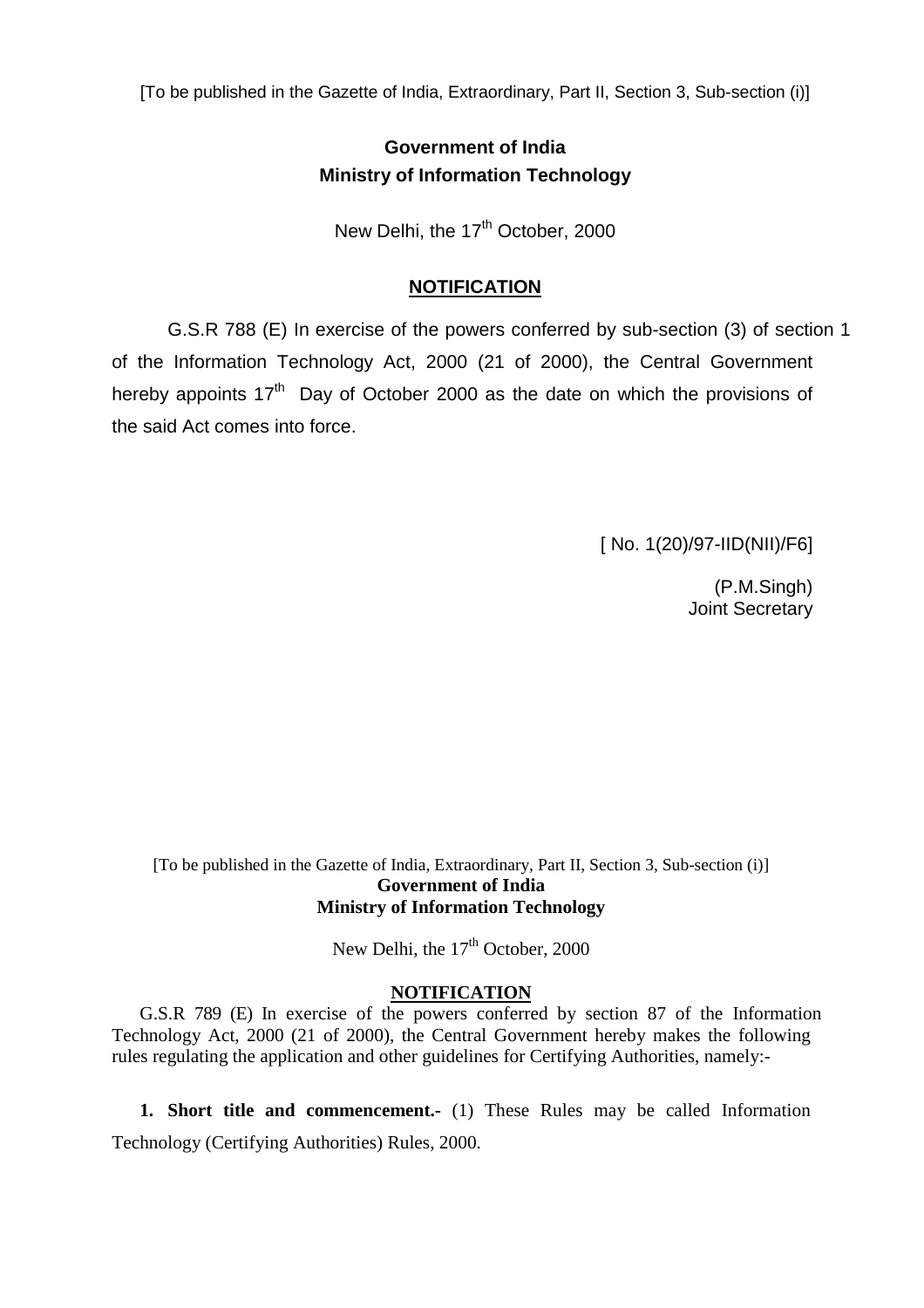(2) They shall come into force on the date of their publication in the Official Gazette.

**2. Definitions**.- In these Rules, unless the context otherwise requires,**–**

(a) "Act" means the Information Technology Act, 2000 (21 of 2000);

(b) "applicant" means Certifying Authority applicant;

(c) "auditor" means any internationally accredited computer security professional or agency appointed by the Certifying Authority and recognized by the Controller for conducting technical audit of operation of Certifying Authority;

(d) "Controller" means Controller of Certifying Authorities appointed under sub-section (1) of Section 17 of the Act;

(e) "Digital Signature Certificate" means Digital Signature Certificate issued under sub-section (4) of section 35 of the Act;

(f) "information asset" means all information resources utilized in the course of any organisation's business and includes all information, applications (software developed or purchased), and technology (hardware, system software and networks);

(g) "licence" means a licence granted to Certifying Authorities for the issue of Digital Signature Certificates under these rules;

(h) "licensed Certifying Authority" means Certifying Authority who has been granted a licence to issue Digital Signature Certificates;

(i) "person" shall include an individual; or a company or association or body of individuals; whether incorporated or not; or Central Government or a State Government or any of the Ministries or Departments, Agencies or Authorities of such Governments;

(j) "Schedule" means a schedule annexed to these rules;

(k) "subscriber identity verification method" means the method used to verify and authenticate the identity of a subscriber;

(l) "trusted person" means any person who has: –

(i) direct responsibilities for the day-to-day operations, security and performance of those business activities that are regulated under the Act or these Rules in respect of a Certifying Authority; or

(ii) duties directly involving the issuance, renewal, suspension, revocation of Digital Signature Certificates (including the identification of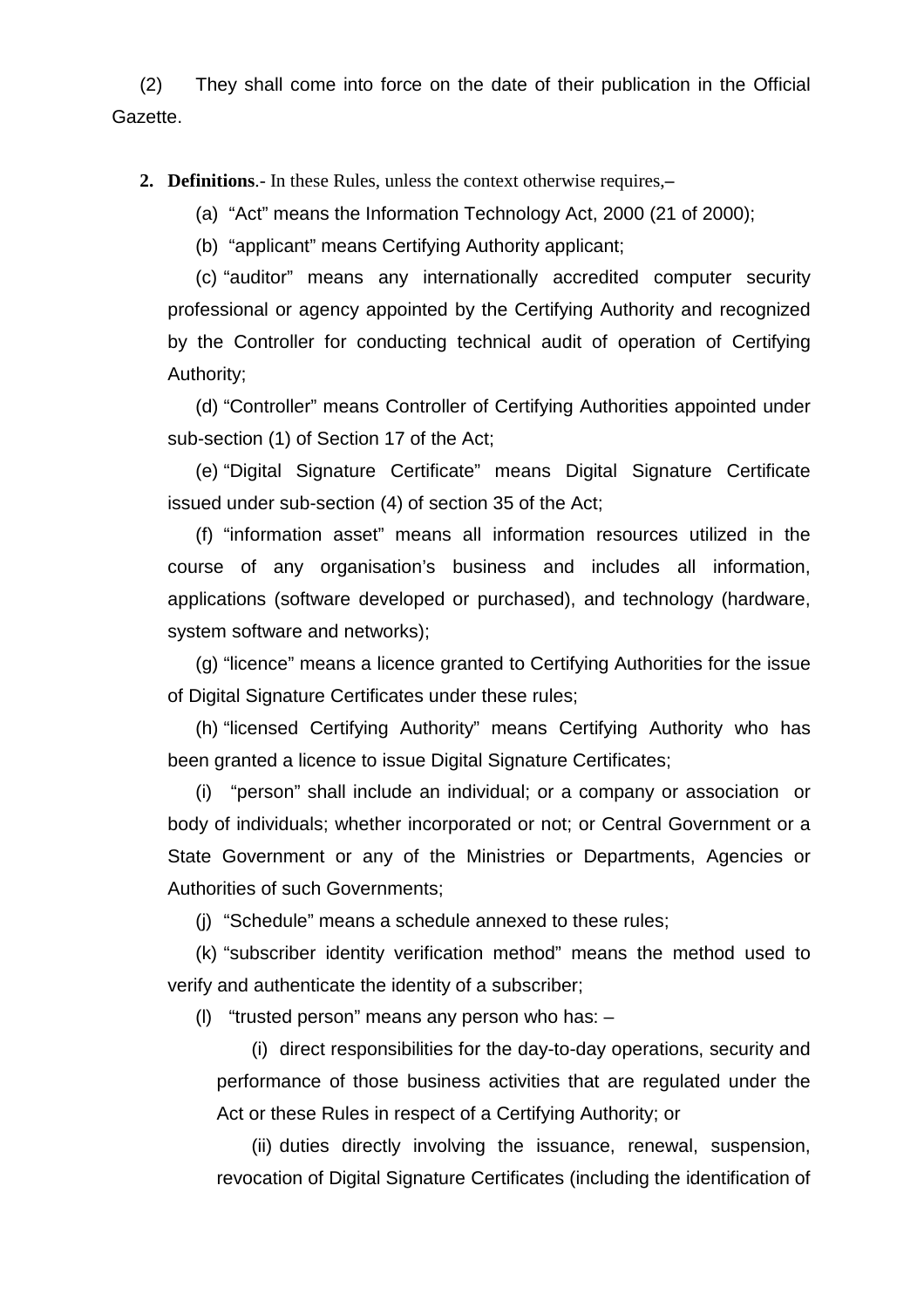any person requesting a Digital Signature Certificate from a licensed Certifying Authority), creation of private keys or administration of a Certifying Authority's computing facilities.

(m) words and expressions used herein and not defined but defined in Schedule-IV shall have the meaning respectively assigned to them in that schedule.

**3. The manner in which information be authenticated by means of Digital Signature.-** A Digital Signature shall,-

(a) be created and verified by cryptography that concerns itself with transforming electronic record into seemingly unintelligible forms and back again;

(b) use what is known as "Public Key Cryptography", which employs an algorithm using two different but mathematical related "keys" – one for creating a Digital Signature or transforming data into a seemingly unintelligible form, and another key for verifying a Digital Signature or returning the electronic record to original form,

the process termed as hash function shall be used in both creating and verifying a Digital Signature.

*Explanation*: Computer equipment and software utilizing two such keys are often termed as "asymmetric cryptography".

**4. Creation of Digital Signature.-** To sign an electronic record or any other item of information, the signer shall first apply the hash function in the signer's software; the hash function shall compute a hash result of standard length which is unique (for all practical purposes) to the electronic record; the signer's software transforming the hash result into a Digital Signature using signer's private key; the resulting Digital Signature shall be unique to both electronic record and private key used to create it; and the Digital Signature shall be attached to its electronic record and stored or transmitted with its electronic record.

**5. Verification of Digital Signature.-** The verification of a Digital Signature shall be accomplished by computing a new hash result of the original electronic record by means of the hash function used to create a Digital Signature and by using the public key and the new hash result, the verifier shall check-

(i) if the Digital Signature was created using the corresponding private key; and

(ii) if the newly computed hash result matches the original result which was transformed into Digital Signature during the signing process. The verification software will confirm the Digital Signature as verified if:-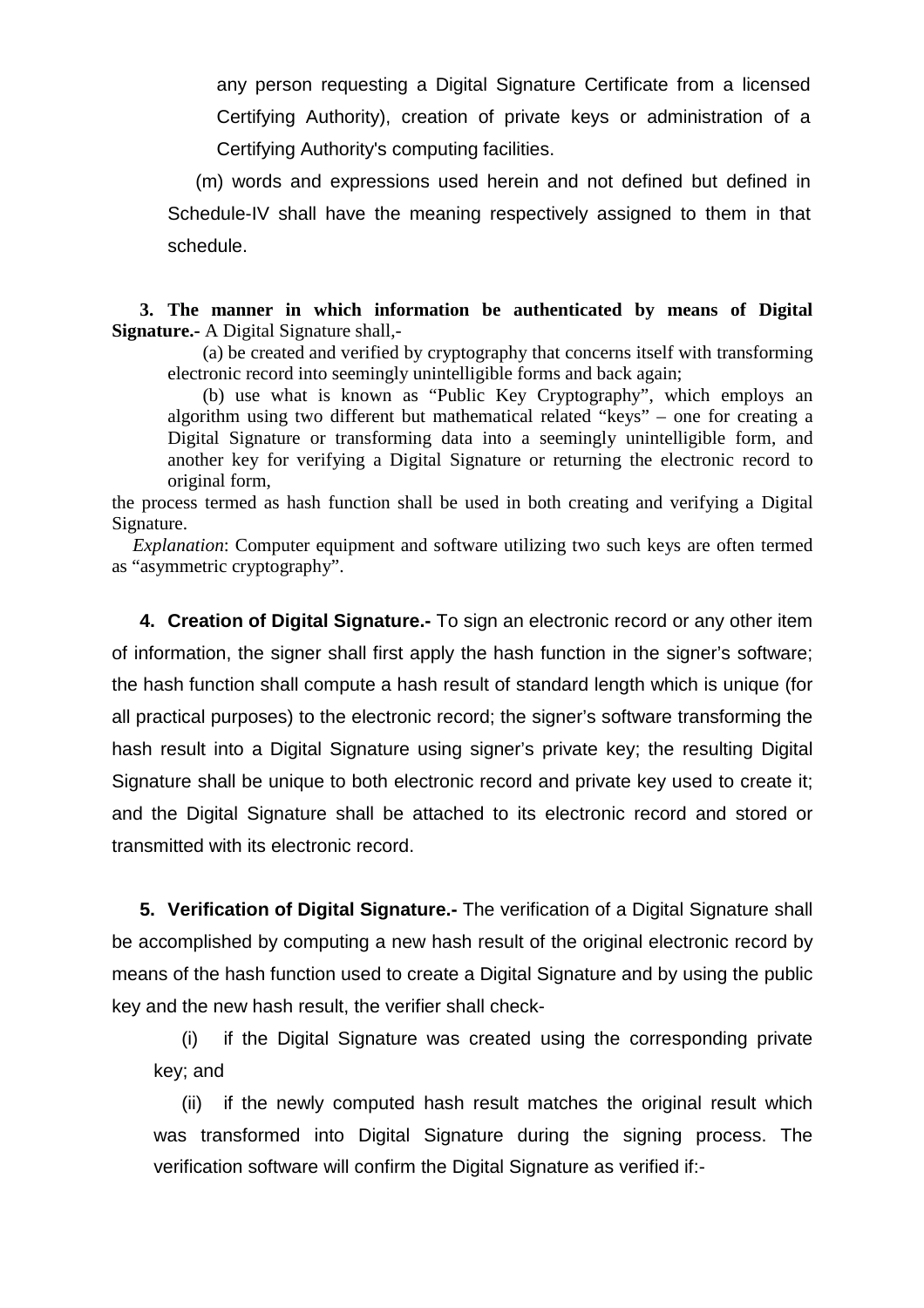(a) the signer's private key was used to digitally sign the electronic record, which is known to be the case if the signer's public key was used to verify the signature because the signer's public key will verify only a Digital Signature created with the signer's private key; and

(b) the electronic record was unaltered, which is known to be the case if the hash result computed by the verifier is identical to the hash result extracted from the Digital Signature during the verification process.

**6. Standards.-**The Information Technology (IT) architecture for Certifying Authorities may support open standards and accepted de facto standards; the most important standards that may be considered for different activities associated with the Certifying Authority's functions are as under:

| The product                             | The standard                                      |
|-----------------------------------------|---------------------------------------------------|
| <b>Public Key Infrastructure</b>        | <b>PKIX</b>                                       |
| <b>Digital Signature Certificates</b>   | X.509. version 3 certificates as specified in ITU |
| and Digital Signature revocation list   | <b>RFC 1422</b>                                   |
| Directory (DAP and LDAP)                | X500 for publication of certificates and          |
|                                         | <b>Certification Revocation Lists (CRLs)</b>      |
| <b>Database Management Operations</b>   | Use of generic SQL                                |
| Public Key algorithm                    | DSA and RSA                                       |
| <b>Digital Hash Function</b>            | MD5 and SHA-1                                     |
| <b>RSA Public Key Technology</b>        | PKCS#1 RSA Encryption Standard (512, 1024,        |
|                                         | 2048 bit)                                         |
|                                         | PKCS#5 Password Based Encryption Standard         |
|                                         | PKCS#7 Cryptographic Message Syntax               |
|                                         | standard                                          |
|                                         | PKCS#8 Private Key Information Syntax             |
|                                         | standard                                          |
|                                         | PKCS#9 Selected Attribute Types                   |
|                                         | <b>PKCS#10 RSA Certification Request</b>          |
|                                         | PKCS#12 Portable format for                       |
|                                         | storing/transporting a user's private keys and    |
|                                         | certificates                                      |
| Distinguished name                      | X.520                                             |
| <b>Digital Encryption and Digital</b>   | PKCS#7                                            |
| Signature                               |                                                   |
| <b>Digital Signature Request Format</b> | PKCS#10                                           |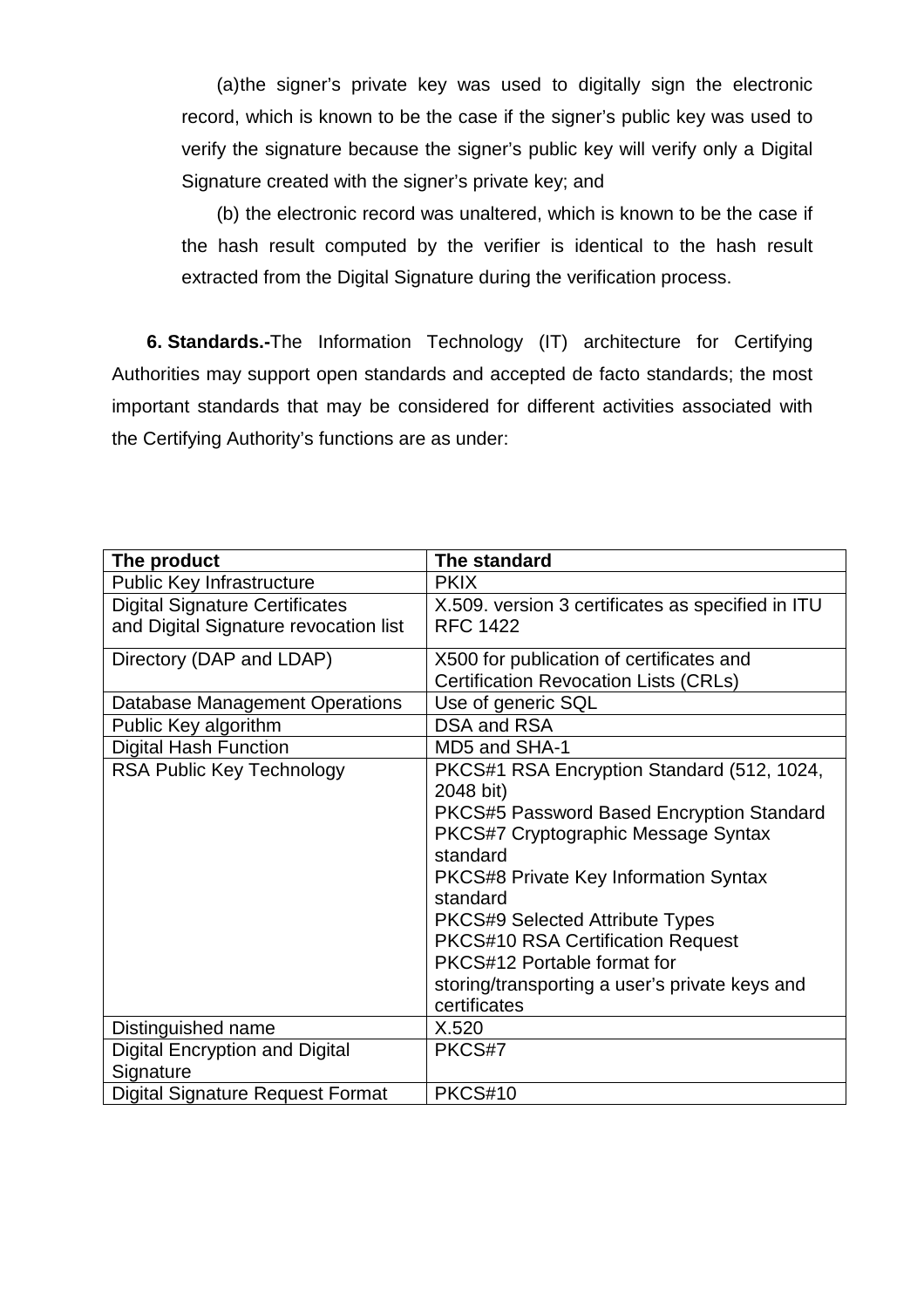**7. Digital Signature Certificate Standard**.- All Digital Signature Certificates issued by the Certifying Authorities shall conform *to ITU X.509 version 3 standard* as per rule 6 and shall *inter alia* contain the following data, namely:-

(a) Serial Number (assigning of serial number to the Digital Signature Certificate by Certifying Authority to distinguish it from other certificate);

(b) Signature Algorithm Identifier (which identifies the algorithm used by Certifying Authority to sign the Digital Signature Certificate);

(c) Issuer Name (name of the Certifying Authority who issued the Digital Signature Certificate);

(d) Validity period of the Digital Signature Certificate;

(e) Name of the subscriber (whose public key the Certificate identifies); and

(f) Public Key information of the subscriber.

**8. Licensing of Certifying Authorities.-** (1) The following persons may apply for grant of a licence to issue Digital Signature Certificates, namely **:-**

(a) an individual, being a citizen of India and having a capital of five crores of rupees or more in his business or profession;

(b) a company having –

(i) paid up capital of not less than five crores of rupees; and

(ii) net worth of not less than fifty crores of rupees:

Provided that no company in which the equity share capital held in aggregate by the Non-resident Indians, Foreign Institutional Investors, or foreign companies, exceeds forty-nine per cent of its capital, shall be eligible for grant of licence:

Provided further that in a case where the company has been registered under the Companies Act, 1956 (1 of 1956) during the preceding financial year or in the financial year during which it applies for grant of licence under the Act and whose main object is to act as Certifying Authority, the net worth referred to in sub-clause (ii) of this clause shall be the aggregate net worth of its majority shareholders holding at least 51% of paid equity capital, being the Hindu Undivided Family, firm or company: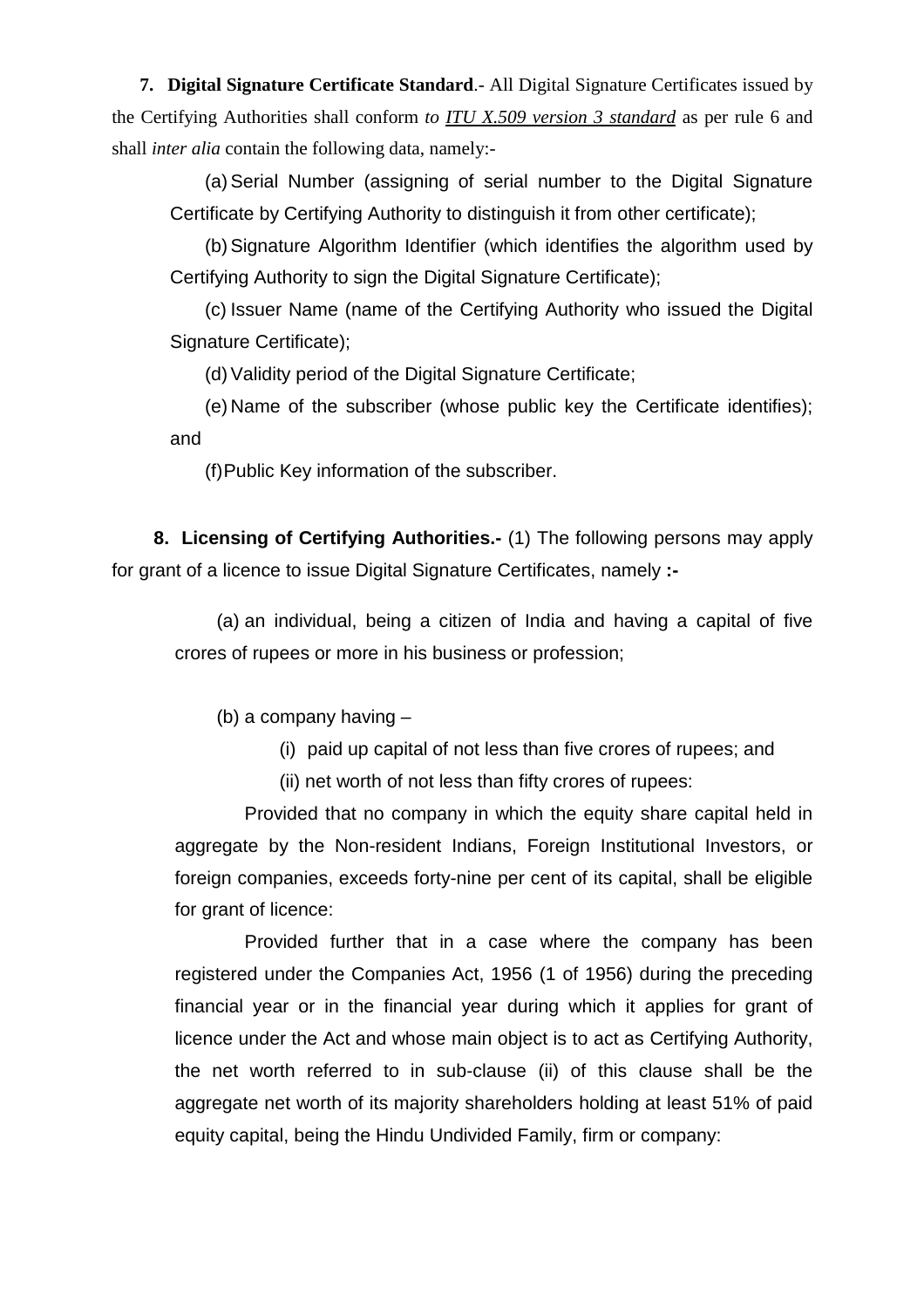Provided also that the majority shareholders referred to in the second proviso shall not include Non-resident Indian, foreign national, Foreign Institutional Investor and foreign company:

Provided also that the majority shareholders of a company referred to in the second proviso whose net worth has been determined on the basis of such majority shareholders, shall not sell or transfer its equity shares held in such company-

(i) unless such a company acquires or has its own net worth of not less than fifty crores of rupees;

(ii) without prior approval of the Controller;

(c) a firm having –

(i) capital subscribed by all partners of not less than five crores of rupees; and

(ii) net worth of not less than fifty crores of rupees:

Provided that no firm, in which the capital held in aggregate by any Non-resident Indian, and foreign national, exceeds forty-nine per cent of its capital, shall be eligible for grant of licence:

Provided further that in a case where the firm has been registered under the Indian Partnership Act, 1932 (9 of 1932) during the preceding financial year or in the financial year during which it applies for grant of licence under the Act and whose main object is to act as Certifying Authority, the net worth referred to in sub-clause (ii) of this clause shall be the aggregate net worth of all of its partners:

Provided also that the partners referred to in the second proviso shall not include Non-resident Indian and foreign national:

Provided also that the partners of a firm referred to in the second proviso whose net worth has been determined on the basis of such partners, shall not sell or transfer its capital held in such firm-

(i) unless such firm has acquired or has its own net worth of not less than fifty crores of rupees;

(ii) without prior approval of the Controller;

(d) Central Government or a State Government or any of the Ministries or Departments, Agencies or Authorities of such Governments.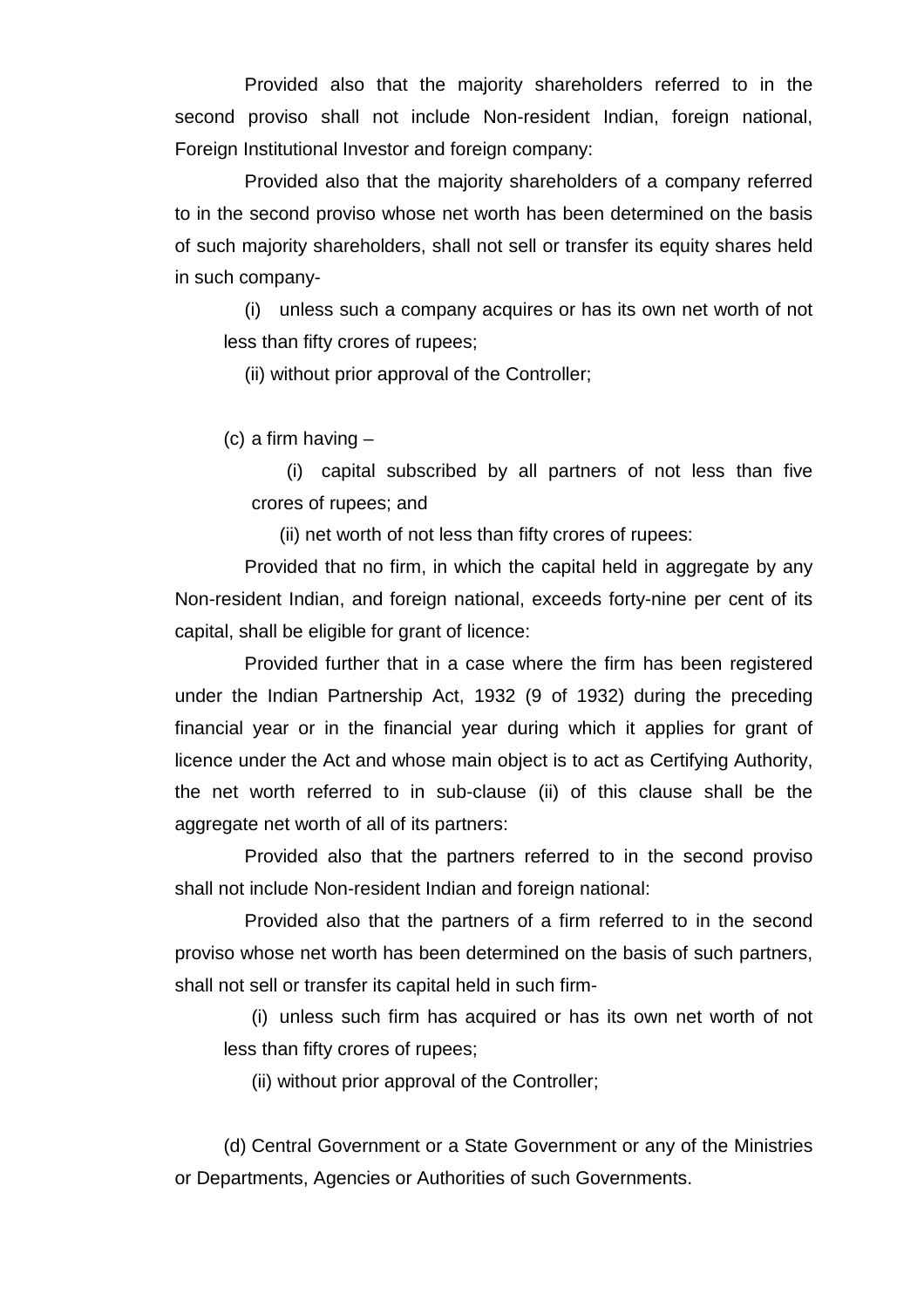*Explanation.-* For the purpose of this rule,-

(i) "company" shall have the meaning assigned to it in clause 17 of section 2 of the Income-tax Act,1961 (43 of 1961);

(ii) "firm", "partner" and "partnership" shall have the meanings respectively assigned to them in the Indian Partnership Act, 1932 (9 of 1932); but the expression "partner" shall also include any person who, being a minor has been admitted to the benefits of partnership;

(iii) "foreign company" shall have the meaning assigned to it in clause (23A) of section 2 of the Income-tax Act,1961 (43 of 1961);

(iv) "net worth" shall have the meaning assigned to it in clause (ga) of sub-section (1) of section 3 of the Sick Industrial Companies (Special Provisions) Act, 1985 (1 of 1986);

(v) "Non-resident" shall have the meaning assigned to it as in clause 26 of section 2 of the Income-tax Act,1961 (43 of 1961).

(2) The applicant being an individual, or a company, or a firm under sub-rule (1), shall submit a performance bond or furnish a banker's guarantee from a scheduled bank in favour of the Controller in such form and in such manner as may be approved by the Controller for an amount of not less than five crores of rupees and the performance bond or banker's guarantee shall remain valid for a period of six years from the date of its submission:

Provided that the company and firm referred to in the second proviso to clause (b) and the second proviso to clause (c) of sub-rule (1) shall submit a performance bond or furnish a banker's guarantee for ten crores of rupees:

Provided further that nothing in the first proviso shall apply to the company or firm after it has acquired or has its net worth of fifty crores of rupees.

(3) Without prejudice to any penalty which may be imposed or prosecution may be initiated for any offence under the Act or any other law for the time being in force, the performance bond or banker's guarantee may be invoked –

> (a) when the Controller has suspended the licence under sub-section (2) of section 25 of the Act; or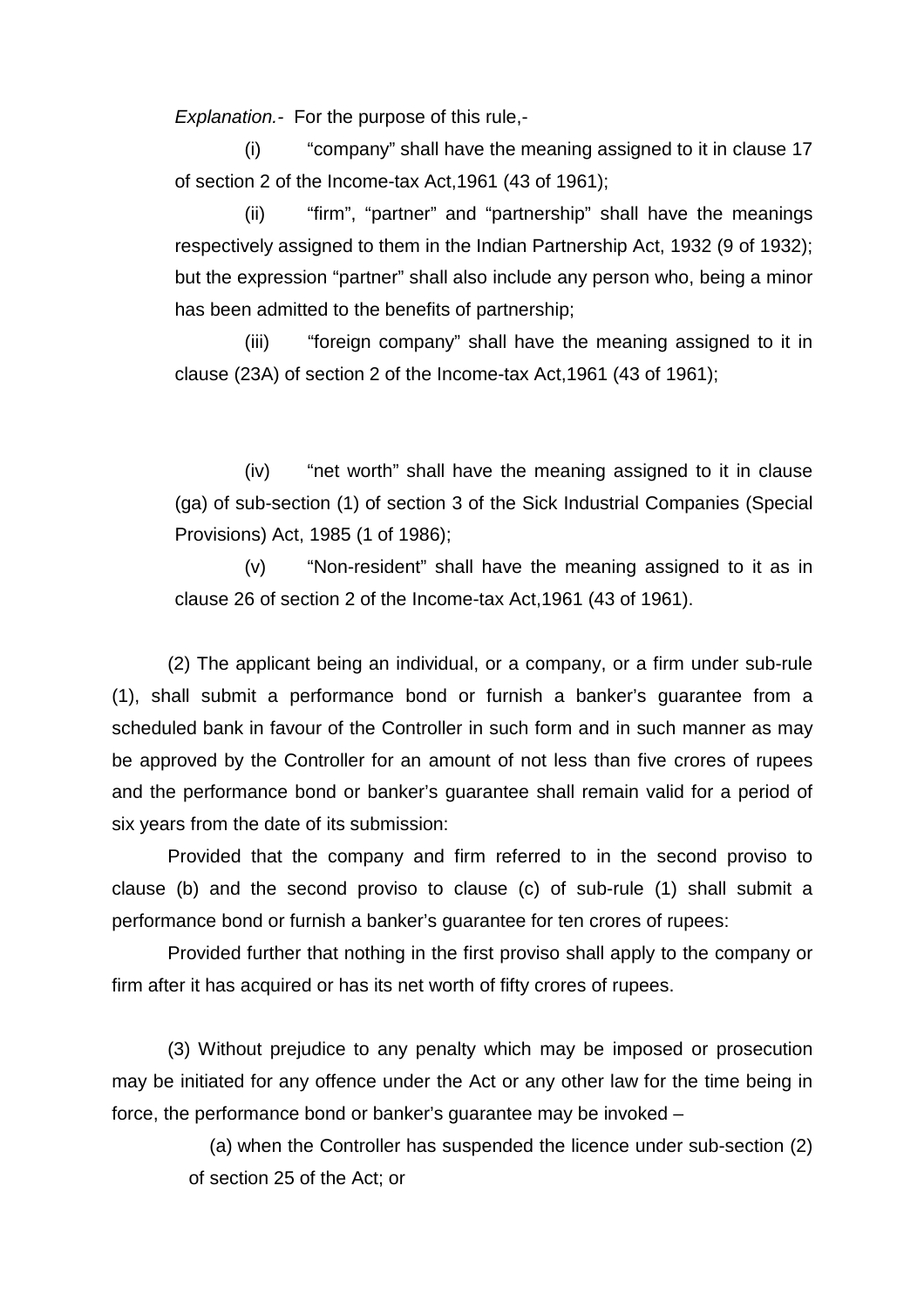(b) for payment of an offer of compensation made by the Controller; or

(c) for payment of liabilities and rectification costs attributed to the negligence of the Certifying Authority, its officers or employees; or

(d) for payment of the costs incurred in the discontinuation or transfer of operations of the licensed Certifying Authority, if the Certifying Authority's licence or operations is discontinued; or

(e) any other default made by the Certifying Authority in complying with the provisions of the Act or rules made thereunder.

*Explanation.*- "transfer of operation" shall have the meaning assigned to it in clause (47) of section 2 of the Income-tax Act, 1961 (43 of 1961).

**9. Location of the Facilities.-**The infrastructure associated with all functions of generation, issue and management of Digital Signature Certificate as well as maintenance of Directories containing information about the status, and validity of Digital Signature Certificate shall be installed at any location in India.

**10. Submission of Application.-** Every application for a licensed Certifying Authority shall be made to the Controller,-

- (i) in the form given at Schedule-I; and
- (ii) in such manner as the Controller may, from time to time, determine,

supported by such documents and information as the Controller may require and it shall *inter alia* include-

(a) a Certification Practice Statement (CPS);

(b) a statement including the procedures with respect to identification of the applicant;

(c) a statement for the purpose and scope of anticipated Digital Signature Certificate technology, management, or operations to be outsourced;

(d) certified copies of the business registration documents of Certifying Authority that intends to be licensed;

(e) a description of any event, particularly current or past insolvency, that could materially affect the applicant's ability to act as a Certifying Authority;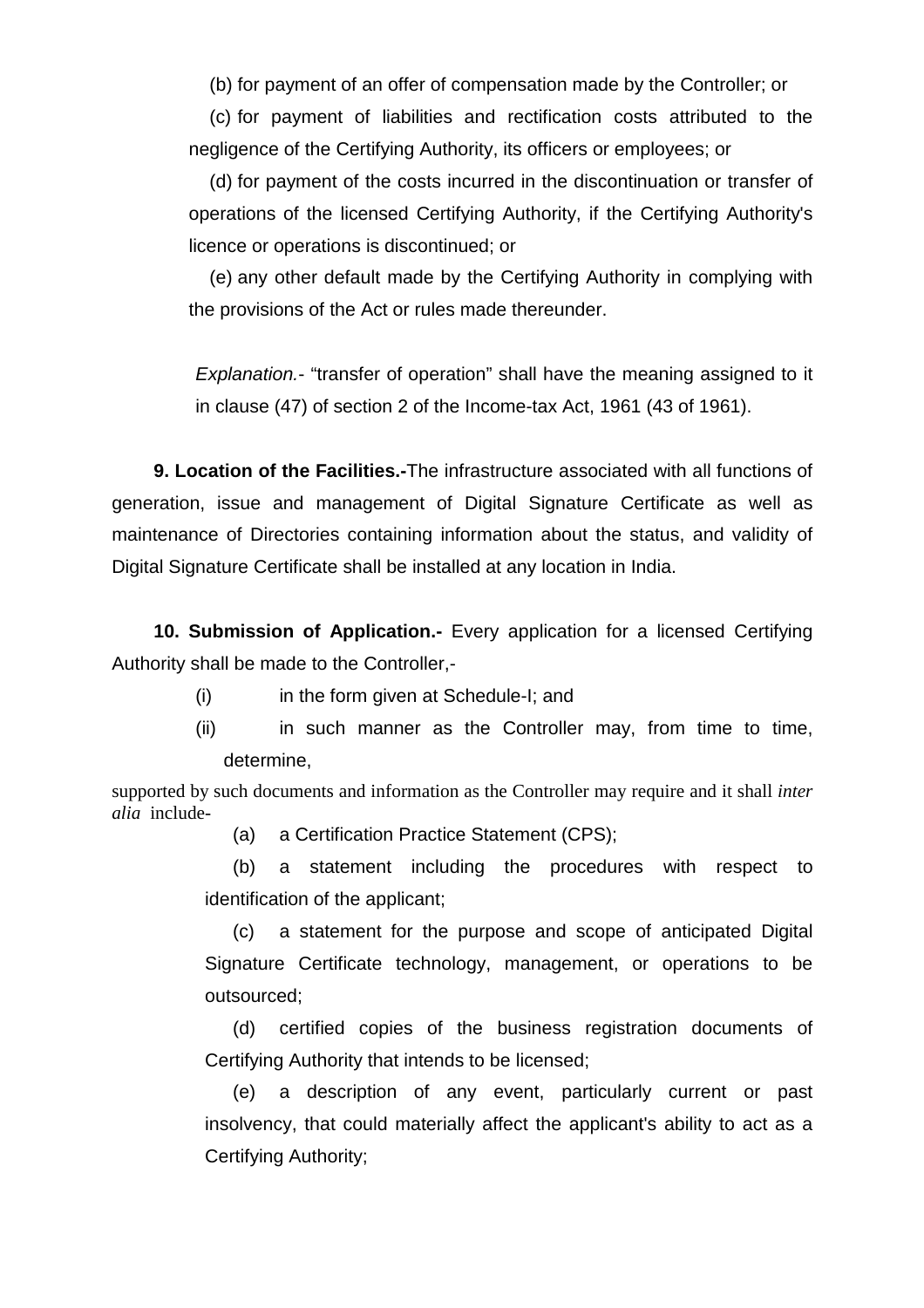(f) an undertaking by the applicant that to its best knowledge and belief it can and will comply with the requirements of its Certification Practice Statement;

(g) an undertaking that the Certifying Authority's operation would not commence until its operation and facilities associated with the functions of generation, issue and management of Digital Signature Certificate are audited by the auditors and approved by the Controller in accordance with rule 20;

(h) an undertaking to submit a performance bond or banker's guarantee in accordance with sub-rule (2) of rule 8 within one month of Controller indicating his approval for the grant of licence to operate as a Certifying Authority;

(i) any other information required by the Controller.

**11. Fee.-** (1) The application for the grant of a licence shall be accompanied by a non-refundable fee of twenty-five thousand rupees payable by a bank draft or by a pay order drawn in the name of the Controller.

(2) The application submitted to the Controller for renewal of Certifying Authority's licence shall be accompanied by a non-refundable fee of five thousand rupees payable by a bank draft or by a pay order drawn in the name of the Controller.

(3) Fee or any part thereof shall not be refunded if the licence is suspended or revoked during its validity period.

**12. Cross Certification.-** (1) The licensed Certifying Authority shall have arrangement for cross certification with other licensed Certifying Authorities within India which shall be submitted to the Controller before the commencement of their operations as per rule 20:

Provided that any dispute arising as a result of any such arrangement between the Certifying Authorities; or between Certifying Authorities or Certifying Authority and the Subscriber, shall be referred to the Controller for arbitration or resolution.

(2) The arrangement for Cross Certification by the licensed Certifying Authority with a Foreign Certifying Authority along with the application, shall be submitted to the Controller in such form and in such manner as may be provided in the regulations made by the Controller; and the licensed Certifying Authority shall not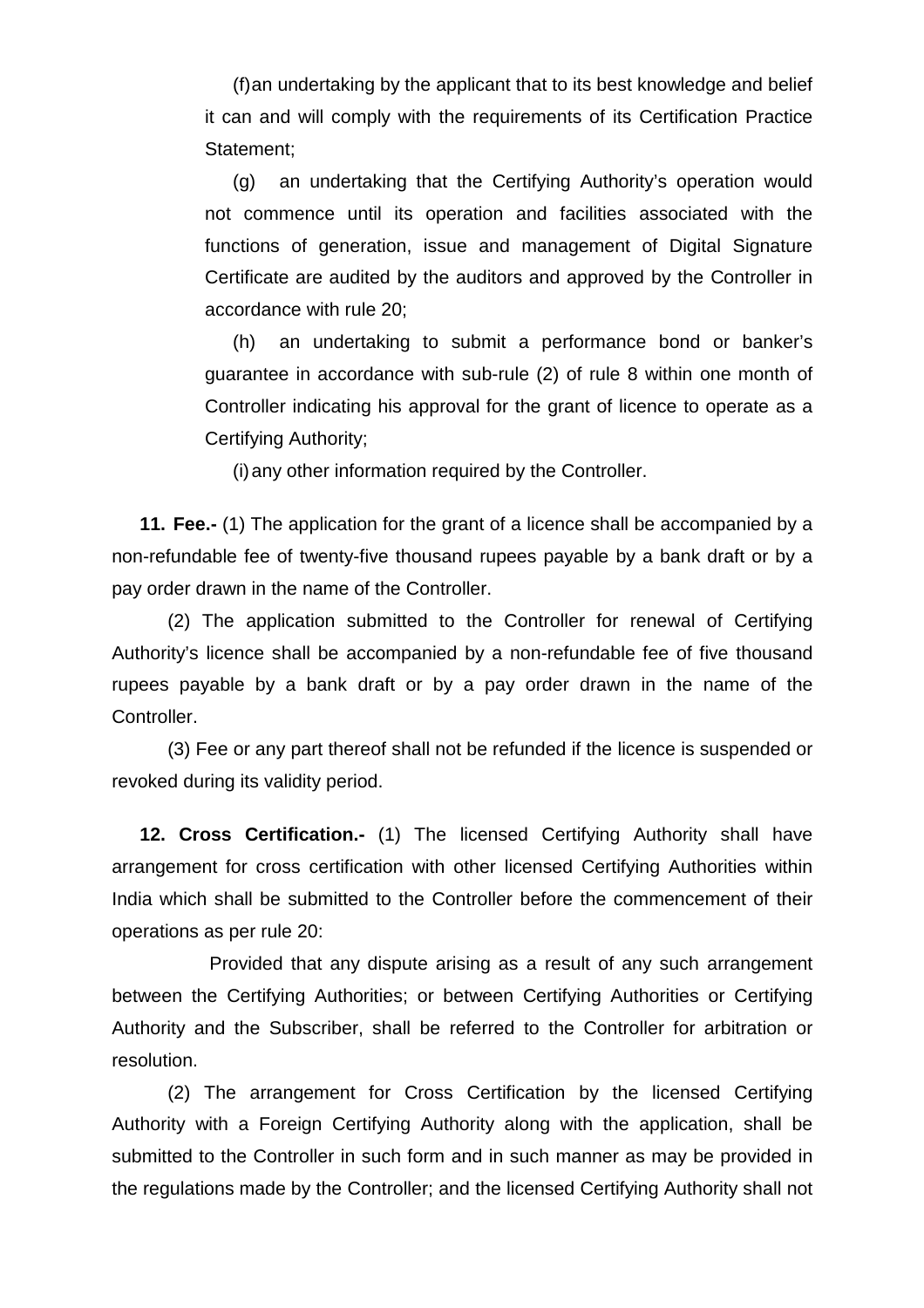commence cross certification operations unless it has obtained the written or digital signature approval from the Controller.

**13. Validity of licence.-** (1) A licence shall be valid for a period of five years from the date of its issue.

(2) The licence shall not be transferable.

**14. Suspension of Licence.-** (1) The Controller may by order suspend the licence in accordance with the provisions contained in sub-section (2) of section 25 of the Act.

(2) The licence granted to the persons referred to in clauses (a) to (c) of sub-rule (1) of rule 8 shall stand suspended when the performance bond submitted or the banker's guarantee furnished by such persons is invoked under sub-rule (2) of that rule.

15. Renewal of licence.- (1) The provisions of rule 8 to rule 13, shall apply in the case of an application for renewal of a licence as it applies to a fresh application for licensed Certifying Authority.

(2) A Certifying Authority shall submit an application for the renewal of its licence not less than forty-five days before the date of expiry of the period of validity of licence.

(3) The application for renewal of licence may be submitted in the form of electronic record subject to such requirements as the Controller may deem fit.

**16. Issuance of Licence**.- (1) The Controller may, within four weeks from the date of receipt of the application, after considering the documents accompanying the application and such other factors, as he may deem fit, grant or renew the licence or reject the application:

Provided that in exceptional circumstances and for reasons to be recorded in writing, the period of four weeks may be extended to such period, not exceeding eight weeks in all as the Controller may deem fit.

(2) If the application for licensed Certifying Authority is approved, the applicant shall -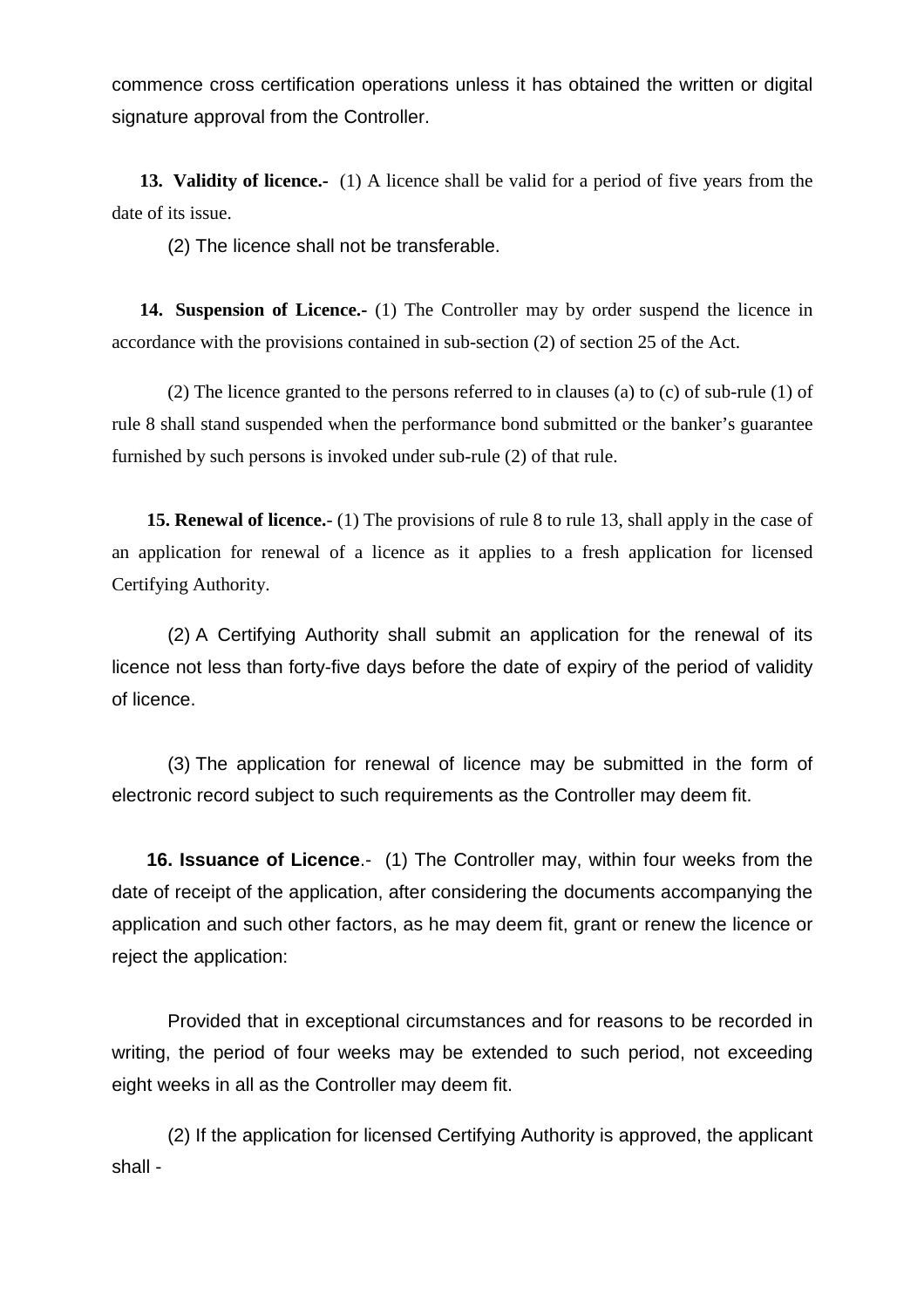(a) submit a performance bond or furnish a banker's guarantee within one month from the date of such approval to the Controller in accordance with sub-rule (2) of rule 8; and

(b) execute an agreement with the Controller binding himself to comply with the terms and conditions of the licence and the provisions of the Act and the rules made thereunder.

**17. Refusal of Licence.-** The Controller may refuse to grant or renew a licence if-

> (i) the applicant has not provided the Controller with such information relating to its business, and to any circumstances likely to affect its method of conducting business, as the Controller may require; or

(ii) the applicant is in the course of being wound up or liquidated; or

(iii) a receiver has, or a receiver and manager have, been appointed by the court in respect of the applicant; or

(iv) the applicant or any trusted person has been convicted, whether in India or out of India, of an offence the conviction for which involved a finding that it or such trusted person acted fraudulently or dishonestly, or has been convicted of an offence under the Act or these rules; or

(v) the Controller has invoked performance bond or banker's guarantee; or

(vi) a Certifying Authority commits breach of, or fails to observe and comply with, the procedures and practices as per the Certification Practice Statement; or

(vii) a Certifying Authority fails to conduct, or does not submit, the returns of the audit in accordance with rule 31; or

(viii) the audit report recommends that the Certifying Authority is not worthy of continuing Certifying Authority's operation; or

(ix) a Certifying Authority fails to comply with the directions of the Controller.

**18. Governing Laws.-** The Certification Practice Statement of the Certifying Authority shall comply with, and be governed by, the laws of the country.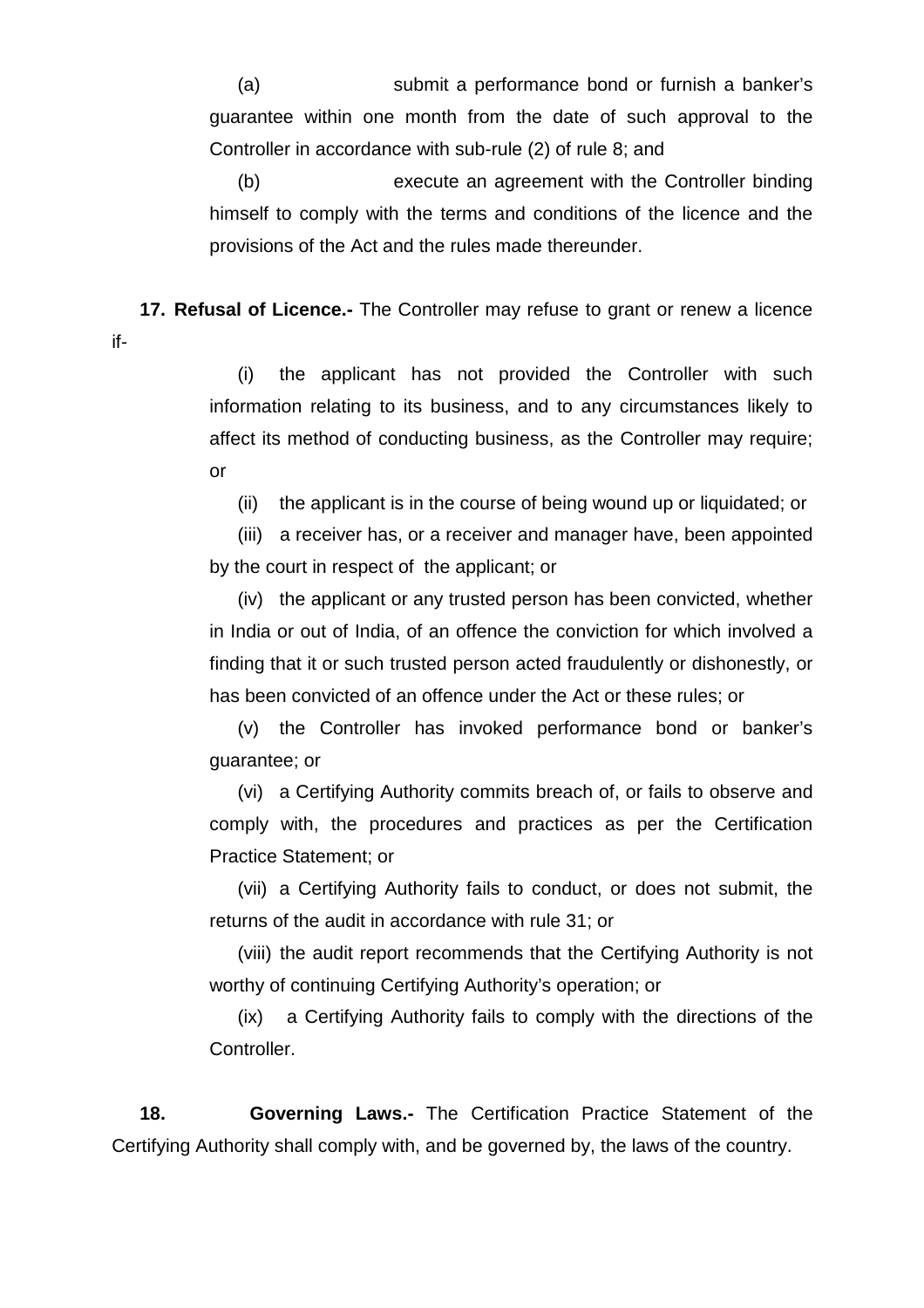**19. Security Guidelines for Certifying Authorities.-** (1) The Certifying Authorities shall have the sole responsibility of integrity, confidentiality and protection of information and information assets employed in its operation, considering classification, declassification, labeling, storage, access and destruction of information assets according to their value, sensitivity and importance of operation.

 (2) Information Technology Security Guidelines and Security Guidelines for Certifying Authorities aimed at protecting the integrity, confidentiality and availability of service of Certifying Authority are given in Schedule-II and Schedule-III respectively.

(3) The Certifying Authority shall formulate its Information Technology and Security Policy for operation complying with these guidelines and submit it to the Controller before commencement of operation:

Provided that any change made by the Certifying Authority in the Information Technology and Security Policy shall be submitted by it within two weeks to the Controller.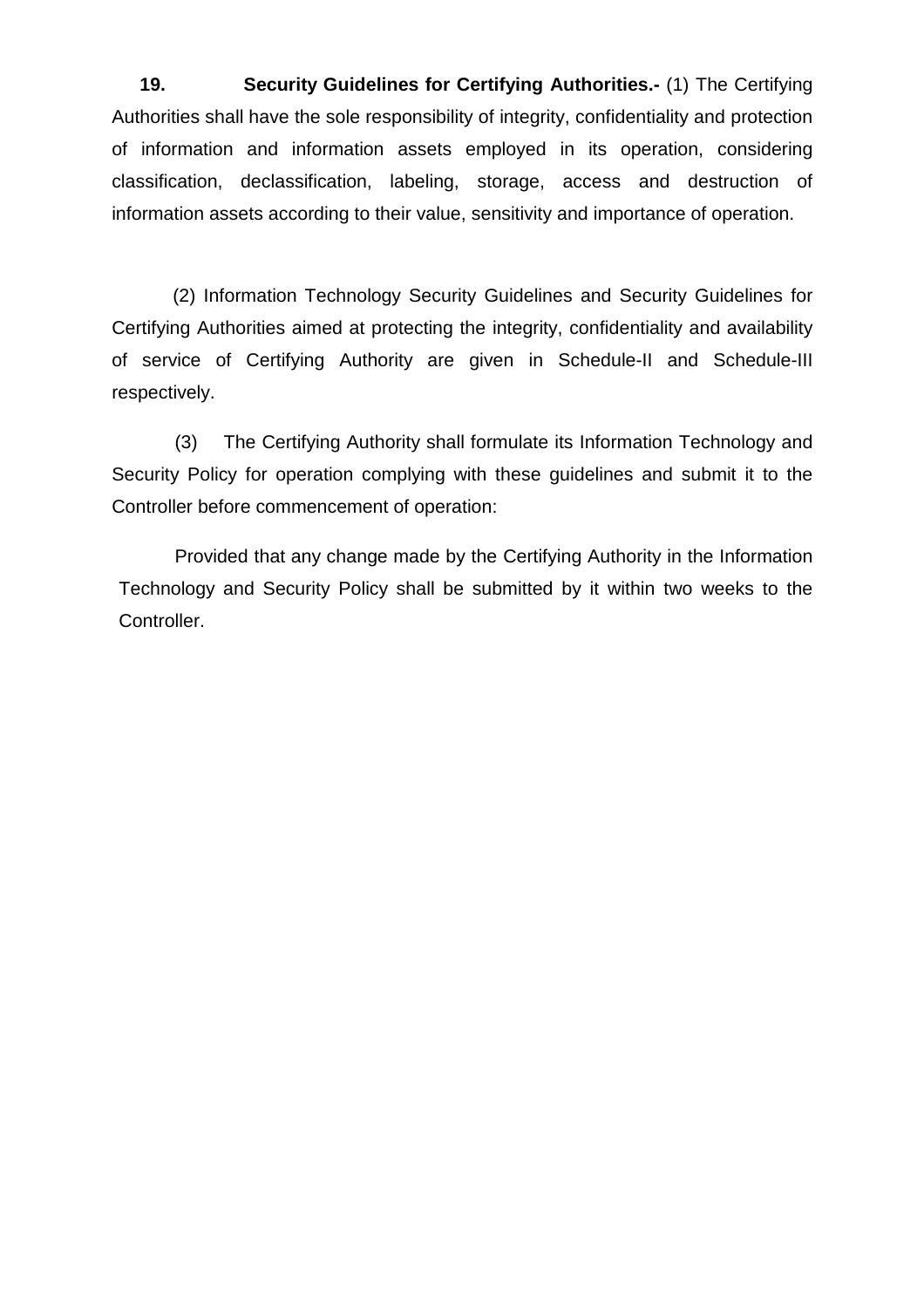**20. Commencement of Operation by Licensed Certifying Authorities.-** The licensed Certifying Authority shall commence its commercial operation of generation and issue of Digital Signature only after -

(a) it has confirmed to the Controller the adoption of Certification Practice Statement;

(b) it has generated its key pair, namely, private and corresponding public key, and submitted the public key to the Controller;

(c) the installed facilities and infrastructure associated with all functions of generation, issue and management of Digital Signature Certificate have been audited by the accredited auditor in accordance with the provisions of rule 31; and

(d) it has submitted the arrangement for cross certification with other licensed Certifying Authorities within India to the Controller.

**21. Requirements Prior to Cessation as Certifying Authority.-** Before ceasing to act as a Certifying Authority, a Certifying Authority shall, **-**

(a) give notice to the Controller of its intention to cease acting as a Certifying Authority:

Provided that the notice shall be made ninety days before ceasing to act as a Certifying Authority or ninety days before the date of expiry of licence;

(b) advertise sixty days before the expiry of licence or ceasing to act as Certifying Authority, as the case may be, the intention in such daily newspaper or newspapers and in such manner as the Controller may determine;

 (c) notify its intention to cease acting as a Certifying Authority to the subscriber and Cross Certifying Authority of each unrevoked or unexpired Digital Signature Certificate issued by it :

 Provided that the notice shall be given sixty days before ceasing to act as a Certifying Authority or sixty days before the date of expiry of unrevoked or unexpired Digital Signature Certificate, as the case may be;

(d) the notice shall be sent to the Controller, affected subscribers and Cross Certifying Authorities by digitally signed e-mail and registered post;

(e) revoke all Digital Signature Certificates that remain unrevoked or unexpired at the end of the ninety days notice period, whether or not the subscribers have requested revocation;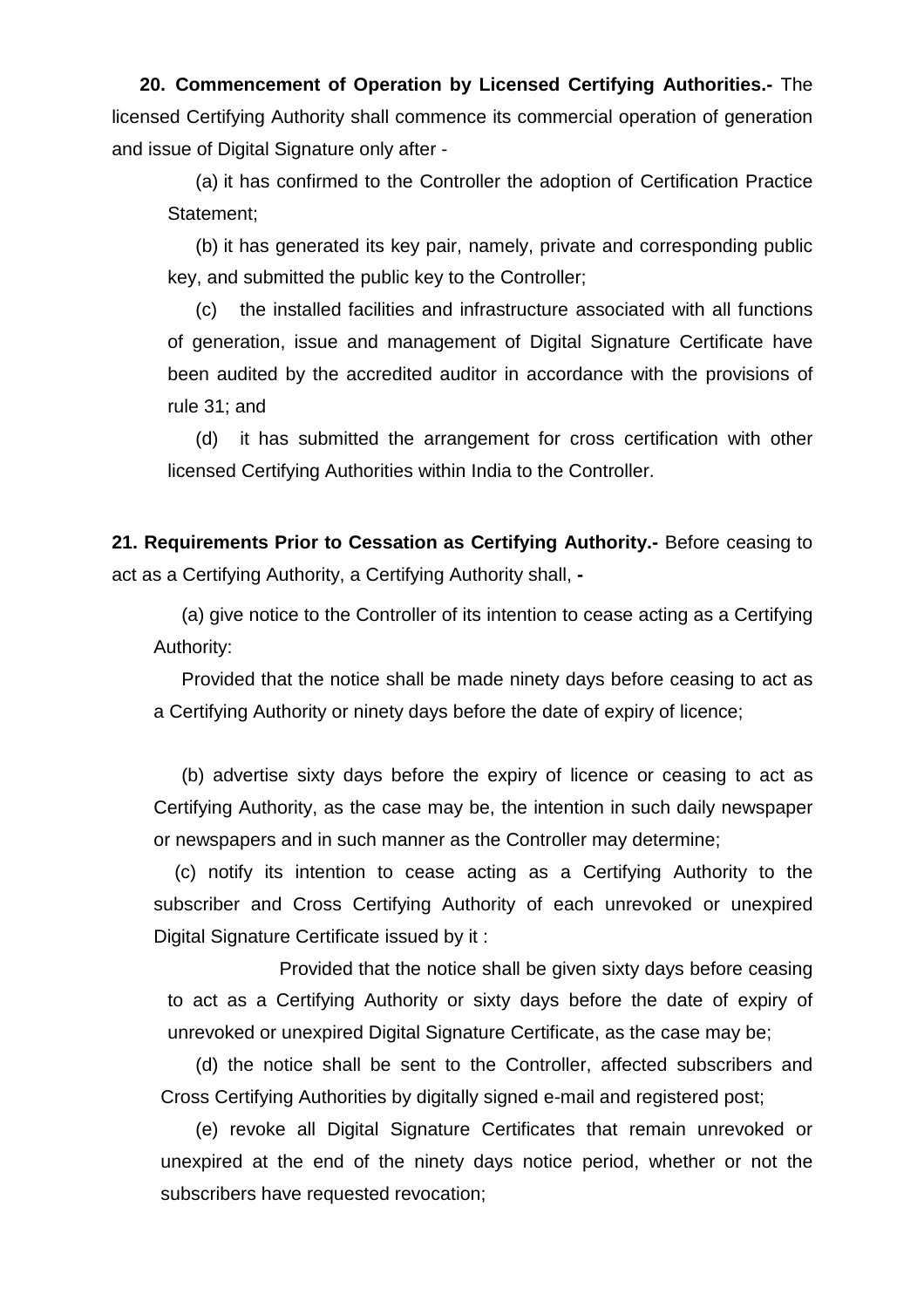(f) make a reasonable effort to ensure that discontinuing its certification services causes minimal disruption to its subscribers and to persons duly needing to verify digital signatures by reference to the public keys contained in outstanding Digital Signature Certificates;

(g) make reasonable arrangements for preserving the records for a period of seven years;

(h) pay reasonable restitution (not exceeding the cost involved in obtaining the new Digital Signature Certificate) to subscribers for revoking the Digital Signature Certificates before the date of expiry;

(i) after the date of expiry mentioned in the licence, the Certifying Authority shall destroy the certificate–signing private key and confirm the date and time of destruction of the private key to the Controller.

**22. Database of Certifying Authorities.-** The Controller shall maintain a database of the disclosure record of every Certifying Authority, Cross Certifying Authority and Foreign Certifying Authority, containing *inter alia* the following details:

(a) the name of the person/names of the Directors, nature of business, Income-tax Permanent Account Number, web address, if any, office and residential address, location of facilities associated with functions of generation of Digital Signature Certificate, voice and facsimile telephone numbers, electronic mail address(es), administrative contacts and authorized representatives;

(b) the public key(s), corresponding to the private key(s) used by the Certifying Authority and recognized foreign Certifying Authority to digitally sign Digital Signature Certificate;

(c) current and past versions of Certification Practice Statement of Certifying Authority;

(d) time stamps indicating the date and time of -

(i) grant of licence;

(ii) confirmation of adoption of Certification Practice Statement and its earlier versions by Certifying Authority;

(iii) commencement of commercial operations of generation and issue of Digital Signature Certificate by the Certifying Authority;

(iv) revocation or suspension of licence of Certifying Authority;

(v) commencement of operation of Cross Certifying Authority;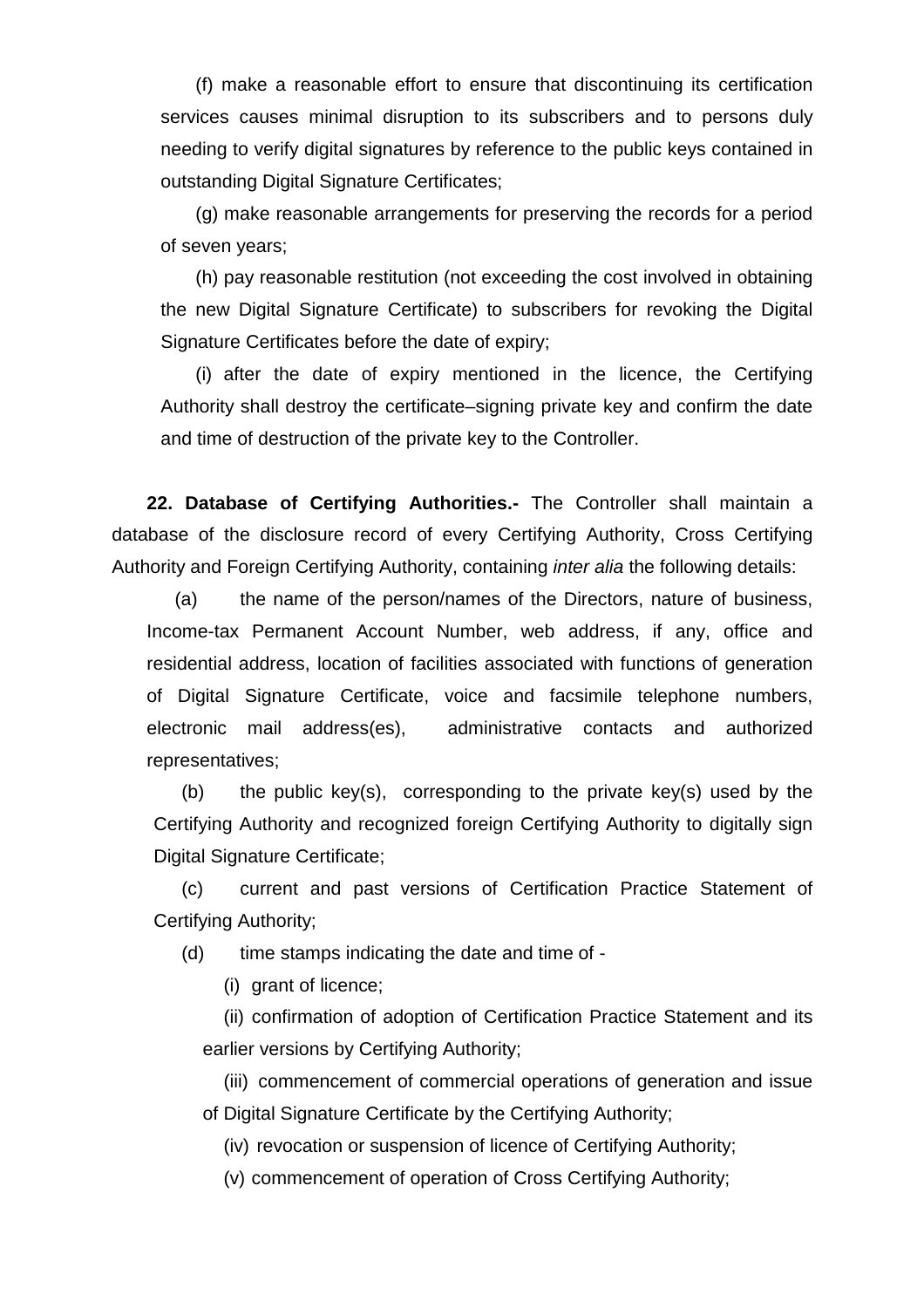(vi) issue of recognition of foreign Certifying Authority;

(vii) revocation or suspension of recognition of foreign Certifying Authority.

**23. Digital Signature Certificate.-** The Certifying Authority shall, for issuing the Digital Signature Certificates, while complying with the provisions of section 35 of the Act, also comply with the following, namely:-

(a) the Digital Signature Certificate shall be issued only after a Digital Signature Certificate application in the form provided by the Certifying Authority has been submitted by the subscriber to the Certifying Authority and the same has been approved by it:

Provided that the application Form contains, *inter alia*, the particulars given in the modal Form given in Schedule-IV;

(b) no interim Digital Signature Certificate shall be issued;

(c) the Digital Signature Certificate shall be generated by the Certifying Authority upon receipt of an authorised and validated request for:-

(i) new Digital Signature Certificates;

(ii) Digital Signature Certificates renewal;

(d) the Digital Signature Certificate must contain or incorporate, by reference such information, as is sufficient to locate or identify one or more repositories in which revocation or suspension of the Digital Signature Certificate will be listed, if the Digital Signature Certificate is suspended or revoked;

(e) the subscriber identity verification method employed for issuance of Digital Signature Certificate shall be specified in the Certification Practice Statement and shall be subject to the approval of the Controller during the application for a licence;

(f) where the Digital Signature Certificate is issued to a person (referred to in this clause as a New Digital Signature Certificate) on the basis of another valid Digital Signature Certificate held by the said person (referred in this clause as an Originating Digital Signature Certificate) and subsequently the originating Digital Signature Certificate has been suspended or revoked, the Certifying Authority that issued the new Digital Signature Certificate shall conduct investigations to determine whether it is necessary to suspend or revoke the new Digital Signature Certificate;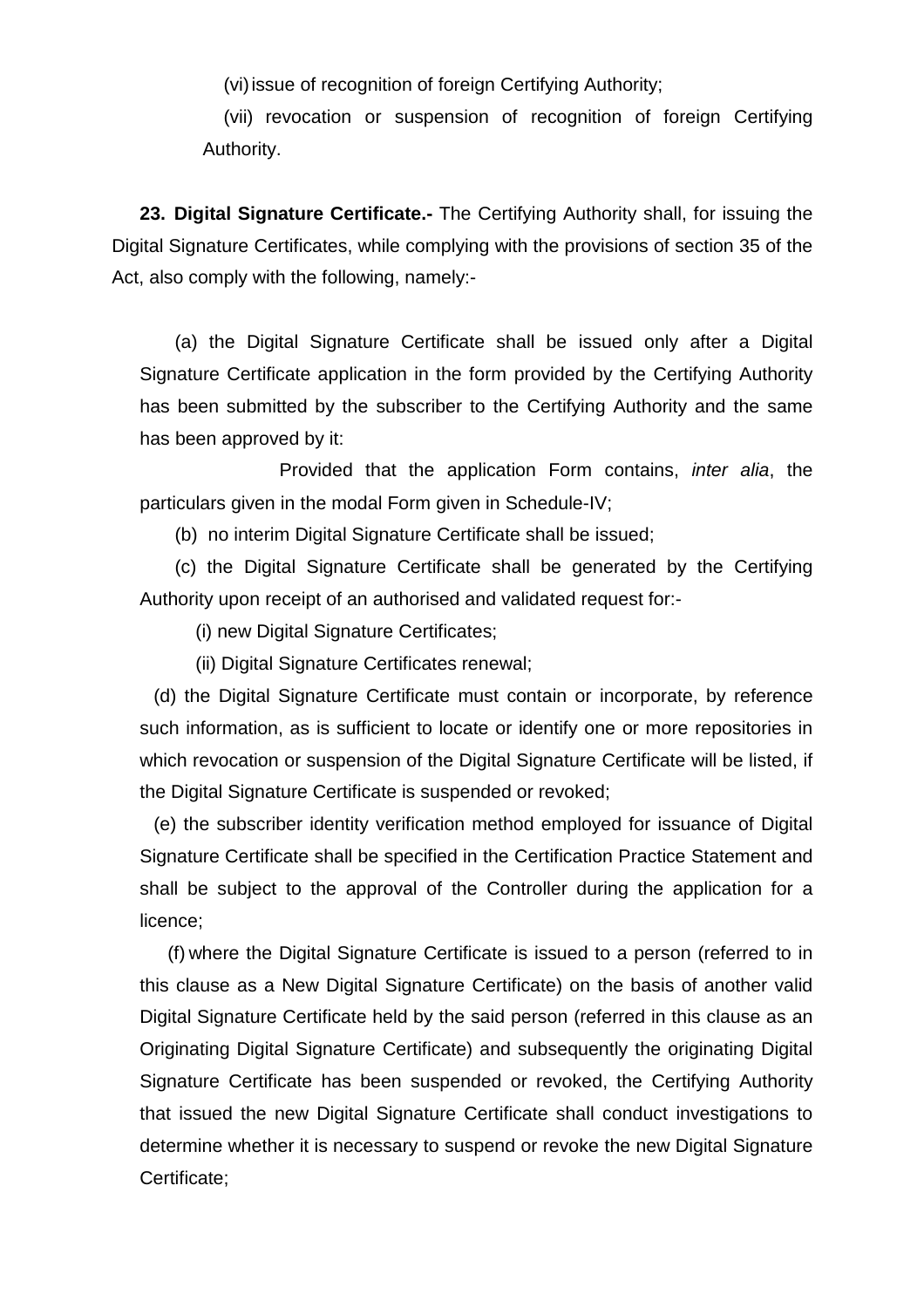(g) the Certifying Authority shall provide a reasonable opportunity for the subscriber to verify the contents of the Digital Signature Certificate before it is accepted;

(h) if the subscriber accepts the issued Digital Signature Certificate, the Certifying Authority shall publish a signed copy of the Digital Signature Certificate in a repository;

(i) where the Digital Signature Certificate has been issued by the licensed Certifying Authority and accepted by the subscriber, and the Certifying Authority comes to know of any fact, or otherwise, that affects the validity or reliability of such Digital Signature Certificate, it shall notify the same to the subscriber immediately;

(j) all Digital Signature Certificates shall be issued with a designated expiry date.

**24. Generation of Digital Signature Certificate**.- The generation of the Digital Signature Certificate shall involve:

(a) receipt of an approved and verified Digital Signature Certificate request;

(b) creating a new Digital Signature Certificate;

(c) binding the key pair associated with the Digital Signature Certificate to a Digital Signature Certificate owner;

(d) issuing the Digital Signature Certificate and the associated public key for operational use;

(e) a distinguished name associated with the Digital Signature Certificate owner; and

(f) a recognized and relevant policy as defined in Certification Practice Statement.

**25. Issue of Digital Signature Certificate**.- Before the issue of the Digital Signature Certificate, the Certifying Authority shall:-

(i) confirm that the user's name does not appear in its list of compromised users;

(ii) comply with the procedure as defined in his Certification Practice Statement including verification of identification and/or employment;

(iii) comply with all privacy requirements;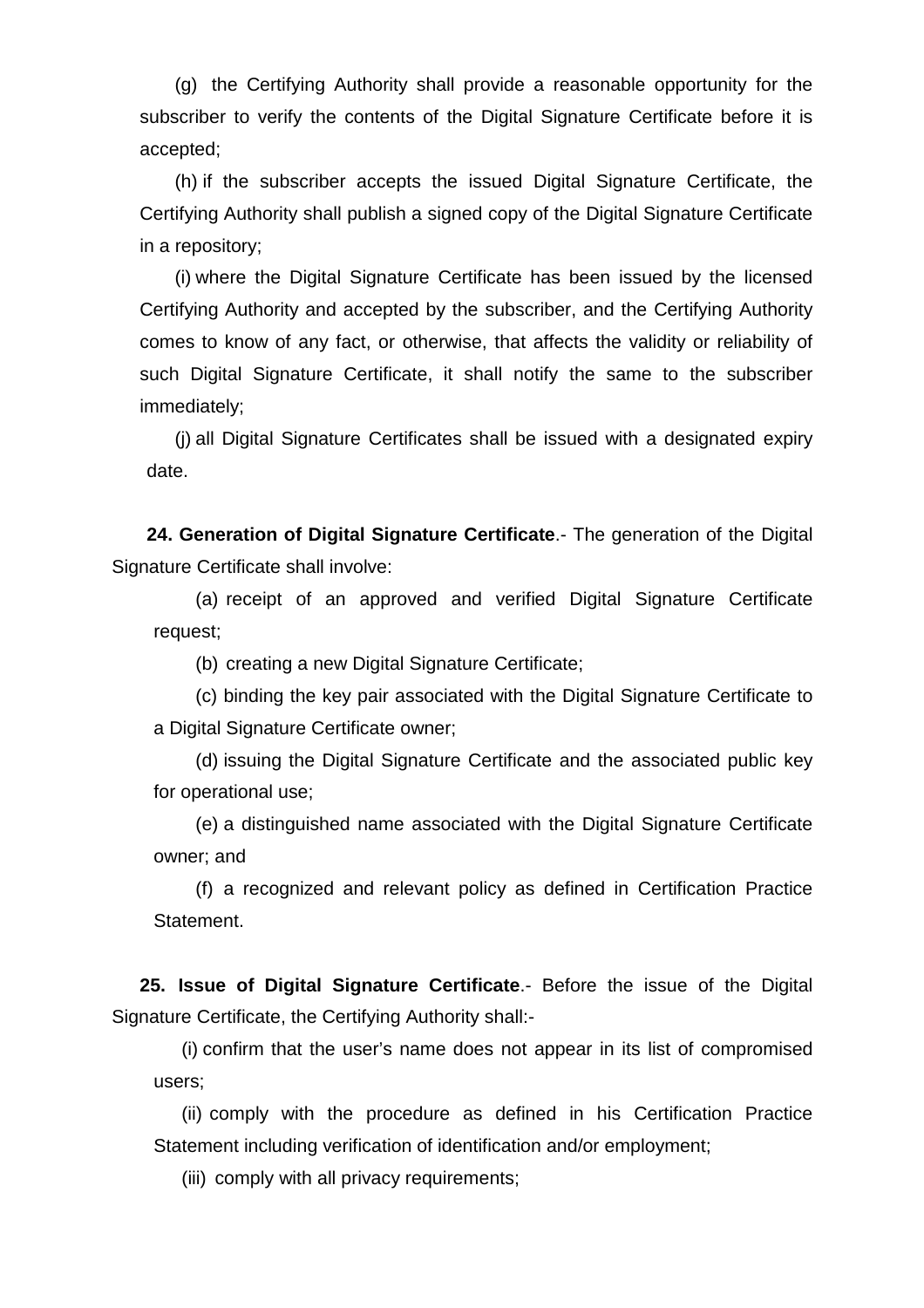(iv) obtain a consent of the person requesting the Digital Signature Certificate, that the details of such Digital Signature Certificate can be published on a directory service.

**26. Certificate Lifetime**.- (1) A Digital Signature Certificate,**-**

(a) shall be issued with a designated expiry date;

(b) which is suspended shall return to the operational use, if the suspension is withdrawn in accordance with the provisions of section 37 of the Act;

(c) shall expire automatically upon reaching the designated expiry date at which time the Digital Signature Certificate shall be archived;

(d) on expiry, shall not be re-used.

(2) The period for which a Digital Signature Certificate has been issued shall not be extended, but a new Digital Signature Certificate may be issued after the expiry of such period.

**27. Archival of Digital Signature Certificate.-** A Certifying Authority shall archive -

| (a)<br>(b)                     | applications for issue of Digital Signature Certificates;<br>registration and verification documents of generated Digital |
|--------------------------------|---------------------------------------------------------------------------------------------------------------------------|
| <b>Signature Certificates;</b> |                                                                                                                           |
| (c)                            | Digital Signature Certificates;                                                                                           |
| (d)                            | notices of suspension;                                                                                                    |
| (e)                            | information of suspended Digital Signature Certificates;                                                                  |
| (f)                            | information of revoked Digital Signature Certificates;                                                                    |
| (g)                            | expired Digital Signature Certificates,                                                                                   |

for a minimum period of seven years or for a period in accordance with legal requirement.

**28. Compromise of Digital Signature Certificate**.- Digital Signature Certificates in operational use that become compromised shall be revoked in accordance with the procedure defined in the Certification Practice Statement of Certifying Authority.

*Explanation* : Digital Signature Certificates shall,-

(a) be deemed to be compromised where the integrity of:-

(i) the private key associated with the Digital Signature Certificate is in doubt;

(ii) the Digital Signature Certificate owner is in doubt, as to the use, or attempted use of his key pairs, or otherwise, for malicious or unlawful purposes;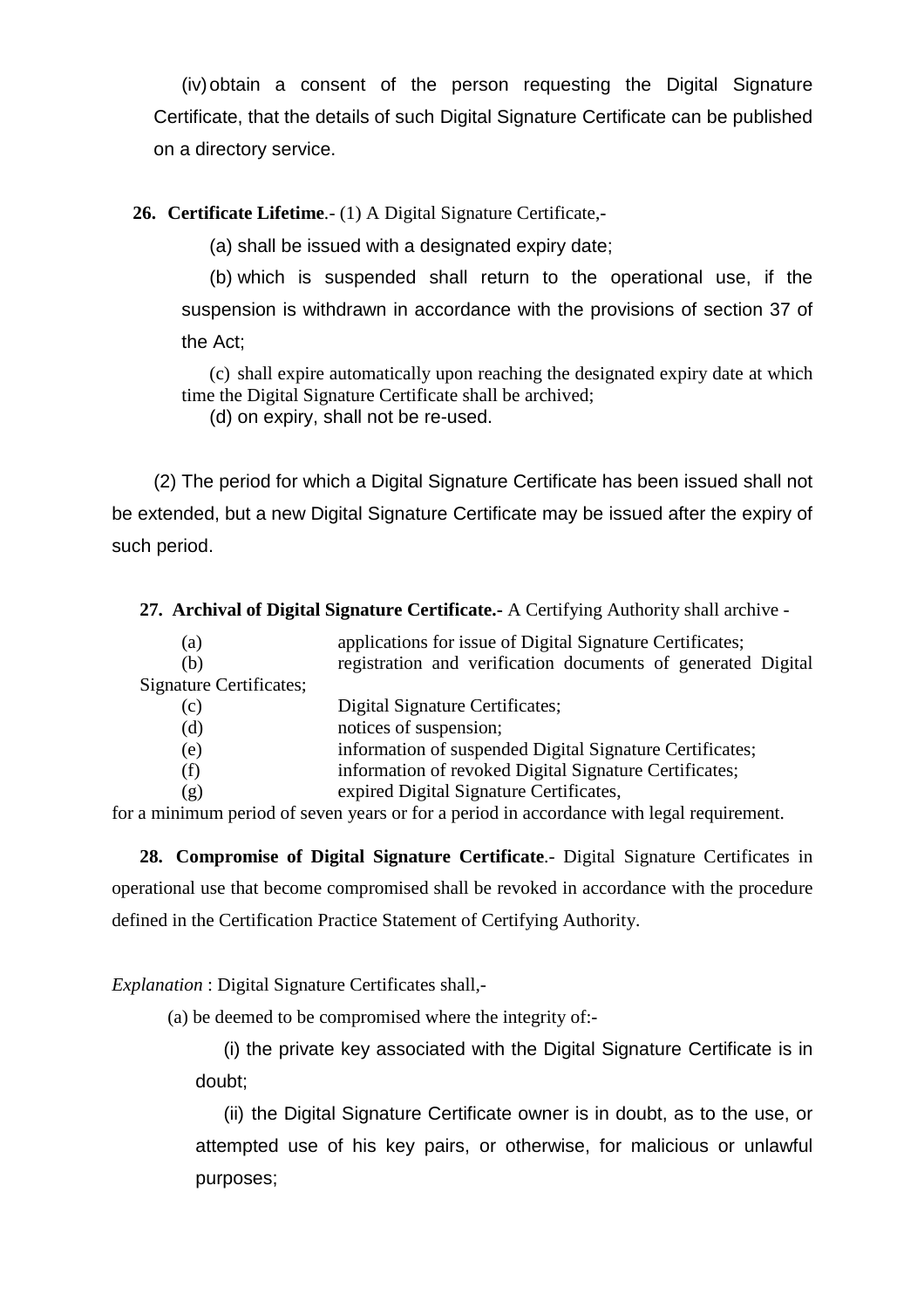(b) remain in the compromised state for only such time as it takes to arrange for revocation.

**29. Revocation of Digital Signature Certificate**.- (1) Digital Signature Certificate shall be revoked and become invalid for any trusted use, where -

(a) there is a compromise of the Digital Signature Certificate owner's private key;

(b) there is a misuse of the Digital Signature Certificate;

(c) there is a misrepresentation or errors in the Digital Signature Certificate;

(d) the Digital Signature Certificate is no longer required.

(2) The revoked Digital Signature Certificate shall be added to the Certificate Revocation List (CRL).

**30. Fees for issue of Digital Signature Certificate.-** (1) The Certifying Authority shall charge such fee for the issue of Digital Signature Certificate as may be prescribed by the Central Government under sub-section (2) of section 35 of the Act.

(2) Fee may be payable in respect of access to Certifying Authority's X.500 directory for certificate downloading. Where fees are payable, Certifying Authority shall provide an up-to-date fee schedule to all its subscribers and users, this may be done by publishing fee schedule on a nominated website.

(3) Fees may be payable in respect of access to Certifying Authority's X.500 directory service for certificate revocation or status information. Where fees are payable, Certifying Authority shall provide an up-to-date fee schedule to all its subscribers and users, this may be done by publishing the fee schedule on a nominated website.

(4) No fee is to be levied for access to Certification Practice Statement via Internet. A fee may be charged by the Certifying Authority for providing printed copies of its Certification Practice Statement.

**31. Audit.**- (1) The Certifying Authority shall get its operations audited annually by an auditor and such audit shall include *inter alia,-*

- (i) security policy and planning;
- (ii) physical security;
- (iii) technology evaluation;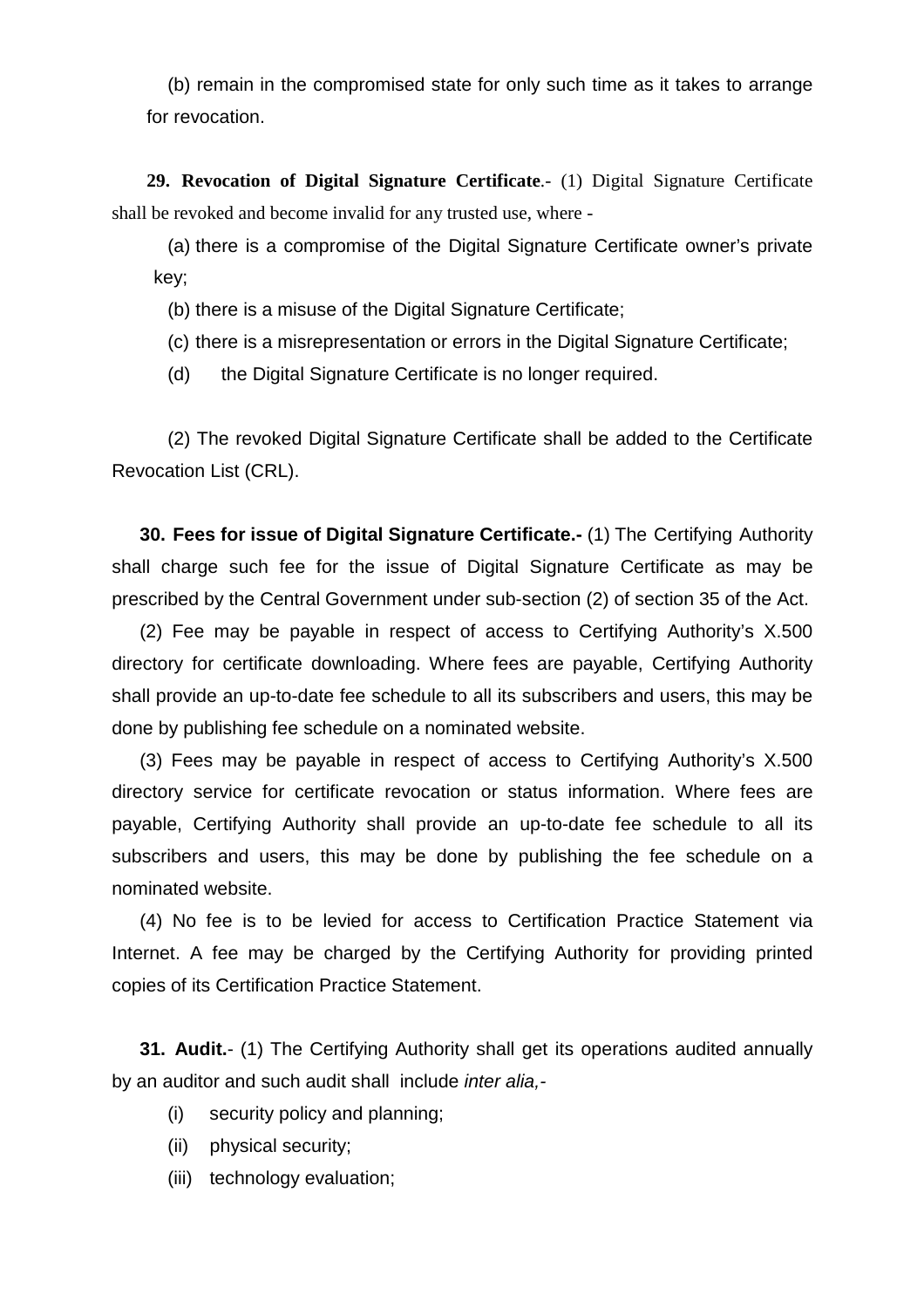- (iv) Certifying Authority's services administration;
- (v) relevant Certification Practice Statement;
- (vi) compliance to relevant Certification Practice Statement;
- (vii) contracts/agreements;
- (viii) regulations prescribed by the Controller;
- (ix) policy requirements of Certifying Authorities Rules, 2000.

(2) The Certifying Authority shall conduct,-

(a) half yearly audit of the Security Policy, physical security and planning of its operation;

(b) a quarterly audit of its repository.

(3) The Certifying Authority shall submit copy of each audit report to the Controller within four weeks of the completion of such audit and where irregularities are found, the Certifying Authority shall take immediate appropriate action to remove such irregularities.

**32. Auditor's relationship with Certifying Authority.-** (1) The auditor shall be independent of the Certifying Authority being audited and shall not be a software or hardware vendor which is, or has been providing services or supplying equipment to the said Certifying Authority.

(2) The auditor and the Certifying Authority shall not have any current or planned financial, legal or other relationship, other than that of an auditor and the audited party.

**33. Confidential Information.-** The following information shall be confidential namely:--

(a) Digital Signature Certificate application, whether approved or rejected;

(b) Digital Signature Certificate information collected from the subscriber or elsewhere as part of the registration and verification record but not included in the Digital Signature Certificate information;

(c) subscriber agreement.

**34. Access to Confidential Information.-** (1) Access to confidential information by Certifying Authority's operational staff shall be on a "need-to-know" and "need-touse" basis.

(2) Paper based records, documentation and backup data containing all confidential information as prescribed in rule 33 shall be kept in secure and locked container or filing system, separately from all other records.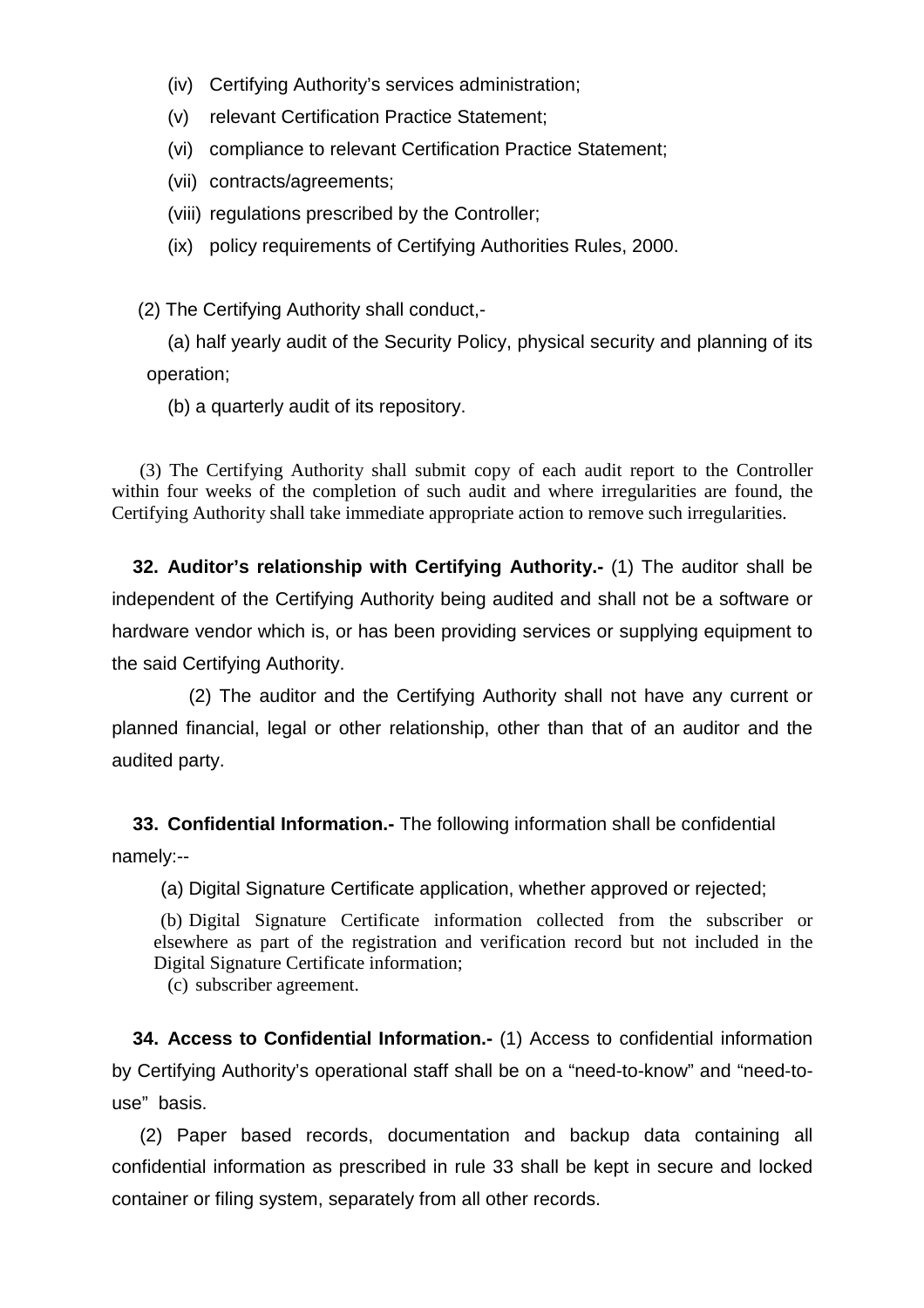(3) The confidential information shall not be taken out of the country except in a case where a properly constitutional warrant or other legally enforceable document is produced to the Controller and he permits to do so.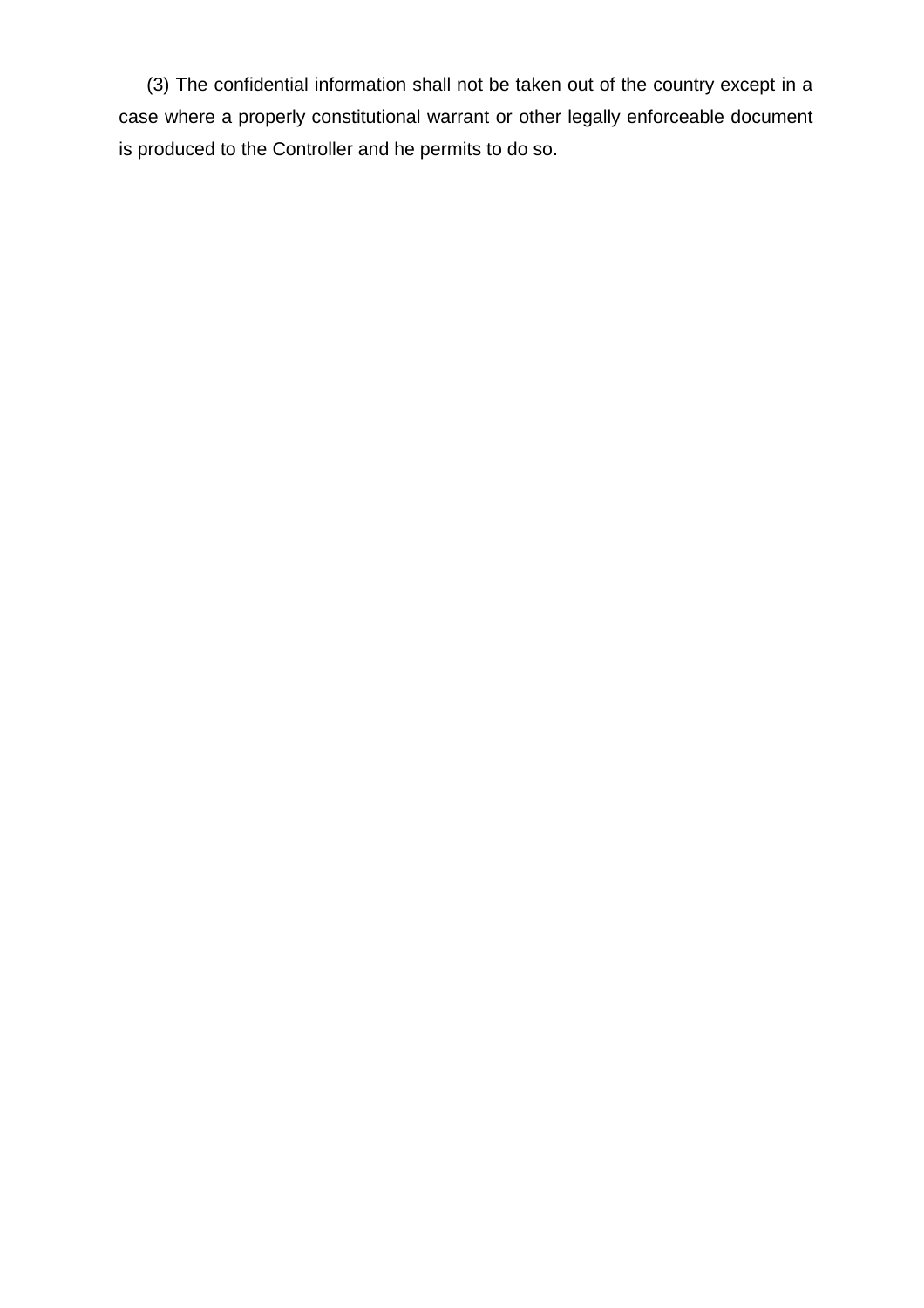# **SCHEDULE-I**

# [*See* rule 10]

# **Form for Application for grant of Licence to be a Certifying Authority**

|    | <b>For Individual</b>                                                                                                                                                                                                                                                     |                                 |                                                                                                                       |  |
|----|---------------------------------------------------------------------------------------------------------------------------------------------------------------------------------------------------------------------------------------------------------------------------|---------------------------------|-----------------------------------------------------------------------------------------------------------------------|--|
|    | 1. Full Name *<br>Last Name/Surname<br><b>First Name</b><br>Middle Name                                                                                                                                                                                                   |                                 |                                                                                                                       |  |
|    | 2. Have you ever been known by any other name? If Yes,<br>Last Name/Surname<br><b>First Name</b><br><b>Middle Name</b>                                                                                                                                                    |                                 |                                                                                                                       |  |
|    | 3. Address<br>A. Residential Address *<br>Flat/Door/Block No.<br>Name of Premises/Building/Village<br>Road/Street/Lane/Post Office<br>Area/Locality/Taluka/Sub-Division<br>Town/City/District<br><b>State/Union Territory</b><br>Telephone No.<br>Fax<br>Mobile Phone No. |                                 |                                                                                                                       |  |
|    | B. Office Address *<br>Name of Office<br>Flat/Door/Block No.<br>Name of Premises/Building/Village<br>Road/Street/Lane/Post Office<br>Area/Locality/Taluka/Sub-Division<br>Town/City/District<br><b>State/Union Territory</b><br>Telephone No.<br>Fax                      |                                 | <u> 1980 - Johann Barn, marwolaethau a bhann an t-Amhainn an t-Amhainn an t-Amhainn an t-Amhainn an t-Amhainn an </u> |  |
| 4. | Address for Communication <sup>*</sup>                                                                                                                                                                                                                                    | Tick $\sqrt{ }$ as applicable A | B                                                                                                                     |  |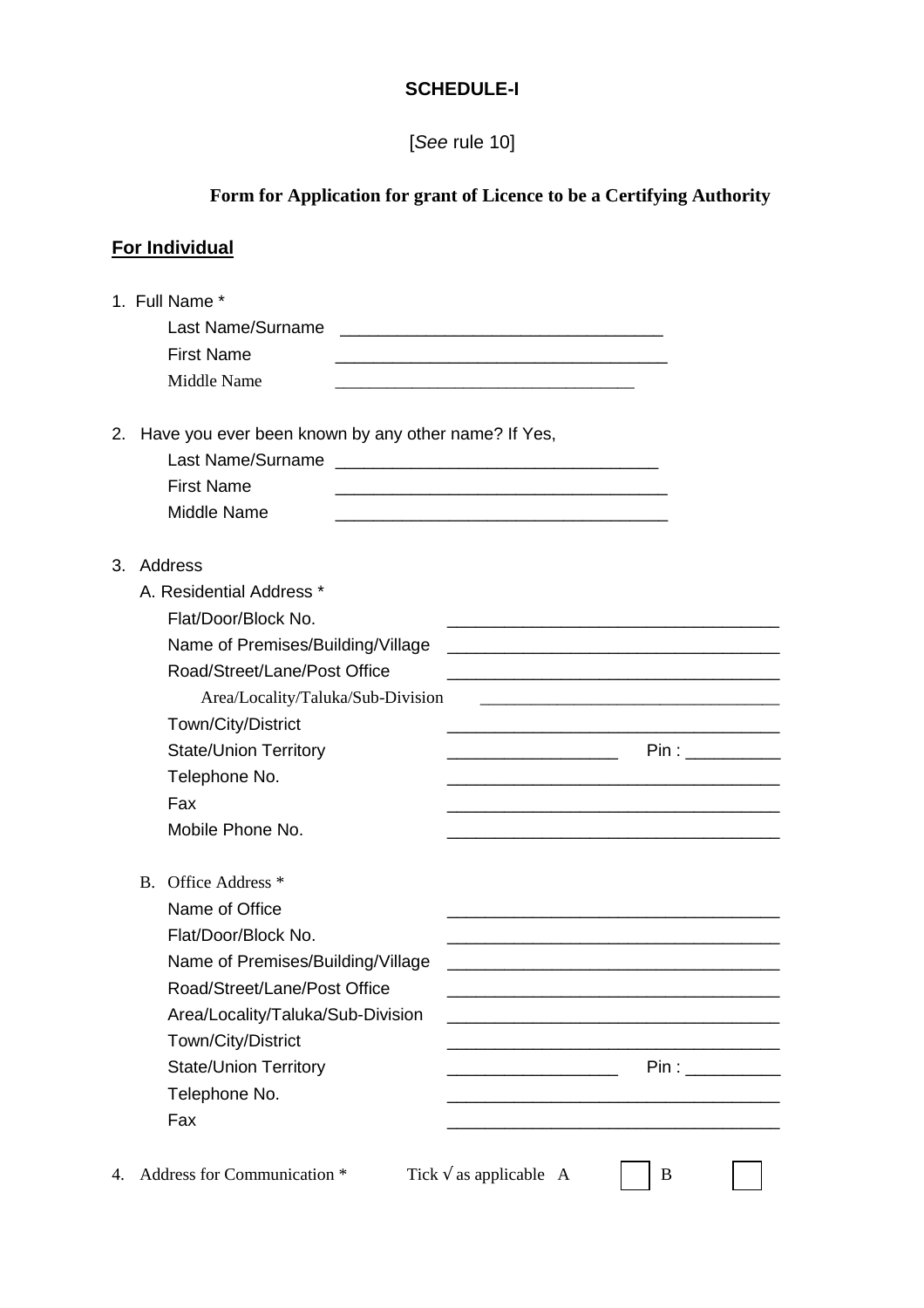|    | 5. Father's Name *                                                                     |                                                                                                                        |
|----|----------------------------------------------------------------------------------------|------------------------------------------------------------------------------------------------------------------------|
|    | Last Name/Surname                                                                      |                                                                                                                        |
|    | <b>First Name</b>                                                                      |                                                                                                                        |
|    | <b>Middle Name</b>                                                                     |                                                                                                                        |
|    | 6. Sex * (For Individual Applicant only) Tick $\sqrt{x}$ as applicable : Male / Female |                                                                                                                        |
|    | 7. Date of Birth (dd/mm/yyyy) *                                                        | $- - / - - / - - - -$                                                                                                  |
| 8. | Nationality *                                                                          |                                                                                                                        |
| 9. | <b>Credit Card Details</b>                                                             |                                                                                                                        |
|    | <b>Credit Card Type</b>                                                                |                                                                                                                        |
|    | Credit Card No.                                                                        |                                                                                                                        |
|    | <b>Issued By</b>                                                                       |                                                                                                                        |
|    | 10. E-mail Address                                                                     |                                                                                                                        |
|    | 11. Web URL address                                                                    |                                                                                                                        |
|    | 12. Passport Details #                                                                 |                                                                                                                        |
|    | Passport No.                                                                           |                                                                                                                        |
|    | Passport issuing authority                                                             |                                                                                                                        |
|    | Passport expiry date (dd/mm/yyyy)                                                      | --/--/----                                                                                                             |
|    | 13. Voter's Identity Card No. #                                                        |                                                                                                                        |
|    | 14. Income Tax PAN no. #                                                               |                                                                                                                        |
|    | 15. ISP Details                                                                        |                                                                                                                        |
|    | ISP Name *                                                                             | <u> 1989 - Johann Stein, marwolaethau a bhann an t-Amhair an t-Amhair an t-Amhair an t-Amhair an t-Amhair an t-A</u>   |
|    | ISP's Website Address, if any                                                          |                                                                                                                        |
|    | Your User Name at ISP, if any                                                          |                                                                                                                        |
|    |                                                                                        |                                                                                                                        |
|    | 17. Capital in the business or profession *                                            |                                                                                                                        |
|    | (Attach documentary proof)                                                             | For Company /Firm/Body of Individuals/Association of Persons/ Local Authority                                          |
|    | 18. Registration Number *                                                              | <u> The Common State of the Common State of the Common State of the Common State of the Common State of the Common</u> |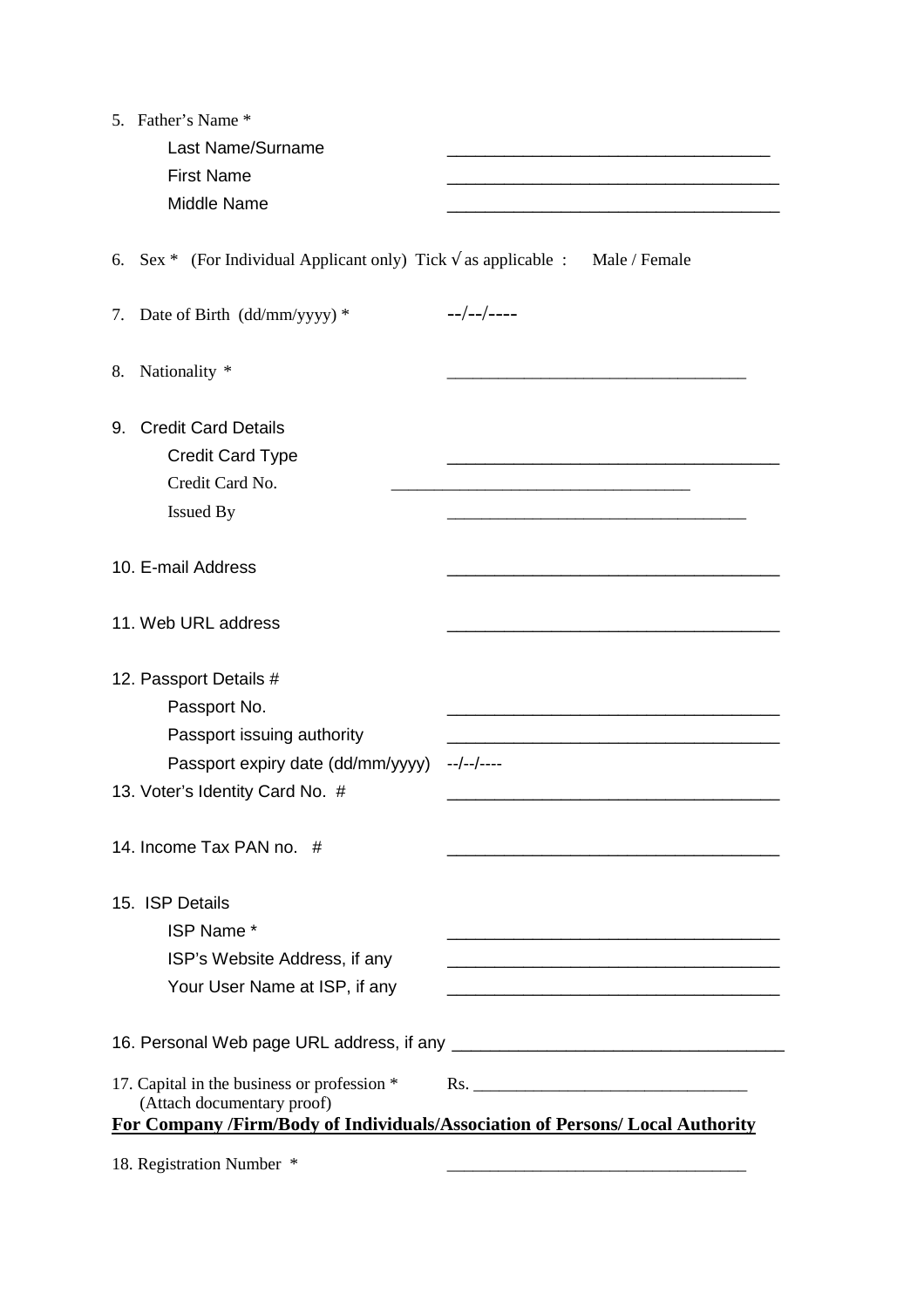| 19. Date of Incorporation/Agreement/Partnership * --/--/----                                          |                                                                                                                              |
|-------------------------------------------------------------------------------------------------------|------------------------------------------------------------------------------------------------------------------------------|
| 20. Particulars of Business, if any: *<br><b>Head Office</b><br>Name of Office<br>Flat/Door/Block No. | <u> 1980 - Johann Barbara, martin amerikan basar dan berasal dalam basa dalam basar dalam basar dalam basa dalam</u>         |
| Name of Premises/Building/Village                                                                     |                                                                                                                              |
| Road/Street/Lane/Post Office                                                                          |                                                                                                                              |
| Area/Locality/Taluka/Sub-Division                                                                     |                                                                                                                              |
| Town/City/District                                                                                    |                                                                                                                              |
| <b>State/Union Territory</b>                                                                          |                                                                                                                              |
| Telephone No.                                                                                         |                                                                                                                              |
| Fax                                                                                                   |                                                                                                                              |
| No. of Branches<br>Nature of Business                                                                 | <u> 1989 - John Stein, Amerikaansk politiker (</u> † 1920)<br><u> 1989 - Johann Barbara, margaret eta idazlea (h. 1989).</u> |
| 21. Income Tax PAN No.*                                                                               |                                                                                                                              |
| 22. Turnover in the last financial year                                                               |                                                                                                                              |
| 23. Net worth<br>(Attach documentary proof)                                                           |                                                                                                                              |
| 24. Paid up Capital *<br>(Attach documentary proof)                                                   |                                                                                                                              |
| 25. Insurance Details<br>Insurance Policy No.*<br>Insurer Company *                                   | <u> 1989 - Johann Stein, marwolaethau a bhann an t-Amhair an t-Amhair an t-Amhair an t-Amhair an t-Amhair an t-A</u>         |
|                                                                                                       | 26. Names, Addresses etc. of Partners/Members/Directors (For Information about more persons,                                 |

please add separate sheet(s) in the format given in the next page) \*

| No. of Partners/Members/Directors                     | <u> 1989 - Andrea State Barbara, amerikan personal di sebagai personal di sebagai personal di sebagai personal d</u> |
|-------------------------------------------------------|----------------------------------------------------------------------------------------------------------------------|
| Details of Partners/Members/Directors<br>A. Full Name |                                                                                                                      |
| Last Name/Surname                                     |                                                                                                                      |
| <b>First Name</b>                                     |                                                                                                                      |
| Middle Name                                           |                                                                                                                      |
| <b>B.</b> Address<br>Flat/Door/Block No.              |                                                                                                                      |
| Name of Premises/Building/Village                     |                                                                                                                      |
| Road/Street/Lane/Post Office                          |                                                                                                                      |
|                                                       |                                                                                                                      |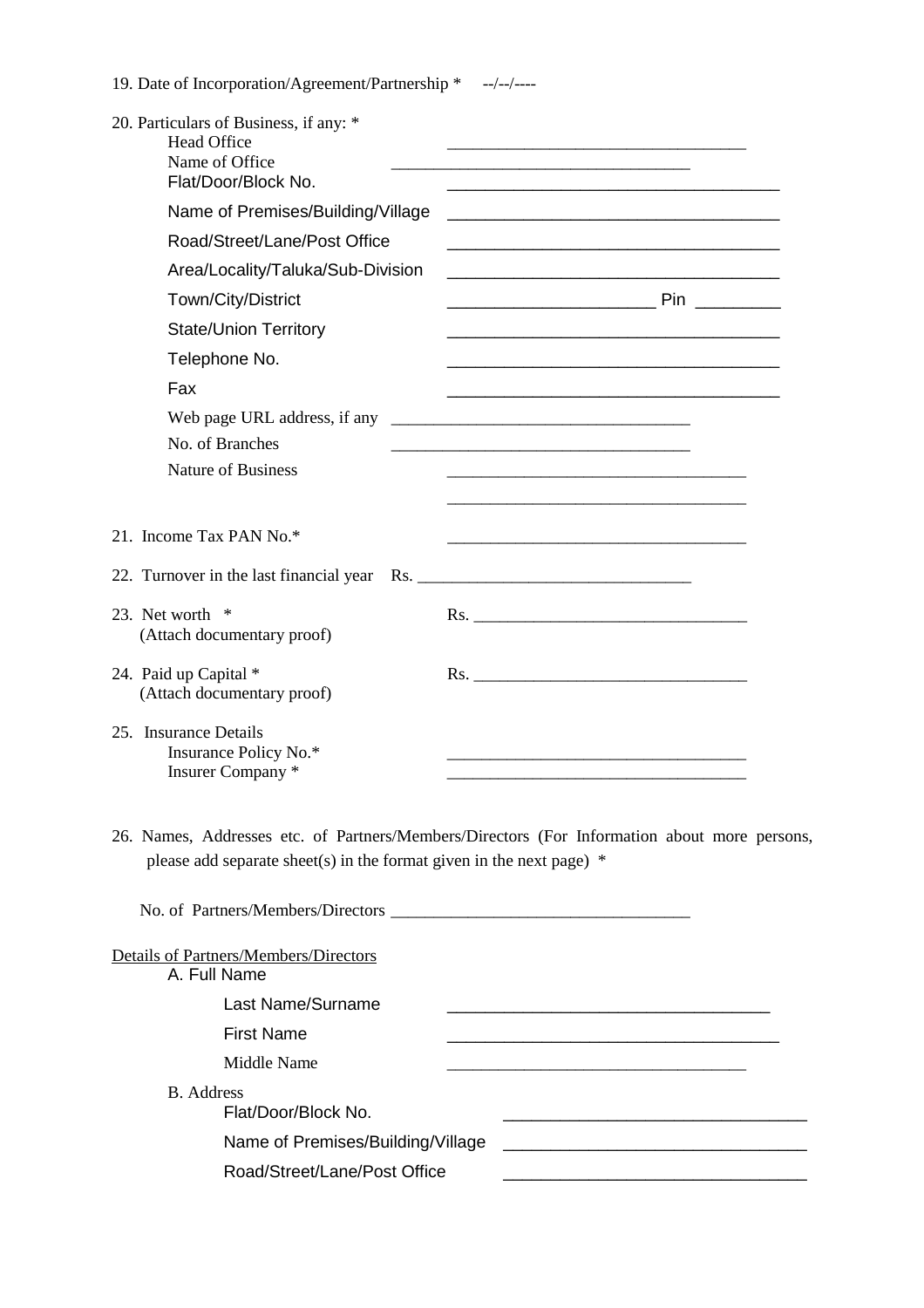| Area/Locality/Taluka/Sub-Division                                                         | <u> 1989 - Johann Barbara, martxa al III-lea (h. 1989).</u>                                                                                                                                                                          |
|-------------------------------------------------------------------------------------------|--------------------------------------------------------------------------------------------------------------------------------------------------------------------------------------------------------------------------------------|
| Town/City/District                                                                        |                                                                                                                                                                                                                                      |
| State/Union Territory Pin                                                                 |                                                                                                                                                                                                                                      |
| Telephone No.                                                                             |                                                                                                                                                                                                                                      |
| Fax No.                                                                                   |                                                                                                                                                                                                                                      |
| Mobile Phone No.                                                                          |                                                                                                                                                                                                                                      |
| C. Nationality                                                                            |                                                                                                                                                                                                                                      |
|                                                                                           |                                                                                                                                                                                                                                      |
| D. Passport Details #                                                                     |                                                                                                                                                                                                                                      |
| Passport No.                                                                              |                                                                                                                                                                                                                                      |
| Passport issuing authority                                                                |                                                                                                                                                                                                                                      |
| Passport expiry date                                                                      |                                                                                                                                                                                                                                      |
| E. Voter's Identity Card No. #                                                            |                                                                                                                                                                                                                                      |
| F. Income Tax PAN no. #                                                                   |                                                                                                                                                                                                                                      |
| G. E-mail Address                                                                         |                                                                                                                                                                                                                                      |
| H. Personal Web page URL, if any                                                          |                                                                                                                                                                                                                                      |
| 27. Authorised Representative *<br>Name                                                   |                                                                                                                                                                                                                                      |
| Flat/Door/Block No.                                                                       |                                                                                                                                                                                                                                      |
| Name of Premises/Building/Village                                                         |                                                                                                                                                                                                                                      |
| Road/Street/Lane/Post Office                                                              |                                                                                                                                                                                                                                      |
| Area/Locality/Taluka/Sub-Division                                                         |                                                                                                                                                                                                                                      |
| Town/City/District                                                                        | <b>Pinaming the contract of the contract of the contract of the contract of the contract of the contract of the contract of the contract of the contract of the contract of the contract of the contract of the contract of the </b> |
| <b>State/Union Territory</b>                                                              |                                                                                                                                                                                                                                      |
| Telephone No.                                                                             |                                                                                                                                                                                                                                      |
| Fax                                                                                       |                                                                                                                                                                                                                                      |
| <b>Nature of Business</b>                                                                 |                                                                                                                                                                                                                                      |
|                                                                                           |                                                                                                                                                                                                                                      |
| For Government Ministry/Department/Agency/Authority<br>28. Particulars of Organisation: * |                                                                                                                                                                                                                                      |
| Name of Organisation                                                                      |                                                                                                                                                                                                                                      |
| <b>Administrative Ministry/Department</b>                                                 |                                                                                                                                                                                                                                      |
| <b>Under State/Central Government</b>                                                     |                                                                                                                                                                                                                                      |
| Flat/Door/Block No.                                                                       |                                                                                                                                                                                                                                      |
| Name of Premises/Building/Village                                                         |                                                                                                                                                                                                                                      |
| Road/Street/Lane/Post Office                                                              |                                                                                                                                                                                                                                      |
| Area/Locality/Taluka/Sub-Division                                                         |                                                                                                                                                                                                                                      |
| Town/City/District                                                                        | Pin                                                                                                                                                                                                                                  |
|                                                                                           |                                                                                                                                                                                                                                      |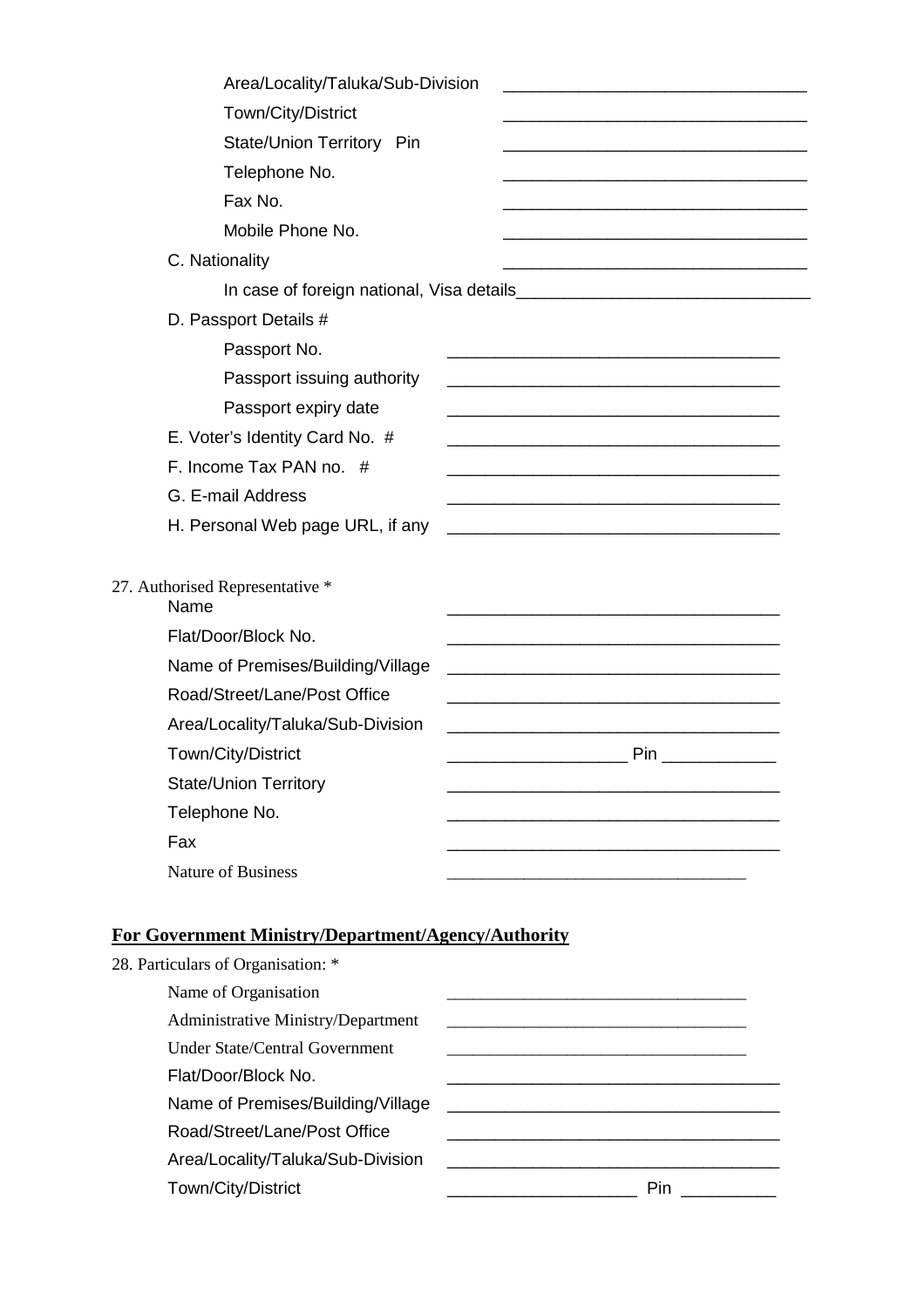| <b>State/Union Territory</b>                                                                                                                                         |                                                                                                                                                                         |
|----------------------------------------------------------------------------------------------------------------------------------------------------------------------|-------------------------------------------------------------------------------------------------------------------------------------------------------------------------|
| Telephone No.                                                                                                                                                        |                                                                                                                                                                         |
| Fax No.                                                                                                                                                              |                                                                                                                                                                         |
| Web page URL Address                                                                                                                                                 |                                                                                                                                                                         |
| Name of the Head of Organisation                                                                                                                                     |                                                                                                                                                                         |
| Designation                                                                                                                                                          |                                                                                                                                                                         |
| E-mail Address                                                                                                                                                       |                                                                                                                                                                         |
|                                                                                                                                                                      |                                                                                                                                                                         |
| 29. Bank Details                                                                                                                                                     |                                                                                                                                                                         |
| Bank Name*                                                                                                                                                           |                                                                                                                                                                         |
| Branch *                                                                                                                                                             |                                                                                                                                                                         |
| Bank Account No. *                                                                                                                                                   |                                                                                                                                                                         |
| Type of Bank Account *                                                                                                                                               |                                                                                                                                                                         |
|                                                                                                                                                                      |                                                                                                                                                                         |
| 30. Whether bank draft/pay order for licence fee enclosed $* : Y / N$                                                                                                |                                                                                                                                                                         |
| Name of Bank<br>Draft/pay order No.<br>Date of Issue<br>Amount                                                                                                       | If yes,                                                                                                                                                                 |
| 31. Location of facility in India for generation<br>of Digital Signature Certificate *                                                                               |                                                                                                                                                                         |
| 32. Public Key $^\circ$                                                                                                                                              |                                                                                                                                                                         |
|                                                                                                                                                                      |                                                                                                                                                                         |
|                                                                                                                                                                      | 33. Whether undertaking for Bank Guarantee/Performance Bond attached *: Y / N<br>(Not applicable if the applicant is a Government Ministry/Department/Agency/Authority) |
| 34. Whether Certification Practice Statement is enclosed *:                                                                                                          | Y/N                                                                                                                                                                     |
| 35. Whether certified copies of business registration document are enclosed : Y / N<br>(For Company/Firm/Body of Individuals/Association of Persons/Local Authority) |                                                                                                                                                                         |
| If yes, the documents attached:                                                                                                                                      |                                                                                                                                                                         |
| ii)                                                                                                                                                                  |                                                                                                                                                                         |
| iii)                                                                                                                                                                 |                                                                                                                                                                         |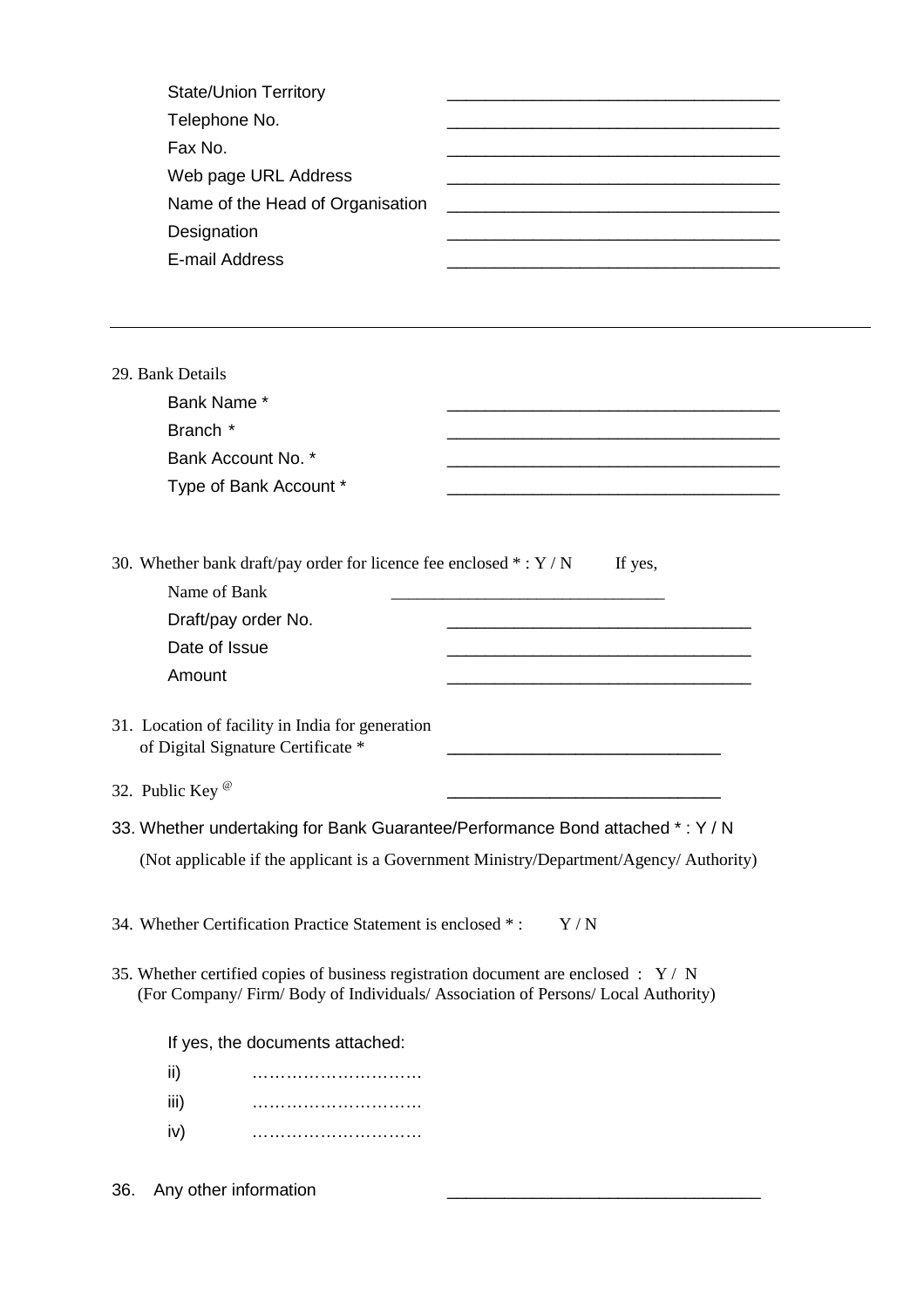\_\_\_\_\_\_\_\_\_\_\_\_\_\_\_\_\_\_\_\_\_\_\_\_\_\_\_\_\_\_\_\_\_ \_\_\_\_\_\_\_\_\_\_\_\_\_\_\_\_\_\_\_\_\_\_\_\_\_\_\_\_\_\_\_\_\_

*Instructions : 1. Columns marked with \* are mandatory.*

*2. For the columns marked with #, details for at least one is mandatory.*

\_\_\_\_\_\_\_\_\_\_\_\_\_\_\_\_\_\_\_\_\_\_\_\_\_\_\_\_\_\_\_\_\_\_\_\_\_\_\_\_\_\_\_\_\_\_\_\_\_\_\_\_\_\_\_\_\_\_\_\_\_\_\_\_\_\_\_\_\_\_\_\_\_\_\_\_\_

- *3. Column No. 1 to 17 are to be filled up by individual applicant.*
- *4. Column No. 18 to 27 are to be filled up if applicant is a Company/ Firm/ Body of Individuals/ Association of Persons/ Local Authority.*
- *5. Column No. 28 is to be filled up if applicant is a Government organisation.*
- **6.** *Column No. , 29, 30, 31 and 34 are to be filled up by all applicants.*
- **7.** *@ Column No. 32 is applicable only for application for renewal of licence.*
- **8.** *Column No. 33 is not applicable if the applicant is a Government organisation.*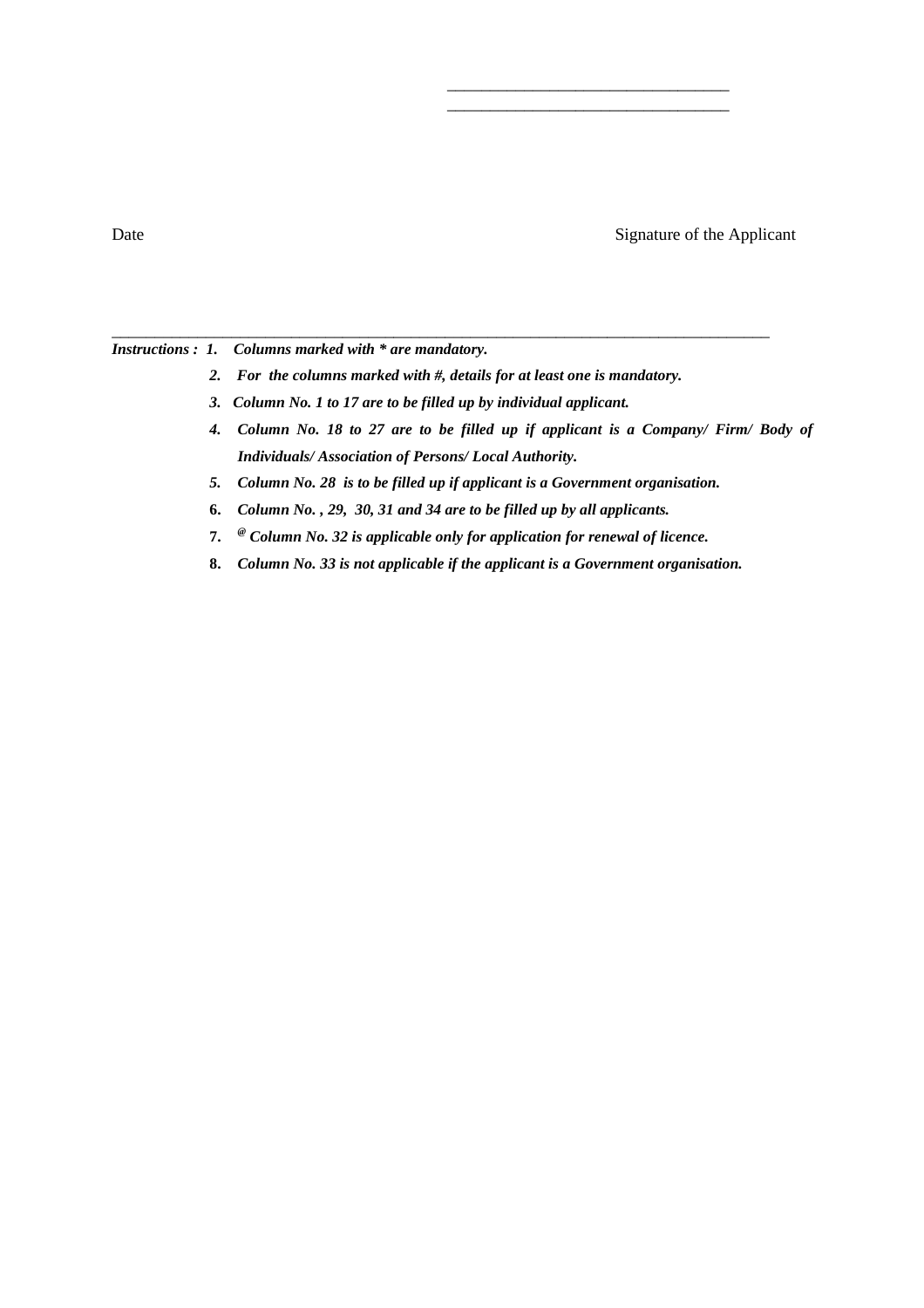# **SCHEDULE-II**

[*See* rule 19(2)]

# **Information Technology (IT) Security Guidelines**

# **Index**

|                  |      |                                                     | Page |
|------------------|------|-----------------------------------------------------|------|
| 1.               |      |                                                     | 27   |
| 2.               |      | Implementation of an Information Security Programme | 27   |
| 3.               |      |                                                     | 28   |
| $\overline{4}$ . |      |                                                     | 30   |
|                  | 4.1  |                                                     | 30   |
|                  | 4.2  |                                                     | 31   |
|                  | 4.3  |                                                     | 31   |
|                  | 4.4  |                                                     | 32   |
| 5.               |      |                                                     | 33   |
|                  | 5.1  |                                                     | 33   |
|                  | 5.2  |                                                     | 34   |
|                  | 5.3  |                                                     | 35   |
|                  | 5.4  |                                                     | 35   |
|                  | 5.5  |                                                     | 36   |
| 6.               |      |                                                     | 36   |
|                  | 6.1  |                                                     | 36   |
|                  | 6.2  |                                                     | 37   |
|                  | 6.3  |                                                     | 38   |
|                  | 6.4  |                                                     | 39   |
|                  | 6.5  |                                                     | 39   |
|                  | 6.6  |                                                     | 40   |
| 7.               |      |                                                     | 41   |
| 8.               |      |                                                     | 41   |
|                  | 8.1  |                                                     | 41   |
|                  | 8.2  |                                                     | 41   |
|                  | 8.3  |                                                     | 42   |
|                  | 8.4  |                                                     | 42   |
| 9.               |      |                                                     | 43   |
| 10.              |      |                                                     | 44   |
| 11.              |      |                                                     | 45   |
| 12.              |      |                                                     | 46   |
| 13.              |      |                                                     | 46   |
| 14.              |      | Purchase and Licensing of Hardware and Software     | 47   |
| 15.              |      |                                                     | 48   |
| 16.              |      |                                                     | 49   |
| 17.              |      |                                                     | 49   |
| 18.              |      |                                                     | 50   |
| 19.              |      |                                                     | 51   |
| 20.              |      |                                                     | 51   |
| 21.              |      |                                                     | 52   |
|                  | 21.1 |                                                     | 52   |
|                  | 21.2 |                                                     | 52   |
|                  | 21.3 |                                                     | 53   |
| 22.              |      |                                                     | 53   |
| 23.              |      |                                                     | 53   |
| 24.              |      | <b>Contingency Recovery Equipment and Services</b>  | 54   |
| 25.              |      | Security Incident Reporting and Response            | 54   |
| 26.              |      |                                                     | 54   |
|                  |      |                                                     |      |

**Information Technology (IT) Security Guidelines**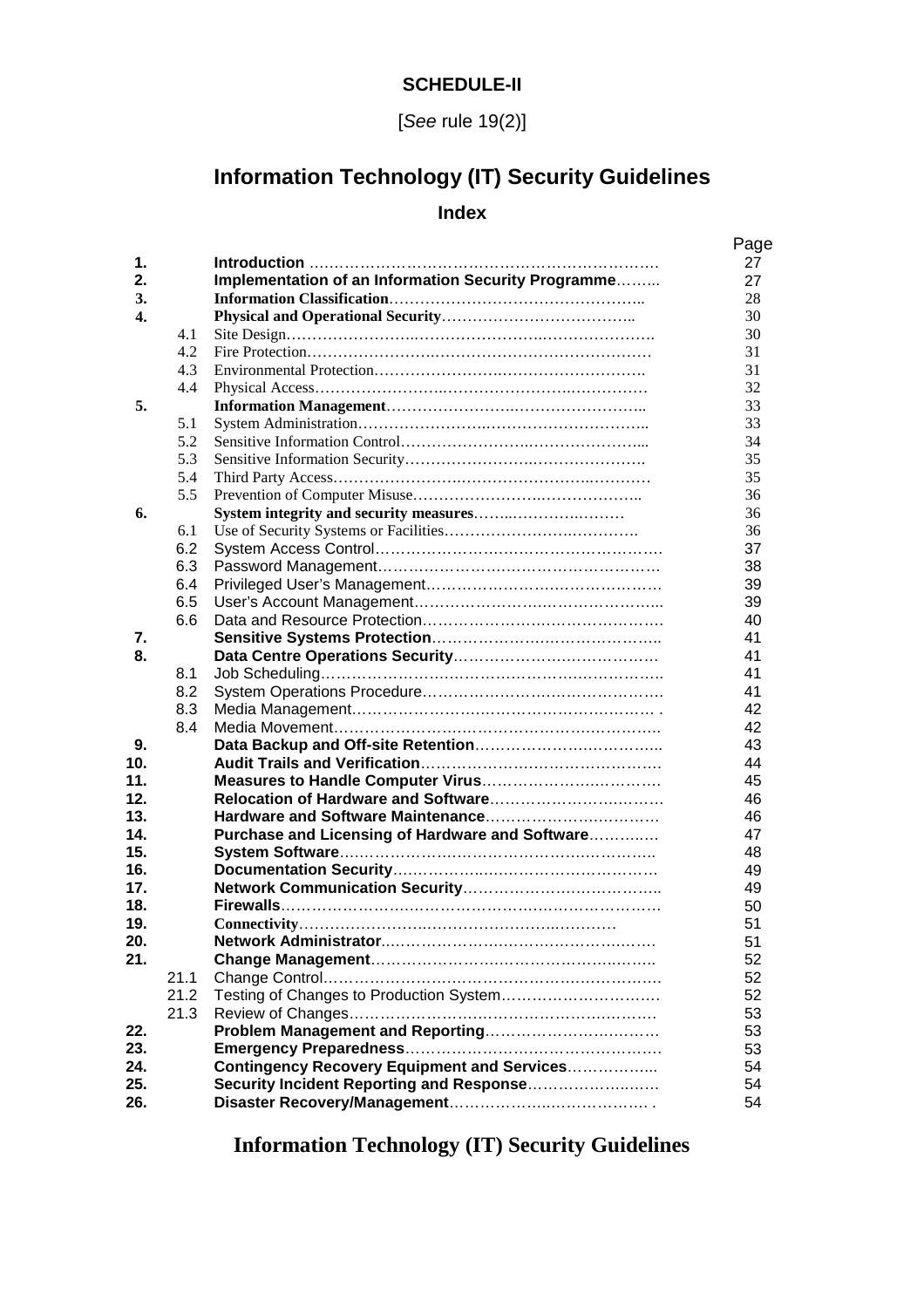# **1. Introduction**

This document provides guidelines for the implementation and management of Information Technology Security. Due to the inherent dynamism of the security requirements, this document does not provide an exact template for the organizations to follow. However, appropriate suitable samples of security process are provided for guidelines. It is the responsibility of the organizations to develop internal processes that meet the guidelines set forth in this document.

The following words used in the Information Technology Security Guidelines shall be interpreted as follows:

- shall: The guideline defined is a mandatory requirement, and therefore must be complied with.
- should: The guideline defined is a recommended requirement. Noncompliance shall be documented and approved by the management. Where appropriate, compensating controls shall be implemented.
- must: The guideline defined is a mandatory requirement, and therefore must be complied with.
- may: The guideline defined is an optional requirement. The implementation of this guideline is determined by the organisation's requirement.

#### **2. Implementation of an Information Security Programme**

Successful implementation of a meaningful Information Security Programme rests with the support of the top management. Until and unless the senior managers of the organization understand and concur with the objectives of the information security programme its ultimate success is in question.

The Information Security Programme should be broken down into specific stages as follows:

- (a) Adoption of a security policy;
- (b) Security risk analysis;
- (c) Development and implementation of a information classification system;
- (d) Development and implementation of the security standards manual;
- (e) Implementation of the management security self-assessment process;
- (f) On-going security programme maintenance and enforcement; and
- (g) Training.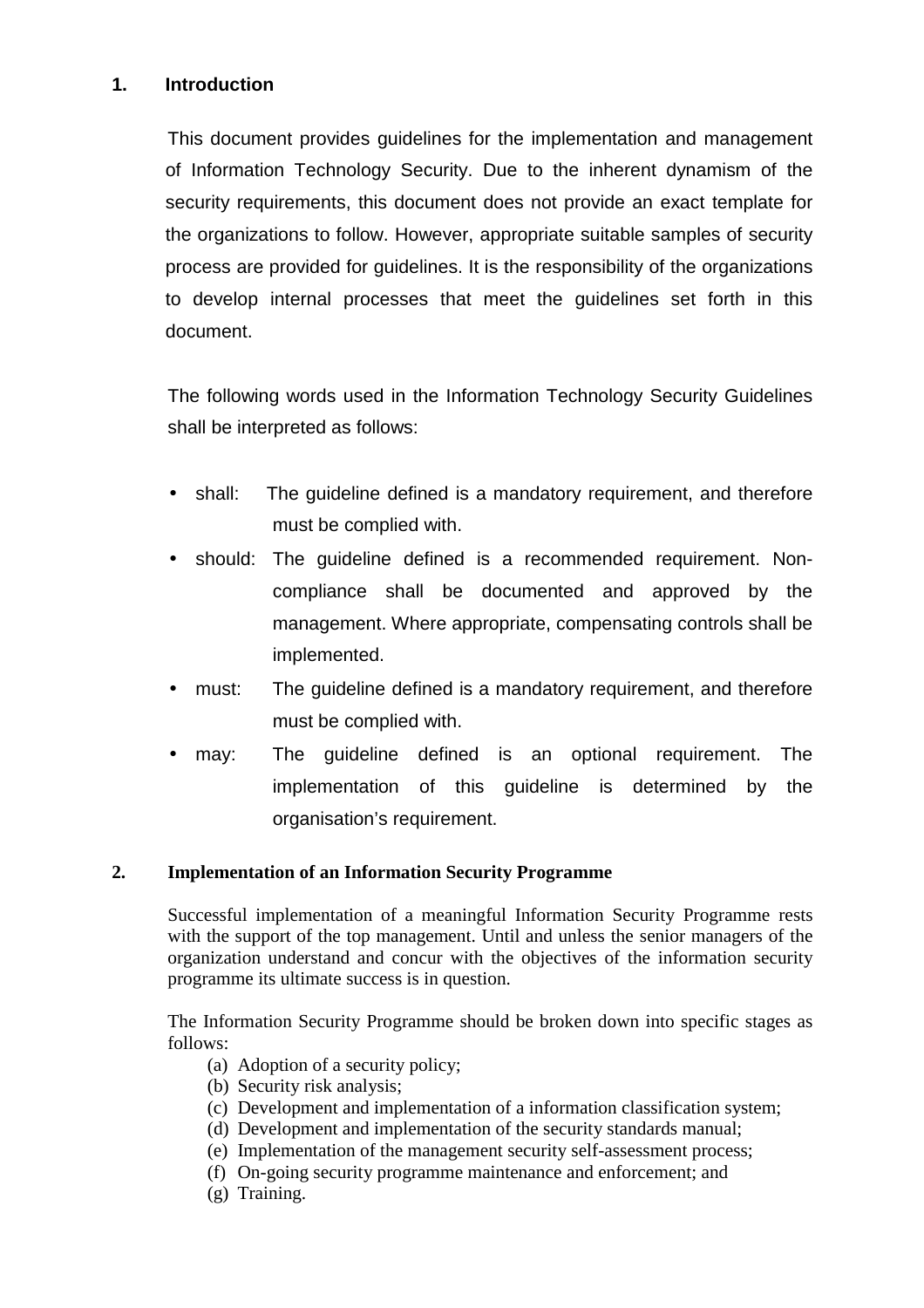The principal task of the security implementation is to define the responsibilities of persons within the organization. The implementation should be based on the general principle that the person who is generating the information is also responsible for its security. However, in order to enable him to carry out his responsibilities in this regard, proper tools, and environment need to be established.

When different pieces of information at one level are integrated to form higher value information, the responsibility for its security needs also should go up in the hierarchy to the integrator and should require higher level of authority for its access. It should be absolutely clear with respect to each information as to who is its owner, its custodian, and its users. It is the duty of the owner to assign the right classification to the information so that the required level of security can be enforced. The custodian of information is responsible for the proper implementation of security guidelines and making the information available to the users on a need to know basis.

#### **3. Information Classification**

Information assets must be classified according to their sensitivity and their importance to the organization. Since it is unrealistic to expect managers and employees to maintain absolute control over all information within the boundaries of the organization, it is necessary to advise them on which types of information are considered more sensitive, and how the organization would like the sensitive information handled and protected. Classification, declassification, labeling, storage, access, destruction and reproduction of classified data and the administrative overhead this process will create must be considered. Failure to maintain a balance between the value of the information classified and the administrative burden the classification system places on the organization will result in long-term difficulties in achieving success.

**Confidential** is that classification of information of which unauthorized disclosure/use could cause serious damage to the organization, e.g. strategic planning documents.

**Restricted** is that classification of information of which unauthorized disclosure/use would not be in the best interest of the organization and/or its customers, e.g. design details, computer software (programs, utilities), documentation, organization personnel data, budget information.

**Internal** use is that classification of information that does not require any degree of protection against disclosure within the company, e.g. operating procedures, policies and standards inter office memorandums.

**Unclassified** is that classification of information that requires no protection against disclosure e.g. published annual reports, periodicals.

While the above classifications are appropriate for a general organization view point, the following classifications may be considered :

**Top Secret:** It shall be applied to information unauthorized disclosure of which could be expected to cause exceptionally grave damage to the national security or national interest. This category is reserved for Nation's closest secrets and to be used with great reserve.

Secret: This shall be applied to information unauthorized disclosure of which could be expected to cause serious damage to the national security or national interest or cause serious embarrassment in its functioning. This classification should be used for highly important information and is the highest classification normally used.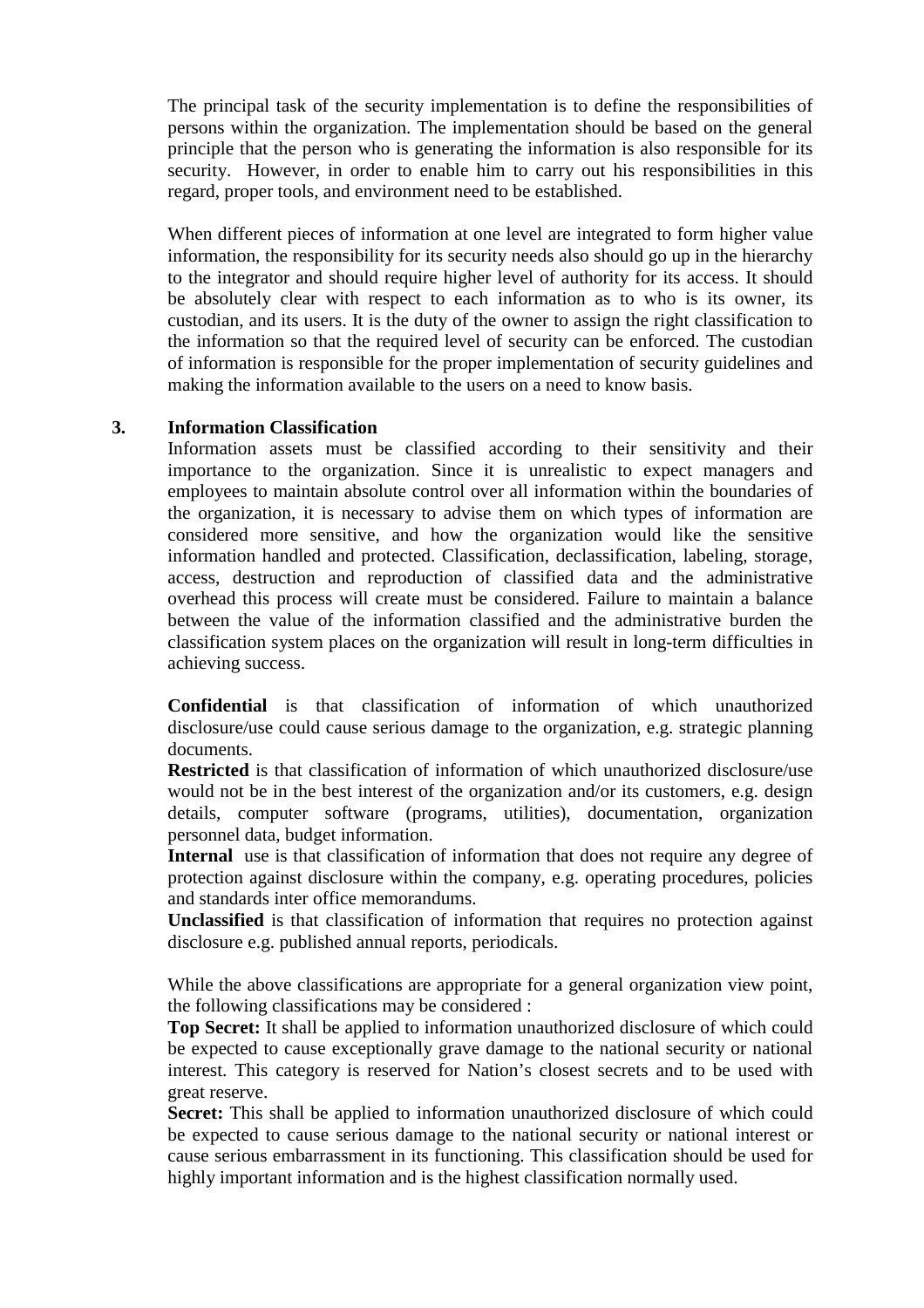**Confidentiality:** This shall be applied to information unauthorized disclosure of which could be expected to cause damage to the security of the organisation or could be prejudicial to the interest of the organisation, or could affect the organisation in its functioning. Most information will on proper analysis be classified no higher than confidential.

**Restricted:** This shall be applied to information which is essentially meant for official use only and which would not be published or communicated to anyone except for official purpose.

**Unclassified:** This is the classification of information that requires no protection against disclosure.

#### **4. Physical and Operational Security**

#### **4.1 Site Design**

- (1) The site shall not be in locations that are prone to natural or manmade disasters, like flood, fire, chemical contamination and explosions.
- (2) As per nature of the operations, suitable floor structuring, lighting, power and water damage protection requirements shall be provided.
- (3) Construction shall comply with all applicable building and safety regulations as laid down by the relevant Government agencies. Further, the construction must be tamper-evident.
- (4) Materials used for the construction of the operational site shall be fire-resistant and free of toxic chemicals.
- (5) External walls shall be constructed of brick or reinforced concrete of sufficient thickness to resist forcible attack. Ground level windows shall be fortified with sturdy mild steel grills or impact-resistant laminated security glass. All internal walls must be from the floor to the ceiling and must be tamper-evident.
- (6) Air-conditioning system, power supply system and uninterrupted power supply unit with proper backup shall be installed depending upon the nature of operation. All ducting holes of the air-conditioning system must be designed so as to prevent intrusion of any kind.
- (7) Automatic fire detection, fire suppression systems and equipment in compliance with requirement specified by the Fire Brigade or any other agencies of the Central or State Government shall be installed at the operational site.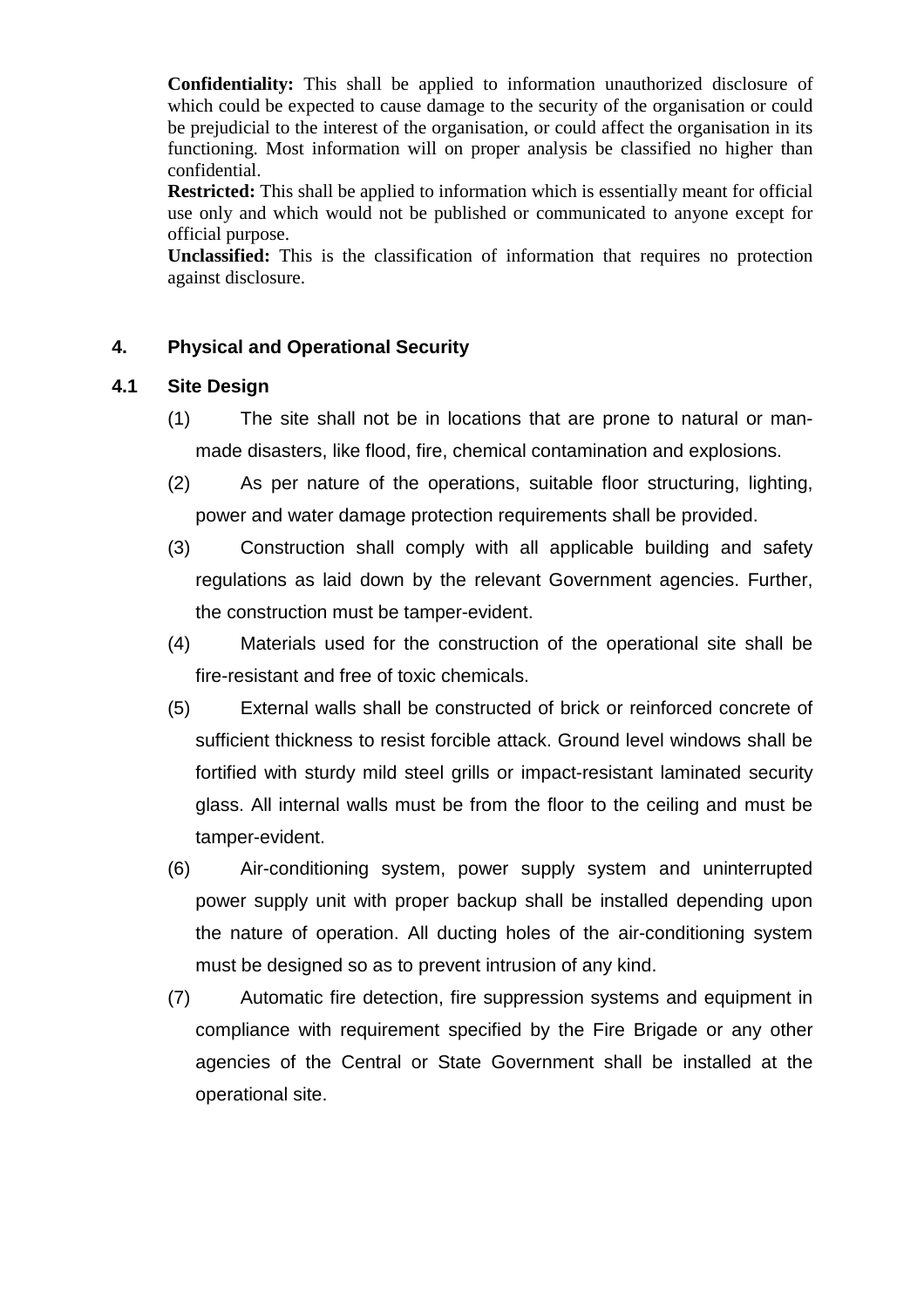- (8) Media library, electrical and mechanical control rooms shall be housed in separate isolated areas, with access granted only to specific, named individuals on a need basis.
- (9) Any facility that supports mission-critical and sensitive applications must be located and designed for repairability, relocation and reconfiguration. The ability to relocate, reconstitute and reconfigure these applications must be tested as part of the business continuity/ disaster recovery plan.

#### **4.2 Fire Protection**

- (1) Combustible materials shall not be stored within hundred meters of the operational site.
- (2) Automatic fire detection, fire suppression systems and audible alarms as prescribed by the Fire Brigade or any other agency of the Central or State Government shall be installed at the operational site.
- (3) Fire extinguishers shall be installed at the operational site and their locations clearly marked with appropriate signs.
- (4) Periodic testing, inspection and maintenance of the fire equipment and fire suppression systems shall be carried out.
- (5) Procedures for the safe evacuation of personnel in an emergency shall be visibly pasted/displayed at prominent places at the operational site. Periodic training and fire drills shall be conducted.
- (6) There shall be no eating, drinking or smoking in the operational site. The work areas shall be kept clean at all times.

# **4.3 Environmental Protection**

- (1) Water detectors shall be installed under the raised floors throughout the operational site and shall be connected to audible alarms.
- (2) The temperature and humidity condition in the operational site shall be monitored and controlled periodically.
- (3) Personnel at the operational site shall be trained to monitor and control the various equipment and devices installed at the operational site for the purpose of fire and environment protection.
- (4) Periodic inspection, testing and maintenance of the equipment and systems shall be scheduled.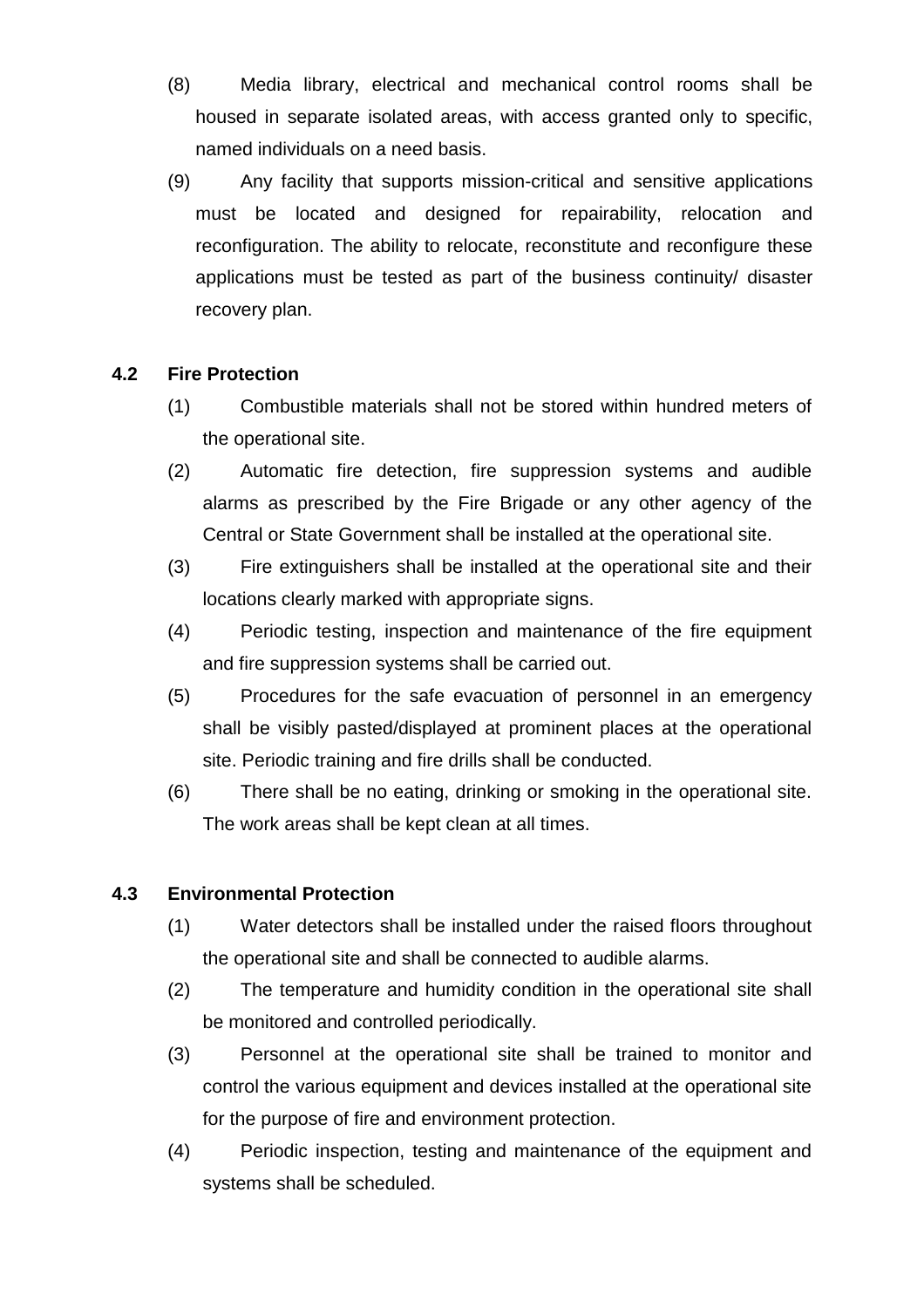# **4.4 Physical Access**

- (1) Responsibilities round the clock, seven days a week, three hundred sixty five days a year for physical security of the systems used for operation and also actual physical layout at the site of operation shall be defined and assigned to named individuals.
- (2) Biometric physical access security systems shall be installed to control and audit access to the operational site.
- (3) Physical access to the operational site at all times shall be controlled and restricted to authorised personnel only. Personnel authorized for limited physical access shall not be allowed to gain unauthorized access to restricted area within operational site.
- (4) Dual control over the inventory and issue of access cards/keys during normal business hours to the Data Centre shall be in place. An upto-date list of personnel who possess the cards/keys shall be regularly maintained and archived for a period of three years.
- (5) Loss of access cards/keys must be immediately reported to the security supervisor of the operational site who shall take appropriate action to prevent unauthorised access.
- (6) All individuals, other than operations staff, shall sign in and sign out of the operational site and shall be accompanied by operations staff.
- (7) Emergency exits shall be tested periodically to ensure that the access security systems are operational.
- (8) All opening of the Data Centre should be monitored round the clock by surveillance video cameras.

# **5. Information Management**

#### **5.1 System Administration**

(1) Each organization shall designate a properly trained "System Administrator" who will ensure that the protective security measures of the system are functional and who will maintain its security posture. Depending upon the complexity and security needs of a system or application, the System Administrator may have a designated System Security Administrator who will assume security responsibilities and provide physical, logical and procedural safeguards for information.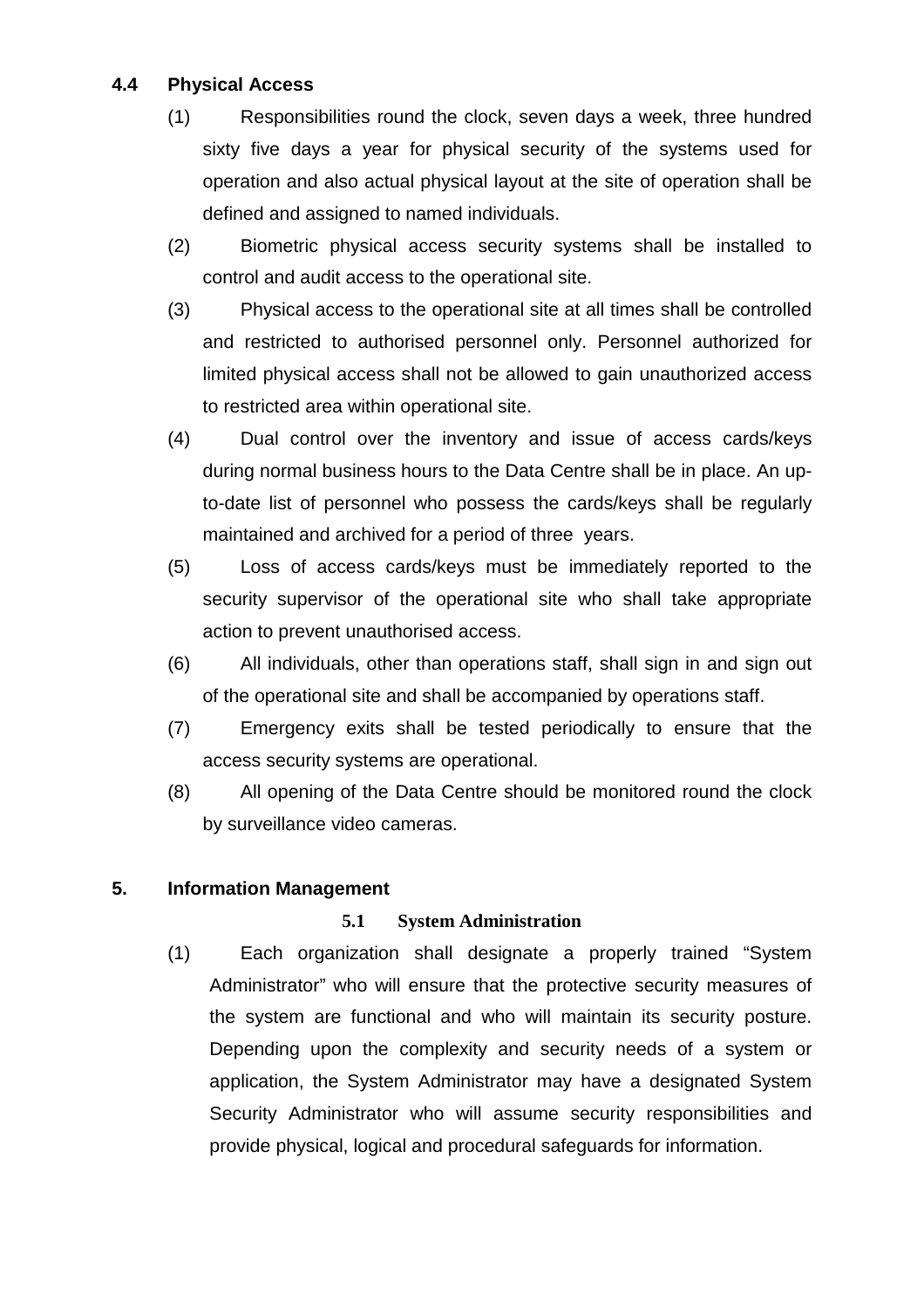- (2) Organisations shall ensure that only a properly trained System Security Administrator is assigned the system security responsibilities.
- (3) The responsibility to create, classify, retrieve, modify, delete or archive information must rest only with the System Administrator.
- (4) Any password used for the system administration and operation of trusted services must not be written down (in paper or electronic form) or shared with any one. A system for password management should be put in place to cover the eventualities such as forgotten password or changeover to another person in case of System Administrator (or System Security Administrator) leaving the organization. Every instance of usage of administrator's passwords must be documented.
- (5) Periodic review of the access rights of all users must be performed.
- (6) The System Administrator must promptly disable access to a user's account if the user is identified as having left the Data Centre, changed assignments, or is no longer requiring system access. Reactivation of the user's account must be authorized in writing by the System Administrator (Digitally signed e-mail may be acceptable).
- (7) The System Administrator must take steps to safeguards classified information as prescribed by its owner.
- (8) The System Administrator must authorize privileged access to users only on a need-to-know and need-to-do basis and also only after the authorization is documented.
- (9) Criteria for the review of audit trails/access logs, reporting of access violations and procedures to ensure timely management action/response shall be established and documented.
- (10) All security violations must be recorded, investigated, and periodic status reports compiled for review by the management.
- (11) The System Administrator together with the system support staff, shall conduct a regular analysis of problems reported to and identify any weaknesses in protection of the information.
- (12) The System Administrator shall ensure that the data, file and Public Key Infrastructure (PKI) servers are not left unmonitored while these systems are powered on.
- (13) The System Administrator should ensure that no generic user is enabled or active on the system.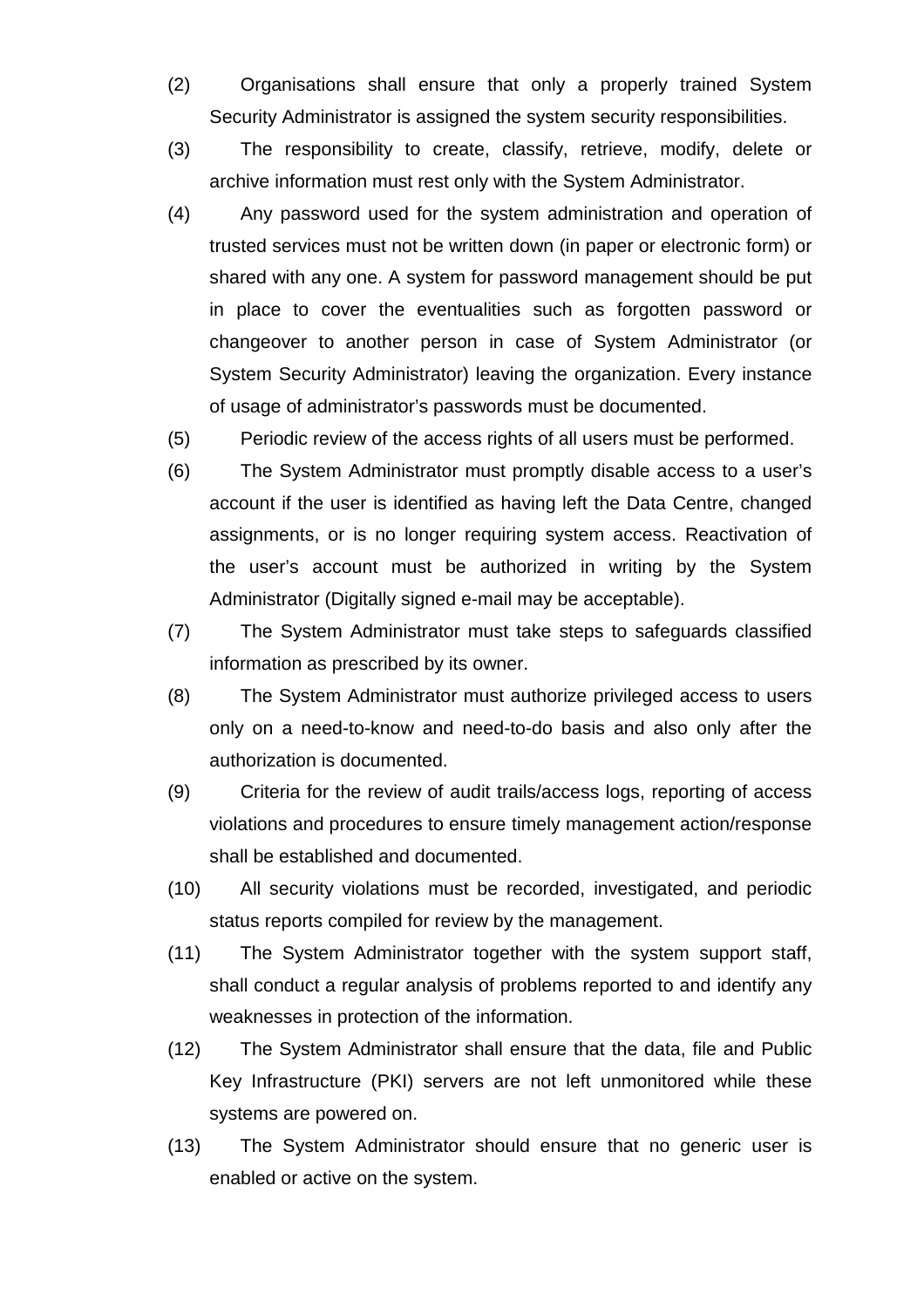#### **5.2 Sensitive Information Control**

- (1) Information assets shall be classified and protected according to their sensitivity and criticality to the organization.
- (2) Procedures in accordance with para 8.3 of these Guidelines must be in place to handle the storage media, which has sensitive and classified information.
- (3) All sensitive information stored in any media shall bear or be assigned an appropriate security classification.
- (4) All sensitive material shall be stamped or labeled accordingly.
- (5) Storage media (i.e. floppy diskettes, magnetic tapes, portable hard disks, optical disks, etc.) containing sensitive information shall be secured according to their classification.
- (6) Electronic communication systems, such as router, switches, network device and computers, used for transmission of sensitive information should be equipped or installed with suitable security software and if necessary with an encryptor or encryption software. The appropriate procedure in this regard should be documented.
- (7) Procedures shall be in place to ensure the secure disposal of sensitive information assets on all corrupted/damaged or affected media both internal (e.g. hard disk/optical disk) and external (e.g. diskette, disk drive, tapes etc.) to the system. Preferably such affected/corrupted/damaged media both internal and external to the system shall be destroyed.

#### **5.3 Sensitive Information Security**

- (1) Highly sensitive information assets shall be stored on secure removable media and should be in an encrypted format to avoid compromise by unauthorized persons.
- (2) Highly sensitive information shall be classified in accordance with para 3.
- (3) Sensitive information and data, which are stored on the fixed disk of a computer shared by more than one person, must be protected by access control software (e.g., password). Security packages must be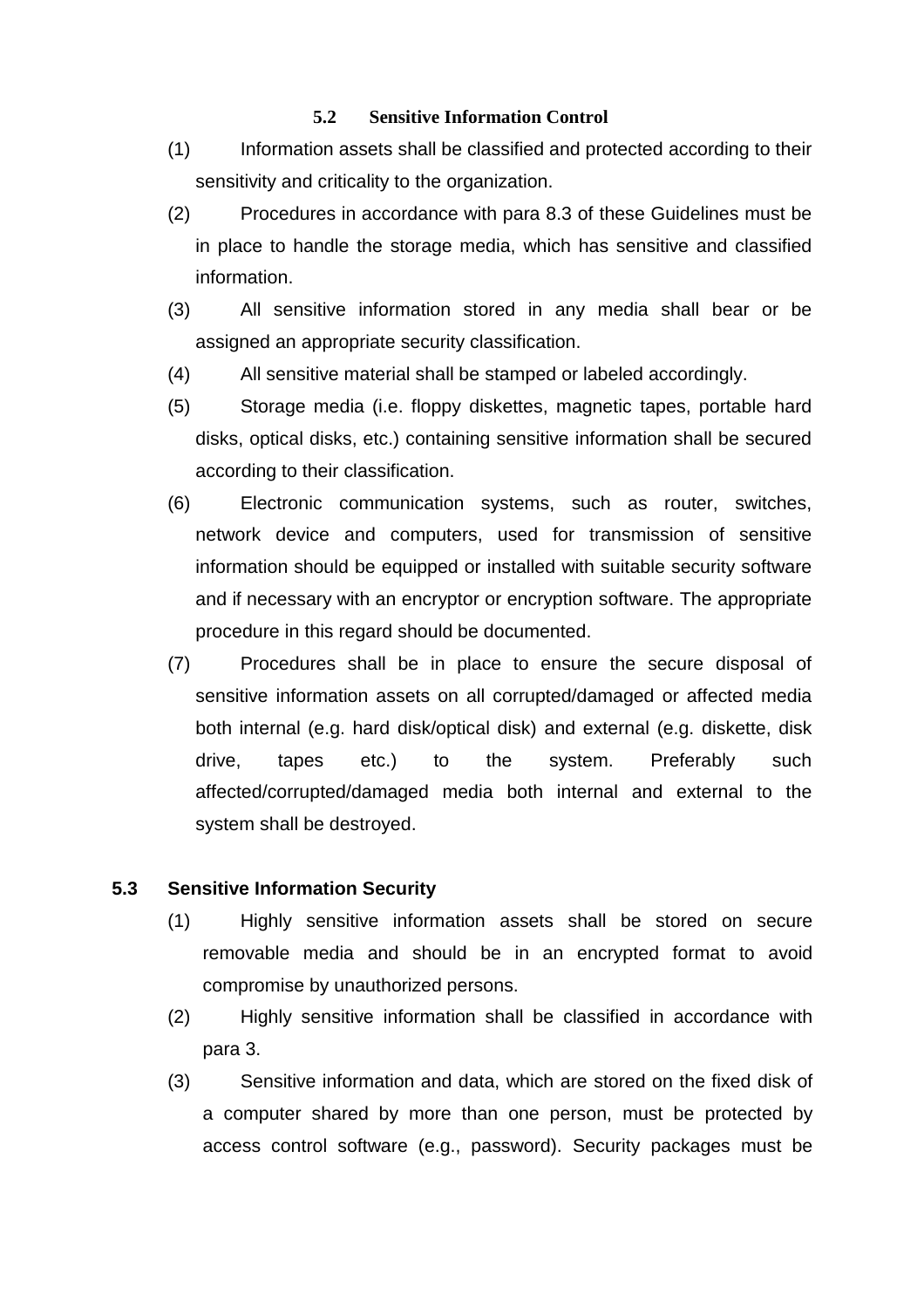installed which partition or provide authorization to segregated directories/files.

- (4) Removable electronic storage media must be removed from the computer and properly secured at the end of the work session or workday.
- (5) Removable electronic storage media containing sensitive information and data must be clearly labeled and secured.
- (6) Hard disks containing sensitive information and data must be securely erased prior to giving the computer system to another internal or external department or for maintenance.

#### **5.4 Third Party Access**

- (1) Access to the computer systems by other organisations shall be subjected to a similar level of security protection and controls as in these Information Technology security guidelines.
- (2) In case the Data Centre uses the facilities of external service/facility provider (outsourcer) for any of their operations, the use of external service/facility providers (e.g. outsourcer) shall be evaluated in light of the possible security exposures and risks involved and all such agreements shall be approved by the information asset owner. The external service or facility provider shall also sign non-disclosure agreements with the management of the Data Centre/operational site.
- (3) The external service/facility provider (e.g. outsourcer) shall provide an equivalent level of security controls as required by these Information Technology Security Guidelines.

#### **5.5 Prevention of Computer Misuse**

- (1) Prevention, detection, and deterrence measures shall be implemented to safeguard the security of computers and computer information from misuse. The measures taken shall be properly documented and reviewed regularly.
- (2) Each organization shall provide adequate information to all persons, including management, systems developers and programmers, endusers, and third party users warning them against misuse of computers.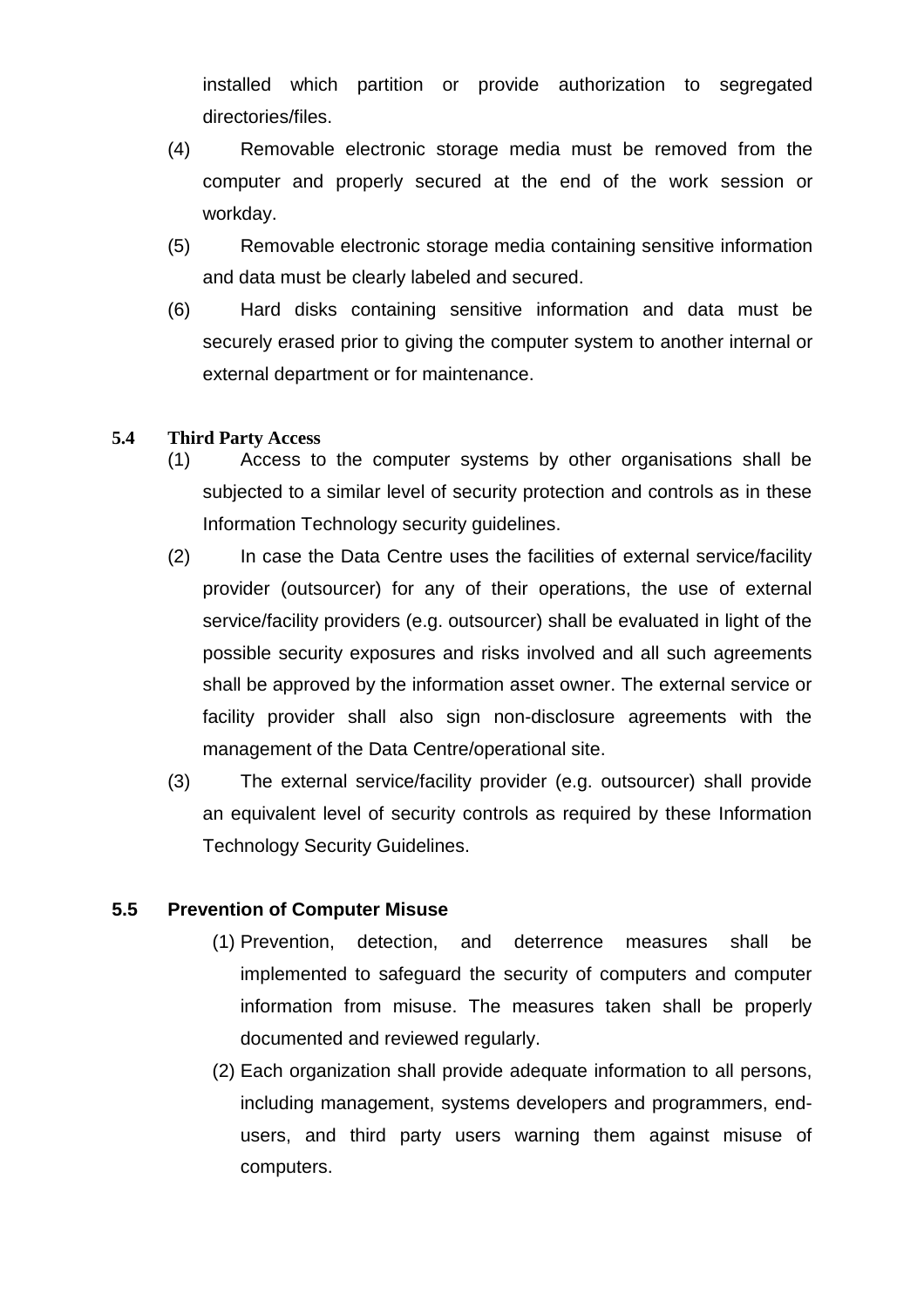- (3) Effective measures to deal expeditiously with breaches of security shall be established within each organisation. Such measures shall include :
- (i) Prompt reporting of suspected breach;
- (ii) Proper investigation and assessment of the nature of suspected breach;
- (iii) Secure evidence and preserve integrity of such material as relates to the discovery of any breach;
- (iv) Remedial measures.
- (4) All incidents related to breaches shall be reported to the System Administrator or System Security Administrator for appropriate action to prevent future occurrence.
- (5) Procedure shall be set-up to establish the nature of any alleged abuse and determine the subsequent action required to be taken to prevent its future occurrence. Such procedures shall include:
- (i) The role of the System Administrator, System Security Administrator and management;
- (ii) Procedure for investigation;
- (iii) Areas for security review; and
- (iv) Subsequent follow-up action.

# **6. System integrity and security measures**

# **6.1 Use of Security Systems or Facilities**

- *(1) Security controls shall be installed and maintained on each computer system or computer node to prevent unauthorised users from gaining entry to the information system and to prevent unauthorised access to data.*
- (2) Any system software or resource of the computer system should only be accessible after being authenticated by access control system.

# **6.2 System Access Control**

- *(1) Access control software and system software security features shall be implemented to protect resources. Management approval is required to authorise issuance of user identification (ID) and resource privileges.*
- *(2) Access to information system resources like memory, storage devices etc., sensitive utilities and data resources and programme files shall be controlled*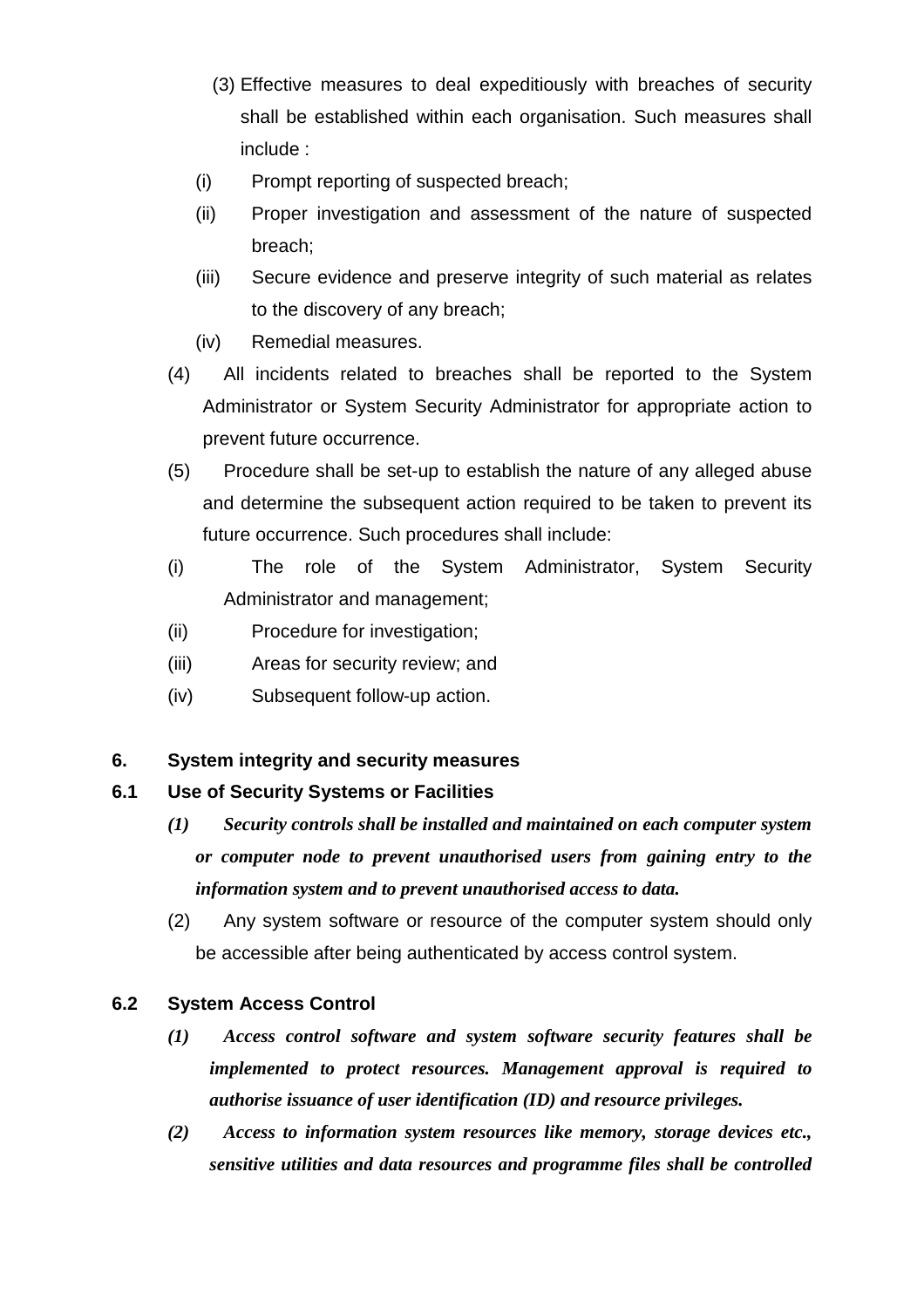*and restricted based on a "need-to-use" basis with proper segregation of duties.*

- *(3) The access control software or operating system of the computer system shall provide features to restrict access to the system and data resources. The use of common passwords such as "administrator" or "president" or "game" etc. to protect access to the system and data resources represent a security exposure and shall be avoided. All passwords used must be resistant to dictionary attacks.*
- *(4) Appropriate approval for the request to access system resources shall be obtained from the System Administrator. Guidelines and procedures governing access authorisations shall be developed, documented and implemented.*
- *(5) An Access Control System manual documenting the access granted to different level of users shall be prepared to provide guidance to the System Administrator for grant of access.*
- *(6) Each user shall be assigned a unique user ID. Adequate user education shall be provided to help users in password choice and password protection. Sharing of user IDs shall not be allowed.*
- *(7) Stored passwords shall be encrypted using internationally proven encryption techniques to prevent unauthorised disclosure and modification.*
- *(8) Stored passwords shall be protected by access controls from unauthorised disclosure and modification.*
- *(9) Automatic time-out for terminal inactivity should be implemented.*
- *(10) Audit trail of security-sensitive access and actions taken shall be logged.*
- *(11) All forms of audit trail shall be appropriately protected against unauthorised modification or deletion.*
- *(12) Where a second level access control is implemented through the application system, password controls similar to those implemented for the computer system shall be in place.*
- *(13) Activities of all remote users shall be logged and monitored closely.*
- *(14) The facility to login as another user from one user's login shall be denied. However, the system should prohibit direct login as a trusted user (e.g. root in Unix, administrator in Windows NT or Windows 2000). This means that there must be a user account configured for the trusted administrator. The system requires trusted users to change their effective username to gain access to root*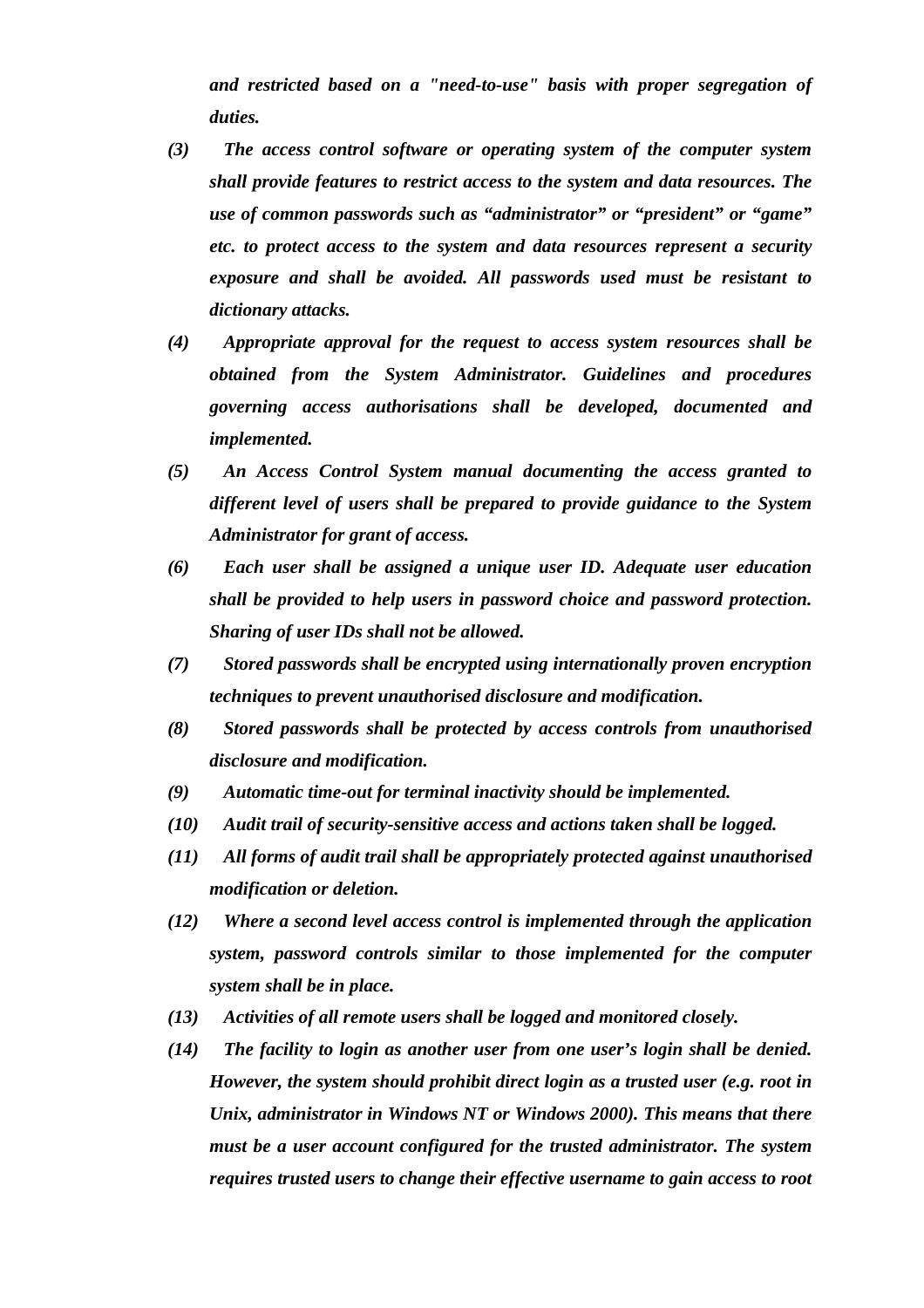*and to re-authenticate themselves before requesting access to privileged functions.*

- *(15) The startup and shutdown procedure of the security software must be automated.*
- *(16) Sensitive Operating System files, which are more prone to hackers must be protected against all known attacks using proven tools and techniques. That is to say no user will be able to modify them except with the permission of System Administrator.*

## **6.3 Password Management**

- (1) Certain minimum quality standards for password shall be enforced. The quality level shall be increased progressively. The following control features shall be implemented for passwords:
	- (i) Minimum of eight characters without leading or trailing blanks;
	- (ii) Shall be different from the existing password and the two previous ones;
	- (iii) Shall be changed at least once every ninety days; for sensitive system, password shall be changed at least once every thirty days; and
	- (iv) Shall not be shared, displayed or printed.
- (2) Password retries shall be limited to a maximum of three attempted logons after which the user ID shall then be revoked; for sensitive systems, the number of password retries should be limited to a maximum of two.
- (3) Passwords which are easy-to-guess (e.g. user name, birth date, month, standard words etc.) should be avoided.
- (4) Initial or reset passwords must be changed by the user upon first use.
- (5) Passwords shall always be encrypted in storage to prevent unauthorized disclosure.
- (6) All passwords used must be resistant to dictionary attacks and all known password cracking algorithms.

## **6.4 Privileged User's Management**

- (1) System privileges shall be granted to users only on a need-to-use basis.
- (2) Login privileges for highly privileged accounts should be available only from Console and terminals situated within Console room.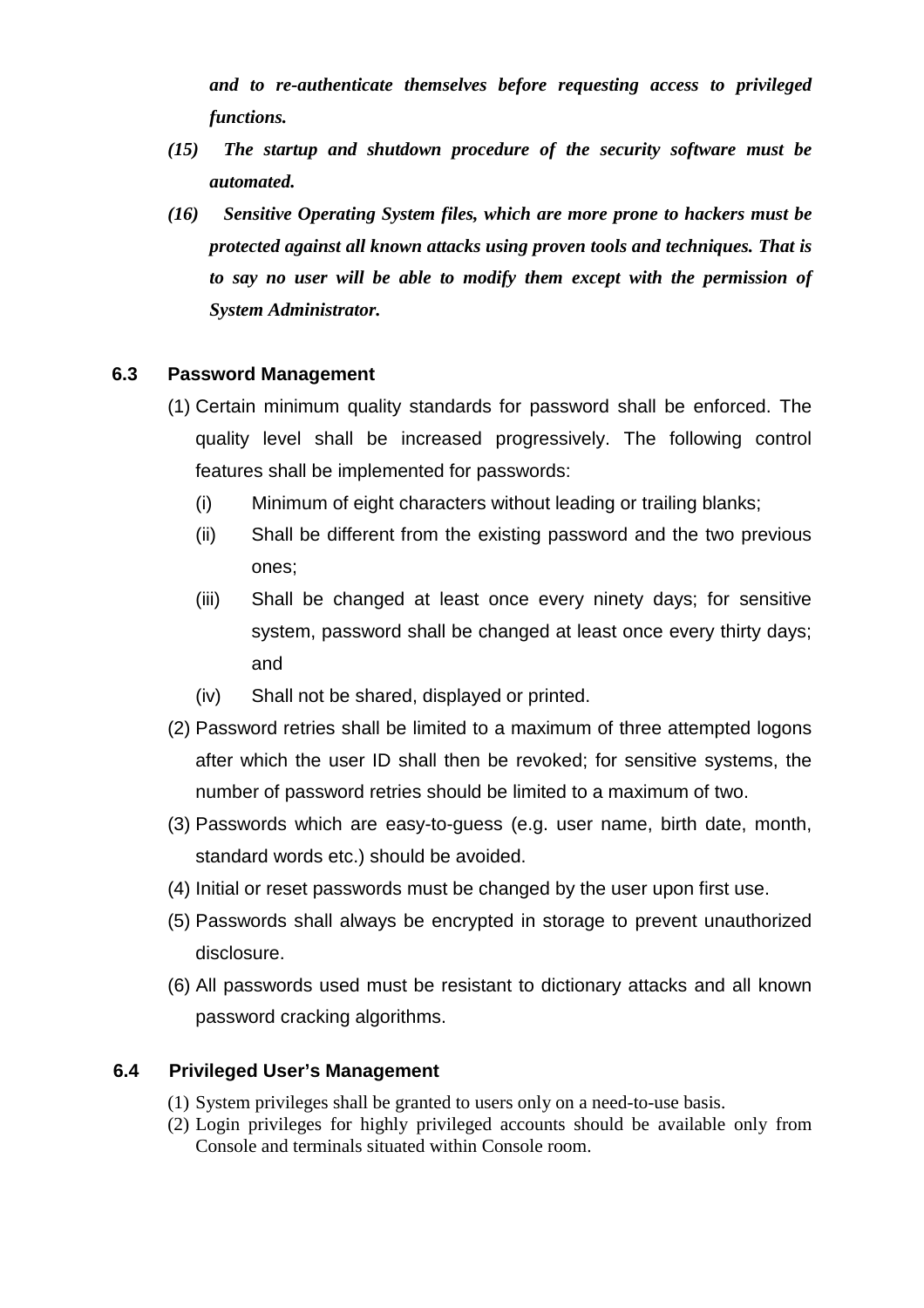- (3) An audit trail of activities conducted by highly privileged users shall be maintained for two years and reviewed periodically at least every week by operator who is independent of System Administrator.
- (4) Privileged user shall not be allowed to log in to the computer system from remote terminal. The usage of the computer system by the privilege user shall be allowed during a certain time period.
- (5) Separate user IDs shall be allowed to the user for performing privileged and normal (non-privileged) activities.
- (6) The use of user IDs for emergency use shall be recorded and approved. The passwords shall be reset after use.

#### **6.5 User's Account Management**

- *(1) Procedures for user account management shall be established to control access to application systems and data. The procedures shall include the following:*
	- (i) Users shall be authorised by the computer system owner to access the computer services.
	- (ii) A written statement of access rights shall be given to all users.
	- (iii) All users shall be required to sign an undertaking to acknowledge that they understand the conditions of access.
	- (iv) Where access to computer services is administered by service providers, ensure that the service providers do not provide access until the authorization procedures have been completed. This includes the acknowledgement of receipt of the accounts by the users.
	- (v) A formal record of all registered users of the computer services shall be maintained.
	- (vi) Access rights of users who have been transferred, or left the organisation shall be removed immediately.
	- (vii) A periodic check shall be carried out for redundant user accounts and access rights that are no longer required.
	- (viii) Ensure that redundant user accounts are not re-issued to another user.
- (2) User accounts shall be suspended under the following conditions: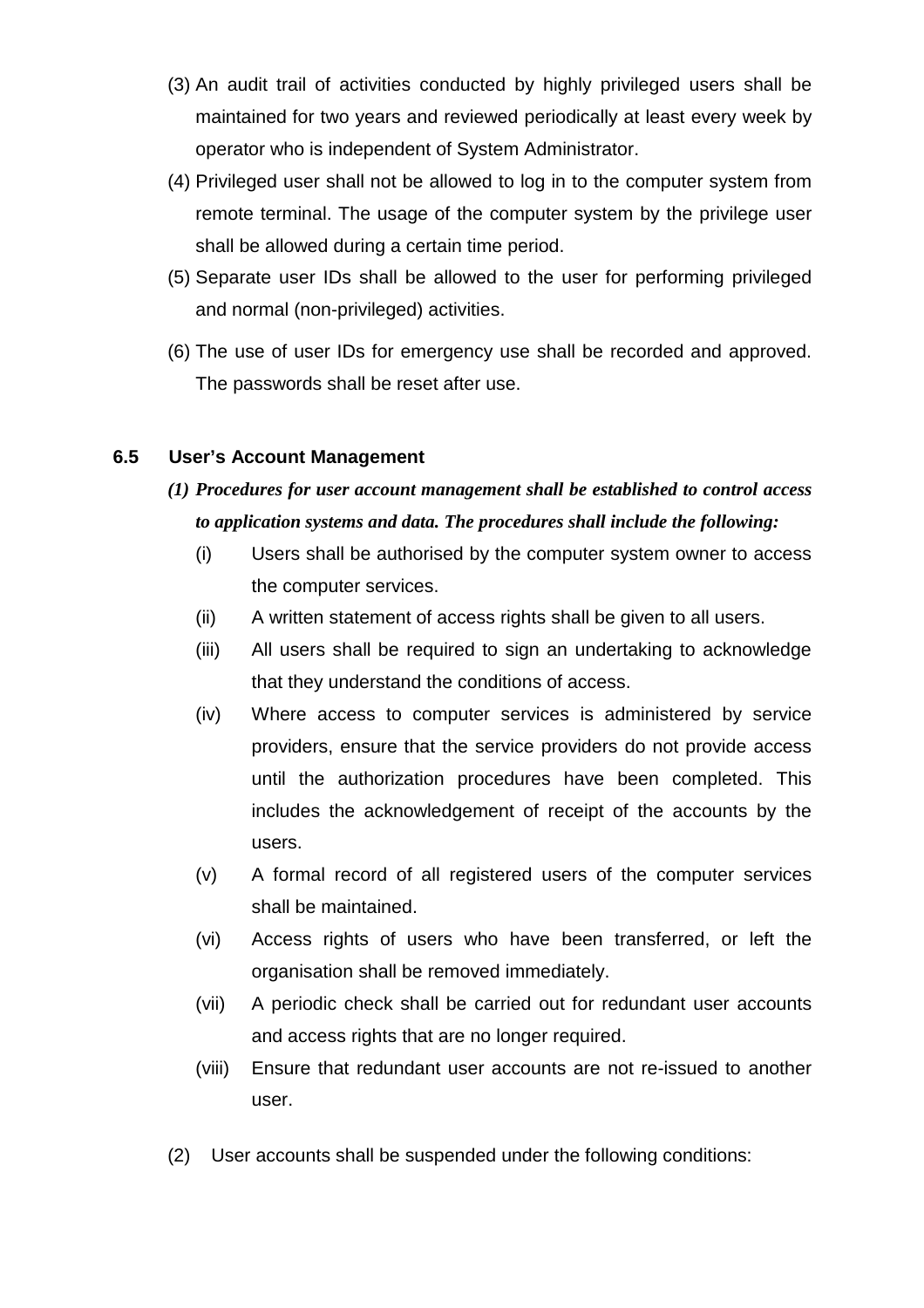- (i) when an individual is on extended leave or inactive use of over thirty days. In case of protected computer system, the limit of thirty days may be reduced to fifteen days by the System Administrator.
- (ii) immediately upon the termination of the services of an individual.
- (iii) suspended or inactive accounts shall be deleted after a two months period. In case of protected computer systems, the limit of two months may be reduced to one month.

#### **6.6 Data and Resource Protection**

- *(1) All information assets shall be assigned an "owner" responsible for the integrity of that data/resource. Custodians shall be assigned and shall be jointly responsible for information assets by providing computer controls to assist owners.*
- *(2) The operating system or security system of the computer system shall:*

(i) Define user authority and enforce access control to data within the computer system;

(ii) Be capable of specifying, for each named individual, a list of named data objects (e.g. file, programme) or groups of named objects, and the type of access allowed.

- (3) For networked or shared computer systems, system users shall be limited to a profile of data objects required to perform their needed tasks.
- (4) Access controls for any data and/or resources shall be determined as part of the systems analysis and design process.
- (5) Application Programmer shall not be allowed to access the production system.

#### **7. Sensitive Systems Protection**

- (1) Security tokens/smart cards/bio-metric technologies such as Iris recognition, finger print verification technologies etc. shall be used to complement the usage of passwords to access the computer system.
- (2) For computer system processing sensitive data, access by other organisations shall be prohibited or strictly controlled.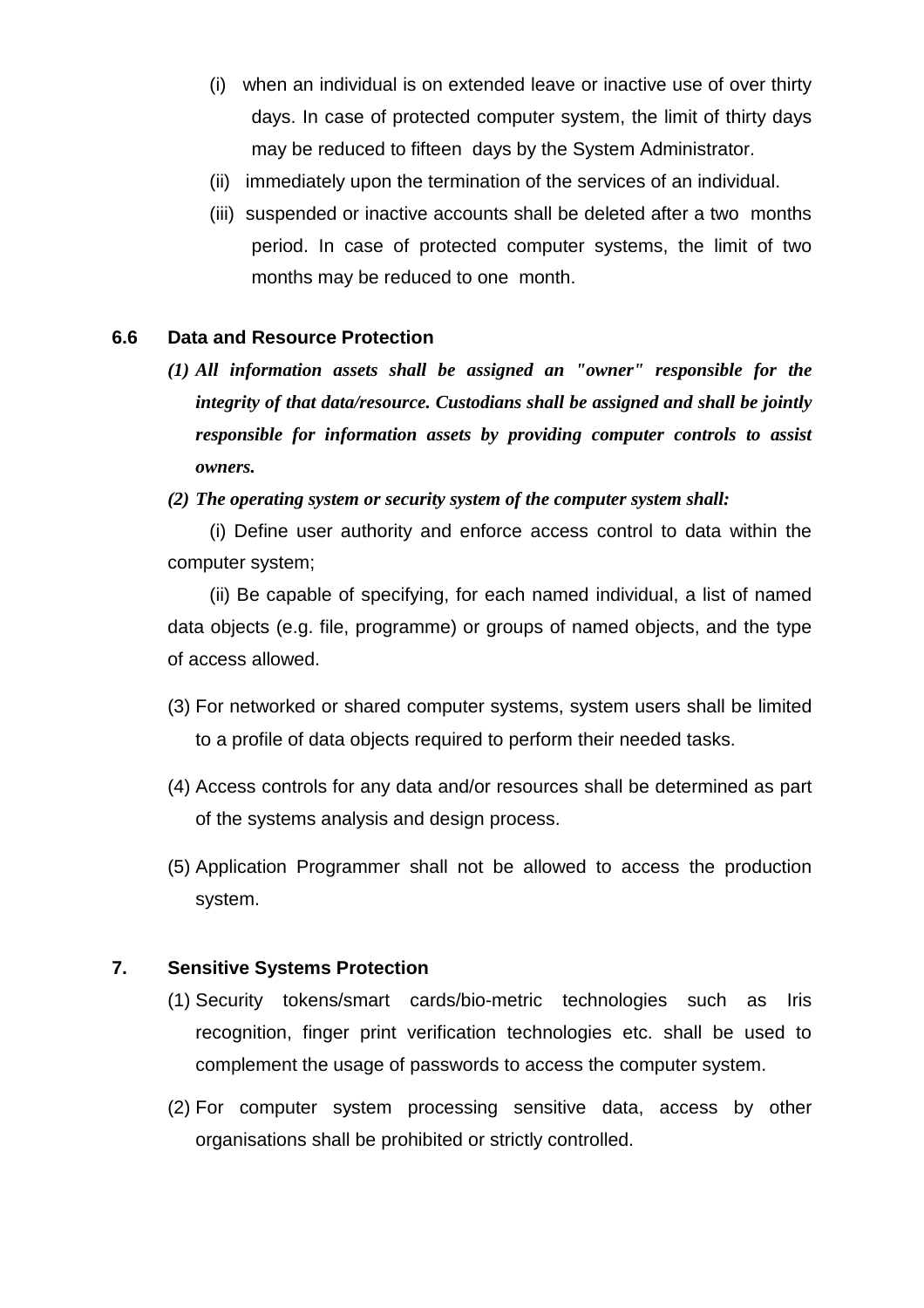(3) For sensitive data, encryption of data in storage shall be considered to protect its confidentiality and integrity.

## **8. Data Centre Operations Security**

## **8.1 Job Scheduling**

- (1) Procedures shall be established to ensure that all changes to the job schedules are appropriately approved. The authority to approve changes to job schedules shall be clearly assigned.
- (2) As far as possible, automated job scheduling should be used. Manual job scheduling should require prior approval from the competent authority.

## **8.2 System Operations Procedure**

- (1) Procedures shall be established to ensure that only authorised and correct job stream and parameter changes are made.
- (2) Procedures shall be established to maintain logs of system activities. Such logs shall be reviewed by a competent independent party for indications of dubious activities. Appropriate retention periods shall be set for such logs.
- (3) Procedures shall be established to ensure that people other than welltrained computer operators are prohibited from operating the computer equipment.
- (4) Procedures shall be implemented to ensure the secure storage or distribution of all outputs/reports, in accordance with procedures defined by the owners for each system.

## **8.3 Media Management**

- (1) Responsibilities for media library management and protection shall be clearly defined and assigned.
- (2) All media containing sensitive data shall be stored in a locked room or cabinets, which must be fire resistant and free of toxic chemicals.
- (3) Access to the media library (both on-site and off-site) shall be restricted to the authorized persons only. A list of personnel authorised to enter the library shall be maintained.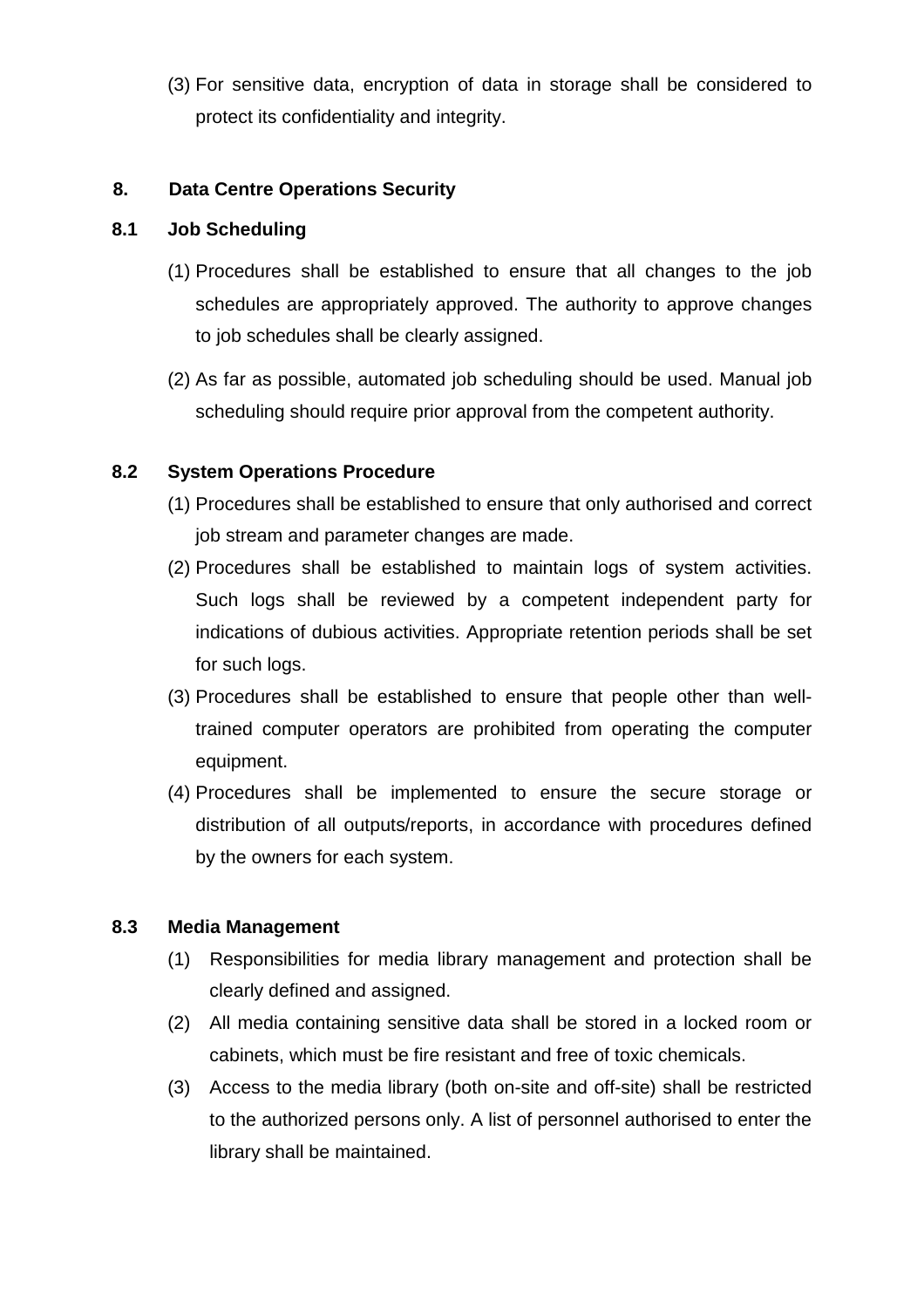- (4) The media containing sensitive and back up data must be stored at three different physical locations in the country, which can be reached in few hours.
- (5) A media management system shall be in place to account for all media stored on-site and off-site.
- (6) All incoming/outgoing media transfers shall be authorised by management and users.
- (7) An independent physical inventory check of all media shall be conducted at least every six months.
- (8) All media shall have external volume identification. Internal labels shall be fixed, where available.
- (9) Procedures shall be in place to ensure that only authorised addition/removal of media from the library is allowed.
- (10) Media retention periods shall be established and approved by management in accordance with legal/regulatory and user requirements.

## **8.4 Media Movement**

- (1) Proper records of all movements of computer tapes/disks between onsite and off-site media library must be maintained.
- (2) There shall be procedures to ensure the authorized and secure transfer to media to/from external parties and the off-site location. A means to authenticate the receipt shall be in place.
- (3) Computer media that are being transported to off-site data backup locations should be stored in locked carrying cases that provide magnetic field protection and protection from impact while loading and unloading and during transportation.

## **9. Data Backup and Off-site Retention**

- (1) Back-up procedures shall be documented, scheduled and monitored.
- (2) Up-to-date backups of all critical items shall be maintained to ensure the continued provision of the minimum essential level of service. These items include:
	- (i) Data files
	- (ii) Utilities programmes
	- (iii) Databases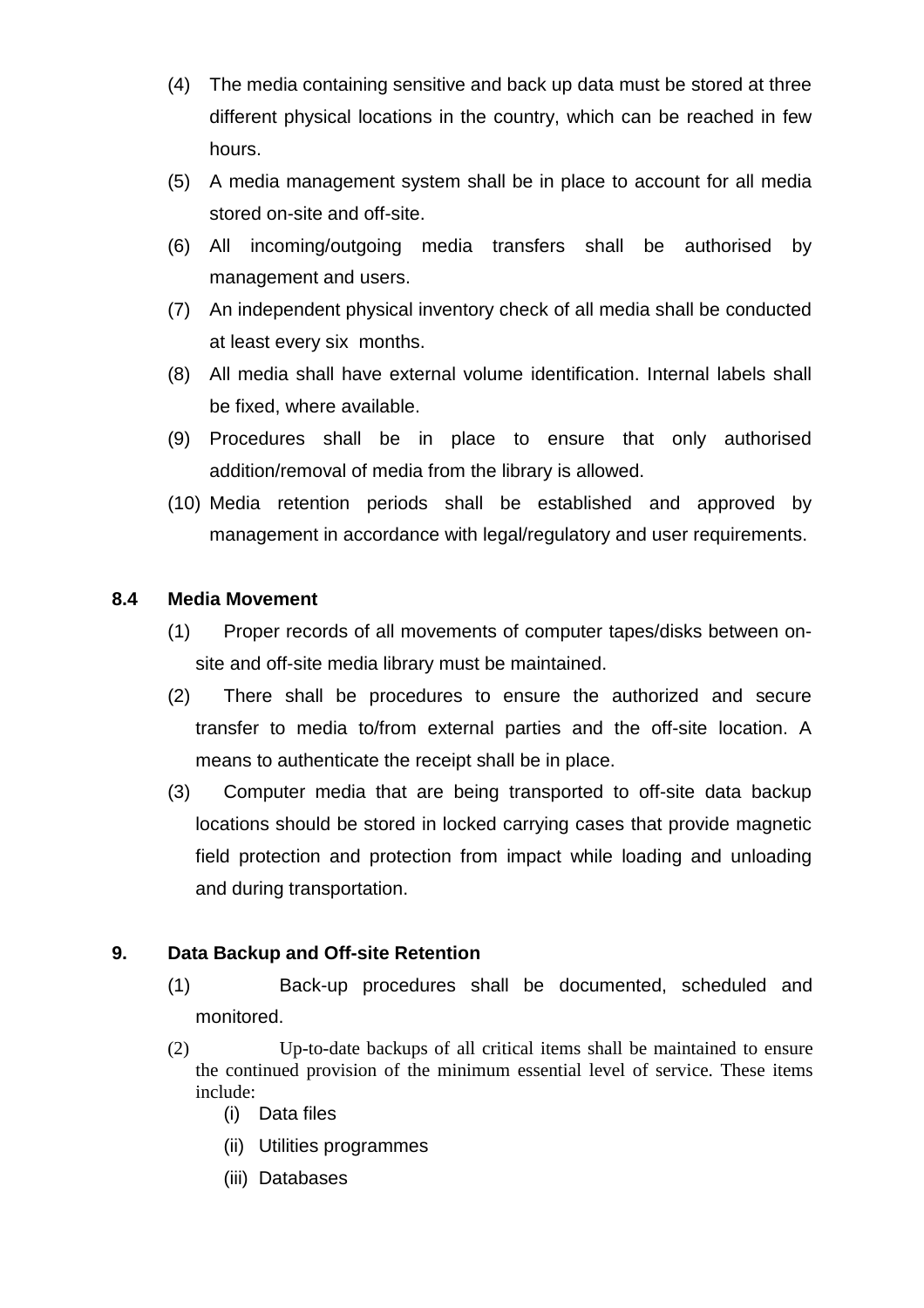- (iv) Operating system software
- (v) Applications system software
- (vi) Encryption keys
- (vii) Pre-printed forms

(viii) Documentation (including a copy of the business continuity plans)

- (3) One set of the original disks for all operating system and application software must be maintained to ensure that a valid, virus-free backup exists and is available for use at any time.
- (4) Backups of the system, application and data shall be performed on a regular basis. Backups should also be made for application under development and data conversion efforts.
- (5) Data backup is required for all systems including personal computers, servers and distributed systems and databases.
- (6) Critical system data and file server software must have full backups taken weekly.
- (7) The backups must be kept in an area physically separate from the server. If critical system data on the LAN represents unique versions of the information assets, then the information backups must be rotated on a periodic basis to an off-site storage location.
- (8) Critical system data and file server software must have incremental backups taken daily.
- (9) Systems that are completely static may not require periodic backup, but shall be backed up after changes or updates in the information.
- (10) Each LAN/system should have a primary and backup operator to ensure continuity of business operations.
- (11) The business recovery plan should be prepared and tested on an annual basis.

## **10. Audit Trails and Verification**

- *(1) Transactions that meet exception criteria shall be completely and accurately highlighted and reviewed by personnel independent of those that initiate the transaction.*
- (2) Adequate audit trails shall be captured and certain information needed to determine sensitive events and pattern analysis that would indicate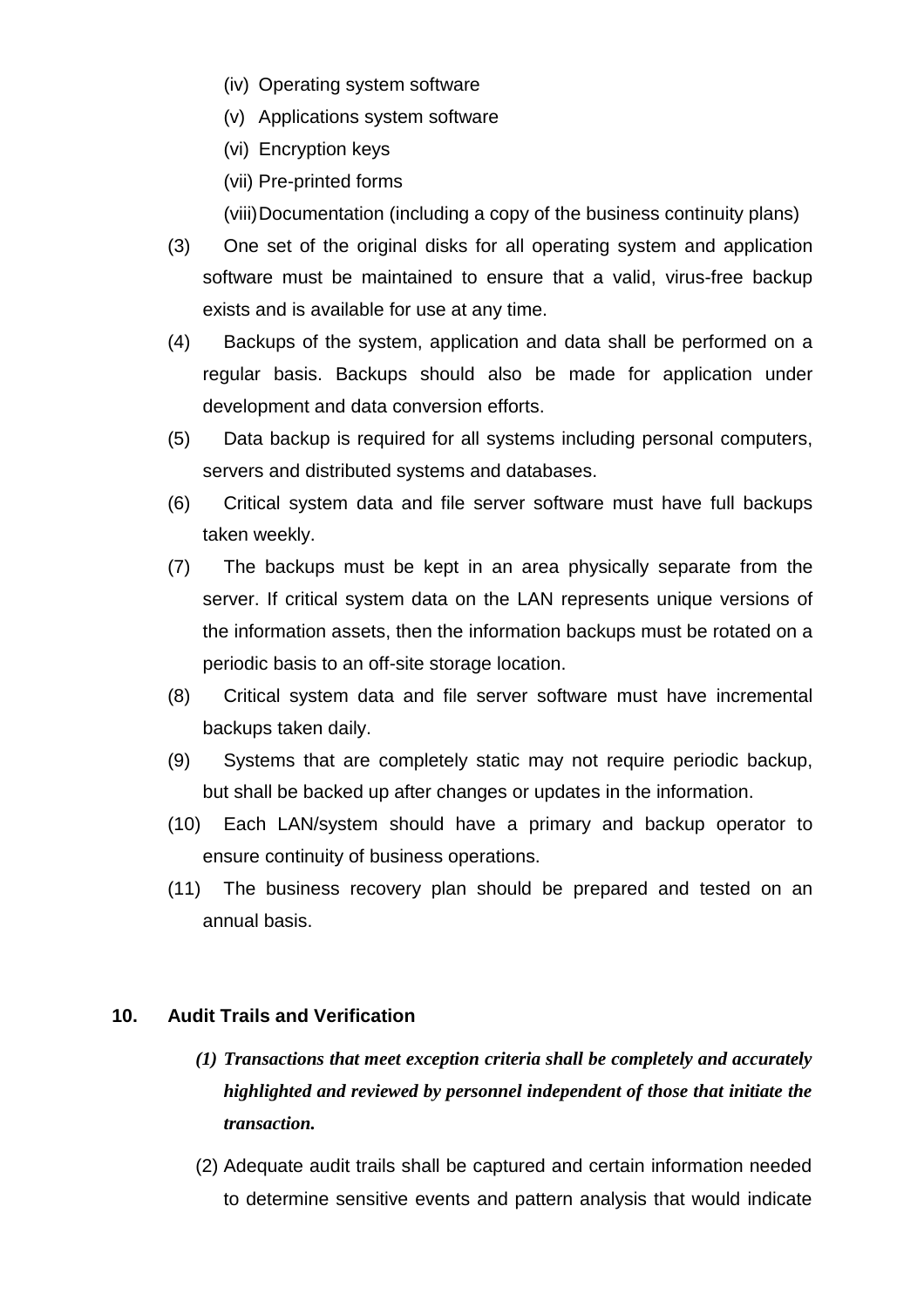possible fraudulent use of the system (e.g. repeated unsuccessful logons, access attempts over a series of days) shall be analyzed. This information includes such information as who, what, when, where, and any special information such as:

- (i) Success or failure of the event
- (ii) Use of authentication keys, where applicable
- (3) Automated or manual procedures shall be used to monitor and promptly report all significant security events, such as accesses, which are out-of-pattern relative to time, volume, frequency, type of information asset, and redundancy. Other areas of analysis include:
	- (i) Significant computer system events (e.g. configuration updates, system crashes)
	- (ii) Security profile changes
	- (iii) Actions taken by computer operations, system administrators, system programmers, and/or security administrators
- *(4) The real time clock of the computer system shall be set accurately to ensure the accuracy of audit logs, which may be required for investigations or as evidence in legal or disciplinary cases.*
- *(5) The real time clock of the computer or communications device shall be set to Indian Standard Time (IST). Further there shall be a procedure that checks and corrects drift in the real time clock.*
- *(6) Computer system access records shall be kept for a minimum of two years, in either hard copy or electronic form. Records, which are of legal nature and necessary for any legal or regulation requirement or investigation of criminal behaviour, shall be retained as per laws of the land.*
- *(7) Computer records of applications transactions and significant events must be retained for a minimum period of two years or longer depending on specific record retention requirements.*

#### **11. Measures to Handle Computer Virus**

- (1) Responsibilities and duties shall be assigned to ensure that all file servers and personal computers are equipped with up-to-date virus protection and detection software.
- (2) Virus detection software must be used to check storage drives both internal and external to the system on a periodic basis.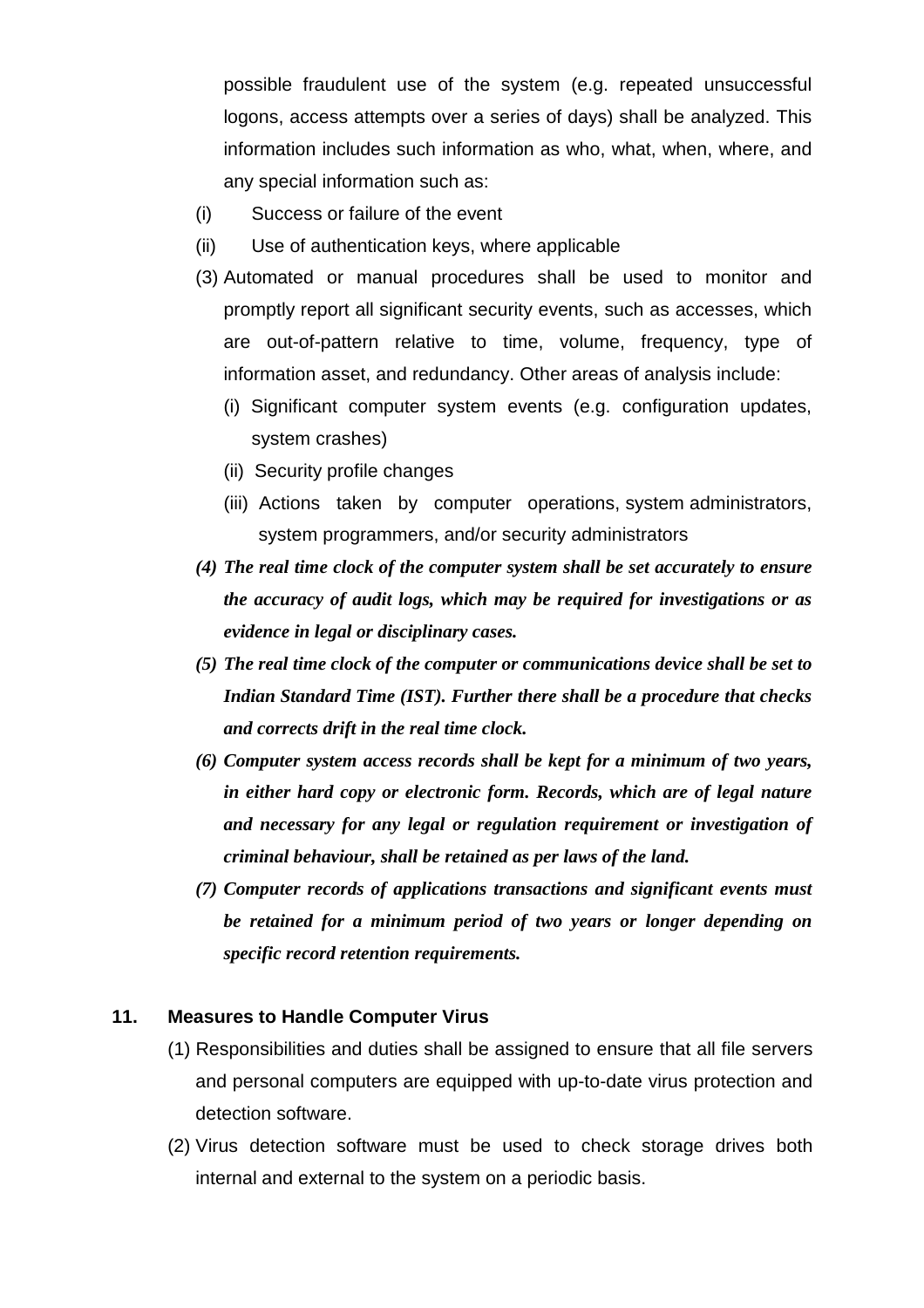- (3) All diskettes and software shall be screened and verified by virus detection software before being loaded onto the computer system. No magnetic media like tape cartridge, floppies etc. brought from outside shall be used on the data, file, PKI or computer server or personal computer on Intranet and Internet without proper screening and verification by virus detection software.
- (4) A team shall be designated to deal with reported or suspected incidents of computer virus. The designated team shall ensure that latest version of anti-virus software is loaded on all data, file, PKI servers and personal computers.
- (5) Procedures shall be established to limit the spread of viruses to other organization information assets. Such procedures inter alia shall include:
	- (i) Communication to other business partners and users who may be at risk from an infected resource
	- (ii) Eradication and recovery procedures
	- (iii) Incident report must be documented and communicated per established procedures.
- (6) An awareness and training programme shall be established to communicate virus protection practices, available controls, areas of high risk to virus infection and responsibilities.

## **12. Relocation of Hardware and Software**

Whenever computers or computer peripherals are relocated (e.g. for maintenance, installation at different sites or storage), the following guidelines shall apply:

- (i) All removable media will be removed from the computer system and kept at secure location.
- (ii) Internal drives will be overwritten, reformatted or removed as the situation may be.
- (iii) If applicable, ribbons will be removed from printers.
- (iv) All paper will be removed from printers.

## **13. Hardware and Software Maintenance**

Whenever, the hardware and software maintenance of the computer or computer network is being carried out, the following should be considered: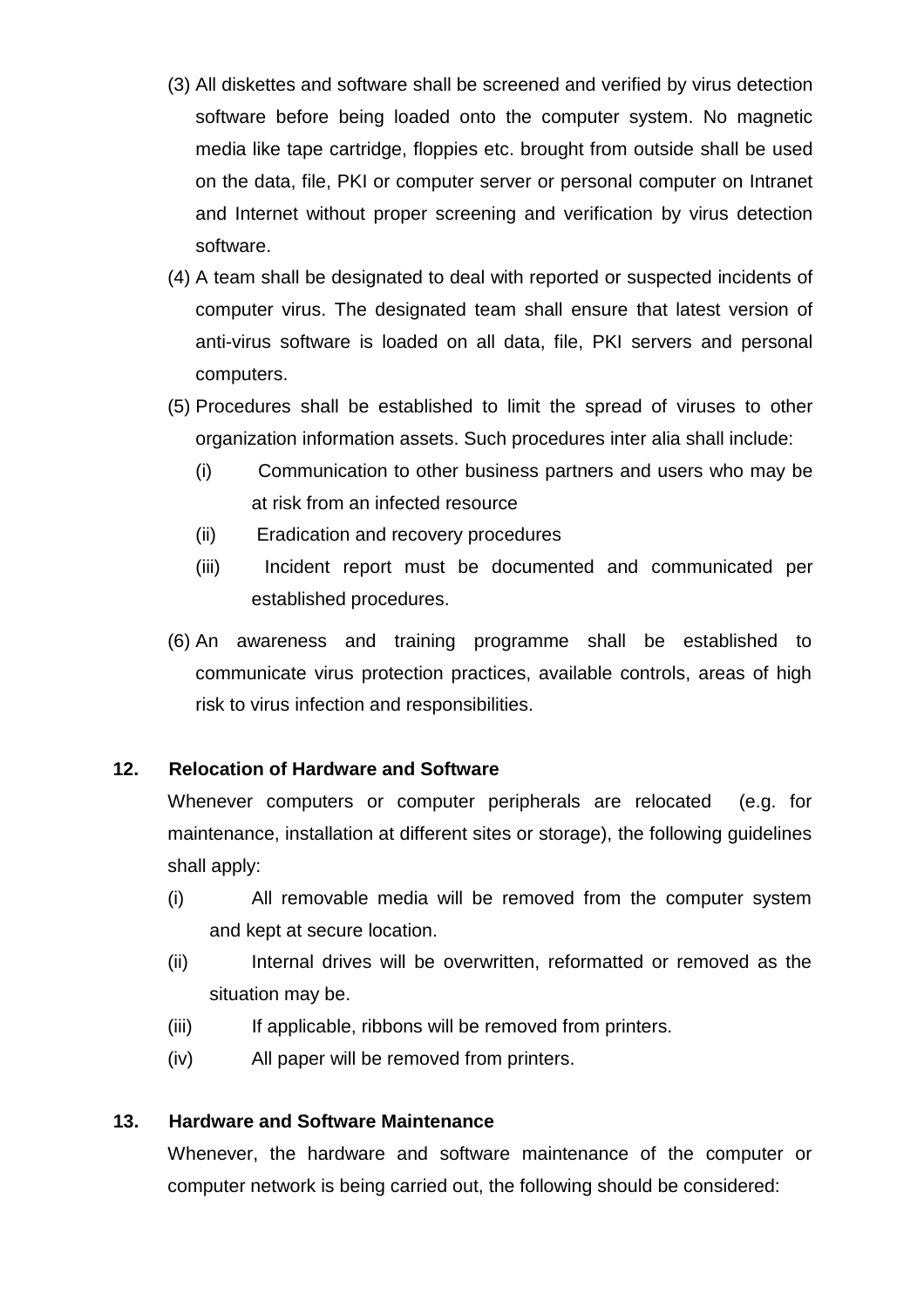- (1) Proper placement and installation of Information Technology equipment to reduce the effects of interference due to electromagnetic emanations.
- (2) Maintenance of an inventory and configuration chart of hardware.
- (3) Identification and use of security features implemented within hardware.
- (4) Authorization, documentation, and control of change made to the hardware.
- (5) Identification of support facilities including power and air conditioning.
- (6) Provision of an uninterruptible power supply.
- (7) Maintenance of equipment and services.
- (8) Organisation must make proper arrangements for maintenance of computer hardware, software (both system and application) and firmware installed and used by them. It shall be the responsibility of the officer in charge of the operational site to ensure that contract for annual maintenance of hardware is always in place.
- (9) Organisation must enter into maintenance agreements, if necessary, with the supplier of computer and communication hardware, software (both system and application) and firmware.
- (10) Maintenance personnel will sign non-disclosure agreements.
- (11) The identities of all hardware and software vendor maintenance staff should be verified before allowing them to carry out maintenance work.
- (12) All maintenance personnel should be escorted within the operational site/computer system and network installation room by the authorized personnel of the organisation.
- (13) After maintenance, any exposed security parameters such as passwords, user IDs, and accounts will be changed or reset to eliminate any potential security exposures.
- (14) If the computer system, computer network or any of its devices is vulnerable to computer viruses as a result of performing maintenance, system managers or users shall scan the computer system and its devices and any media affected for viruses as a result of maintenance.

#### **14. Purchase and Licensing of Hardware and Software**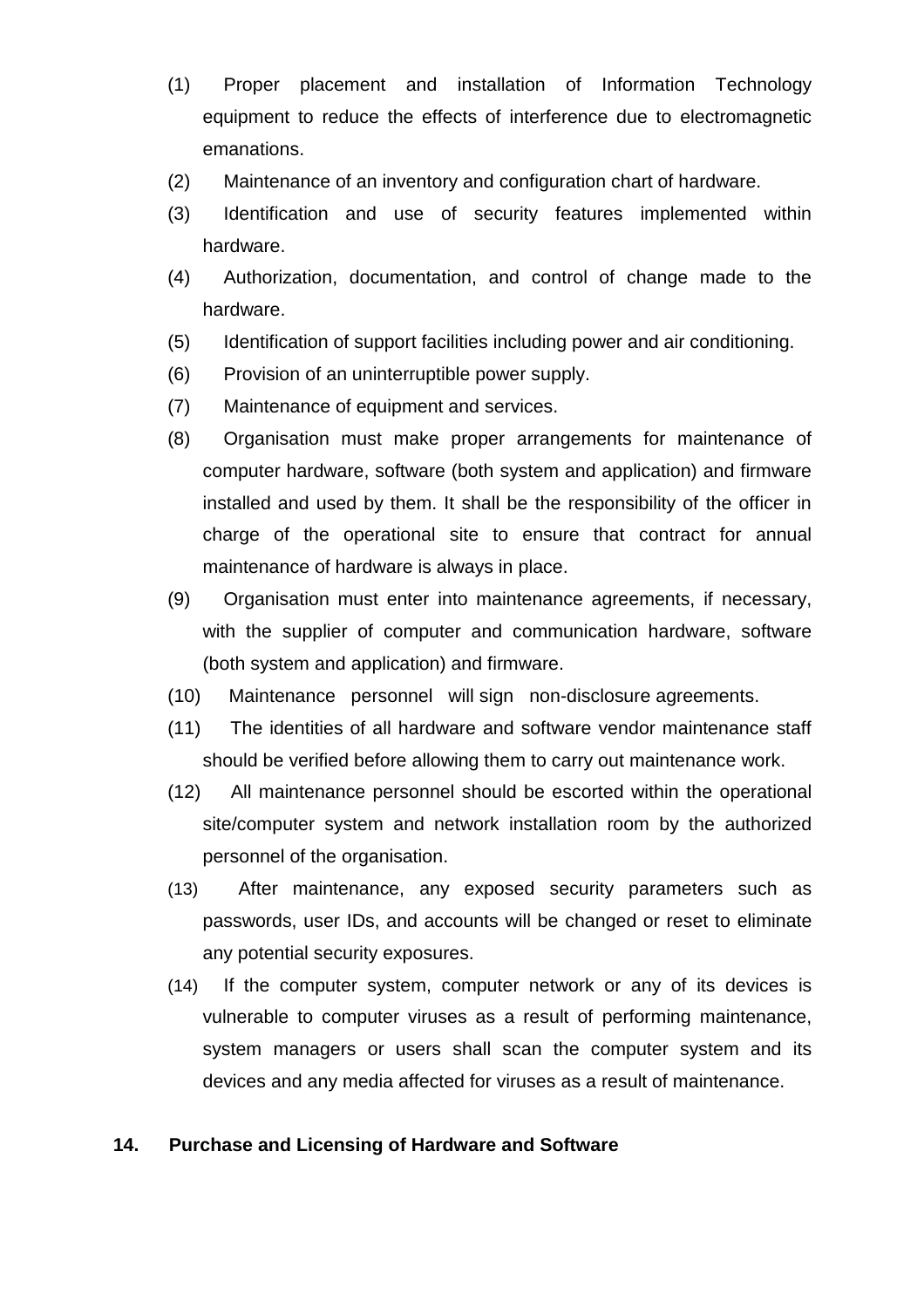- (1) Hardware and software products that contain or are to be used to enforce security, and intended for use or interface into any organisation system or network, must be verified to comply with these Information Technology Security Guidelines prior to the signing of any contract, purchase or lease.
- (2) Software, which is capable of bypassing or modifying the security system or operating system, integrity features, must be verified to determine that they conform to these Information Technology Security Guidelines. Where such compliance is not possible, then procedures shall be in place to ensure that the implementation and operation of that software does not compromise the security of the system.
- (3) There shall be procedures to identify, select, implement and control software (system and application software) acquisition and installation to ensure compliance with the Indian Copyright Act and Information Technology Security Guidelines.
- (4) It is prohibited to knowingly install on any system whether test or production, any software which is not licensed for use on the specific systems or networks.
- (5) No software will be installed and used on the system when appropriate licensing agreements do not exist, except during evaluation periods for which the user has documented permission to install and test the software under evaluation.
- (6) Illegally acquired or unauthorized software must not be used on any computer, computer network or data communication equipment. In the event that any illegally acquired or unauthorized software is detected by the System Administrator or Network Administrator, the same must be removed immediately.

## **15. System Software**

- (1) All system software options and parameters shall be reviewed and approved by the management.
- (2) System software shall be comprehensively tested and its security functionality validated prior to implementation.
- (3) All vendor supplied default user IDs shall be deleted or password changed before allowing users to access the computer system.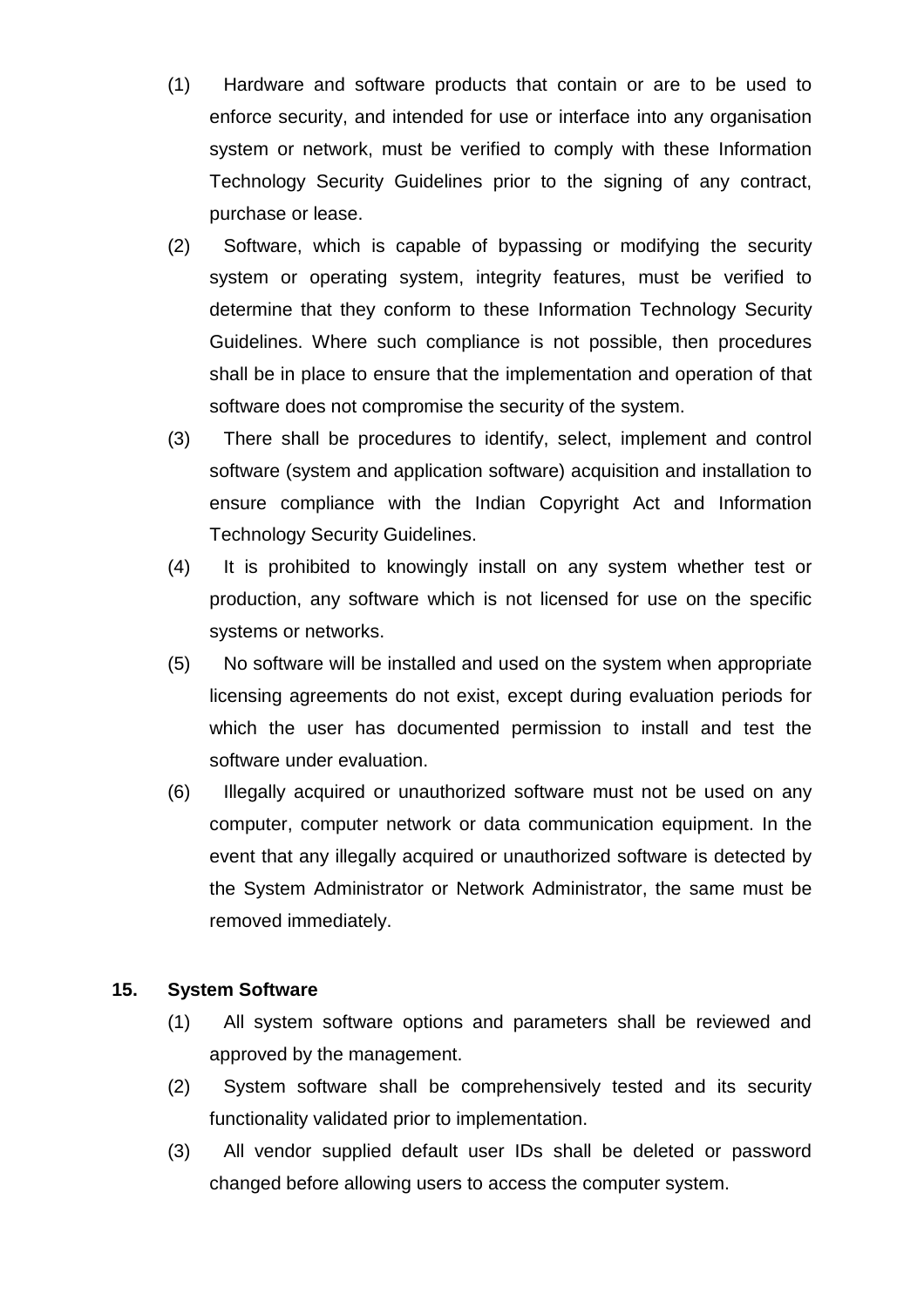- (4) Versions of system software installed on the computer system and communication devices shall be regularly updated.
- (5) All changes proposed in the system software must be appropriately justified and approved by an authorised party.
- (6) A log of all changes to system software shall be maintained, completely documented and tested to ensure the desired results.
- (7) Procedures to control changes initiated by vendors shall be in accordance with para 21 pertaining to "Change Management ".
- (8) There shall be no standing "Write" access to the system libraries. All "Write" access shall be logged and reviewed by the System Administrator for dubious activities.
- (9) System Programmers shall not be allowed to have access to the application system's data and programme files in the production environment.
- (10) Procedures to control the use of sensitive system utilities and system programmes that could bypass intended security controls shall be in place and documented. All usage shall be logged and reviewed by the System Administrator and another person independent of System Administrator for dubious activities.

## **16. Documentation Security**

- (1) All documentation pertaining to application software and sensitive system software and changes made therein shall be updated to the current time, accurately and stored securely. An up-to-date inventory list of all documentation shall be maintained to ensure control and accountability.
- (2) All documentation and subsequent changes shall be reviewed and approved by an independent authorised party prior to issue.
- (3) Access to application software documentation and sensitive system software documentation shall be restricted to authorised personnel on a "need-to-use" basis only.
- (4) Adequate backups of all documentation shall be maintained and a copy of all critical documentation and manuals shall be stored off-site.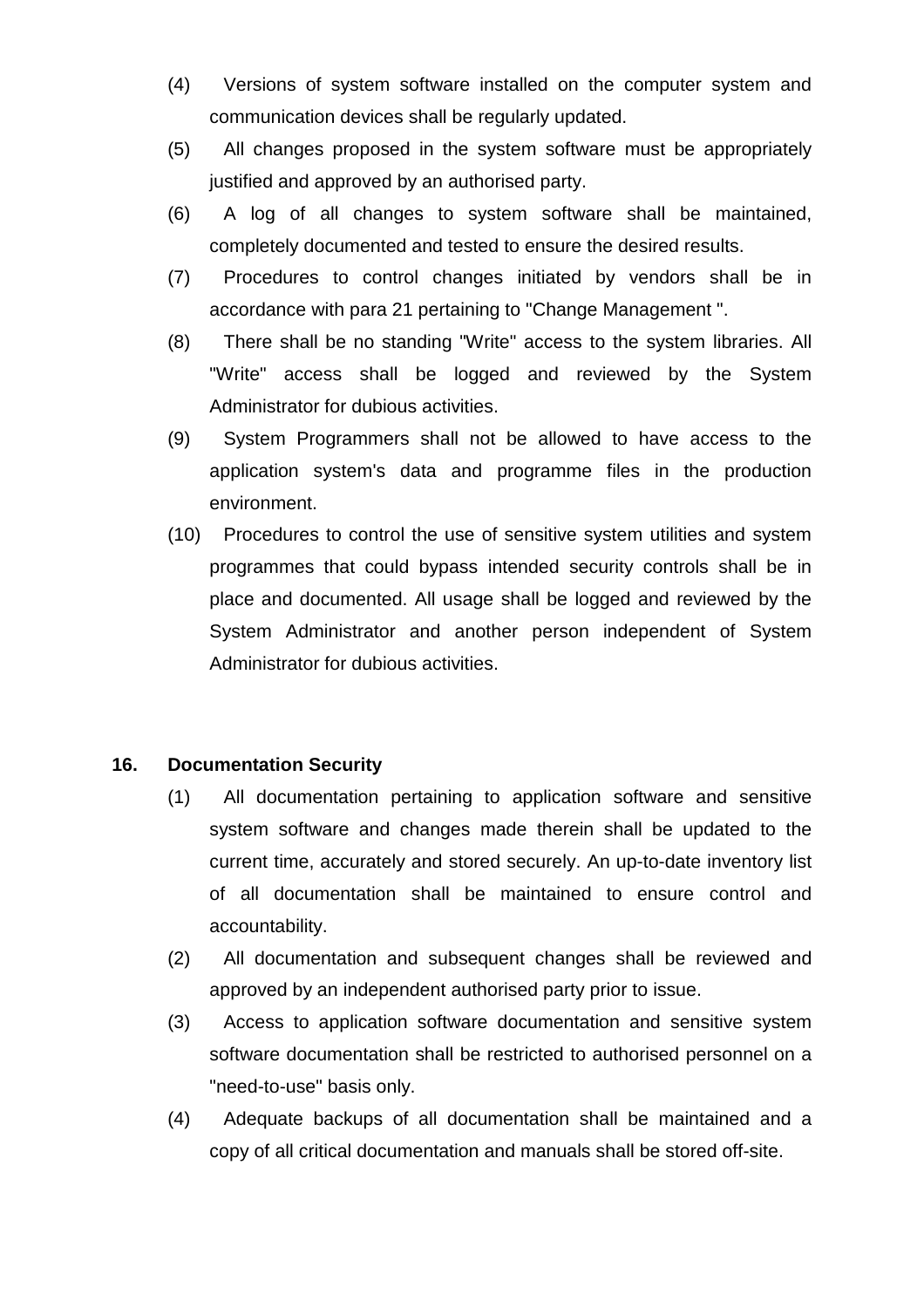- (5) Documentation shall be classified according to the sensitivity of its contents/implications.
- (6) Organisations shall adopt a clean desk policy for papers, diskettes and other documentation in order to reduce the risks of unauthorised access, loss of and damage to information outside normal working hours.

## **17. Network Communication Security**

- (1) All sensitive information on the network shall be protected by using appropriate techniques. The critical network devices such as routers, switches and modems should be protected from physical damage.
- (2) The network configuration and inventories shall be documented and maintained.
- (3) Prior authorization of the Network Administrator shall be obtained for making any changes to the network configuration. The changes made in the network configuration shall be documented. The threat and risk assessment of the network after changes in the network configuration shall be reviewed. The network operation shall be monitored for any security irregularity. A formal procedure should be in place for identifying and resolving security problems.
- (4) Physical access to communications and network sites shall be controlled and restricted to authorized individuals only in accordance with para 4.4 pertaining to "Physical Access".
- (5) Communication and network systems shall be controlled and restricted to authorized individuals only in accordance with para 6.2 – System Access Control.
- (6) As far as possible, transmission medium within the Certifying Authority's operational site should be secured against electro magnetic transmission. In this regard, use of Optical Fibre Cable and armoured cable may be preferred as transmission media as the case may be.
- (7) Network diagnostic tools, e.g., spectrum analyzer, protocol analyzer should be used on a need basis.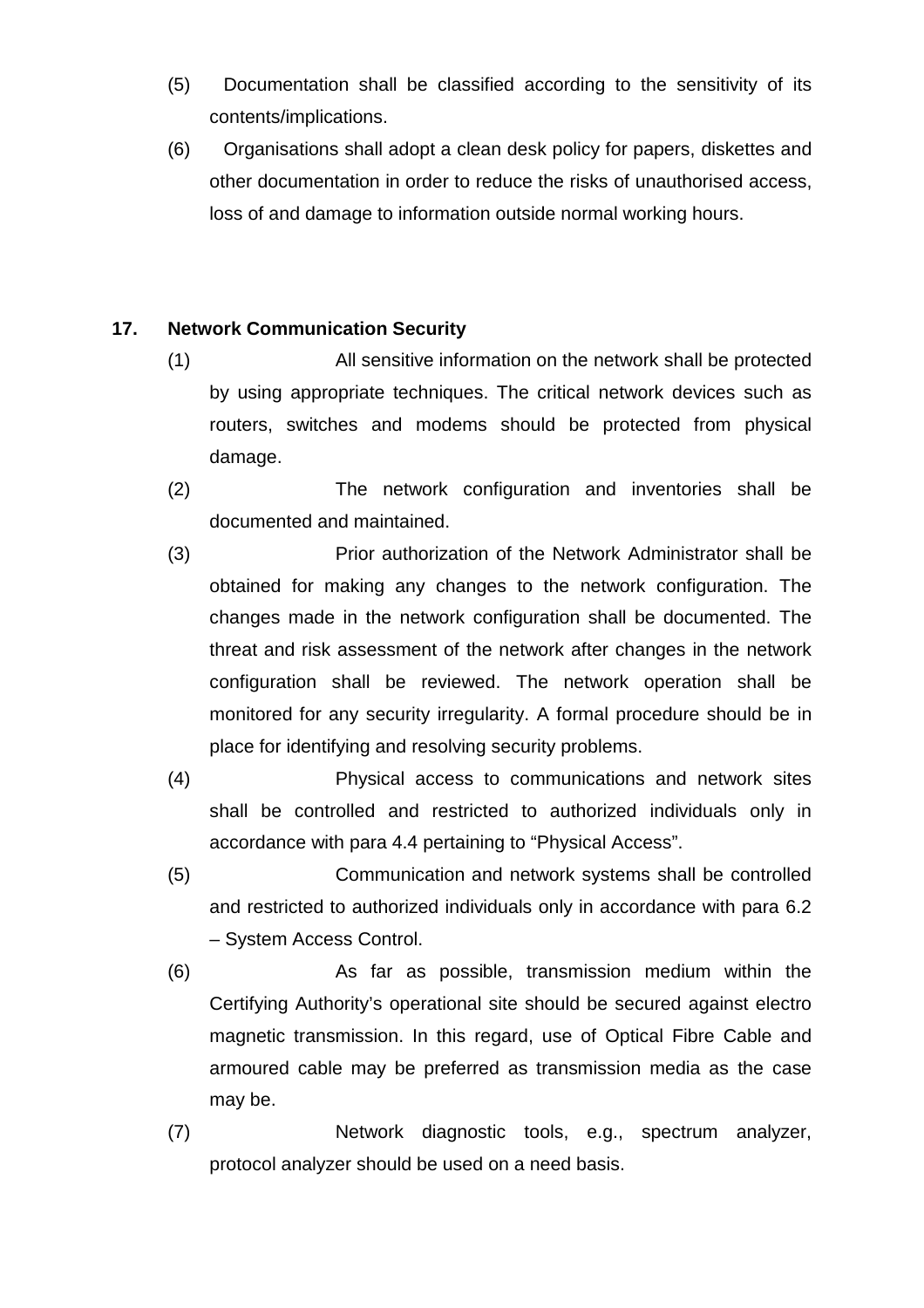## **18. Firewalls**

- (1) Intelligent devices generally known as "Firewalls" shall be used to isolate organisation's data network with the external network. Firewall device should also be used to limit network connectivity for unauthorized use.
- (2) Networks that operate at varying security levels shall be isolated from each other by appropriate firewalls. The internal network of the organization shall be physically and logically isolated from the Internet and any other external connection by a firewall.
- (3) All firewalls shall be subjected to thorough test for vulnerability prior to being put to use and at least half-yearly thereafter.
- (4) All web servers for access by Internet users shall be isolated from other data and host servers.

## **19. Connectivity**

- (1) Organisation shall establish procedure for allowing connectivity of their computer network or computer system to nonorganisation computer system or networks. The permission to connect other networks and computer system shall be approved by the Network Administrator and documented.
- (2) All unused connections and network segments should be disconnected from active networks. The computer system/personal computer or outside terminal accessing an organisation's host system must adhere to the general system security and access control guidelines.
- (3) The suitability of new hardware/software particularly the protocol compatibility should be assessed before connecting the same to the organisation's network.
- (4) As far as possible, no Internet access should be allowed to database server/ file server or server hosting sensitive data.
- (5) The level of protection for communication and network resources should be commensurate with the criticality and sensitivity of the data transmitted.

## **20. Network Administrator**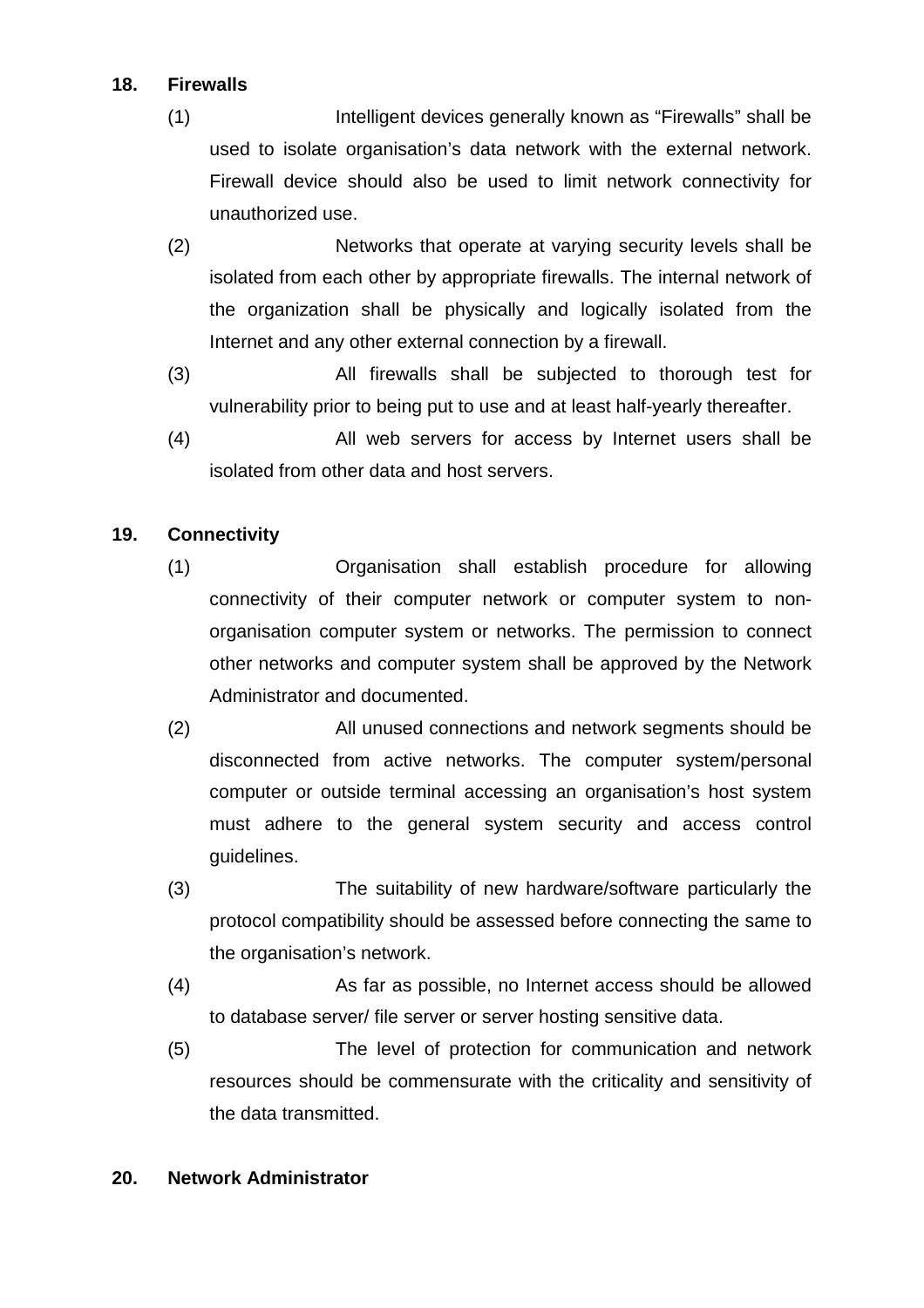(1) Each organization shall designate a properly trained "Network Administrator" who will be responsible for operation, monitoring security and functioning of the network.

(2) Network Administrator shall regularly undertake the review of network and also take adequate measures to provide physical, logical and procedural safeguards for its security. Appropriate follow up of any unusual activity or pattern of access on the computer network shall be investigated promptly by the Network Administrator.

(3) System must include a mechanism for alerting the Network Administrator of possible breaches in security, e.g., unauthorized access, virus infection and hacking.

- (4) Secure Network Management System should be implemented to monitor functioning of the computer network. Broadcast of network traffic should be minimized.
- (5) Only authorized and legal software shall be used on the network.
- (6) Shared computer systems, network devices used for business applications shall comply with the requirement established in para 6 – System Integrity and Security Measures.

## **21. Change Management**

## **21.1 Change Control**

- (1) Procedures for tracking and managing changes in application software, system software, hardware and data in the production system shall be established. Organisational responsibilities for the change management process shall be defined and assigned.
- (2) A risk and impact analysis, classification and prioritisation process shall be established.
- (3) No changes to a production system shall be implemented until such changes have been formally authorised. Authorisation procedures for change control shall be defined and documented.
- (4) Owners/Users shall be notified of all changes made to production system which may affect the processing of information on the said production system.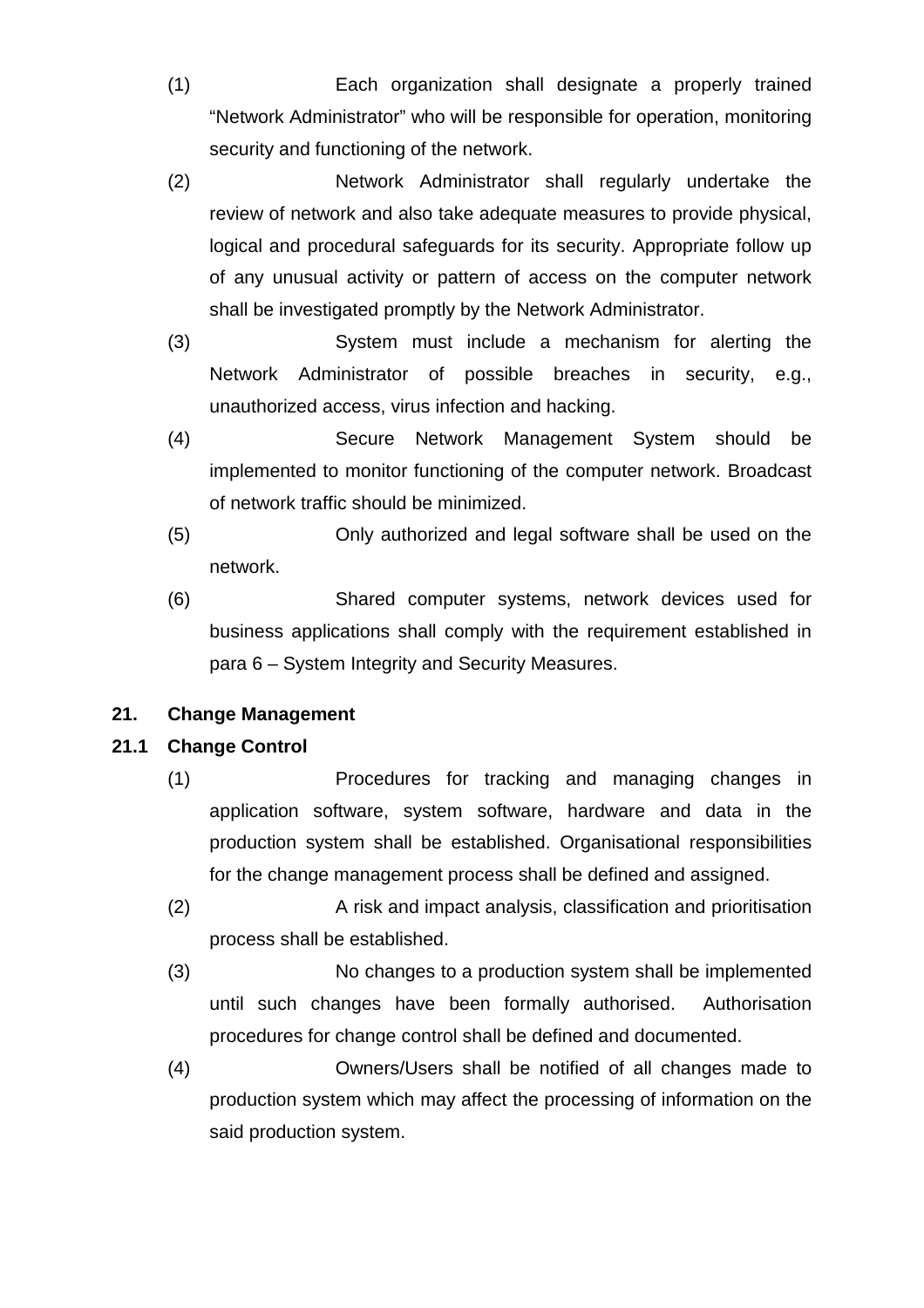- (5) Fall-back procedures in the event of a failure in the implementation of the change process shall be established and documented.
- (6) Procedures to protect, control access and changes to production source code, data, execution statements and relevant system documentation shall be documented and implemented.
- (7) Version changes of application software and all system software installed on the computer systems and all communication devices shall be documented. Different versions of application software and system software must be kept in safe custody.

## **21.2 Testing Of Changes To Production System**

- (1) All changes in computer resource proposed in the production system shall be tested and the test results shall be reviewed and accepted by all concerned parties prior to implementation.
- (2) All user acceptance tests in respect of changes in computer resource in production system shall be performed in a controlled environment which includes: (i) Test objectives, (ii) A documented test plan, and (iii) acceptance criteria.

## **21.3 Review Of Changes**

- (1) Procedures shall be established for an independent review of programme changes before they are moved into a production environment to detect unauthorised or malicious codes.
- (2) Procedures shall be established to schedule and review the implementation of the changes in computer resource in the production system so as to ensure proper functioning.
- (3) All emergency changes/fixes in computer resource in the production system shall be reviewed and approved.
- (4) Periodic management reports on the status of the changes implemented in the computer resourcde in the production system shall be submitted for management review.

## **22. Problem Management and Reporting**

(1) Procedures for identifying, reporting and resolving problems, such as non-functioning of Certifying Authority's system;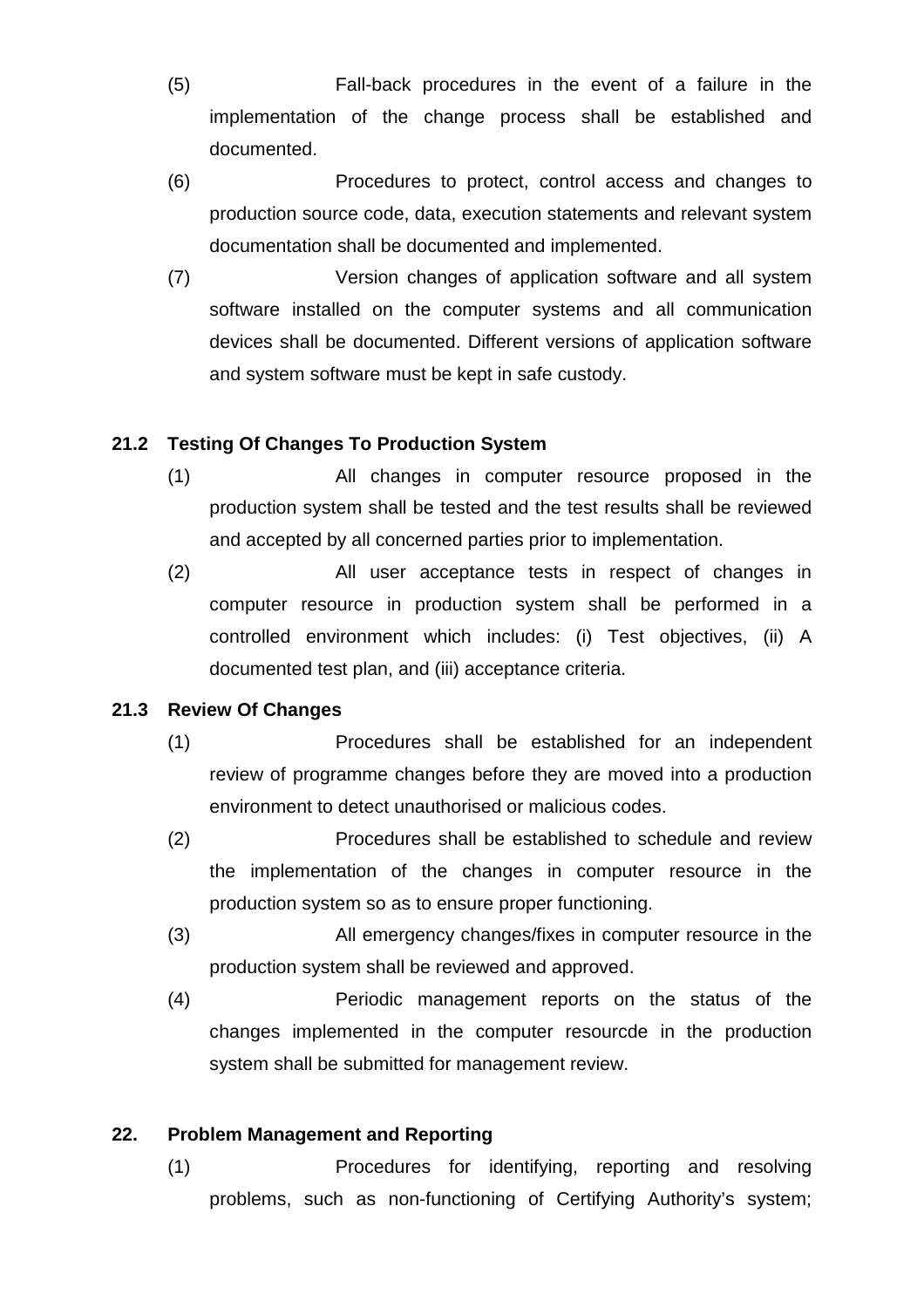breaches in Information Technology security; and hacking, shall be established and communicated to all personnel concerned. It shall include emergency procedures. Periodic reports shall be submitted for management review.

- (2) A help desk shall be set up to assist users in the resolution of problems.
- (3) A system for recording, tracking and reporting the status of reported problems shall be established to ensure that they are promptly managed and resolved with minimal impact on the user of the computing resources.

## **23. Emergency Preparedness**

- (1) Emergency response procedures for all activities connected with computer operation shall be developed and documented. These procedures should be reviewed periodically.
- (2) Emergency drills should be held periodically to ensure that the documented emergency procedures are effective.

## **24. Contingency Recovery Equipment and Services**

- (1) Commitment shall be obtained in writing from computer equipment and supplies vendors to replace critical equipment and supplies within a specified period of time following a destruction of the computing facility.
- (2) The business continuity plan shall be developed which inter alia include the procedures for emergency ordering of the equipment and availability of the services.
- (3) The need for backup hardware and other peripherals should be evaluated in accordance to business needs.

## **25. Security Incident Reporting and Response**

- (1) All security related incidents must be reported to a central coordinator, appointed by the management to coordinate and handle security related incidents. This central coordinator shall be the single point of contact at the organization.
- (2) All incidents reported, actions taken, follow-up actions, and other related information shall be documented.
- (3) Procedures shall be defined for dealing with all security related incidents, including malicious software, break-ins from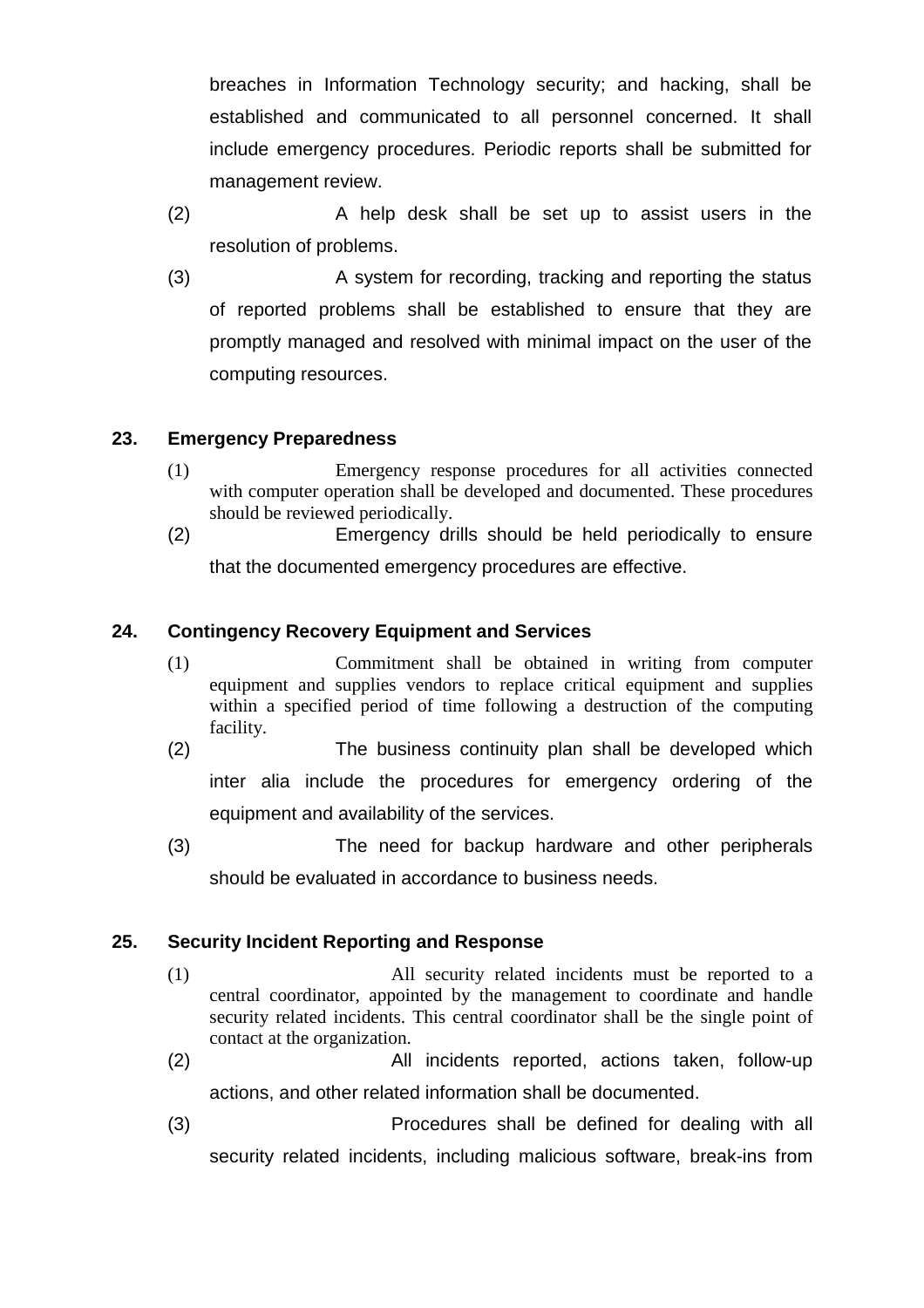networks, software bugs which compromised the security of the system.

#### **26. Disaster Recovery/Management**

- (1) Disaster recovery plan shall be developed, properly documented, tested and maintained to ensure that in the event of a failure of the information system or destruction of the facility, essential level of service will be provided. The disaster recovery framework should include:
	- (a) emergency procedures, describing the immediate action to be taken in case of a major incident
	- (b) fall back procedure, describing the actions to be taken to relocate essential activities or support services to a backup site
	- (c) restoration procedures, describing the action to be taken to return to normal operation at the original site
- (2) The documentation should include:
	- (a) definition of a disaster;
	- (b) condition for activating the plan;
	- (c) stages of a crisis;
	- (d) who will make decisions in the crisis;
	- (e) role of individuals for each component of the plan;
	- (f) composition of the recovery team; and
	- (g) decision making process for return to normal operation.
- (3) Specific disaster management plan for critical applications shall be developed, documented, tested and maintained on a regular basis.
- (4) Responsibilities and reporting structure shall be clearly defined which will take effect immediately on the declaration of a disaster.
- (5) Each component/aspect of the plan should have a person and a backup assigned to its execution.
- (6) Periodic training of personnel and users associated with computer system and network should be conducted defining their roles and responsibilities in the event of a disaster.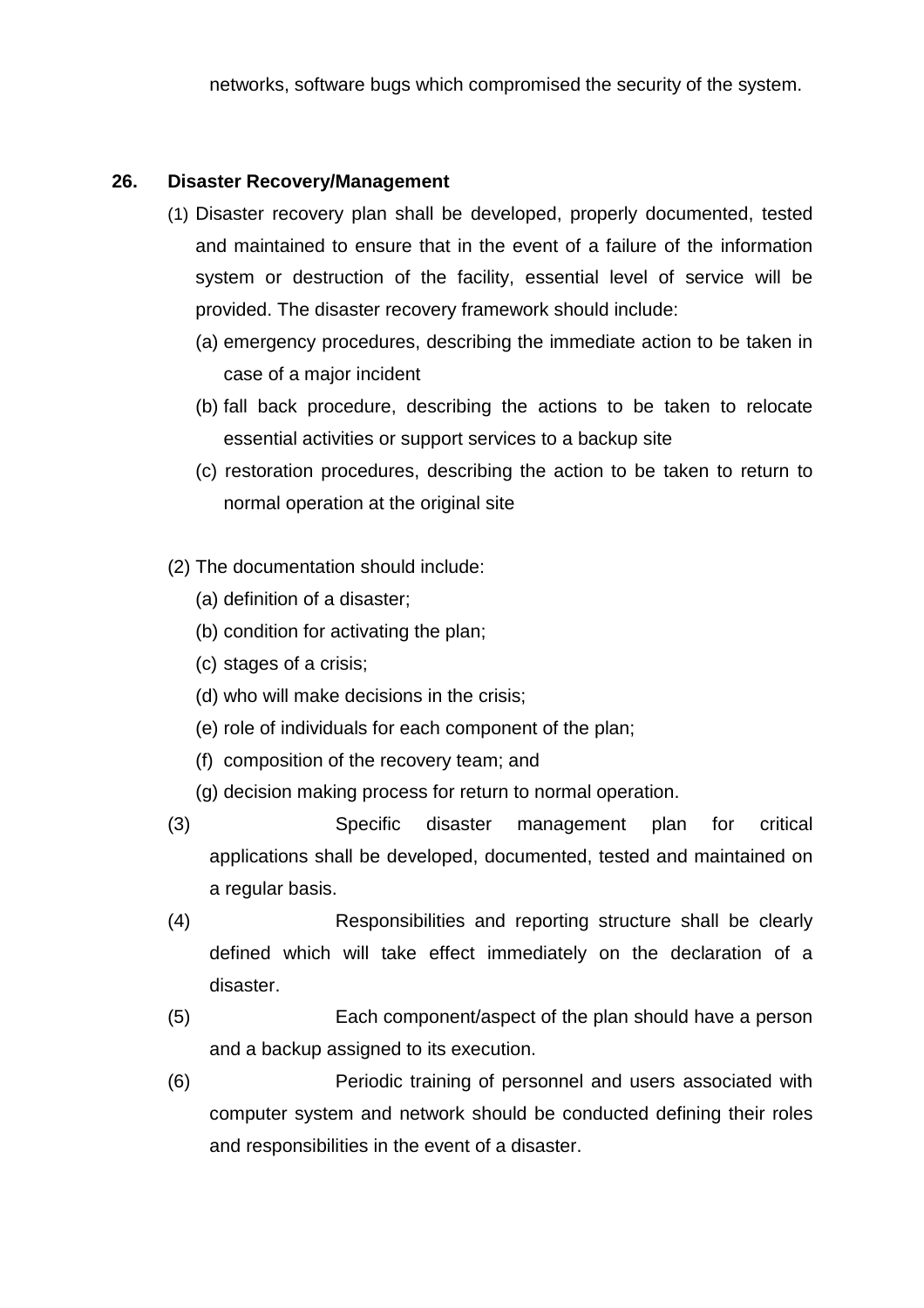- (7) Test plan shall be developed, documented and maintained. Periodic tests shall be carried out to test the effectiveness of the procedures in the plan. The results of the tests shall be documented for management review.
- (8) Disaster recovery plan should be updated regularly to ensure its continuing effectiveness.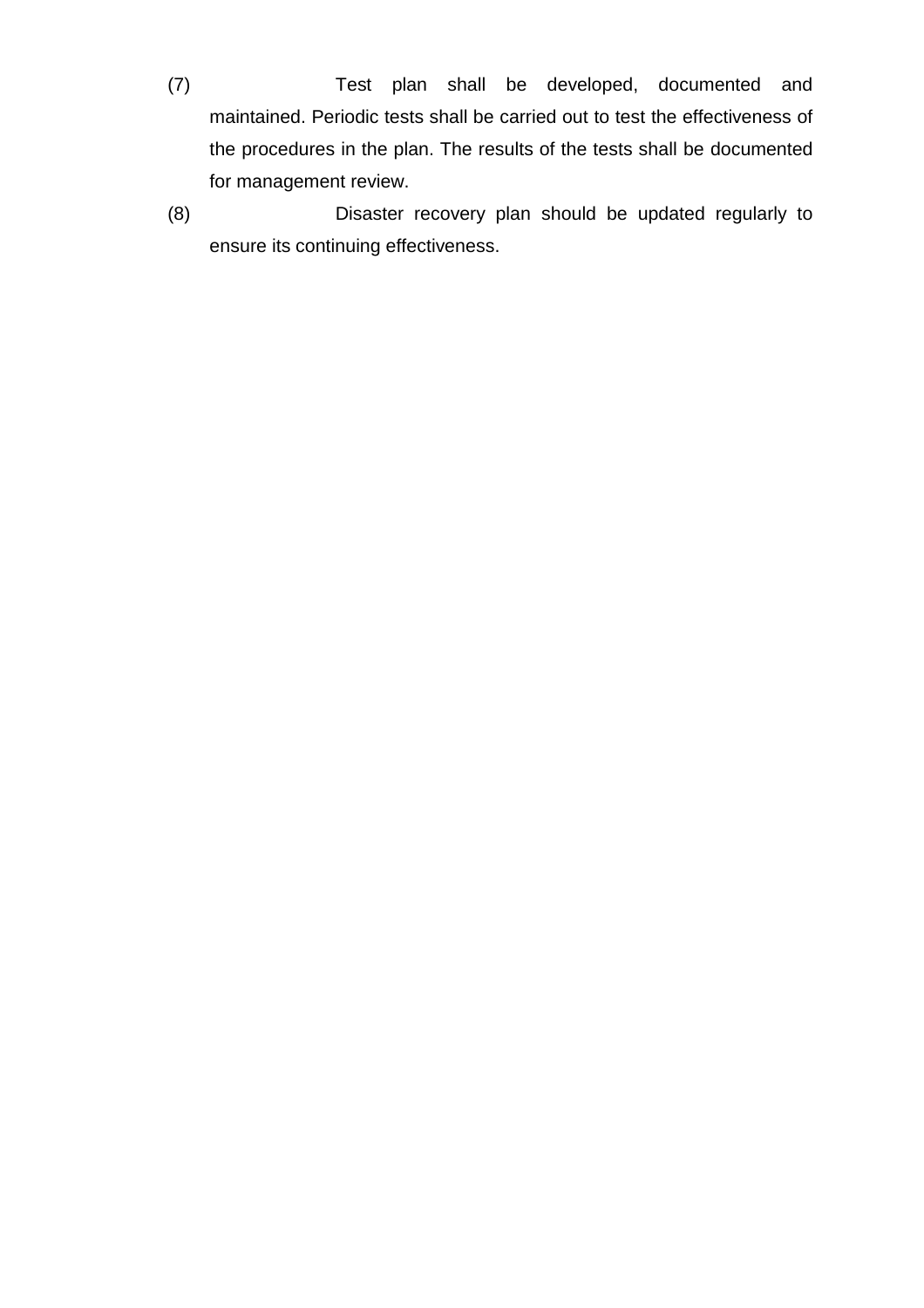## **SCHEDULE-III**

# [*See* rule 19(2)]

# **Security Guidelines for Certifying Authorities**

## **Index**

|     |      |                                                                     | Page |
|-----|------|---------------------------------------------------------------------|------|
| 1.  |      |                                                                     | 57   |
| 2.  |      |                                                                     | 57   |
| 3.  |      | Physical controls - site location, construction and physical access | 57   |
| 4.  |      |                                                                     | 60   |
| 5.  |      |                                                                     | 60   |
| 6.  |      |                                                                     | 60   |
| 7.  |      |                                                                     | 60   |
| 8.  |      |                                                                     | 61   |
| 9.  |      |                                                                     | 61   |
|     | 9.1  |                                                                     | 61   |
|     | 9.2  |                                                                     | 63   |
|     | 9.3  |                                                                     | 63   |
|     | 9.4  |                                                                     | 63   |
|     | 9.5  |                                                                     | 64   |
|     | 9.6  |                                                                     | 64   |
| 10. |      |                                                                     | 64   |
| 11. |      |                                                                     | 65   |
|     | 11.1 | Computing Resources, Software and/or Data are Corrupted             | 65   |
|     | 11.2 | Secure facility after a natural or other type of disaster           | 65   |
|     | 11.3 |                                                                     | 65   |
| 12. |      |                                                                     | 66   |
| 13. |      | Identification and Authentication for each role                     | 66   |
| 14. |      |                                                                     | 67   |
| 15. |      |                                                                     | 67   |
| 16. |      |                                                                     | 67   |
| 17. |      |                                                                     | 68   |
| 18. |      |                                                                     | 68   |
|     | 18.1 |                                                                     | 68   |
|     | 18.2 |                                                                     | 68   |
|     | 18.3 |                                                                     | 68   |
|     | 18.4 |                                                                     | 68   |
|     | 18.5 | Certifying Authority's Public Key Delivery to Users                 | 69   |
| 19. |      |                                                                     | 69   |
| 20. |      |                                                                     | 69   |
| 21. |      | Usage Periods for the Public and Private Keys                       | 69   |
|     | 21.1 |                                                                     | 69   |
|     | 21.2 |                                                                     | 70   |
|     | 21.3 |                                                                     | 70   |
| 22. |      |                                                                     | 70   |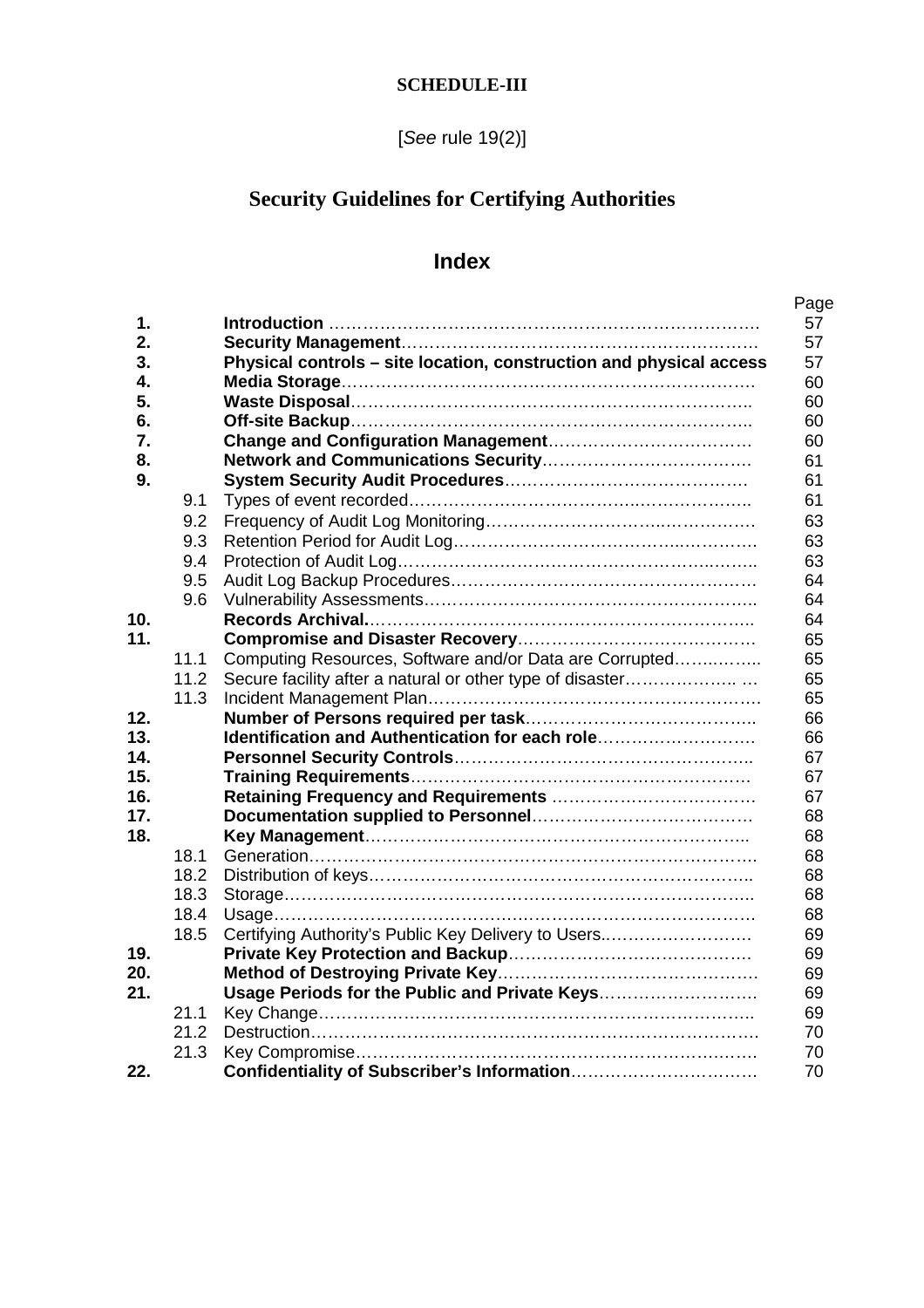## **Security Guidelines for Certifying Authorities**

#### **1. Introduction**

This document prescribes security guidelines for the management and operation of Certifying Authorities (CAs) and is aimed at protecting the integrity, confidentiality and availability of their services, data and systems. These guidelines apply to Certifying Authorities that perform all the functions associated with generation, issue and management of Digital Signature Certificate such as:

- (1) Verification of registration, suspension and revocation request;
- (2) Generation, issuance, suspension and revocation of Digital Signature Certificates; and
- (3) Publication and archival of Digital Signature Certificates, suspension and revocation of information.

#### **2. Security Management**

The Certifying Authority shall define Information Technology security policies for its operation on the lines defined in Schedule-II and Schedule-III. The policy shall be communicated to all personnel and widely published throughout the organisation to ensure that the personnel follow the policies.

## **3. Physical controls – site location, construction and physical access**

- (1) The site location, design, construction and physical security of the operational site of Certifying Authority shall be in accordance with para 4 of the Information Technology Security Guidelines given at Schedule-II.
- (2) Physical access to the operational site housing computer servers, PKI server, communications and network devices shall be controlled and restricted to the authorized individuals only in accordance with para 4.4 of the Information Technology Security Guidelines given at Schedule-II.

## (3) A Certifying Authority must:

(i) ensure that the operational site housing PKI servers, communications and networks is protected with fire suppression system in accordance with para 4.2 of the Information Technology Security Guidelines given at Schedule-II.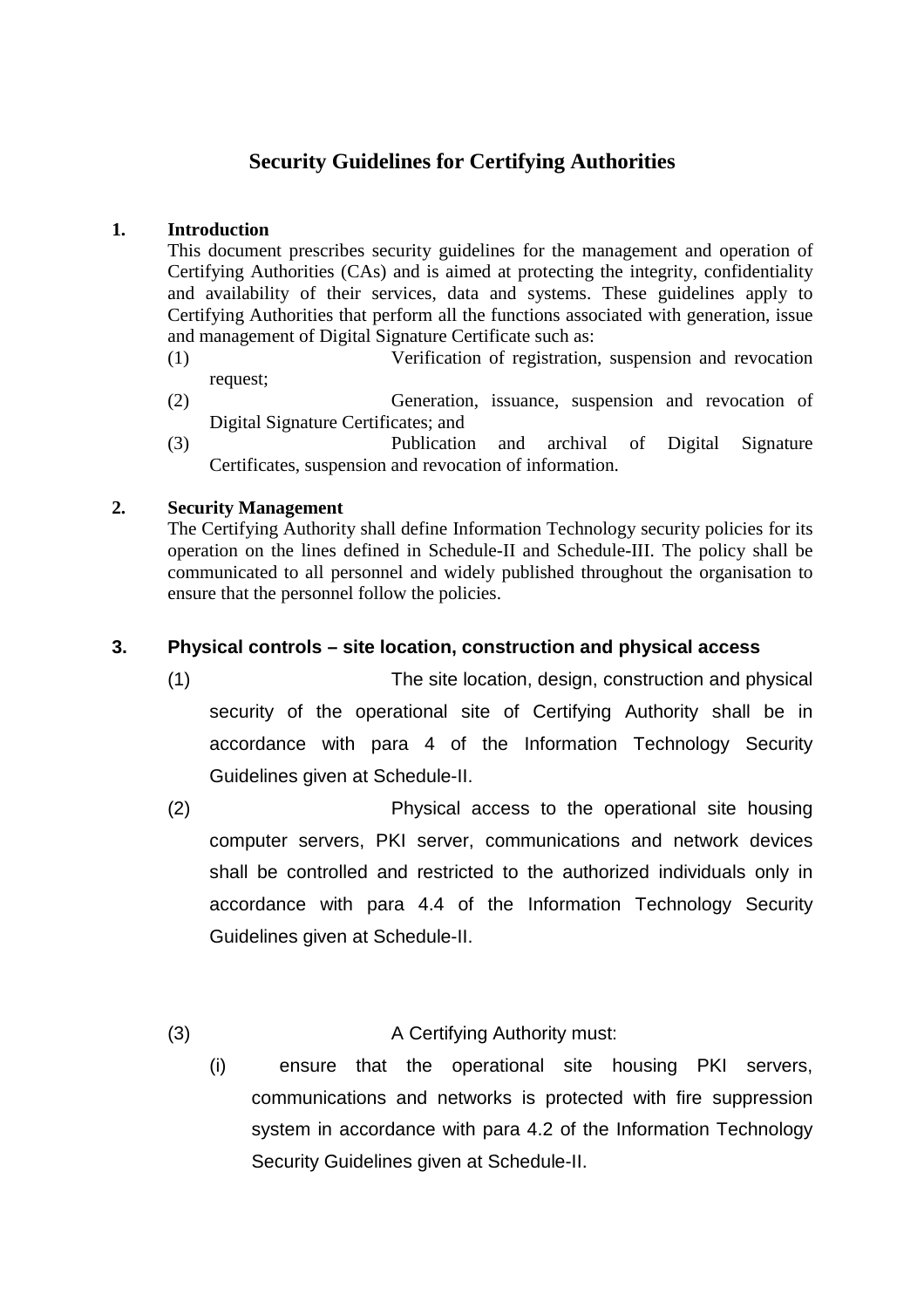- (ii) ensure that power and air-conditioning facilities are installed in accordance with para 4.1 of the Information Technology Security Guidelines given at Schedule-II.
- (iii) ensure that all removable media and papers containing sensitive or plain text information are listed, documented and stored in a container properly identified.
- (iv) ensure unescorted access to Certifying Authority's server is limited to those personnel identified on an access list.
- (v) ensure that the exact location of Digital Signature Certification System shall not be publicly identified.
- (vi) ensure that access security system is installed to control and audit access to the Digital Signature Certification System.
- (vii) ensure that dual control over the inventory and access cards/keys are in place.
- (viii) ensure that up-to-date list of personnel who possess the access cards/keys is maintained at the Certifying Authority's operational site. Loss of access cards/keys shall be reported immediately to the Security Administrator; who shall take appropriate actions to prevent unauthorised access.
- (ix) ensure personnel not on the access list are properly escorted and supervised.
- (x) ensure a site access log is maintained at the Certifying Authority's operational site and inspected periodically.
- (4) Multi-tiered access mechanism must be installed at the Certifying Authority's operational site. The facility should have clearly laid out security zones within its facility with well-defined access rights to each security zone. Each security zone must be separated from the other by floor to ceiling concrete reinforced walls. Alarm and intrusion detection system must be installed at every stage with adequate power backup capable of continuing operation even in the event of loss of main power. Electrical/Electronic circuits to external security alarm monitoring service (if used) must be supervised. No single person must have complete access to PKI Server, root keys or any computer system or network device on his/her own.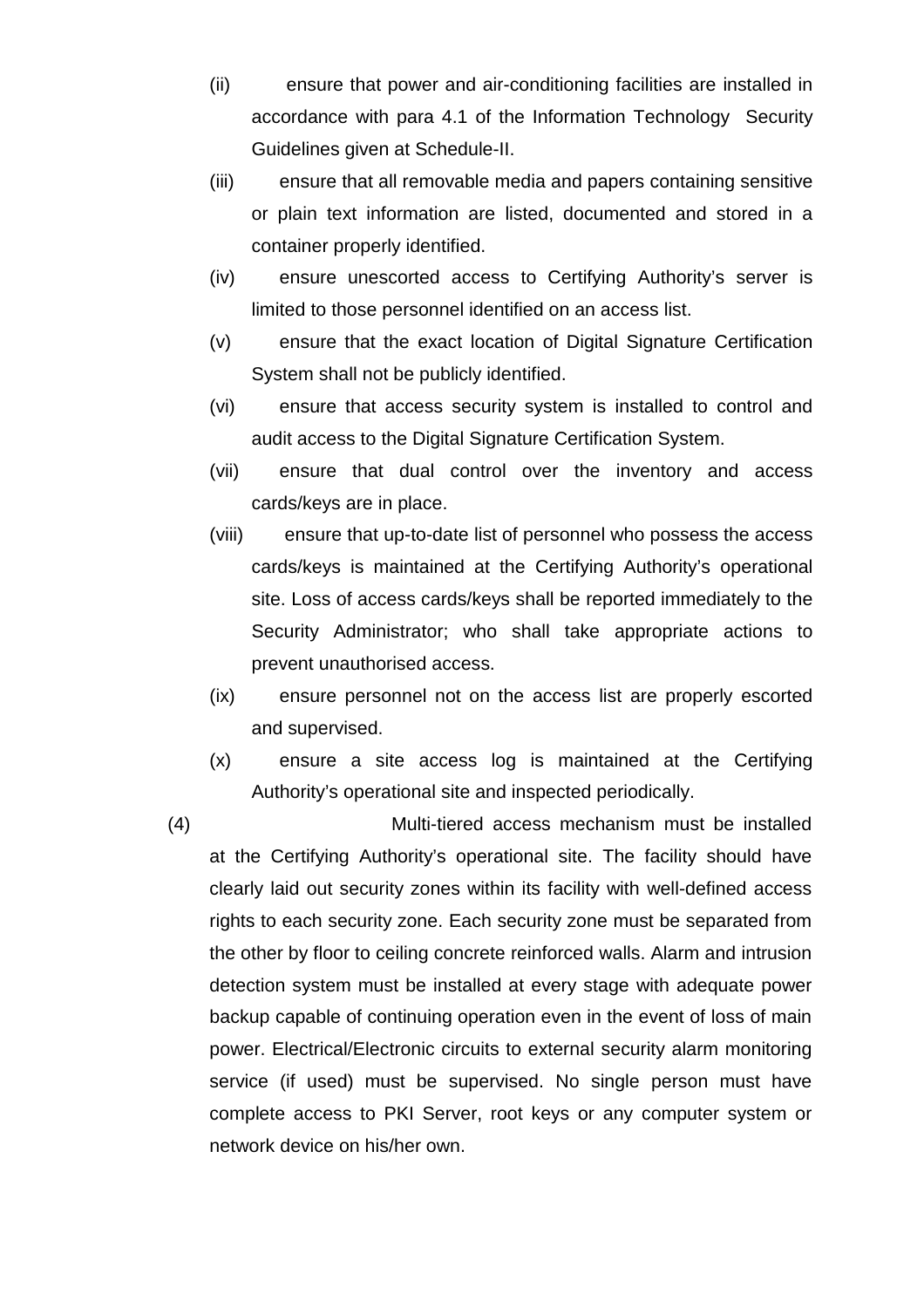(5) Entrance to the main building where the Certifying Authority's facilities such as Data Centre, PKI Server and Network devices are housed and entrance to each security zone must be video recorded round the clock. The recording should be carefully scrutinized and maintained for at least one year.

- (6) A Certifying Authority site must be manually or electronically monitored for unauthorised intrusion at all times in accordance with the Information Technology Security Guidelines given at Schedule-II.
- (7) Computer System/PKI Server performing Digital Signature Certification function shall be located in a dedicated room or partition to facilitate enforcement of physical access control. The entry and exit of the said room or partition shall be automatically locked with time stamps and shall be reviewed daily by the Security Administrator.
- (8) Access to infrastructure components essential to operation of Certifying Authority such as power control panels, communication infrastructure, Digital Signature Certification system, cabling, etc. shall be restricted to authorised personnel.
- (9) By-pass or deactivation of normal physical security arrangements shall be authorised and documented by security personnel.
- (10) Intrusion detection systems shall be used to monitor and record physical access to the Digital Signature Certification system during and after office hours.
- (11) Computer System or PKI Server performing the Digital Signature Certification functions shall be dedicated to those functions and should not be used for any other purposes.
- (12) System software shall be verified for integrity in accordance with para 15 of the Information Technology Security Guidelines given at Schedule-II.

#### **4. Media Storage**

A Certifying Authority must ensure that storage media used by his system are protected from environment threats such as temperature, humidity and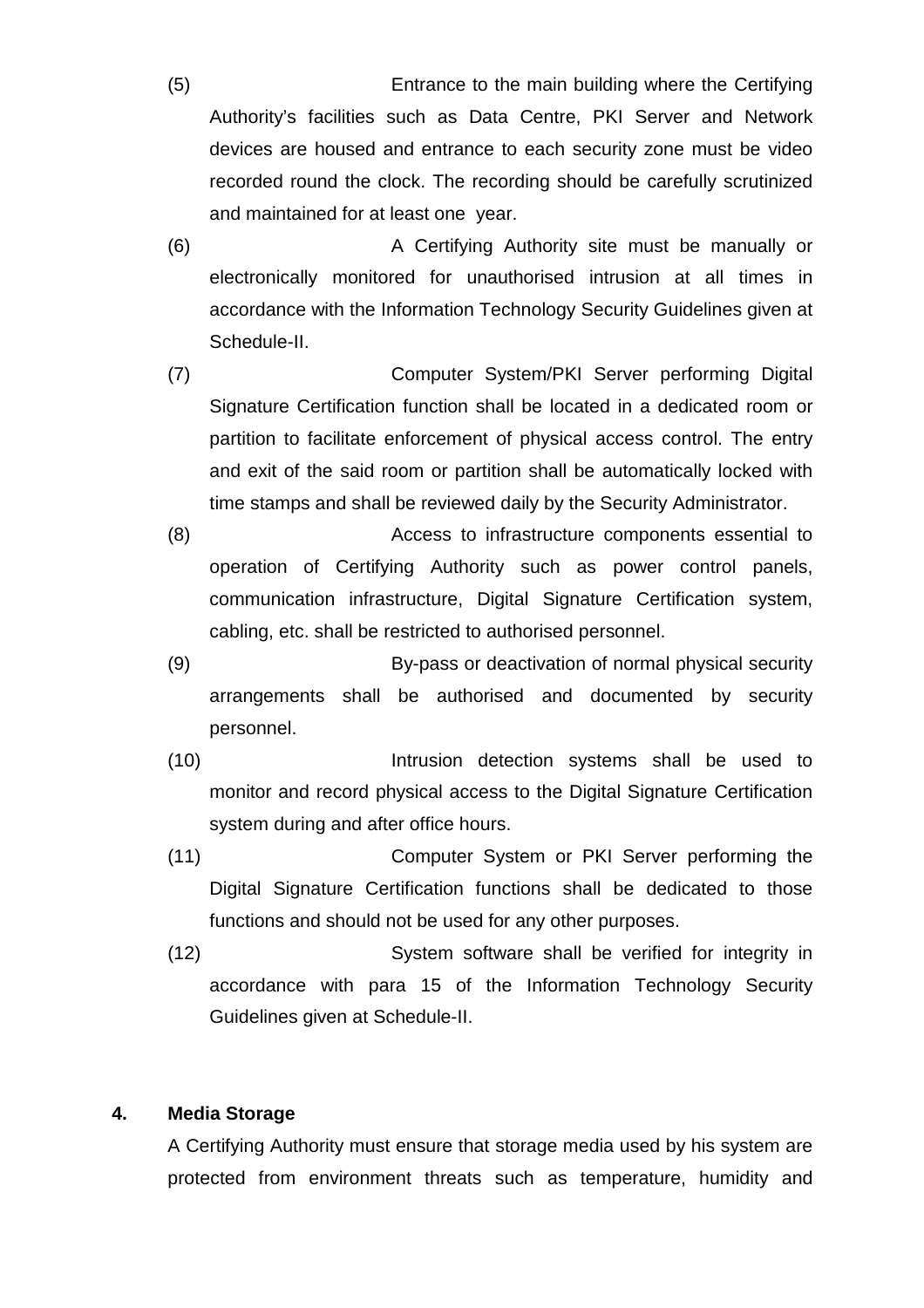magnetic and are transported and managed in accordance with para 8.3 and para 8.4 of the Information Technology Security Guidelines given at Schedule-II.

## **5. Waste Disposal**

*All media used for storage of information pertaining to all functions associated with generation, production, issue and management of Digital Signature Certificate shall be scrutinized before being destroyed or released for disposal.*

## **6. Off-site Backup**

*A Certifying Authority must ensure that facility used for off-site backup, if any, shall be within the country and shall have the same level of security as the primary Certifying Authority site.*

## **7. Change and Configuration Management**

- (1) The components of the Certifying Authority infrastructure (e.g. cryptographic algorithm and its key parameters, operating system, system software, computer system, PKI server, firewalls, physical security, system security etc.) shall be reviewed every year for new technology risks and appropriate action plan shall be developed to manage the risks identified for each component.
- (2) The application software, system software and hardware, which are procured from questionable sources, shall not be installed and used for any function associated with generation and management of Digital Signature Certificate.
- (3) Software updates and patches shall be reviewed for security implications before being implemented on Certifying Authority's system.
- (4) Software updates and patches to rectify security vulnerability in critical systems used for Certifying Authority's operation shall be promptly reviewed and implemented.
- (5) Information on the software updates and patches and their implementation on Certifying Authority's system shall be clearly and properly documented.

## **8. Network and Communications Security**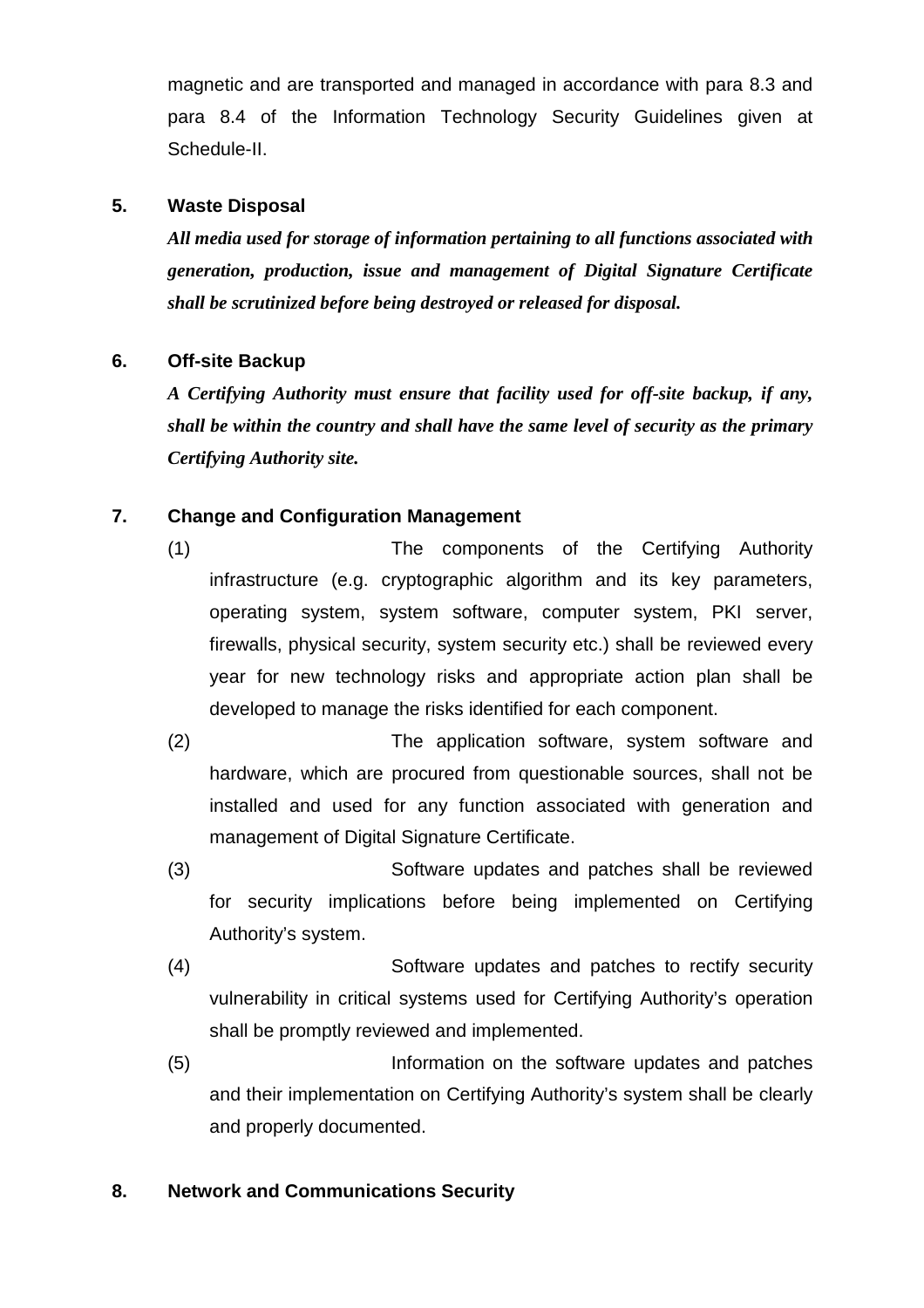(1) Certifying Authority's systems shall be protected to ensure network access control to critical systems and services from other systems in accordance with para 17, para 18, para 19 and para 20 of the Information Technology Security Guidelines given at Schedule-II.

(2) Network connections from the Certifying Authority's system to external networks shall be restricted to only those connections which are essential to facilitate Certifying Authority's functional processes and services. Such network connections to the external network shall be properly secured and monitored regularly.

(3) Network connections should be initiated by the systems performing the functions of generation and management of Digital Signature Certificate to connect those systems performing the registration and repository functions but not vice versa. If this is not possible, compensating controls (e.g. use of proxy servers) shall be implemented to protect the systems performing the function of generation and management of Digital Signature Certificate from potential attacks.

(4) Systems performing the Digital Signature Certification function should be isolated to minimise their exposure to attempts to compromise the confidentiality, integrity and availability of the certification function.

- (5) Communication between the Certifying Authority systems connected on a network shall be secure to ensure confidentiality and integrity of the information. For example, communications between the Certifying Authority's systems connected on a network should be encrypted and digitally signed.
- (6) Intrusion detection tools should be deployed to monitor critical networks and perimeter networks and alert administrators of network intrusions and penetration attempts in a timely manner.

## **9. System Security Audit Procedures**

## **9.1 Types of event recorded**

(1) The Certifying Authority shall maintain record of all events relating to the security of his system. The records should be maintained in audit log file and shall include such events as: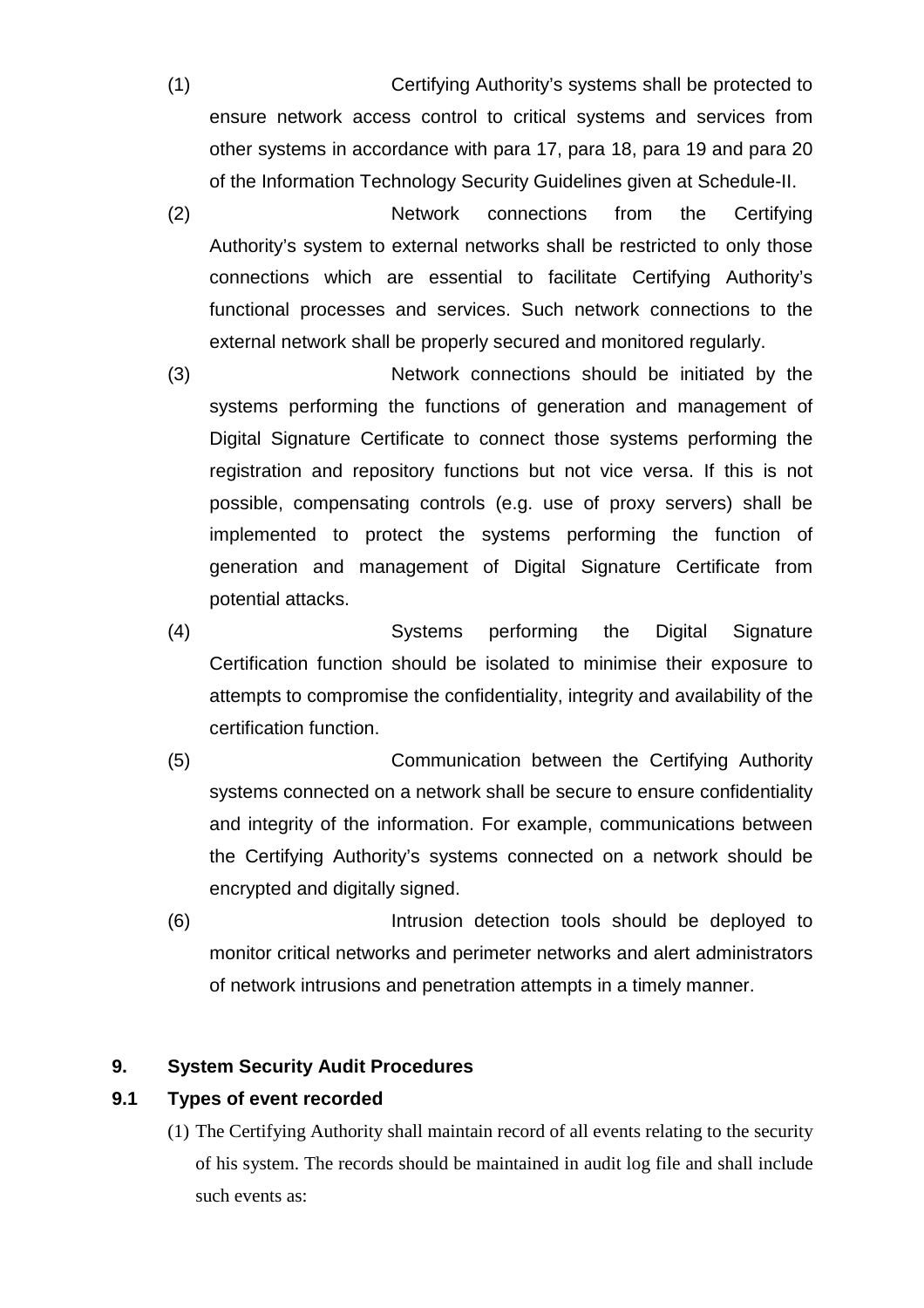- (i) System start-up and shutdown;
- (ii) Certifying Authority's application start-up and shutdown;
- (iii) Attempts to create, remove, set passwords or change the system privileges of the PKI Master Officer, PKI Officer, or PKI Administrator;
- (iv) Changes to keys of the Certifying Authority or any of his other details;
- (v) Changes to Digital Signature Certificate creation policies, e.g. validity period;
- (vi) Login and logoff attempts;
- (vii) Unauthorised attempts at network access to the Certifying Authority's system;
- (viii) Unauthorised attempts to access system files;
- (ix) Generation of own keys;
- (x) Creation and revocation of Digital Signature Certificates;
- (xi) Attempts to initialize remove, enable, and disable subscribers, and update and recover their keys;
- (xii) Failed read-and-write operations on the Digital Signature Certificate and Certificate Revocation List (CRL) directory.
- (2) Monitoring and Audit Logs
	- (i) A Certifying Authority should consider the use of automated security management and monitoring tools providing an integrated view of the security situation at any point in time. Records of the following application transactions shall be maintained:
		- (a) Registration;
		- (b) Certification;
		- (c) Publication;
		- (d) Suspension; and
		- (e) Revocation.
	- (ii) Records and log files shall be reviewed regularly for the following activities: (a) Misuse;
		- (b) Errors;
		- (c) Security violations;
		- (d) Execution of privileged functions;
		- (e) Change in access control lists;
		- (f) Change in system configuration.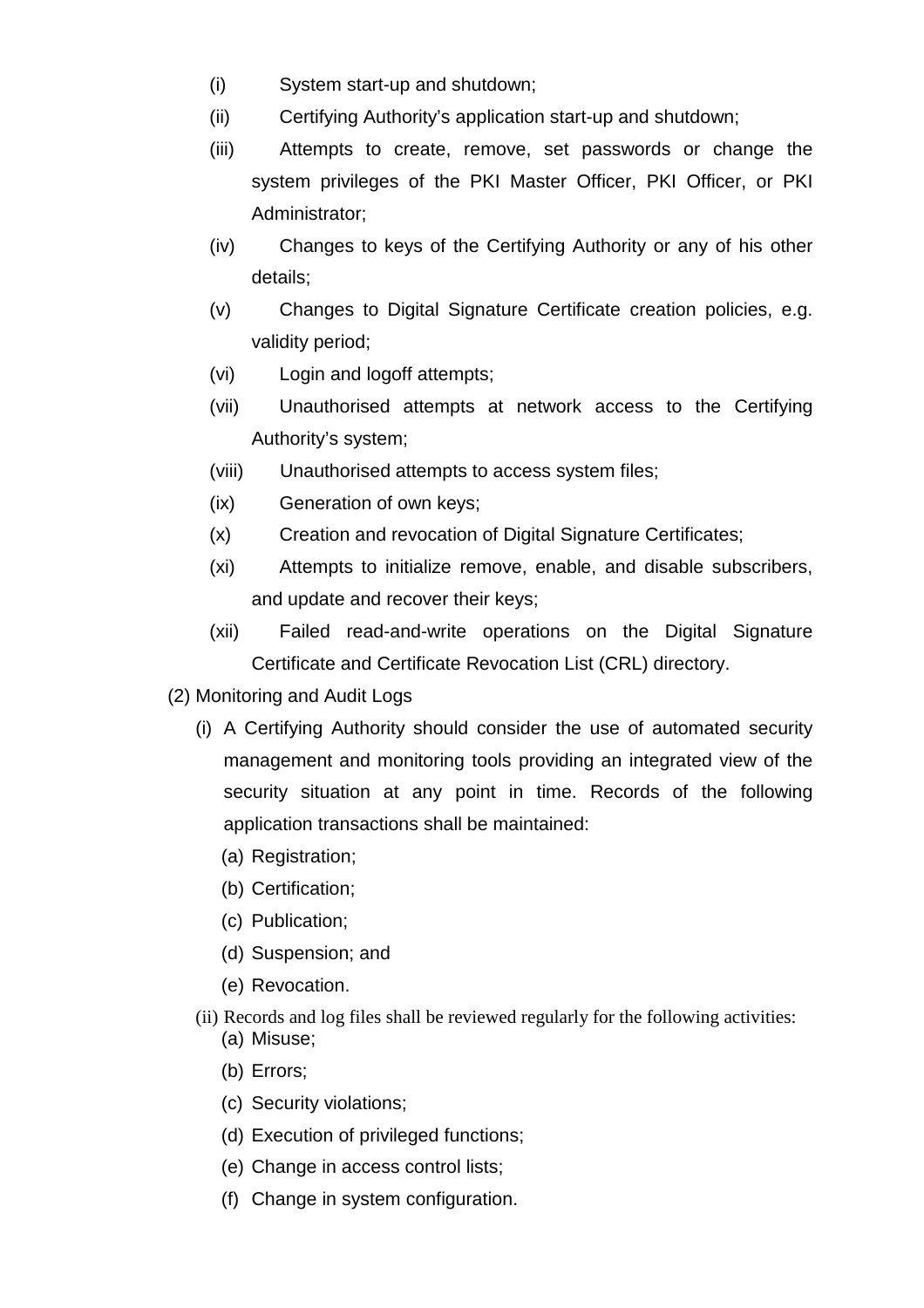- (3) All logs, whether maintained through electronic or manual means, should contain the date and time of the event, and the identity of the subscriber/subordinate/entity which caused the event.
- (4) A Certifying Authority should also collect and consolidate, either electronically or manually, security information which may not be generated by his system, such as:
	- (i) Physical access logs;
	- (ii) System configuration changes and maintenance;
	- (iii) Personnel changes;
	- (iv) Discrepancy and compromise reports;
	- (v) Records of the destruction of media containing key material, activation data, or personal subscriber information.
- (5) To facilitate decision-making, all agreements and correspondence relating to services provided by Certifying Authority should be collected and consolidated, either electronically or manually, at a single location.

## **9.2 Frequency of Audit Log Monitoring**

The Certifying Authority must ensure that its audit logs are reviewed by its personnel at least once every two weeks and all significant events are detailed in an audit log summary. Such reviews should involve verifying that the log has not been tampered with, and then briefly inspecting all log entries, with a more thorough investigation of any alerts or irregularities in the logs. Action taken following these reviews must be documented.

## **9.3 Retention Period for Audit Log**

The Certifying Authority must retain its audit logs onsite for at least twelve months and subsequently retain them in the manner described in para 10 of the Information Technology Security Guidelines as given in Schedule-II.

## **9.4 Protection of Audit Log**

The electronic audit log system must include mechanisms to protect the log files from unauthorized viewing, modification, and deletion.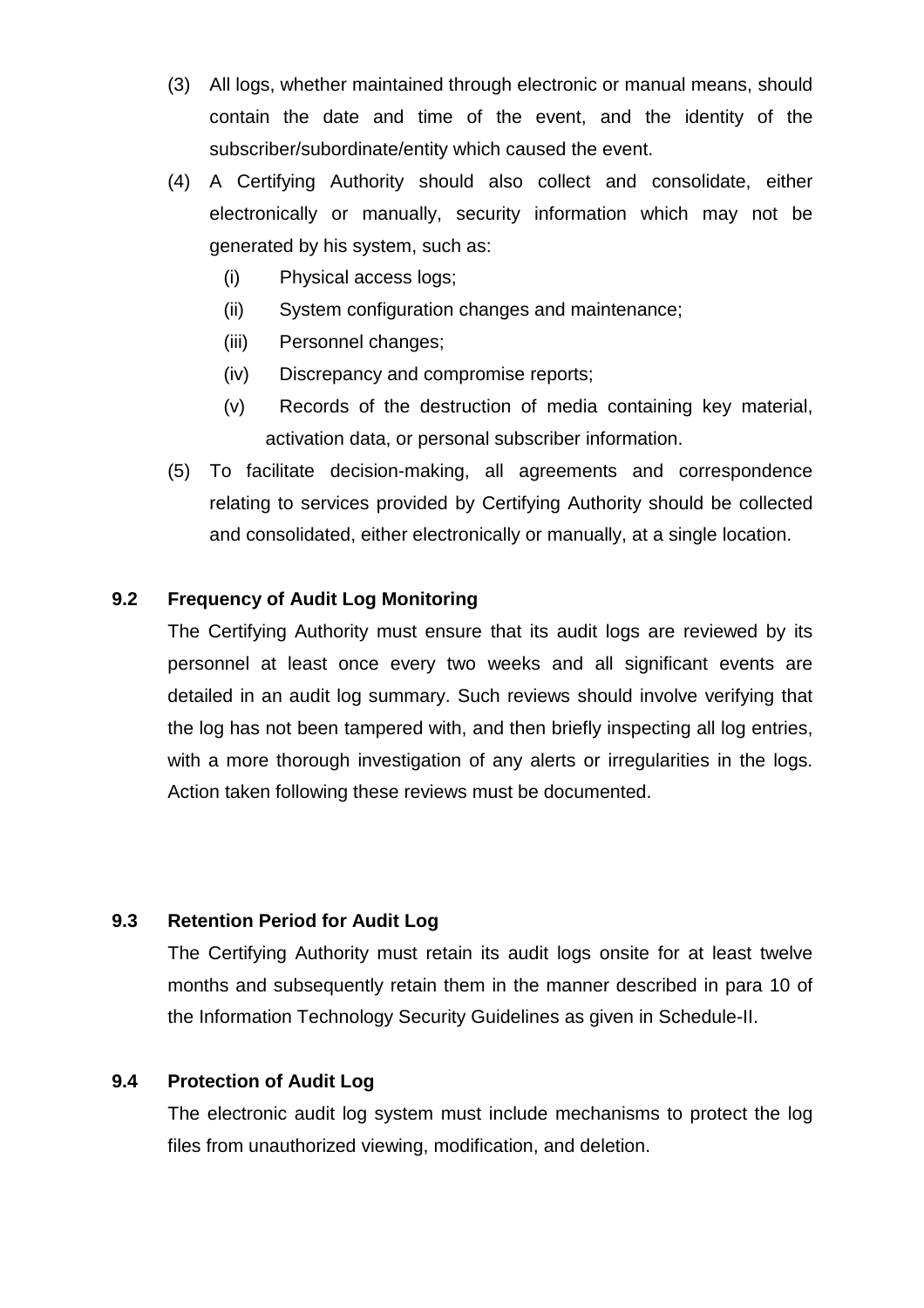Manual audit information must be protected from unauthorised viewing, modification and destruction.

#### **9.5 Audit Log Backup Procedures**

*Audit logs and audit summaries must be backed up or copied if in manual form.*

#### **9.6 Vulnerability Assessments**

Events in the audit process are logged, in part, to monitor system vulnerabilities. The Certifying Authority must ensure that a vulnerability assessment is performed, reviewed and revised, if necessary, following an examination of these monitored events.

#### **10. Records Archival**

- *(1) Digital Signature Certificates stored and generated by the Certifying Authority must be retained for at least seven year after the date of its expiration. This requirement does not include the backup of private signature keys.*
- (2) Audit information as detailed in para 9, subscriber agreements, verification, identification and authentication information in respect of subscriber shall be retained for at least seven years.
- (3) A second copy of all information retained or backed up must be stored at three locations within the country including the Certifying Authority site and must be protected either by physical security alone, or a combination of physical and cryptographic protection. These secondary sites must provide adequate protection from environmental threats such as temperature, humidity and magnetism. The secondary site should be reachable in few hours.
- (4) All information pertaining to Certifying Authority's operation, Subscriber's application, verification, identification, authentication and Subscriber agreement shall be stored within the country. This information shall be taken out of the country only with the permission of Controller and where a properly constitutional warrant or such other legally enforceable document is produced.
- (5) The Certifying Authority should verify the integrity of the backups at least once every six months.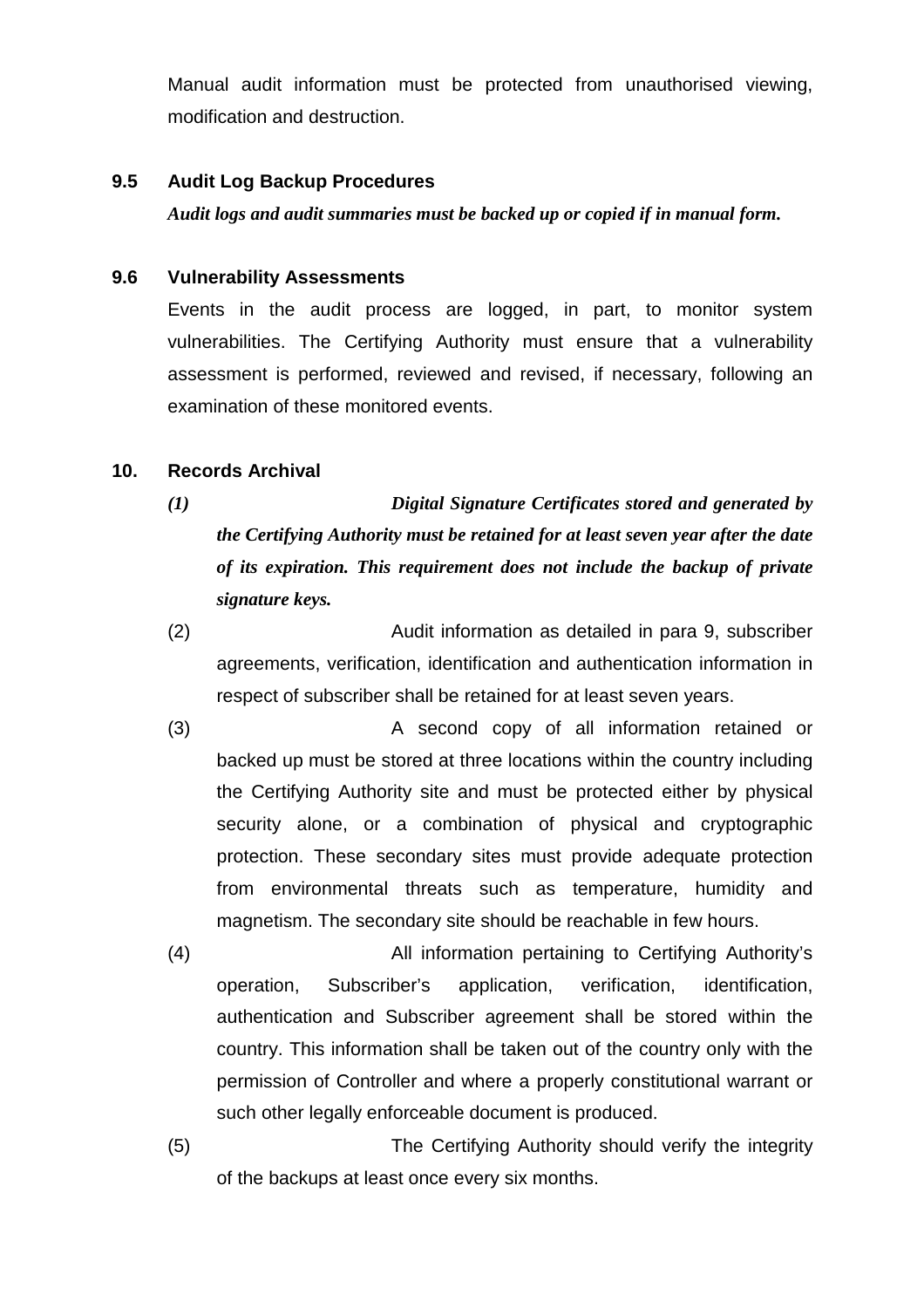(6) Information stored off-site must be periodically verified for data integrity.

## **11. Compromise and Disaster Recovery**

## **11.1 Computing Resources, Software and/or Data are Corrupted**

The Certifying Authority must establish business continuity procedures that outline the steps to be taken in the event of the corruption or loss of computing and networking resources, nominated website, repository, software and/or data. Where a repository is not under the control of the Certifying Authority, the Certifying Authority must ensure that any agreement with the repository provides for business continuity procedures.

## **11.2 Secure facility after a natural or other type of disaster**

The Certifying Authority must establish a disaster recovery plan outlining the steps to be taken to re-establish a secure facility in the event of a natural or other type of disaster. Where a repository is not under the control of the Certifying Authority, the Certifying Authority must ensure that any agreement with the repository provides that a disaster recovery plan be established and documented by the repository.

## **11.3 Incident Management Plan**

An incident management plan shall be developed and approved by the management. The plan shall include the following areas:

- (i) Certifying Authority's certification key compromise;
- (ii) Hacking of systems and network;
- (iii) Breach of physical security;
- (iv) Infrastructure availability;
- (v) Fraudulent registration and generation of Digital Signature Certificates; and
- (vi) Digital Signature Certificate suspension and revocation information.

An incident response action plan shall be established to ensure the readiness of the Certifying Authority to respond to incidents. The plan should include the following areas: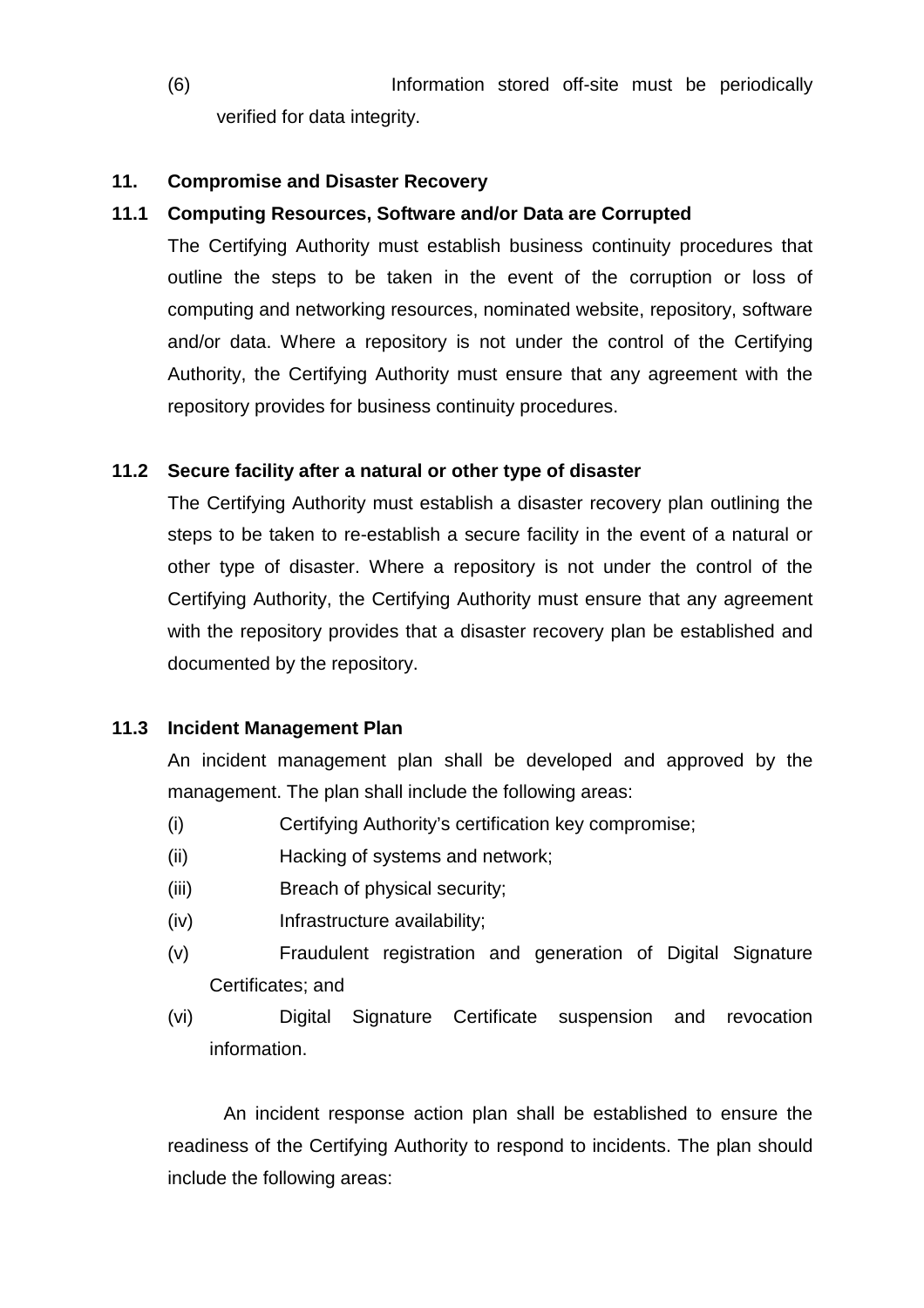- (i) Compromise control;
- (ii) Notification to user community; (if applicable)
- (iii) Revocation of affected Digital Signature Certificates; (if applicable)
- (iv) Responsibilities of personnel handling incidents;
- (v) Investigation of service disruption;
- (vi) Service restoration procedure;
- (vii) Monitoring and audit trail analysis; and
- (viii) Media and public relations.

## **12. Number of Persons Required Per Task**

The Certifying Authority must ensure that no single individual may gain access to the Digital Signature Certificate server and the computer server maintaining all information associated with generation, issue and management of Digital Signature Certificate and private keys of the Certifying Authority. Minimum two individuals, preferably using a split-knowledge technique, such as twin passwords, must perform any operation associated with generation, issue and management of Digital Signature Certificate and application of private key of the Certifying Authority.

## **13. Identification and Authentication for Each Role**

All Certifying Authority personnel must have their identity and authorization verified before they are:

- (i) included in the access list for the Certifying Authority's site;
- (ii) included in the access list for physical access to the Certifying Authority's system;
- (iii) given a certificate for the performance of their Certifying Authority role;
- (iv) given an account on the PKI system.

Each of these certificates and accounts (with the exception of Certifying Authority's signing certificates) must:

- (i) be directly attributable to an individual;
- (ii) not be shared;
- (iii) be restricted to actions authorized for that role; and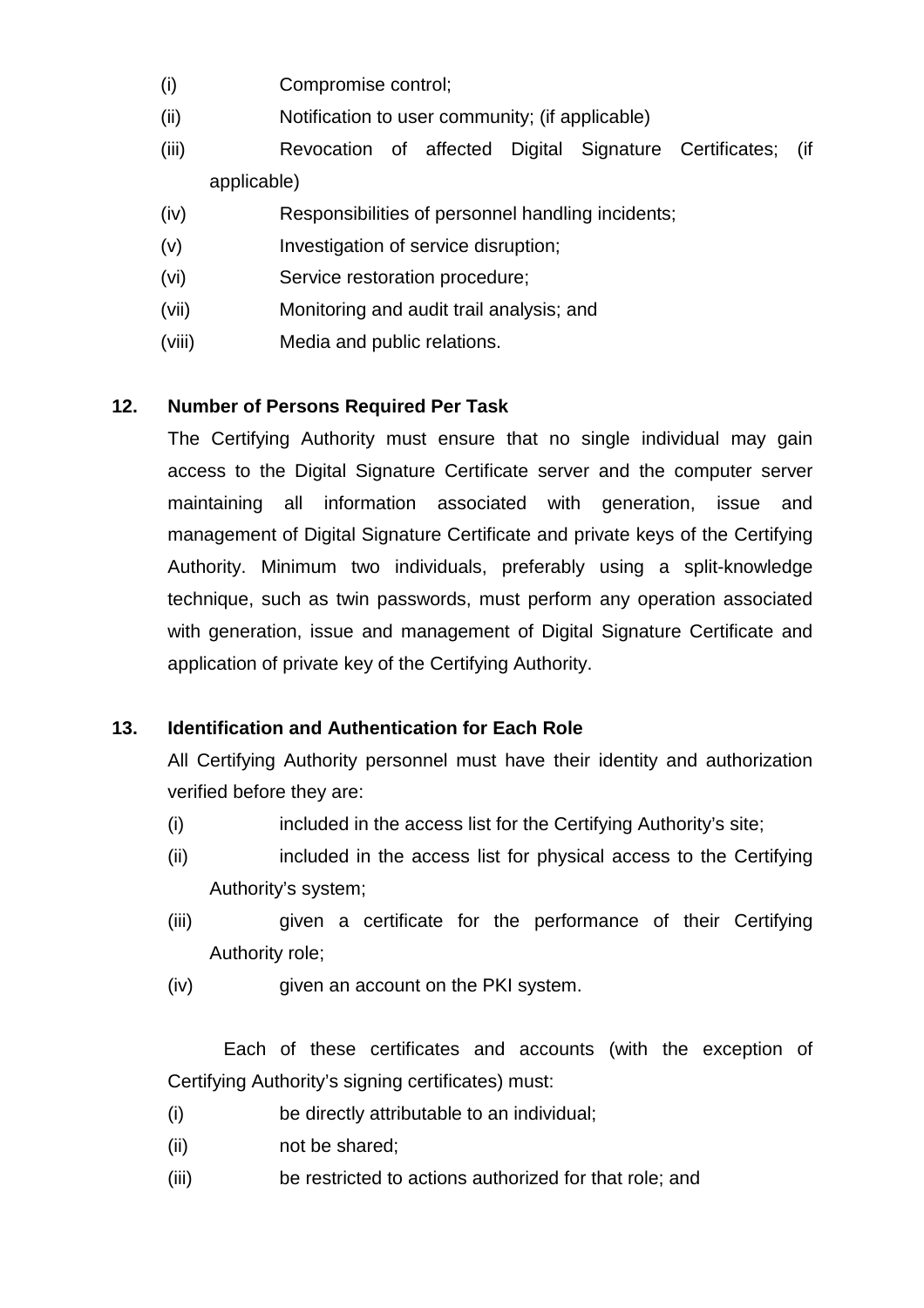(iv) procedural controls.

Certifying Authority's operations must be secured using techniques of authentication and encryption, when accessed across-a shared network.

## **14. Personnel Security Controls**

The Certifying Authority must ensure that all personnel performing duties with respect to its operation must:

- (i) be appointed in writing;
- (ii) be bound by contract or statute to the terms and conditions of the position they are to fill;
- (iii) have received comprehensive training with respect to the duties they are to perform;
- (iv) be bound by statute or contract not to disclose sensitive Certifying Authority's security related information or subscriber information;
- (v) not be assigned duties that may cause a conflict of interest with their Certifying Authority's duties; and
- (vi) be aware and trained in the relevant aspects of the Information Technology Security Policy and Security Guidelines framed for carrying out Certifying Authority's operation.

## **15. Training Requirements**

A Certifying Authority shall ensure that all personnel performing duties with respect to its operation, must receive comprehensive training in:

- (i) relevant aspects of the Information Technology Security Policy and Security Guidelines framed by the Certifying Authority;
- (ii) all PKI software versions in use on the Certifying Authority's system;
- (iii) all PKI duties they are expected to perform; and
- (iv) disaster recovery and business continuity procedures.

## **16. Retraining Frequency and Requirements**

The requirements of para 15 must be kept current to accommodate changes in the Certifying Authority's system. Refresher training must be conducted as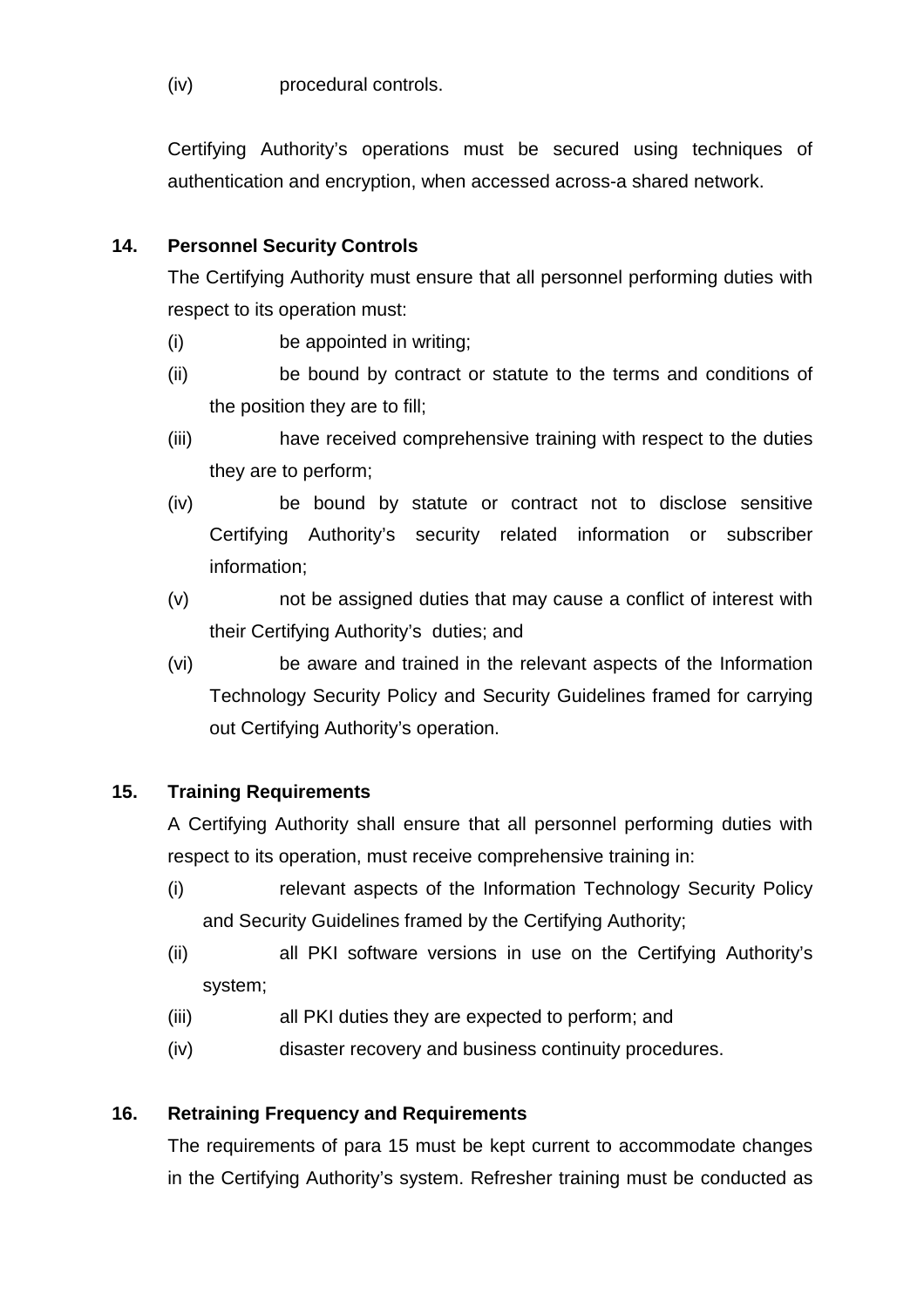and when required, and the Certifying Authority must review these requirements at least once a year.

## **17. Documentation Supplied to Personnel**

A Certifying Authority must make available to his personnel the Digital Signature Certificate policies it supports, its Certification Practice Statement, Information Technology Security Policy and any specific statutes, policies or contracts relevant to their position.

## **18. Key Management**

#### **18.1 Generation**

(1) The subscriber's key pair shall be generated by the subscriber or on a key generation system in the presence of the subscriber.

(2) The key generation process shall generate statistically random key values that are resistant to known attacks.

#### **18.1 Distribution of Keys**

Keys shall be transferred from the key generation system to the storage device (if the keys are not stored on the key generation system) using a secure mechanism that ensures confidentiality and integrity.

#### **18.2 Storage**

- (1) Certifying Authority's keys shall be stored in tamper-resistant devices and can only be activated under split-control by parties who are not involved in the set-up and maintenance of the systems and operations of the Certifying Authority. The key of the Certifying Authority may be stored in a tamper-resistant cryptographic module or split into sub-keys stored in tamper-resistant devices under the custody of the key custodians.
- (2) The Certifying Authority's key custodians shall ensure that the Certifying Authority's key component or the activation code is always under his sole custody. Change of key custodians shall be approved by the Certifying Authority's management and documented.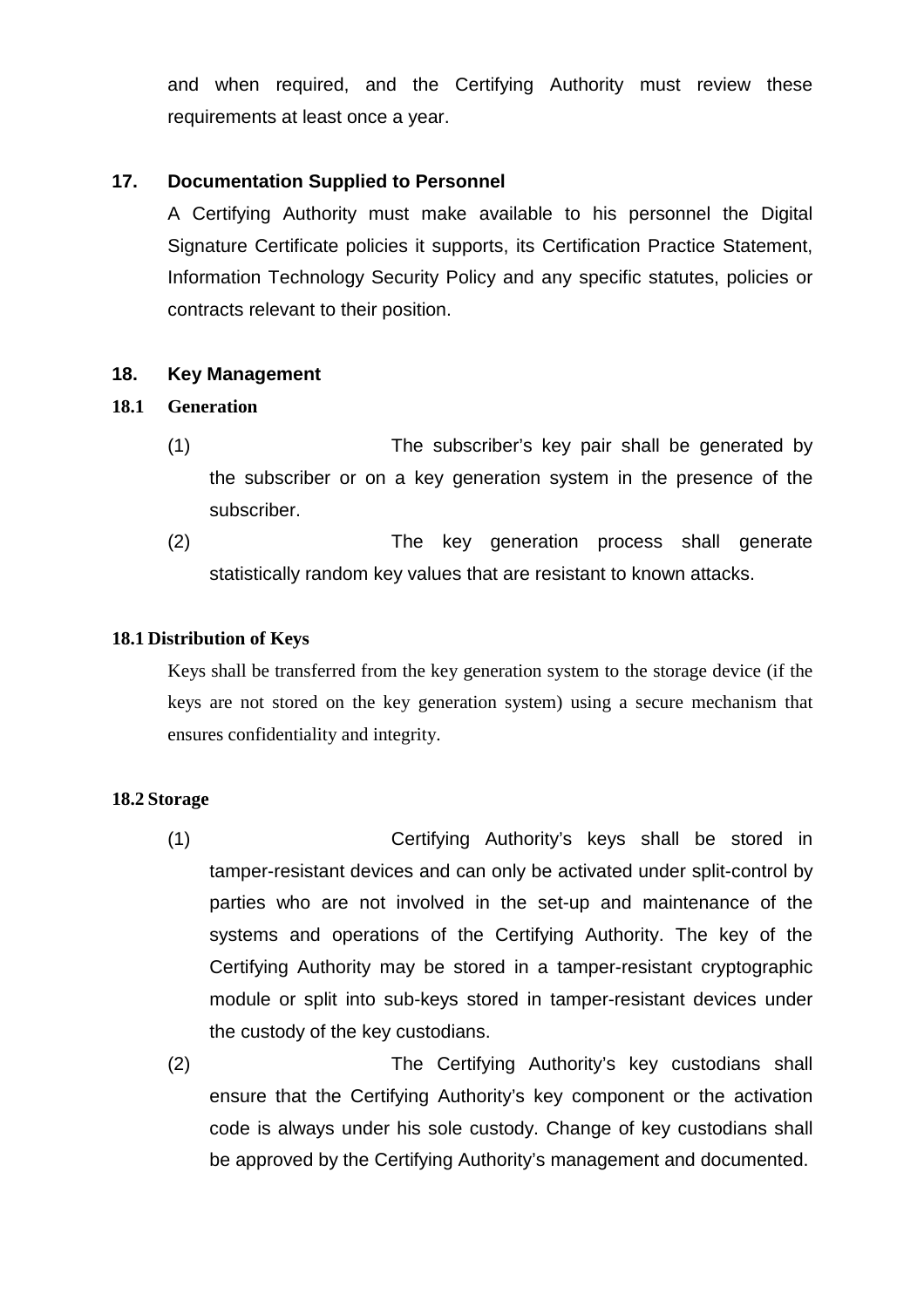## **18.3 Usage**

- (1) A system and software integrity check shall be performed prior to Certifying Authority's key loading.
- (2) Custody of and access to the Certifying Authority's keys shall be under split control. In particular, Certifying Authority's key loading shall be performed under split control.

## **18.5 Certifying Authority's Public Key Delivery to Users**

The Certifying Authority's public verification key must be delivered to the prospective Digital Signature Certificate holder in an on-line transaction in accordance with PKIX-3 Certificate Management Protocol, or via an equally secure manner.

## **19. Private Key Protection and Backup**

- (1) The Certifying Authority must protect its private keys from disclosure.
- (2) The Certifying Authority must back-up its private keys. Backed-up keys must be stored in encrypted form and protected at a level no lower than those followed for storing the primary version of the key.
- (3) The Certifying Authority's private key backups should be stored in a secure storage facility, away from where the original key is stored.

## **20. Method of Destroying Private Key**

Upon termination of use of a private key, all copies of the private key in computer memory and shared disk space must be securely destroyed by over-writing. Private key destruction procedures must be described in the Certification Practice Statement or other publicly available document.

## **21. Usage Periods for the Public and Private Keys**

## **21.1 Key Change**

(1) Certifying Authority and Subscriber keys shall be changed periodically.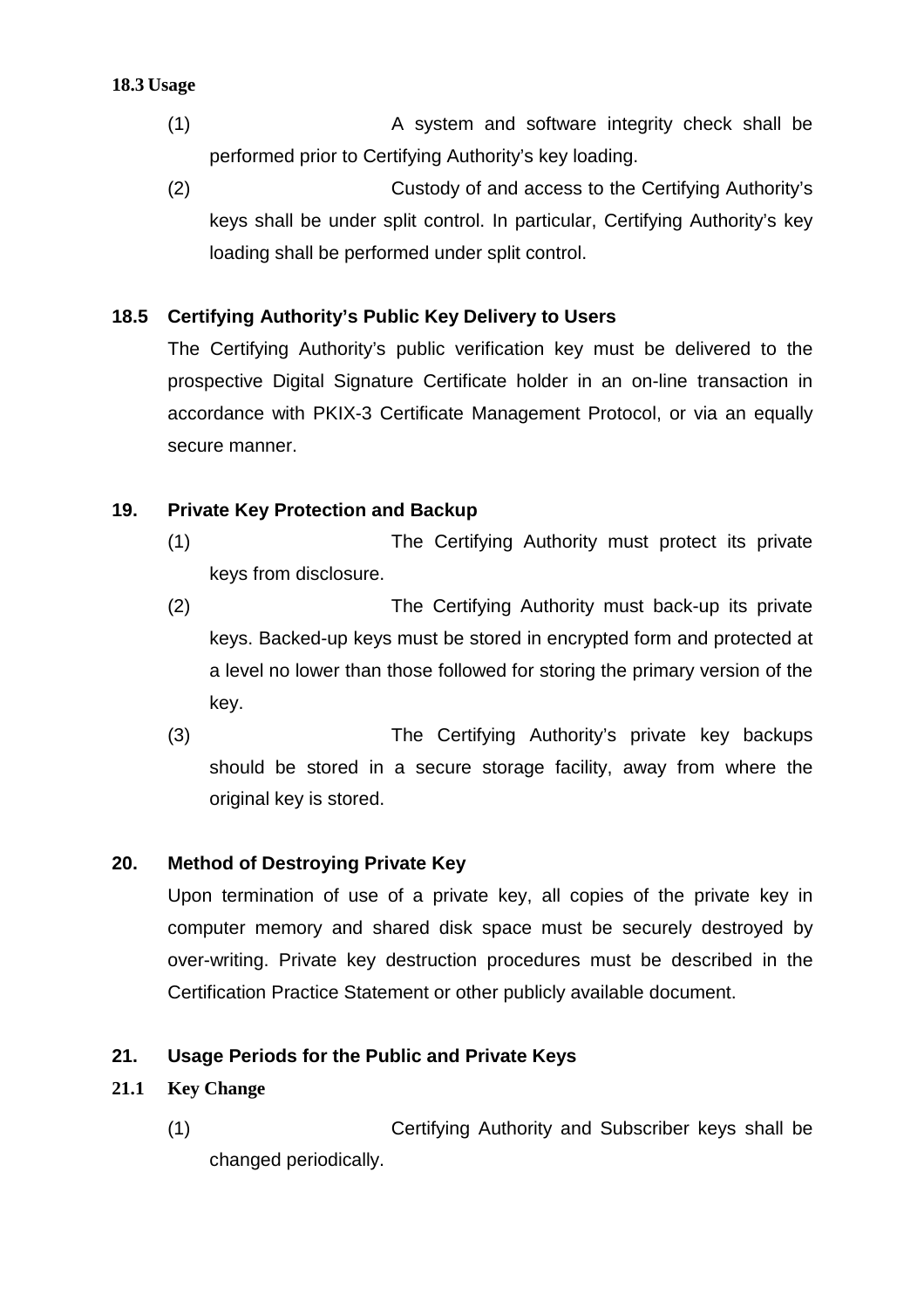- (2) Key change shall be processed as per Key Generation guidelines.
- (3) The Certifying Authority shall provide reasonable notice to the Subscriber's relying parties of any change to a new key pair used by the Certifying Authority to sign Digital Signature Certificates.
- (4) The Certifying Authority shall define its key change process that ensures reliability of the process by showing how the generation of key interlocks – such as signing a hash of the new key with the old key.

All keys must have validity periods of no more than five years.

Suggested validity period:

(a) Certifying Authority's root keys and associated certificates – five years;

- (b) Certifying Authority's private signing key two years;
- ( c) Subscriber Digital Signature Certificate key three years;
- (d) Subscriber private key three years.

Use of particular key lengths should be determined in accordance with departmental Threat-Risk Assessments.

## **21.2 Destruction**

Upon termination of use of a Certifying Authority signature private key, all components of the private key and all its backup copies shall be securely destroyed.

## **21.3 Key Compromise**

- (1) A procedure shall be pre-established to handle cases where a compromise of the Certifying Authority's Digital Signature private key has occurred. In such case, the Certifying Authority shall immediately revoke all affected Subscriber Digital Signature Certificates.
- (2) The Certifying Authority should immediately revoke the affected keys and Digital Signature Certificates in the case of Subscriber private key compromise.
- (3) The Certifying Authority's public keys shall be archived permanently to facilitate audit or investigation requirements.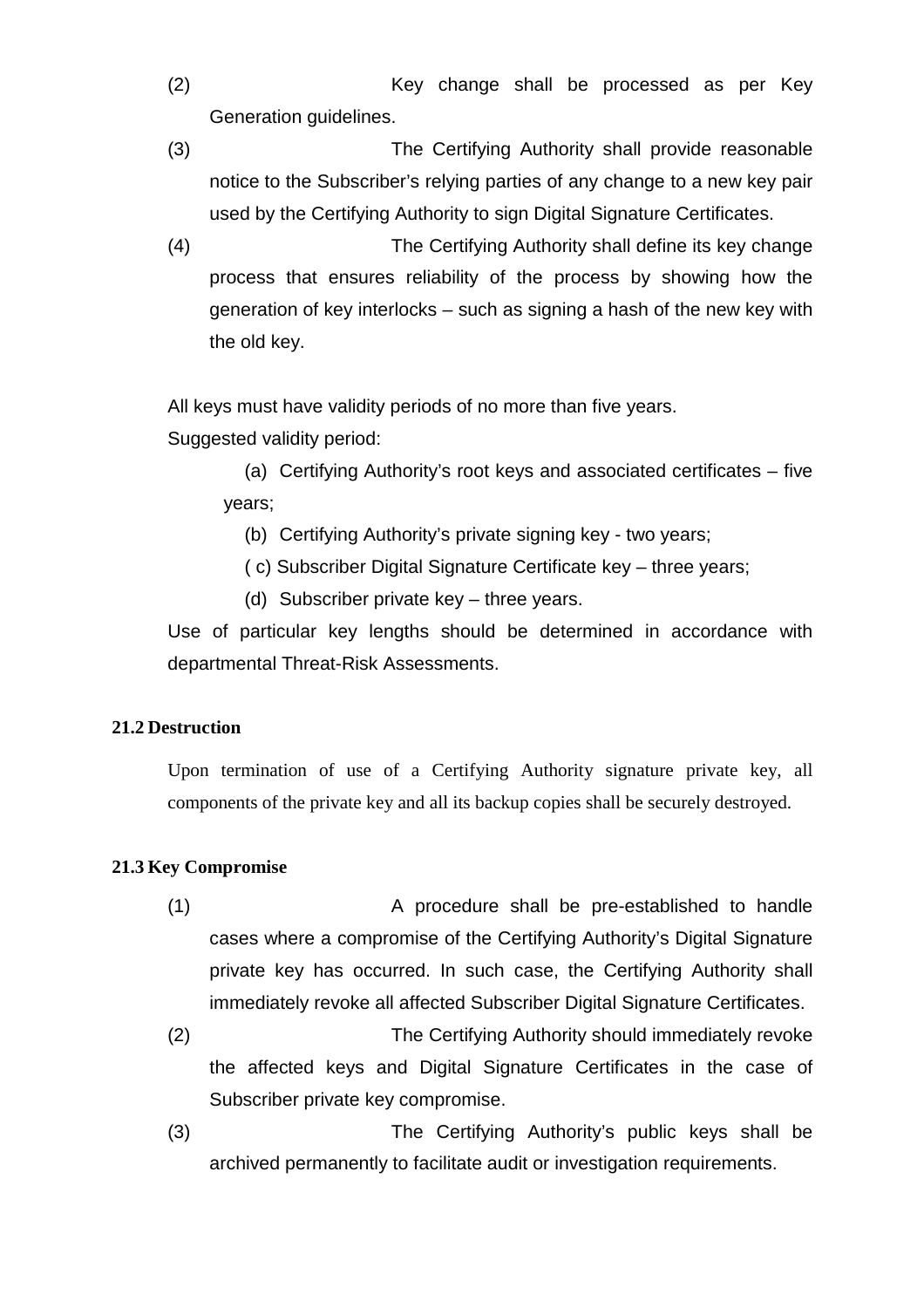(4) Archives of Certifying Authority's public keys shall be protected from unauthorised modification.

## **22. Confidentiality of Subscriber's Information**

- (1) Procedures and security controls to protect the privacy and confidentiality of the subscribers' data under the Certifying Authority's custody shall be implemented. Confidential information provided by the subscriber must not be disclosed to a third party without the subscribers' consent, unless the information is required to be disclosed under the law or a court order.
- (2) Data on the usage of the Digital Signature Certificates by the subscribers and other transactional data relating to the subscribers' activities generated by the Certifying Authority in the course of its operation shall be protected to ensure the subscribers' privacy.
- (3) A secure communication channel between the Certifying Authority and its subscribers shall be established to ensure the authenticity, integrity and confidentiality of the exchanges (e.g. transmission of Digital Signature Certificate, password, private key) during the Digital Signature Certificate issuance process.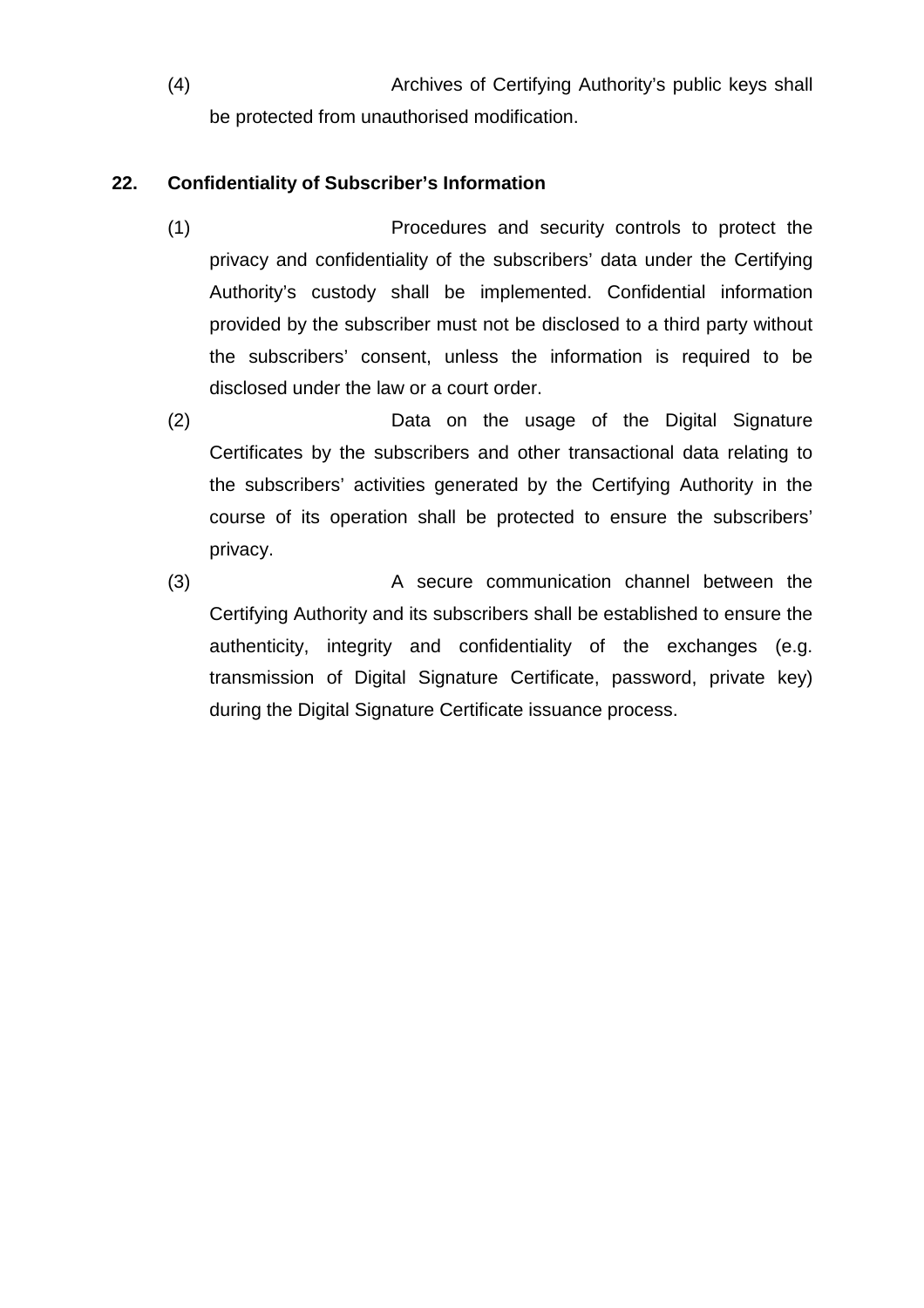## **SCHEDULE-IV**

[*See* rule 23]

## **Form for Application for issue of Digital Signature Certificate**

## **For Individual/Hindu Undivided Family Applicant**

|    | 1. Full Name * [Name of the Karta in case of Hindu Undivided Family]<br>Last Name/Surname<br><b>First Name</b><br><b>Middle Name</b>                                                                                                                                  | <u> 1989 - Johann Barbara, martxa al III-lea (h. 1989).</u><br><u> 1989 - Johann Barbara, markazar margaretar (h. 1989).</u> |               |  |
|----|-----------------------------------------------------------------------------------------------------------------------------------------------------------------------------------------------------------------------------------------------------------------------|------------------------------------------------------------------------------------------------------------------------------|---------------|--|
| 2. | Have you ever been known by any other name? If Yes,<br>Last Name/Surname<br><b>First Name</b>                                                                                                                                                                         | <u> 1989 - Jan James Sand, Amerikaansk politiker (</u>                                                                       |               |  |
|    | Middle Name                                                                                                                                                                                                                                                           |                                                                                                                              |               |  |
| 3. | Address<br><b>Residential Address*</b><br>Flat/Door/Block No.<br>Name of Premises/Building/Village<br>Road/Street/Lane/Post Office<br>Area/Locality/Taluka/Sub-Division<br>Town/City/District<br><b>State/Union Territory</b><br>Telephone No.<br>Fax                 | <u> 1989 - Johann Barbara, margaret eta biztanleria (h. 1989).</u>                                                           | $Pin:$ $\Box$ |  |
|    | Mobile Phone No.<br>Office Address *<br>Name of Office<br>Flat/Door/Block No.<br>Name of Premises/Building/Village<br>Road/Street/Lane/Post Office<br>Area/Locality/Taluka/Sub-Division<br>Town/City/District<br><b>State/Union Territory</b><br>Telephone No.<br>Fax |                                                                                                                              |               |  |
| 4. | Address for Communication *                                                                                                                                                                                                                                           | Tick $\sqrt{ }$ as applicable A                                                                                              | B             |  |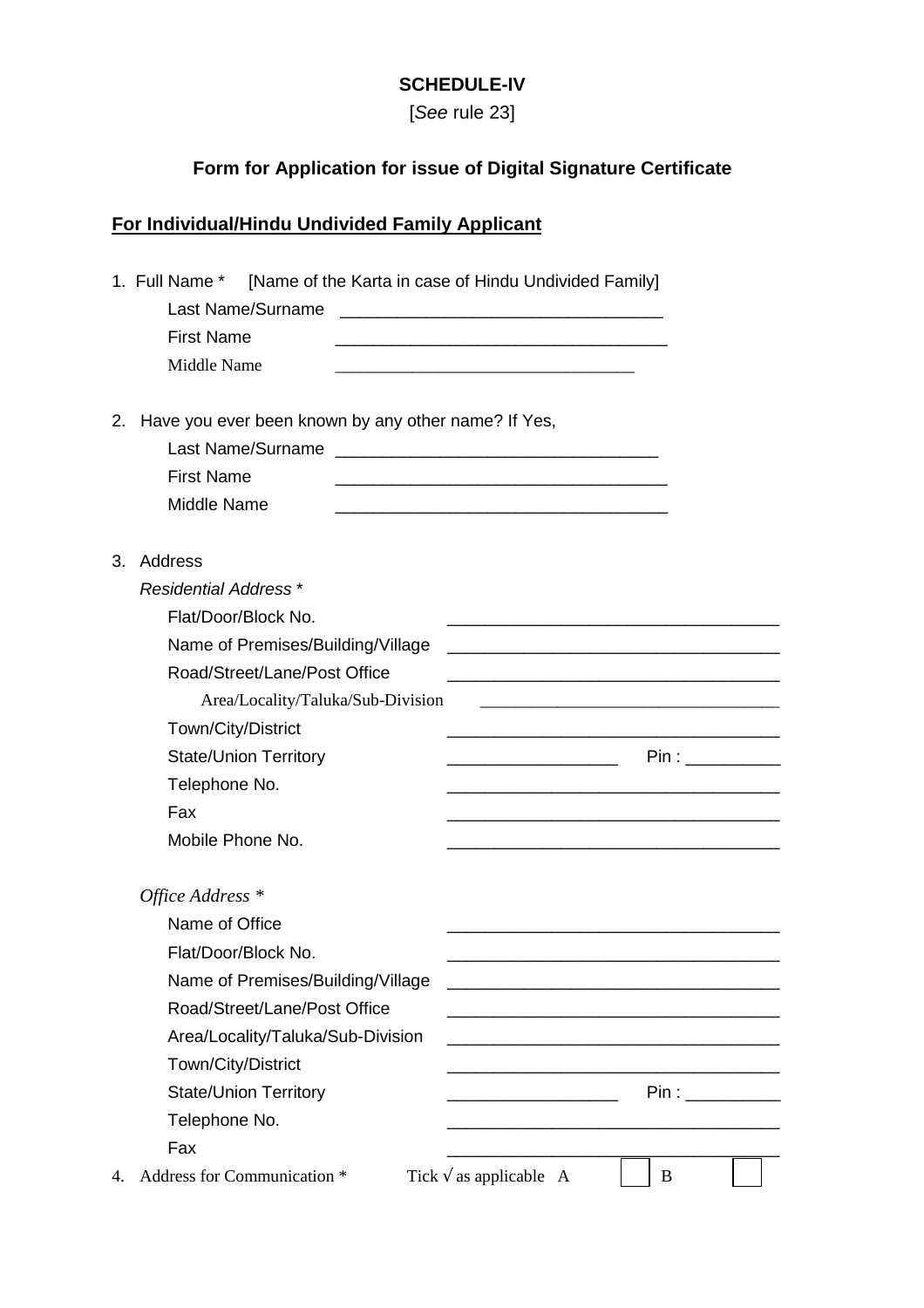|    | 5. Father's Name *                                                                     |                                                                                                                      |
|----|----------------------------------------------------------------------------------------|----------------------------------------------------------------------------------------------------------------------|
|    | Last Name/Surname                                                                      |                                                                                                                      |
|    | <b>First Name</b>                                                                      |                                                                                                                      |
|    | Middle Name                                                                            |                                                                                                                      |
|    | 6. Sex * (For Individual Applicant only) Tick $\sqrt{x}$ as applicable : Male / Female |                                                                                                                      |
| 7. | Date of Birth $(dd/mm/yyyy)*$                                                          | $- - / - - / - - - -$                                                                                                |
| 8. | Nationality *                                                                          |                                                                                                                      |
|    | 9. In case of foreign national, visa details                                           |                                                                                                                      |
|    | 10. Credit Card Details                                                                |                                                                                                                      |
|    | <b>Credit Card Type</b>                                                                | <u> 1989 - Johann Barn, mars ar breithinn ar chuid ann an t-Alban ann an t-Alban ann an t-Alban ann an t-Alban a</u> |
|    | Credit Card No.                                                                        |                                                                                                                      |
|    | Issued By                                                                              |                                                                                                                      |
|    | 11. E-mail Address                                                                     |                                                                                                                      |
|    | 12. Web URL address                                                                    |                                                                                                                      |
|    | 13. Passport Details #                                                                 |                                                                                                                      |
|    | Passport No.                                                                           |                                                                                                                      |
|    | Passport issuing authority                                                             |                                                                                                                      |
|    | Passport expiry date                                                                   |                                                                                                                      |
|    | 14. Voter's Identity Card No. #                                                        |                                                                                                                      |
|    | 15. Income Tax PAN no. #                                                               |                                                                                                                      |
|    | 16. ISP Details                                                                        |                                                                                                                      |
|    | ISP Name *                                                                             |                                                                                                                      |
|    | ISP's Website Address, if any                                                          |                                                                                                                      |
|    | Your User Name at ISP, if any                                                          |                                                                                                                      |
|    |                                                                                        |                                                                                                                      |
|    | 17. Personal Web page URL, if any                                                      |                                                                                                                      |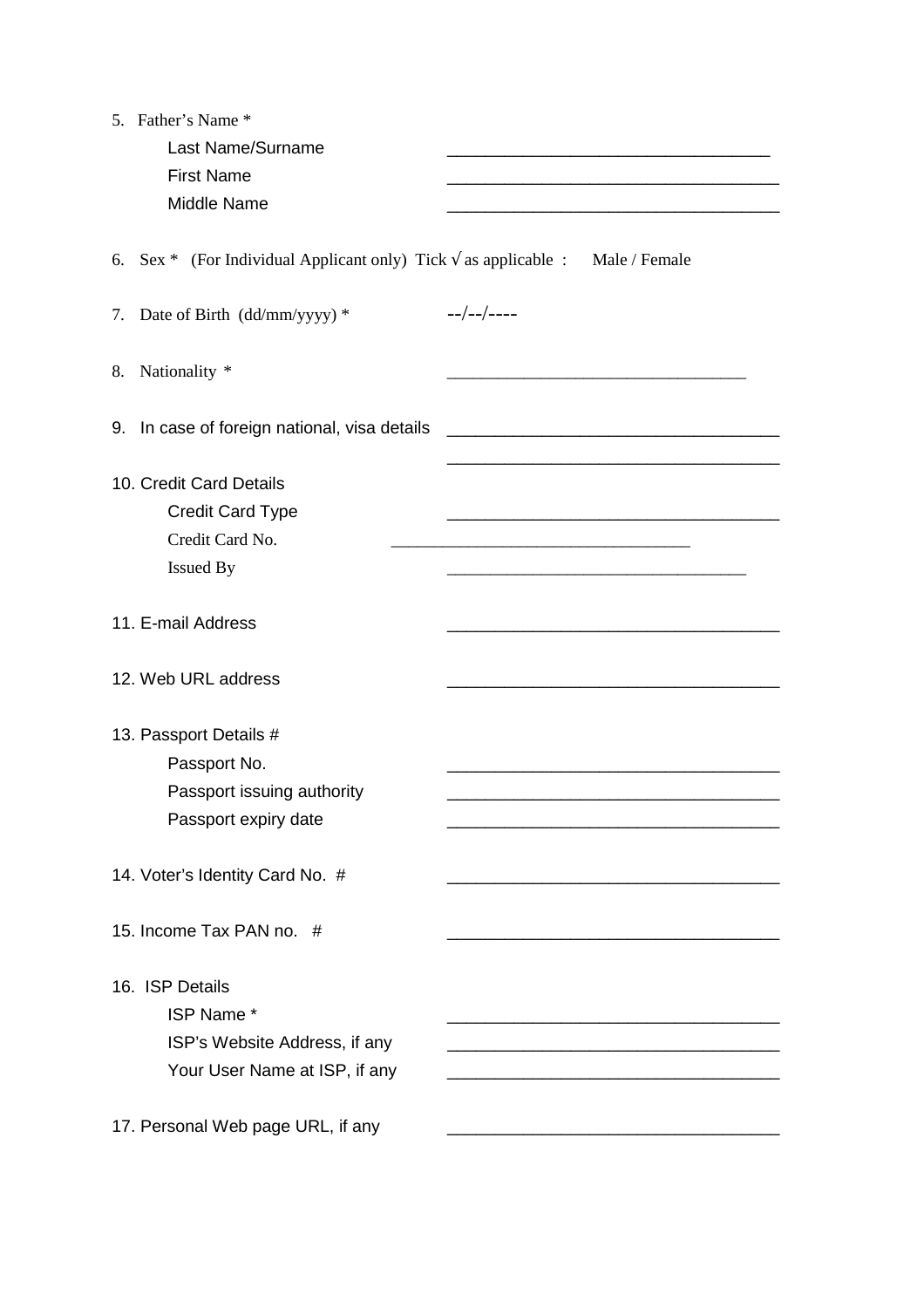# **For Company /Firm/Body of Individuals/Association of Persons/ Local Authority**

| 18. Registration Number *                                                                             |  |
|-------------------------------------------------------------------------------------------------------|--|
| 19. Date of Incorporation/Agreement/Partnership * --/--/----                                          |  |
| 20. Particulars of Business, if any: *<br><b>Head Office</b><br>Name of Office<br>Flat/Door/Block No. |  |
| Name of Premises/Building/Village                                                                     |  |
| Road/Street/Lane/Post Office                                                                          |  |
| Area/Locality/Taluka/Sub-Division                                                                     |  |
| Town/City/District                                                                                    |  |
| <b>State/Union Territory</b>                                                                          |  |
| Telephone No.                                                                                         |  |
| Fax                                                                                                   |  |
| Web page URL, if any<br>No. of Branches<br><b>Nature of Business</b>                                  |  |
| 21. Income Tax PAN No.*                                                                               |  |
|                                                                                                       |  |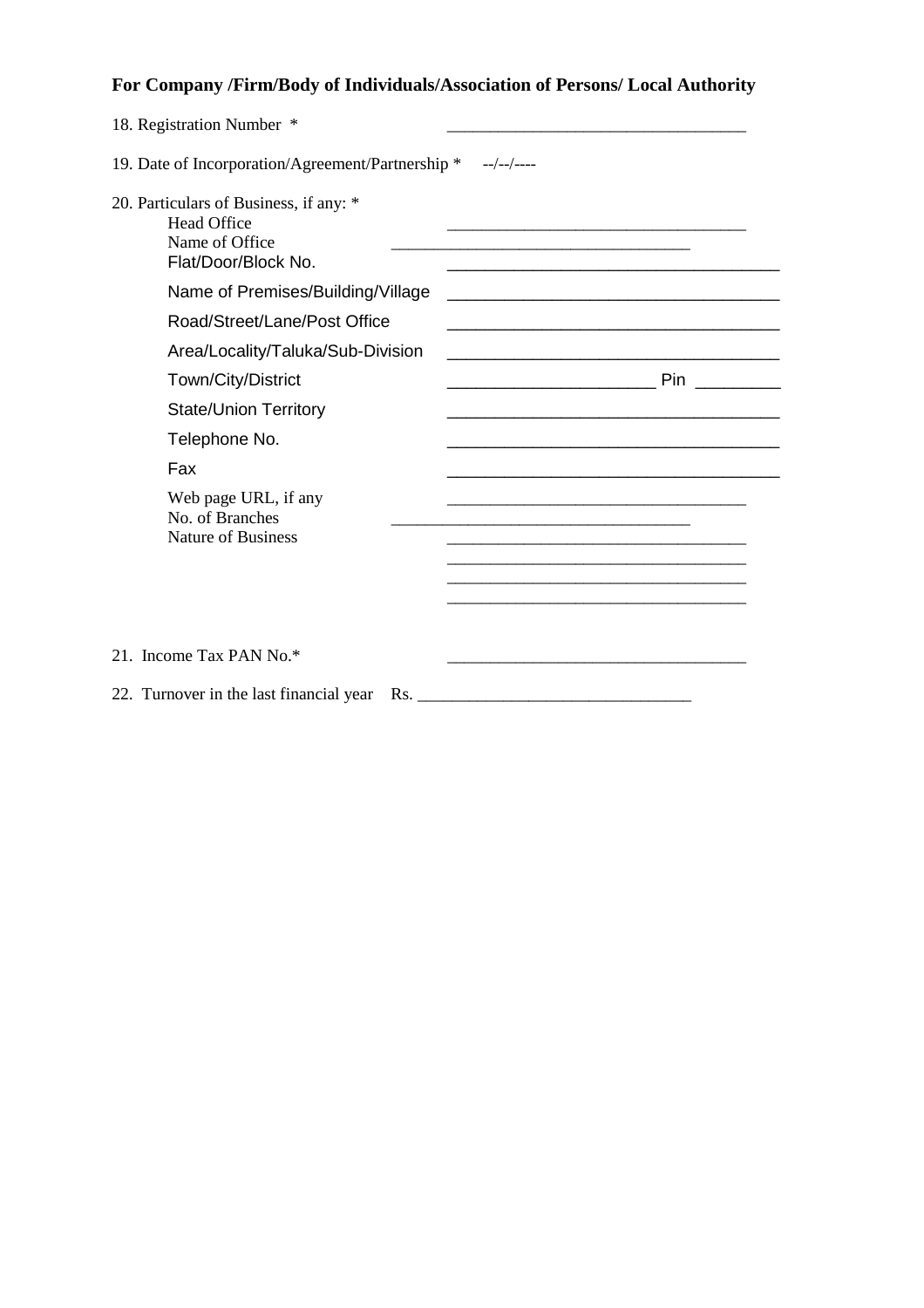23. Names, Addresses etc. of Partners/Members/Directors (For Information about more persons, please add separate sheet(s) in the format given below)  $*$ 

| <b>Details of Partners/Members/Directors</b><br>No. of Partners/Members/Directors |  |
|-----------------------------------------------------------------------------------|--|
| <b>Full Name</b>                                                                  |  |
| Last Name/Surname                                                                 |  |
| <b>First Name</b>                                                                 |  |
| Middle Name                                                                       |  |
| Address                                                                           |  |
| Flat/Door/Block No.                                                               |  |
| Name of Premises/Building/Village                                                 |  |
| Road/Street/Lane/Post Office                                                      |  |
| Area/Locality/Taluka/Sub-Division                                                 |  |
| Town/City/District                                                                |  |
| State/Union Territory Pin                                                         |  |
| Telephone No.<br>Fax No.                                                          |  |
| Mobile Phone No.                                                                  |  |
| Nationality                                                                       |  |
| Passport Details #                                                                |  |
| Passport No.                                                                      |  |
| Passport issuing authority                                                        |  |
| Passport expiry date                                                              |  |
| Voter's Identity Card No. #                                                       |  |
|                                                                                   |  |
| Income Tax PAN no. #                                                              |  |
| E-mail Address                                                                    |  |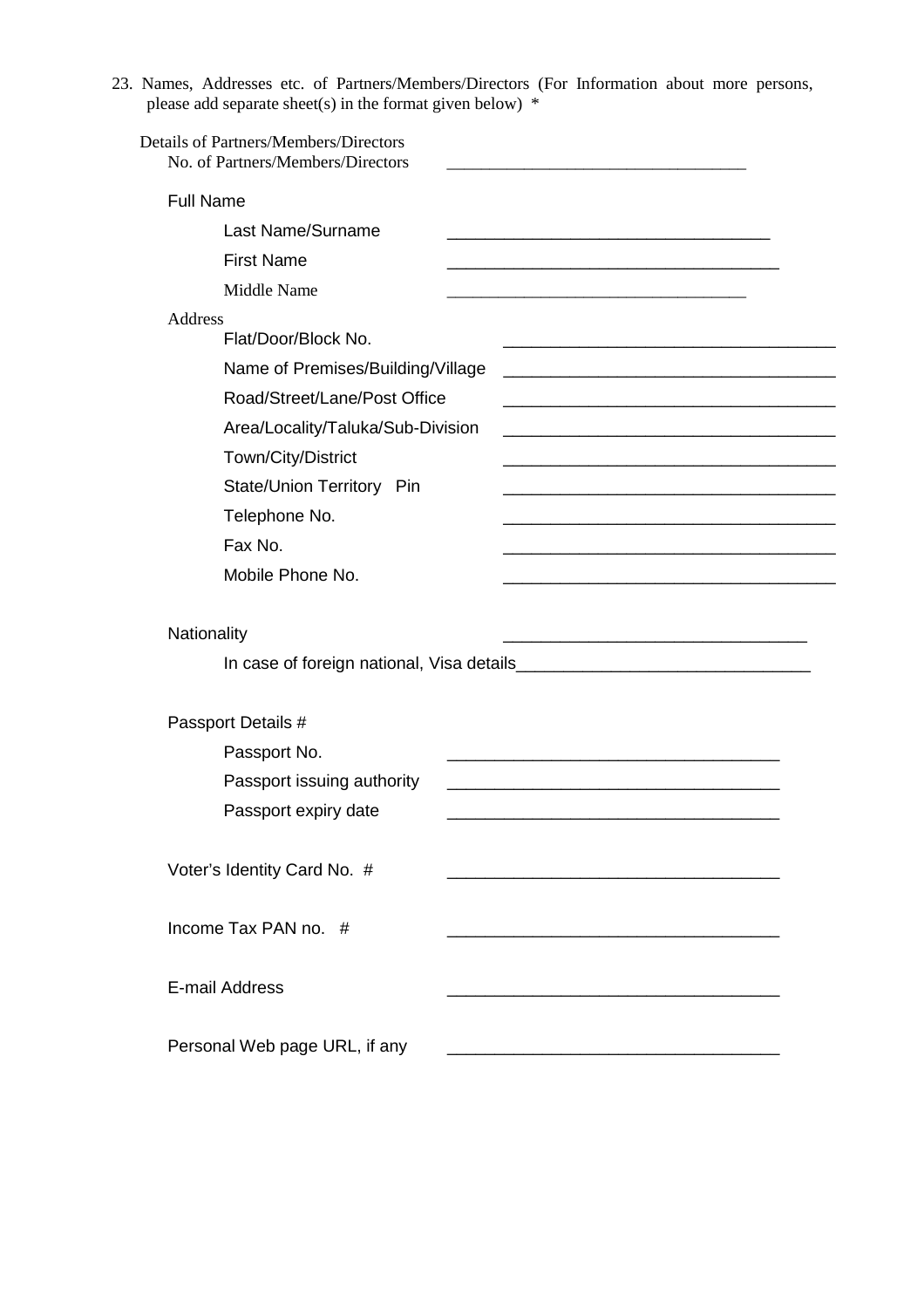# **For Government Organisations/Agencies**

| 24. Particulars of Organisation/Agency : *           |                                                                                                                        |  |  |  |  |
|------------------------------------------------------|------------------------------------------------------------------------------------------------------------------------|--|--|--|--|
| Name of Organisation                                 |                                                                                                                        |  |  |  |  |
| Administrative Ministry/Department                   |                                                                                                                        |  |  |  |  |
| <b>Under State/Central Government</b>                |                                                                                                                        |  |  |  |  |
| Flat/Door/Block No.                                  |                                                                                                                        |  |  |  |  |
| Name of Premises/Building/Village                    | <u> 1980 - Johann Barn, mars ann an t-Amhain ann an t-Amhain an t-Amhain an t-Amhain an t-Amhain an t-Amhain an t-</u> |  |  |  |  |
| Road/Street/Lane/Post Office                         |                                                                                                                        |  |  |  |  |
| Area/Locality/Taluka/Sub-Division                    | <u> 1989 - Johann Barbara, margaret eta biztanleria (h. 1989).</u>                                                     |  |  |  |  |
| Town/City/District                                   |                                                                                                                        |  |  |  |  |
| <b>State/Union Territory</b>                         |                                                                                                                        |  |  |  |  |
| Telephone No.                                        |                                                                                                                        |  |  |  |  |
| Fax No.                                              |                                                                                                                        |  |  |  |  |
| Name of the Head of Organisation                     |                                                                                                                        |  |  |  |  |
| Designation                                          |                                                                                                                        |  |  |  |  |
| E-mail Address                                       |                                                                                                                        |  |  |  |  |
|                                                      |                                                                                                                        |  |  |  |  |
|                                                      |                                                                                                                        |  |  |  |  |
| 25. Bank Details                                     |                                                                                                                        |  |  |  |  |
| Bank Name *                                          |                                                                                                                        |  |  |  |  |
| Branch *                                             |                                                                                                                        |  |  |  |  |
| Bank Account No. *                                   |                                                                                                                        |  |  |  |  |
| Type of Bank Account *                               |                                                                                                                        |  |  |  |  |
| 26. Type of Digital Signature Certificate required * |                                                                                                                        |  |  |  |  |
| 27. Any other detail                                 |                                                                                                                        |  |  |  |  |
|                                                      |                                                                                                                        |  |  |  |  |
| Date                                                 | Signature of the Applicant                                                                                             |  |  |  |  |
| <i>Instructions:</i><br>1.                           | Columns marked with * are mandatory as applicable.                                                                     |  |  |  |  |
| 2.                                                   | For the columns marked with $#$ , details for at least one is mandatory.                                               |  |  |  |  |
|                                                      | 3. Column No. 1 to 17 are to be filled up by individual applicants.                                                    |  |  |  |  |
| 4.                                                   | Column No. 18 to 23 are to be filled up if applicant is a Company/ Firm/ Body of                                       |  |  |  |  |
|                                                      | Individuals/Association of Persons/Local Authority.                                                                    |  |  |  |  |
| 5.                                                   | Column No. 24 is to be filled up if applicant is a Government organization.                                            |  |  |  |  |
| 6.                                                   | Column No. 25 & 26 are to be filled up by all applicants.                                                              |  |  |  |  |
|                                                      |                                                                                                                        |  |  |  |  |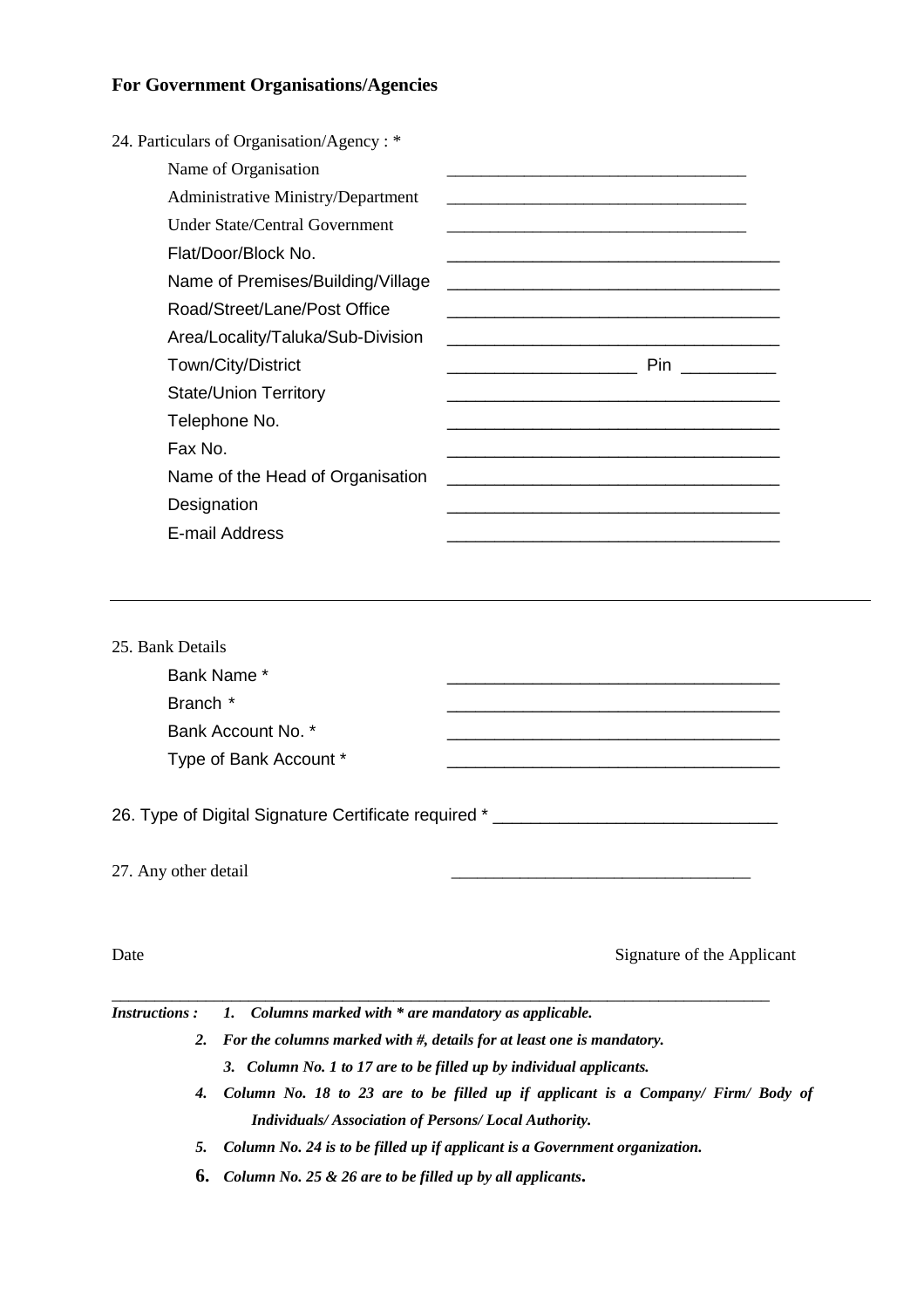## **SCHEDULE—V**

## **Glossary**

## **ACCEPT (A DIGITAL SIGNATURE CERTIFICATE)**

To demonstrate approval of a Digital Signature Certificate by a Digital Signature Certificate applicant while knowing or having notice of its informational contents.

## **ACCESS**

Gaining entry into, instructing or communicating with the logical, arithmetical, or memory function resources of a computer, computer system or computer network;

## **ACCESS CONTROL**

The process of limiting access to the resources of a computer system only to authorized users, programs or other computer systems.

### **ACCREDITATION**

A formal declaration by the Controller that a particular information system, professional or other employee or contractor, or organization is approved to perform certain duties and to operate in a specific security mode, using a prescribed set of safeguards.

### **AUTHORITY REVOCATION LIST (ARL)**

A list of revoked Certifying Authority certificates. An ARL is a CRL for Certifying Authority cross-certificates.

## **ADDRESSEE**

A person who is intended by the originator to receive the electronic record but does not include any intermediary.

## **AFFILIATED CERTIFICATE**

A certificate issued to an affiliated individual. (*See also* AFFILIATED INDIVIDUAL)

### **AFFIRM / AFFIRMATION**

To state or indicate by conduct that data is correct or information is true.

## **AFFIXING DIGITAL SIGNATURE**

With its grammatical variations and cognate expressions means adoption of any methodology or procedure by a person for the purpose of authenticating an electronic record by means of digital signature:

## **ALIAS**

A pseudonym.

## **APPLICANT (***See* CA **APPLICANT; CERTIFICATE APPLICANT)**

### **APPLICATION SOFTWARE**

A software that is specific to the solution of an application problem. It is the software coded by or for an end user that performs a service or relates to the user's work.

## **APPLICATION SYSTEM**

A family of products designed to offer solutions for commercial data processing, office, and communications environments, as well as to provide simple, consistent programmer and end user interfaces for businesses of all sizes.

## **ARCHIVE**

To store records and associated journals for a given period of time for security, backup, or auditing purposes.

## **ASSURANCES**

Statements or conduct intended to convey a general intention, supported by a good-faith effort, to provide and maintain a specified service. "Assurances" does not necessarily imply a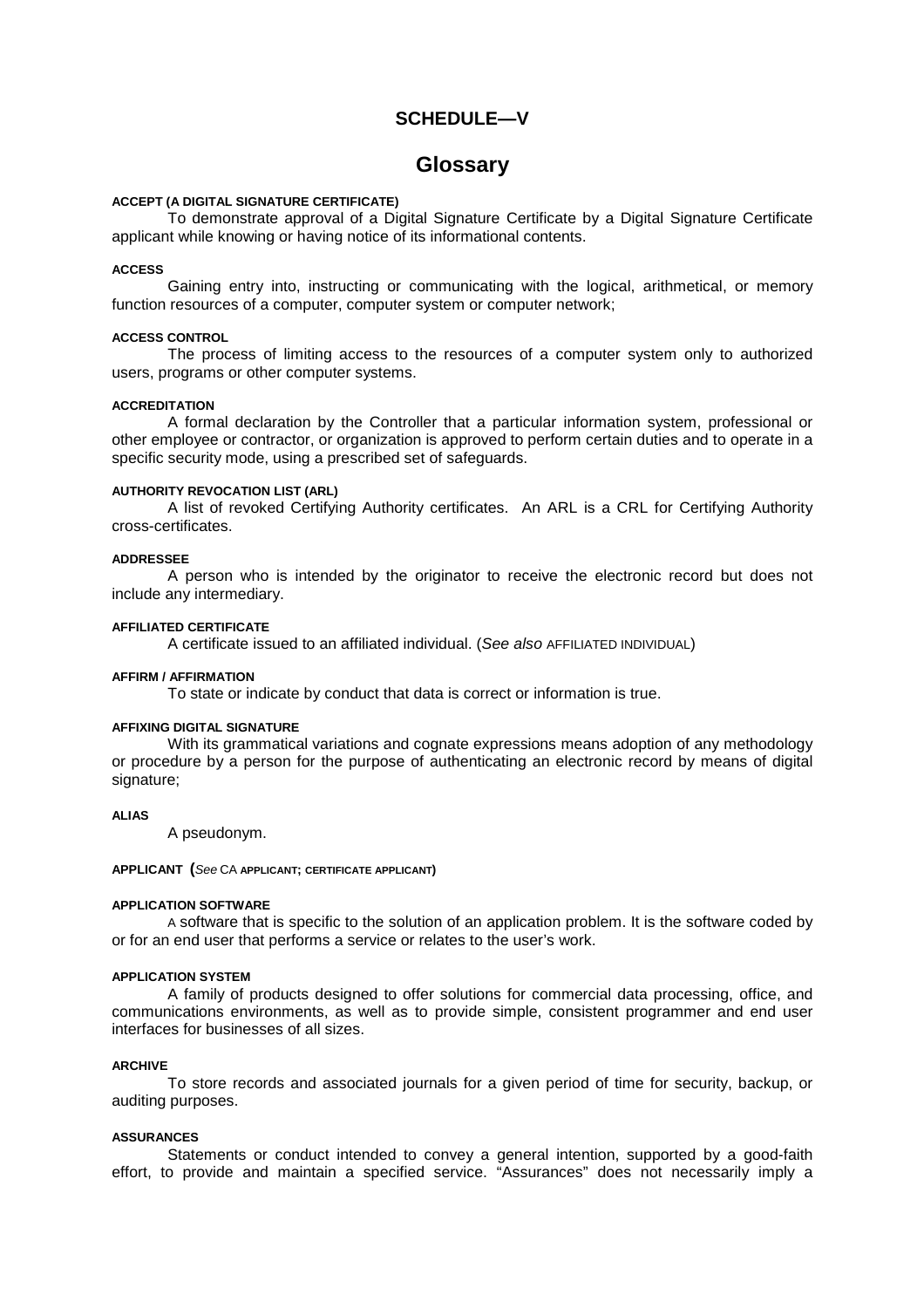guarantee that the services will be performed fully and satisfactorily. Assurances are distinct from insurance, promises, guarantees, and warranties, unless otherwise expressly indicated.

#### **ASYMMETRIC CRYPTO SYSTEM**

A system of a secure key pair consisting of a private key for creating a digital signature and a public key to verify the digital signature.

#### **AUDIT**

A procedure used to validate that controls are in place and adequate for their purposes. Includes recording and analyzing activities to detect intrusions or abuses into an information system. Inadequacies found by an audit are reported to appropriate management personnel.

#### **AUDIT TRAIL**

*A chronological record of system activities providing documentary evidence of processing that enables management staff to reconstruct, review, and examine the sequence of states and activities surrounding or leading to each event in the path of a transaction from its inception to output of fi9nal results.*

#### **AUTHENTICATED RECORD**

A signed document with appropriate assurances of authentication or a message with a digital signature verified by a relying party. However, for suspension and revocation notification purposes, the digital signature contained in such notification message must have been created by the private key corresponding to the public key contained in the Digital Signature Certificate.

## **AUTHENTICATION**

A process used to confirm the identity of a person or to prove the integrity of specific information. Message authentication involves determining its source and verifying that it has not been modified or replaced in transit. (*See also* VERIFY (a DIGITAL SIGNATURE))

#### **AUTHORIZATION**

The granting of rights, including the ability to access specific information or resources.

## **AVAILABILITY**

The extent to which information or processes are reasonably accessible and usable, upon demand, by an authorized entity, allowing authorized access to resources and timely performance of time-critical operations.

#### **BACKUP**

The process of copying critical information, data and software for the purpose of recovering essential processing back to the time the backup was taken.

#### **BINDING**

An affirmation by a Certifying Authority of the relationship between a named entity and its public key.

#### **CERTIFICATE**

A Digital Signature Certificate issued by Certifying Authority.

#### **CERTIFICATE CHAIN**

An ordered list of certificates containing an end-user subscriber certificate and Certifying Authority certificates (*See* **VALID CERTIFICATE**).

## **CERTIFICATE EXPIRATION**

The time and date specified in the Digital Signature Certificate when the operational period ends, without regard to any earlier suspension or revocation.

#### **CERTIFICATE EXTENSION**

An extension field to a Digital Signature Certificate which may convey additional information about the public key being certified, the certified subscriber, the Digital Signature Certificate issuer, and/or the certification process. Standard extensions are defined in Amendment 1 to ISO/IEC 9594- 8:1995 (X.509). Custom extensions can also be defined by communities of interest.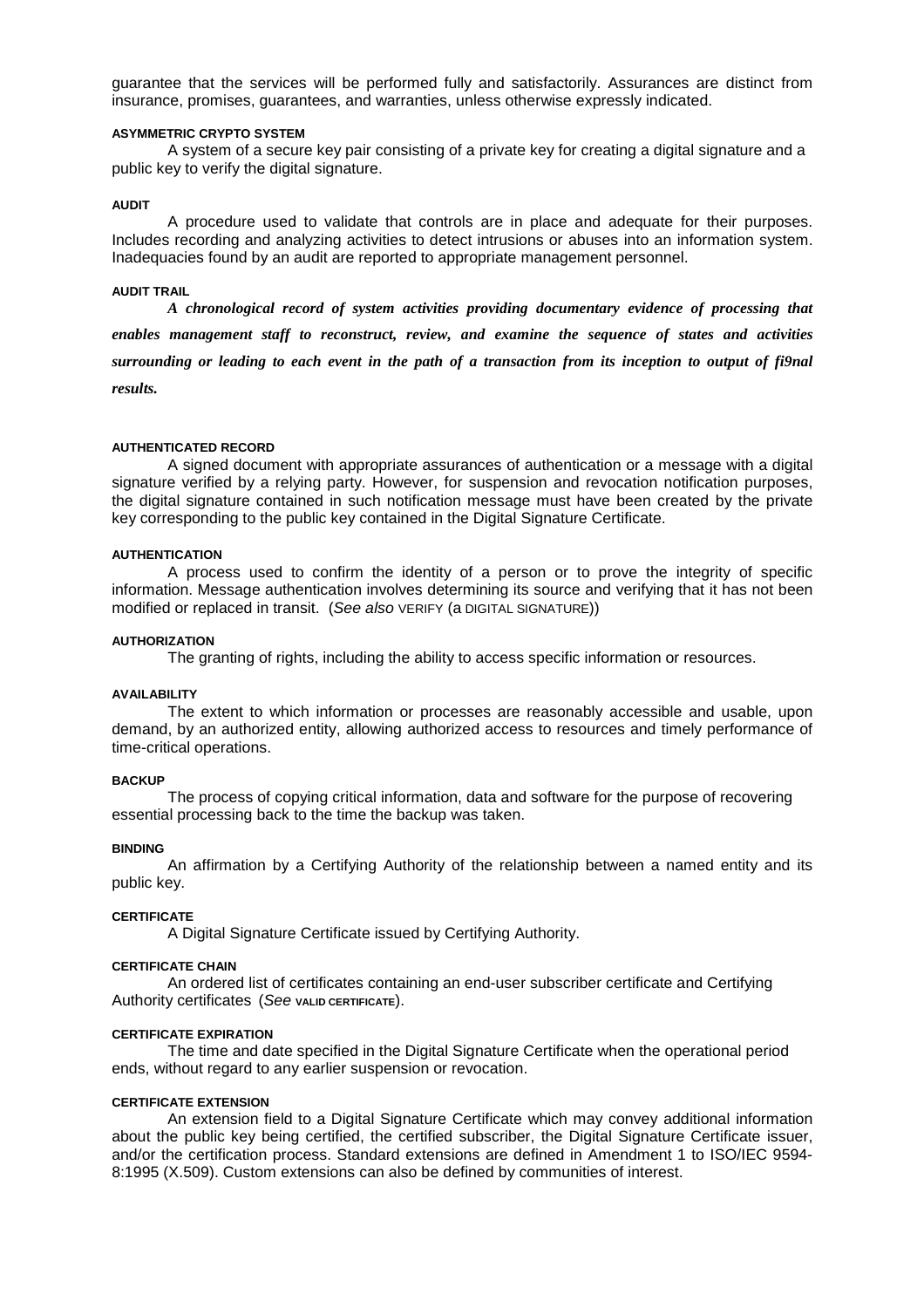## **CERTIFICATE ISSUANCE**

The actions performed by a Certifying Authority in creating a Digital Signature Certificate and notifying the Digital Signature Certificate applicant (anticipated to become a subscriber) listed in the Digital Signature Certificate of its contents.

## **CERTIFICATE MANAGEMENT [MANAGEMENT OF DIGITAL SIGNATURE CERTIFICATE]**

Certificate management includes, but is not limited to, storage, distribution, dissemination, accounting, publication, compromise, recovery, revocation, suspension and administration of Digital Signature Certificates. A Certifying Authority undertakes Digital Signature Certificate management functions by serving as a registration authority for subscriber Digital Signature Certificates. A Certifying Authority designates issued and accepted Digital Signature Certificates as valid by publication.

## **CERTIFICATE POLICY**

A specialized form of administrative policy tuned to electronic transactions performed during Digital Signature Certificate management. A Certificate Policy addresses all aspects associated with the generation, production, distribution, accounting, compromise recovery and administration of digital certificates. Indirectly, a certificate policy can also govern the transactions conducted using a communications system protected by a certificate-based security system. By controlling critical certificate extensions, such policies and associated enforcement technology can support provision of the security services required by particular applications.

## **CERTIFICATE REVOCATION (***SEE* **REVOKE A CERTIFICATE)**

### **CERTIFICATE REVOCATION LIST (**CRL**)**

A periodically (or exigently) issued list, digitally signed by a Certifying Authority, of identified Digital Signature Certificates that have been suspended or revoked prior to their expiration dates. The list generally indicates the CRL issuer's name, the date of issue, the date of the next scheduled CRL issue, the suspended or revoked Digital Signature Certificates' serial numbers, and the specific times and reasons for suspension and revocation.

## **CERTIFICATE SERIAL NUMBER**

A value that unambiguously identifies a Digital Signature Certificate generated by a Certifying Authority.

## **CERTIFICATE SIGNING REQUEST** (CSR)

A machine-readable form of a Digital Signature Certificate application.

## **CERTIFICATE SUSPENSION (**SEE **SUSPEND A CERTIFICATE)**

### **CERTIFICATION / CERTIFY**

The process of issuing a Digital Signature Certificate by a Certifying Authority.

## **CERTIFYING AUTHORITY (CA)**

A person who has been granted a licence to issue a Digital Signature Certificate under section 24 of Information Technology Act, 2000.

## **CERTIFYING AUTHORITY SOFTWARE**

The cryptographic software required to manage the keys of end entities.

### **CERTIFYING AUTHORITY SYSTEM**

All the hardware and software system (e.g. Computer, PKI servers, network devices etc.) used by the Certifying Authority for generation, production, issue and management of Digital Signature Certificate.

### **CERTIFICATION PRACTICE STATEMENT (CPS)**

A statement issued by a Certifying Authority to specify the practices that the Certifying Authority employs in issuing Digital Signature Certificates.

## **CERTIFIER (**See **ISSUING AUTHORITY)**

### **CHALLENGE PHRASE**

A set of numbers and/or letters that are chosen by a Digital Signature Certificate applicant, communicated to the Certifying Authority with a Digital Signature Certificate application, and used by the Certifying Authority to authenticate the subscriber for various purposes as required by the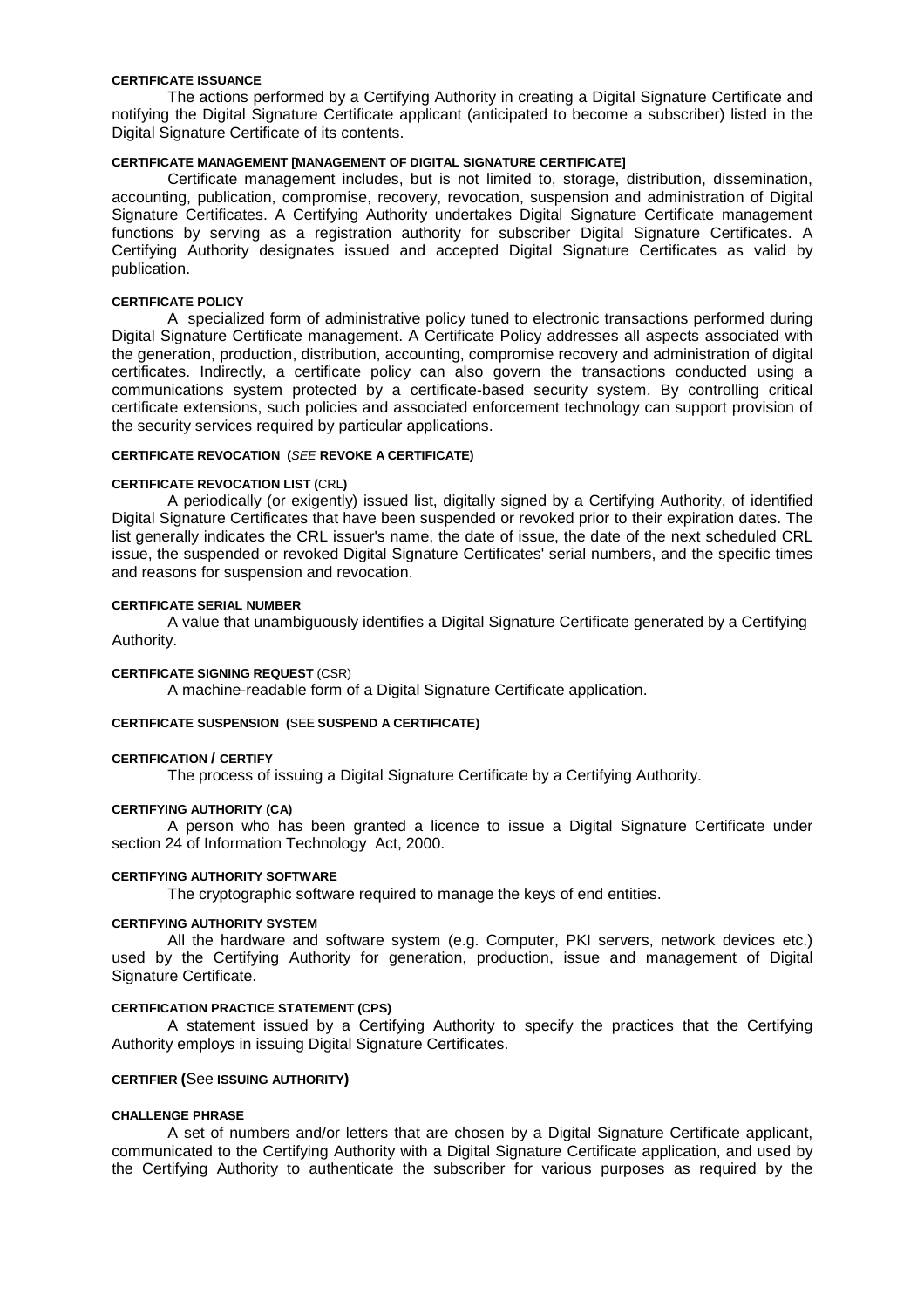Certification Practice Statement. A challenge phrase is also used by a secret share holder to authenticate himself, herself, or itself to a secret share issuer.

## **CERTIFICATE CLASS**

A Digital Signature Certificate of a specified level of trust.

#### **CLIENT APPLICATION**

An application that runs on a personal computer or workstation and relies on a server to perform some operation.

## **COMMON KEY**

Some systems of cryptographic hardware require arming through a secret-sharing process and require that the last of these shares remain physically attached to the hardware in order for it to stay armed. In this case, "common key" refers to this last share. It is not assumed to be secret as it is not continually in an individual's possession.

### **COMMUNICATION/NETWORK SYSTEM**

A set of related, remotely connected devices and communications facilities including more than one computer system with the capability to transmit data among them through the communications facilities (covering ISDN, lease lines, dial-up, LAN, WAN, etc.).

#### **COMPROMISE**

A violation (or suspected violation) of a security policy, in which an unauthorized disclosure of, or loss of control over, sensitive information may have occurred. (*Cf.,* DATA INTEGRITY)

#### **COMPUTER**

Any electronic, magnetic, optical or other high-speed data processing device or system which performs logical, arithmetic, and memory functions by manipulations of electronic, magnetic or optical impulses, and includes all input, output, processing, storage, computer software, or communication facilities which are connected or related to the computer in a computer system or computer network.

## **COMPUTER CENTRE** (See **DATA CENTRE**)

#### **COMPUTER DATA BASE**

Means a representation of information, knowledge, facts, concepts or instructions in text, image, audio, video that are being prepared or have been prepared in a formalised manner or have been produced by a computer, computer system or computer network and are intended for use in a computer, computer system or computer network.

## **COMPUTER NETWORK**

Interconnection of one or more computers through—

- (i) the use of satellite, microwave, terrestrial line or other communication media; and
- (ii) terminals or a complex consisting of two or more interconnected computers whether or not the interconnection is continuously maintained.

## **COMPUTER PERIPHERAL**

Means equipment that works in conjunction with a computer but is not a part of the main computer itself, such as printer, magnetic tape reader, etc.

#### **COMPUTER RESOURCE**

*Means computer, computer system, computer network, data, computer database or software.*

#### **COMPUTER SYSTEM**

A device or collection of devices, including input and output support devices and excluding calculators which are not programmable and capable of being used in conjunction with external files, which contain computer programmes, electronic instructions, input data and output data, that performs logic, arithmetic, data storage and retrieval, communication control and other functions.

#### **COMPUTER VIRUS (**See VIRUS)

## **CONFIDENTIALITY**

The condition in which sensitive data is kept secret and disclosed only to authorized parties.

#### **CONFIRM**

To ascertain through appropriate inquiry and investigation. (*See also* AUTHENTICATION; VERIFY A DIGITAL SIGNATURE)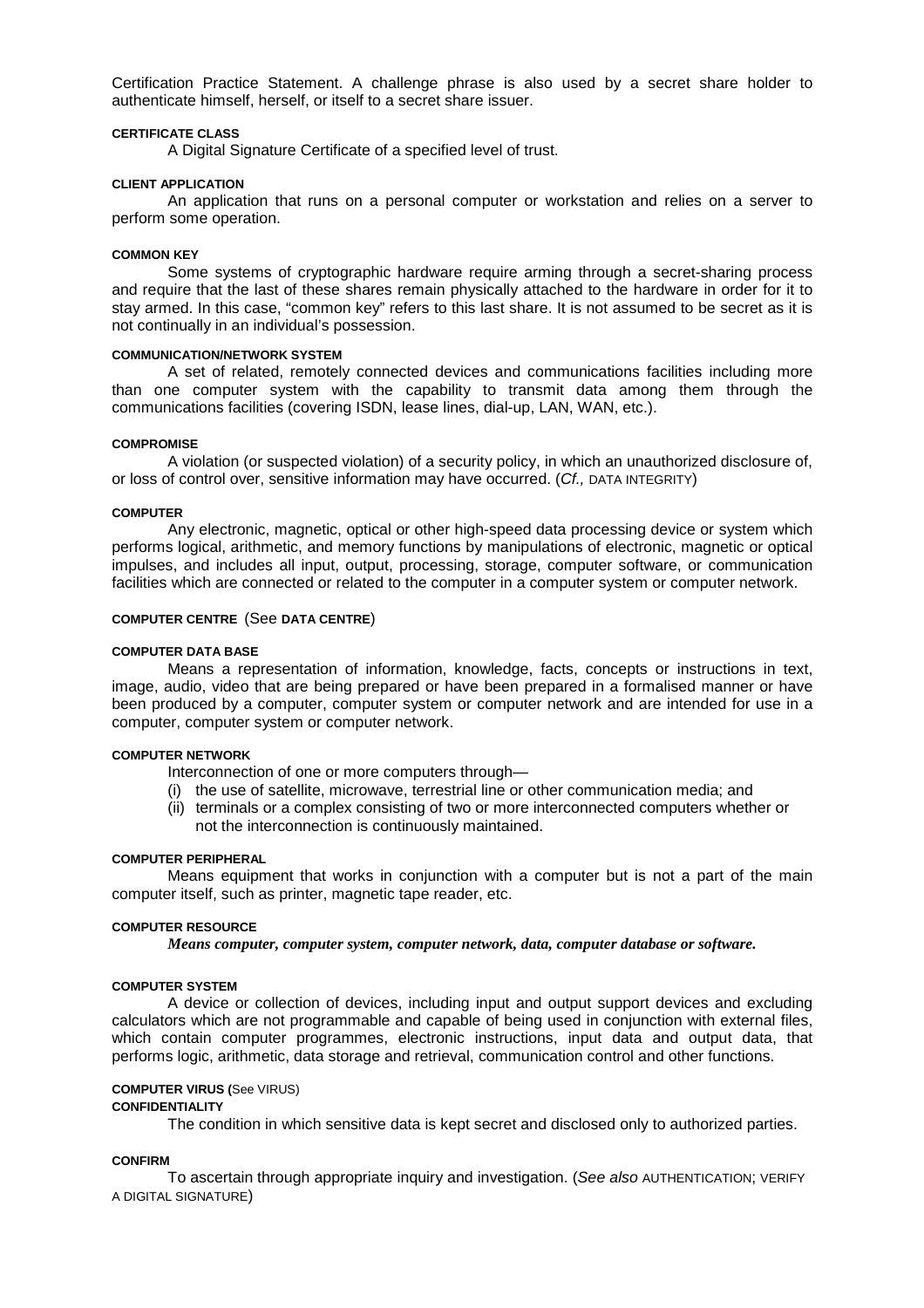## **CONFIRMATION OF DIGITAL SIGNATURE CERTIFICATE CHAIN**

The process of validating a Digital Signature Certificate chain and subsequently validating an end-user subscriber Digital Signature Certificate.

## **CONTINGENCY PLANS**

The establishment of emergency response, back up operation, and post-disaster recovery processes maintained by an information processing facility or for an information system.

Establish the strategy for recovering from unplanned disruption of information processing operations. The strategy includes the identification and priority of what must be done, who performs the required action, and what tools must be used.

A document, developed in conjunction with application owners and maintained at the primary and backup computer installation, which describes procedures and identifies the personnel necessary to respond to abnormal situations such as disasters. Contingency plans help managers ensure that computer application owners continue to process (with or without computers) mission-critical applications in the event that computer support is interrupted.

## **CONTROLS**

Measures taken to ensure the integrity and quality of a process.

## **CORRESPOND**

To belong to the same key pair. (*See also* PUBLIC KEY; PRIVATE KEY)

## **CRITICAL INFORMATION**

Data determined by the data owner as mission critical or essential to business purposes.

### **CROSS-CERTIFICATE**

A Certificate used to establish a trust relationship between two Certifying Authorities.

## **CRYPTOGRAPHIC ALGORITHM**

A clearly specified mathematical process for computation; a set of rules that produce a prescribed result.

## **CRYPTOGRAPHY (***See also* **PUBLIC KEY CRYPTOGRAPHY)**

- (i) The mathematical science used to secure the confidentiality and authentication of data by replacing it with a transformed version that can be reconverted to reveal the original data only by someone holding the proper cryptographic algorithm and key.
- (ii) A discipline that embodies the principles, means, and methods for transforming data in order to hide its information content, prevent its undetected modification, and/or prevent its unauthorized uses.

### **DAMAGE**

Means to destroy, alter, delete, add, modify or rearrange any computer resource by any means.

## **DATA**

Means a representation of information, knowledge, facts, concepts or instructions which are being prepared or have been prepared in a formalised manner, and is intended to be processed, is being processed or has been processed in a computer system or computer network, and may be in any form (including computer printouts magnetic or optical storage media, punched cards, punched tapes) or stored internally in the memory of the computer.

## **DATA BASE** (See COMPUTER DATABASE)

## **DATA CENTRE** (as also COMPUTER CENTRE)

The facility covering the computer room, media library, network area, server area, programming and administration areas, other storage and support areas used to carry out the computer processing functions. Usually refers to the computer room and media library.

## **DATA CONFIDENTIALITY (**See CONFIDENTIALITY**)**

### **DATA INTEGRITY**

A condition in which data has not been altered or destroyed in an unauthorized manner. (*See also* THREAT; COMPROMISE)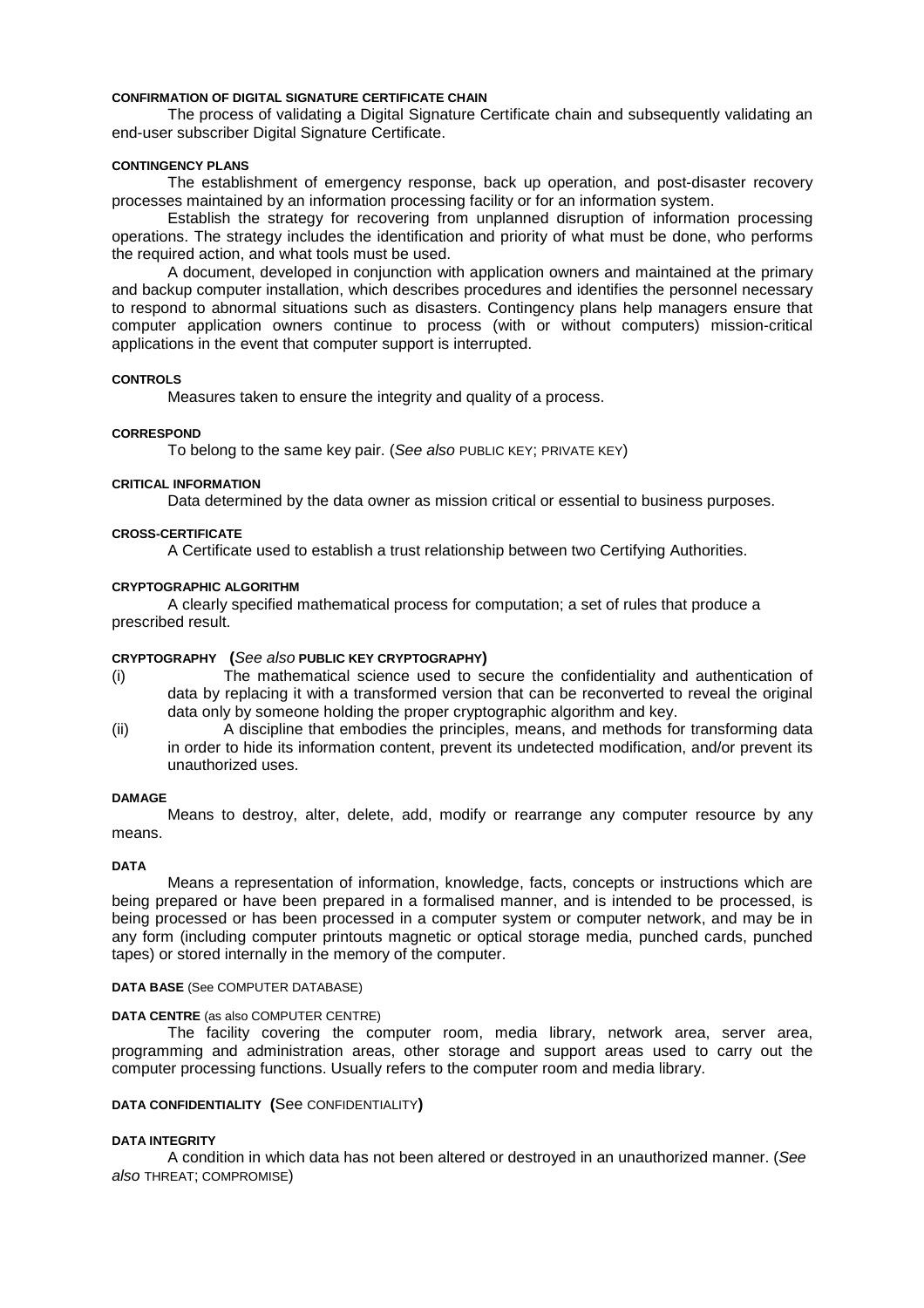#### **DATA SECURITY**

The practice of protecting data from accidental or malicious modification, destruction, or disclosure.

### **DEMO CERTIFICATE**

A Digital Signature Certificate issued by a Certifying Authority to be used exclusively for demonstration and presentation purposes and not for any secure or confidential communications. Demo Digital Signature Certificates may be used by authorized persons only.

#### **DIGITAL CERTIFICATE APPLICANT**

A person that requests the issuance of a public key Digital Signature Certificate by a Certifying Authority. (*See also* CA APPLICANT; SUBSCRIBER)

#### **DIGITAL CERTIFICATE APPLICATION**

A request from a Digital Signature Certificate applicant (or authorized agent) to a Certifying Authority for the issuance of a Digital Signature Certificate. (*See also* CERTIFICATE APPLICANT; CERTIFICATE SIGNING REQUEST)

#### **DIGITAL SIGNATURE**

Means authentication of any electronic record by a subscriber by means of an electronic method or procedure in accordance with the provisions of section 3 of the Information Technology Act, 2000.

#### **DIGITAL SIGNATURE CERTIFICATE**

Means a Digital Signature Certificate issued under sub-section *(4)* of section 35 of the Information Technology Act, 2000.

### **DISTINGUISHED NAME**

A set of data that identifies a real-world entity, such as a person in a computer-based context.

#### **DOCUMENT**

A record consisting of information inscribed on a tangible medium such as paper rather than computer-based information. (*See also* MESSAGE; RECORD)

#### **ELECTRONIC FORM**

With reference to information means any information generated, sent, received or stored in media, magnetic, optical, computer memory, micro-film, computer generated micro fiche or similar device.

## **ELECTRONIC MAIL ("E-MAIL")**

Messages sent, received or forwarded in digital form via a computer-based communication mechanism.

## **ELECTRONIC RECORD**

Means data, record or data generated, image or sound stored, received or sent in an electronic form or microfilm or computer generated micro-fiche.

#### **ENCRYPTION**

The process of transforming plaintext data into an unintelligible form (cipher text) such that the original data either cannot be recovered (one-way encryption) or cannot be recovered without using an inverse decryption process (two-way encryption).

#### **EXTENSIONS**

Extension fields in X.509 v3 certificates. (*See* X.509)

#### **FIREWALL/DOUBLE FIREWALL**

One of several types of intelligent devices (such as routers or gateways) used to isolate networks. Firewalls make it difficult for attackers to jump from network to network. A double firewall is two firewalls connected together. Double firewalls are used to minimise risk if one firewall gets compromised or provide address translation functions.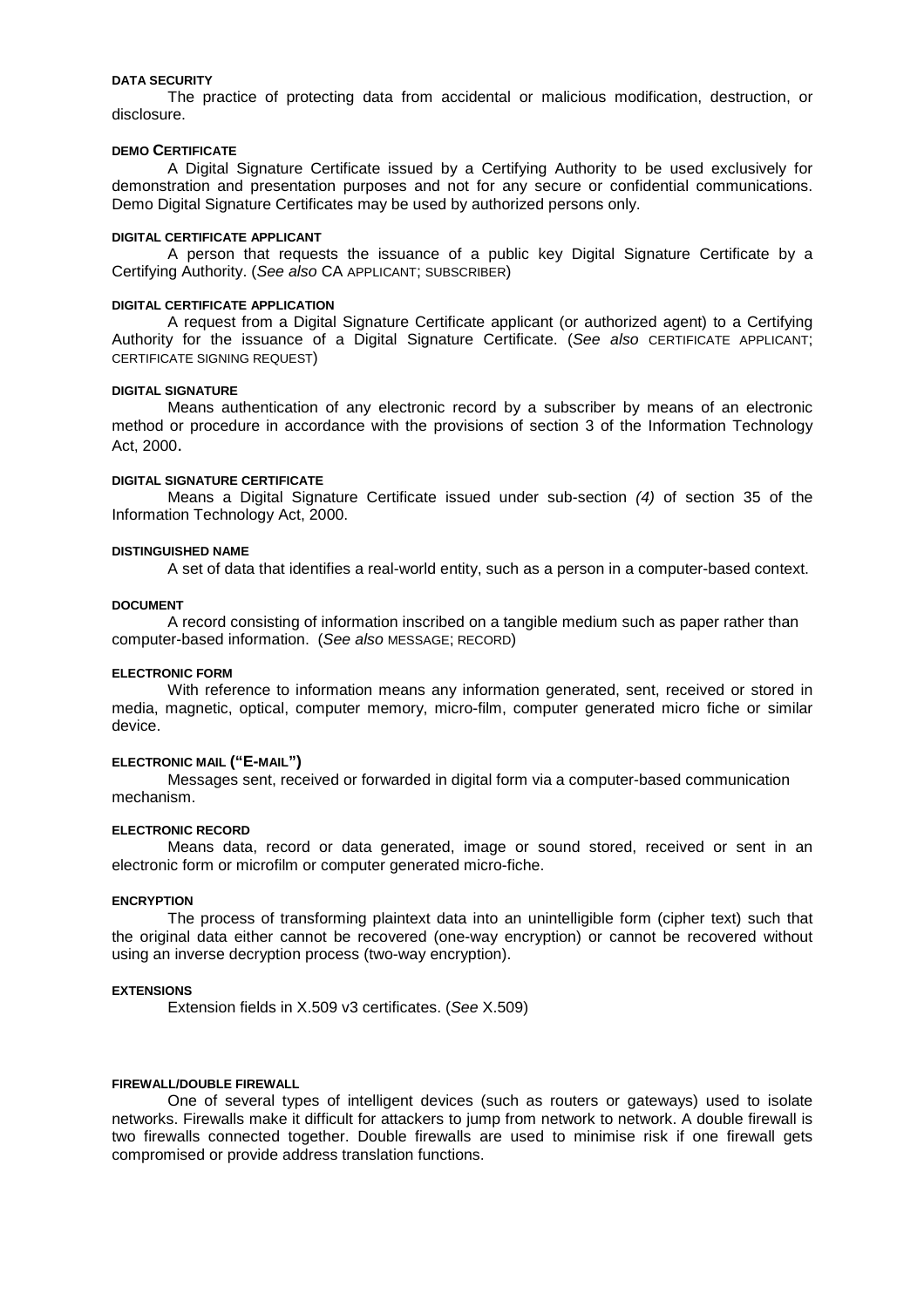## **FILE TRANSFER PROTOCOL (**FTP**)**

The application protocol that offers file system access from the Internet suite of protocols.

## **FUNCTION**

In relation to a computer, includes logic, control, arithmetical process, deletion, storage and retrieval and communication or telecommunication from or within a computer.

#### **GATEWAY**

Hardware or software that is used to translate protocols between two or more systems.

## **GENERATE A KEY PAIR**

A trustworthy process of creating private keys during Digital Signature Certificate application whose corresponding public keys are submitted to the applicable Certifying Authority during Digital Signature Certificate application in a manner that demonstrates the applicant's capacity to use the private key.

### **HARD COPY**

A copy of computer output that is printed on paper in a visually readable form; e.g. printed reports, listing, and documents.

#### **HASH (HASH FUNCTION)**

An algorithm that maps or translates one set of bits into another (generally smaller) set in such a way that :

- i) A message yields the same result every time the algorithm is executed using the same message as input.
- ii) ii) It is computationally infeasible for a message to be derived or reconstituted from the result produced by the algorithm.
- iii) It is computationally infeasible to find two different messages that produce the same hash result using the same algorithm.

## **HIGH-SECURITY ZONE**

An area to which access is controlled through an entry point and limited to authorized, appropriately screened personnel and properly escorted visitors. High-Security Zones should be accessible only from Security Zones, and are separated from Security Zones and Operations Zones by a perimeter. High-Security Zones are monitored 24 hours a day a week by security staff, other personnel or electronic means.

## **IDENTIFICATION / IDENTIFY**

The process of confirming the identity of a person. Identification is facilitated in public key cryptography by means of certificates.

#### **IDENTITY**

A unique piece of information that marks or signifies a particular entity within a domain. Such information is only unique within a particular domain.

#### **INFORMATION**

Includes data, text, images, sound, voice, codes, computer programmes, software and databases or micro-film or computer generated micro fiche.

#### **INFORMATION ASSETS**

Means all information resources utilized in the course of any organisation's business and includes all information, application software (developed or purchased), and technology (hardware, system software and networks).

#### **INTERMEDIARY**

With respect to any particular electronic message means any person who on behalf of another person receives, stores or transmits that message or provides any service with respect to that message.

#### **INFORMATION TECHNOLOGY SECURITY**

All aspects related to defining, achieving, and maintaining confidentiality, integrity, availability, accountability, authenticity, and reliability.

## **INFORMATION TECHNOLOGY SECURITY POLICY**

Rules, directives and practices that govern how information assets, including sensitive information, are managed, protected and distributed within an organization and its Information Technology systems.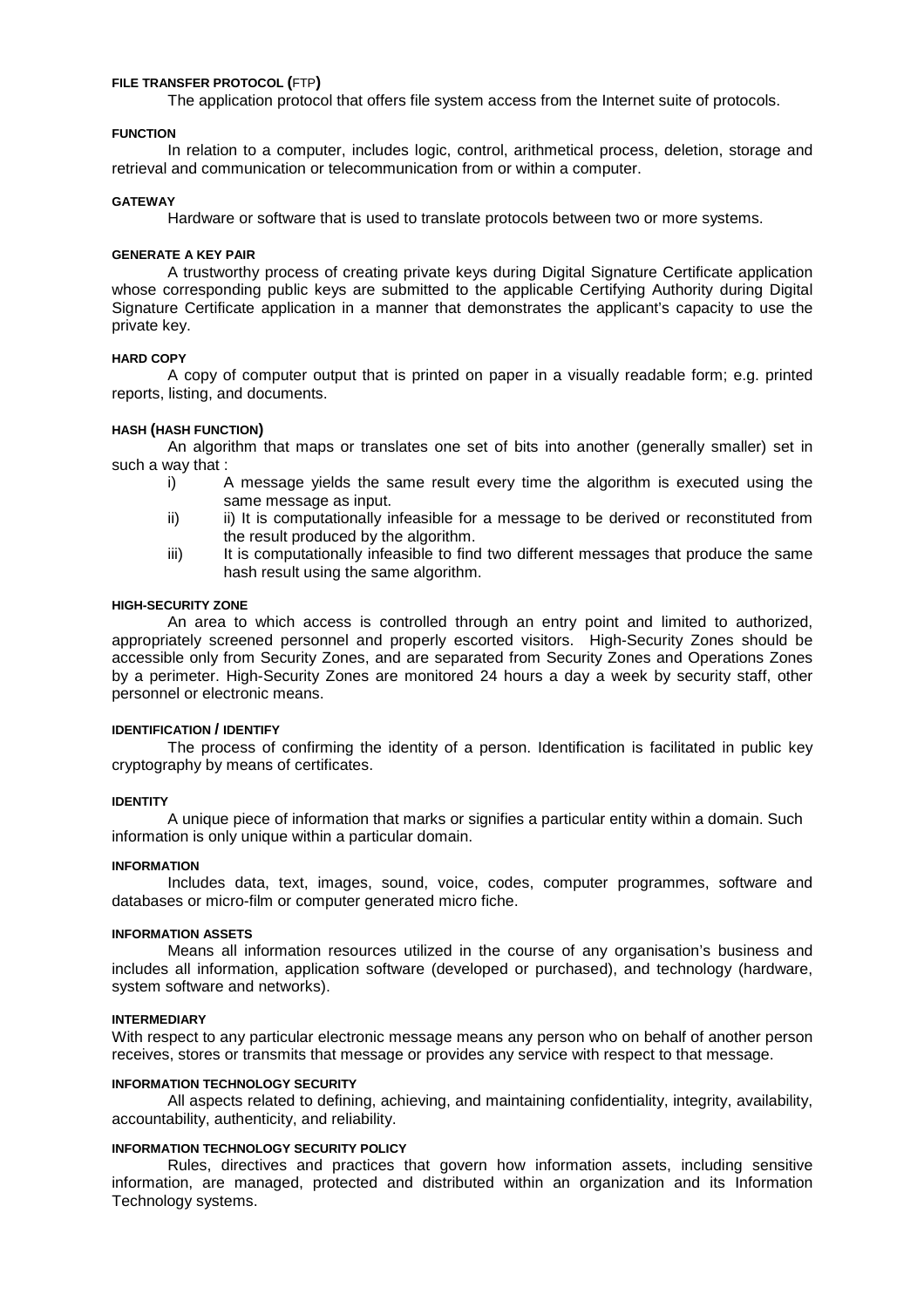# **KEY GENERATION**

signature verification).

The trustworthy process of creating a private key/public key pair.

### **KEY MANAGEMENT**

The administration and use of the generation, registration, certification, deregistration, distribution, installation, storage, archiving, revocation, derivation and destruction of keying material in accordance with a security policy.

encipherment, decipherment, cryptographic check function computation, signature generation, or

A sequence of symbols that controls the operation of a cryptographic transformation (e.g.

#### **KEY PAIR**

In an asymmetric crypto system, means a private key and its mathematically related public key, which are so related that the public key can verify a digital signature created by the private key.

#### **LICENCE**

Means a licence granted to a Certifying Authority.

## **LOCAL AREA NETWORK (LAN)**

A geographically small network of computers and supporting components used by a group or department to share related software and hardware resources.

## **LOW-SENSITIVE**

Applies to information that, if compromised, could reasonably be expected to cause injury outside the national interest, for example, disclosure of an exact salary figure.

## **MANAGEMENT OF DIGITAL SIGNATURE CERTIFICATE [SEE CERTIFICATE MANAGEMENT]**

## **MEDIA**

The material or configuration on which data is recorded. Examples include magnetic taps and disks.

#### **MESSAGE**

A digital representation of information; a computer-based record. A subset of RECORD. (*See also* RECORD)

#### **NAME**

A set of identifying attributes purported to describe an entity of a certain type.

#### **NETWORK**

A set of related, remotely connected devices and communications facilities including more than one computer system with the capability to transmit data among them through the communications facilities.

## **NETWORK ADMINISTRATOR**

The person at a computer network installation who designs, controls, and manages the use of the computer network.

#### **NODE**

In a network, a point at which one or more functional units connect channels or data circuits.

## **NOMINATED WEBSITE**

A website designated by the Certifying Authority for display of information such as fee schedule, Certification Practice Statement, Certificate Policy etc.

#### **NONREPUDIATION**

Provides proof of the origin or delivery of data in order to protect the sender against a false denial by the recipient that the data has been received or to protect the recipient against false denial by the sender that the data has been sent. Note: Only a trier of fact (someone with the authority to resolve disputes) can make an ultimate determination of non-repudiation. By way of illustration, a digital signature verified pursuant to this Certification Practice Statement can provide proof in support

## **KEY**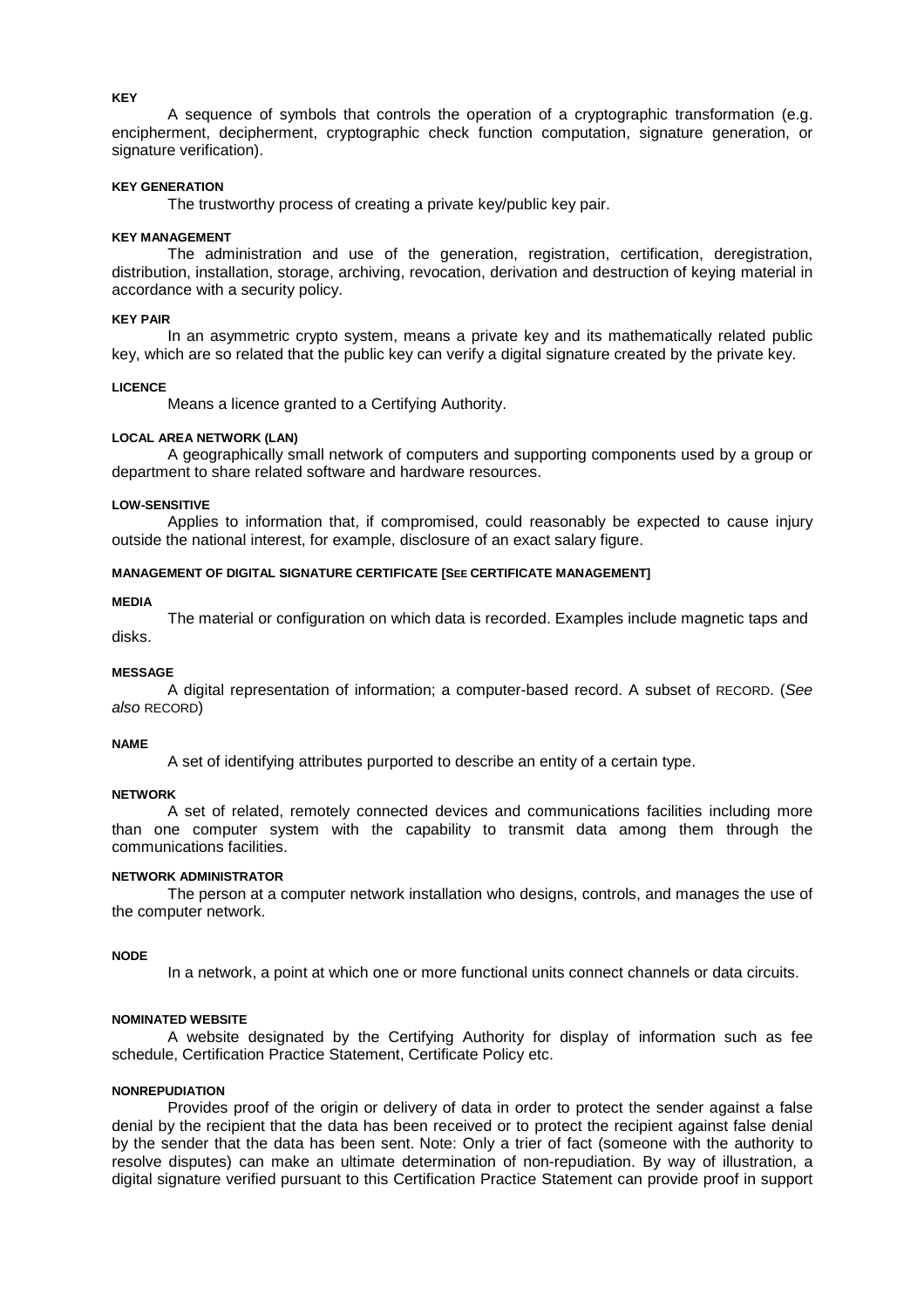of a determination of non-repudiation by a trier of fact, but does not by itself constitute nonrepudiation.

#### **NOTARY**

A natural person authorized by an executive governmental agency to perform notarial services such as taking acknowledgments, administering oaths or affirmations, witnessing or attesting signatures, and noting protests of negotiable instruments.

#### **ON-LINE**

Communications that provide a real-time connection.

#### **OPERATIONS ZONE**

An area where access is limited to personnel who work there and to properly escorted visitors. Operations Zones should be monitored at least periodically, based on a threat risk assessment (TRA), and should preferably be accessible from a Reception Zone.

## **OPERATIONAL CERTIFICATE**

A Digital Signature Certificate which is within its operational period at the present date and time or at a different specified date and time, depending on the context.

## **OPERATIONAL MANAGEMENT**

Refers to all business/service unit management (i.e. the user management) as well as Information Technology management.

## **OPERATIONAL PERIOD**

The period starting with the date and time a Digital Signature Certificate is issued (or on a later date and time certain if stated in the Digital Signature Certificate) and ending with the date and time on which the Digital Signature Certificate expires or is earlier suspended or revoked.

#### **ORGANIZATION**

An entity with which a user is affiliated. An organization may also be a user.

#### **ORIGINATOR**

A person who sends, generates, stores or transmits any electronic message or causes any electronic message to be sent, generated, stored or transmitted to any other person but does not include an intermediary.

#### **PASSWORD (PASS PHRASE; PIN NUMBER)**

Confidential authentication information usually composed of a string of characters used to provide access to a computer resource.

#### **PARTICULARLY SENSITIVE**

Applies to information that, if compromised, could reasonably be expected to cause serious injury outside the national interest, for example loss of reputation or competitive advantage.

#### **PC CARD (SEE ALSO SMART CARD)**

A hardware token compliant with standards promulgated by the Personal Computer Memory Card International Association (PCMCIA) providing expansion capabilities to computers, including the facilitation of information security.

#### **PERSON**

Means any company or association or individual or body of individuals, whether incorporated or not.

## **PERSONAL PRESENCE**

The act of appearing (physically rather than virtually or figuratively) before a Certifying Authority or its designee and proving one's identity as a prerequisite to Digital Signature Certificate issuance under certain circumstances**.**

## **PKI (PUBLIC KEY INFRASTRUCTURE) / PKI SERVER**

A set of policies, processes, server platforms, software and workstations used for the purpose of administering Digital Signature Certificates and public-private key pairs, including the ability to generate, issue, maintain, and revoke public key certificates.

#### **PKI HIERARCHY**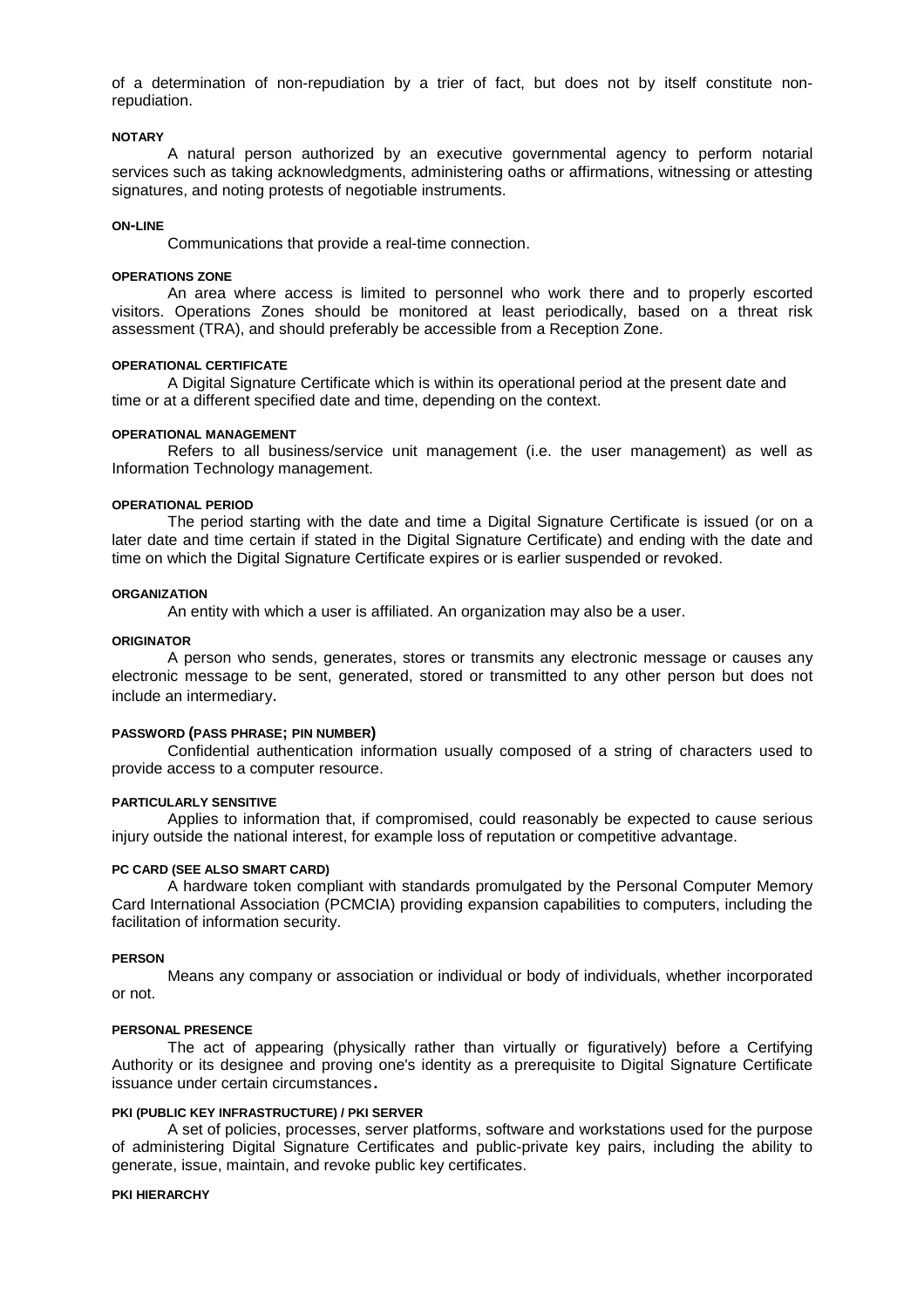A set of Certifying Authorities whose functions are organized according to the principle of delegation of authority and related to each other as subordinate and superior Certifying Authority.

## **PLEDGE (**See **SOFTWARE PUBLISHER'S PLEDGE)**

### **POLICY**

A brief document that states the high-level organization position, states the scope, and establishes who is responsible for compliance with the policy and the corresponding standards. Following is an abbreviated example of what a policy may contain

- Introduction
- **Definitions**
- Policy Statement identifying the need for "something" (e.g. data security)
- Scope
- People playing a role and their responsibilities
- Statement of Enforcement, including responsibility

#### **PRIVATE KEY**

The key of a key pair used to create a digital signature.

#### **PROCEDURE**

A set of steps performed to ensure that a guideline is met.

#### **PROGRAM**

A detailed and explicit set of instructions for accomplishing some purpose, the set being expressed in some language suitable for input to a computer, or in machine language.

### **PROXY SERVER**

A server that sits between a client application such as a web browser and a real server. It intercepts all requests to the real server to see if it can fulfill the request itself. If not, it forwards the request to the real server.

## **PUBLIC ACCESS ZONE**

Generally surrounds or forms part of a government facility. Examples include the grounds surrounding a building, and public corridors and elevator lobbies in multiple-occupancy buildings. Boundary designators such as signs and direct or remote surveillance may be used to discourage unauthorized activity.

#### **PUBLIC KEY**

The key of a key pair used to verify a digital signature and listed in the Digital Signature Certificate.

## **PUBLIC KEY CERTIFICATE (***See* **CERTIFICATE)**

## **PUBLIC KEY CRYPTOGRAPHY (***See* **CRYPTOGRAPHY)**

A type of cryptography that uses a key pair of mathematically related cryptographic keys. The public key can be made available to anyone who wishes to use it and can encrypt information or verify a digital signature; the private key is kept secret by its holder and can decrypt information or generate a digital signature.

#### **PUBLIC KEY INFRASTRUCTURE (PKI)**

The architecture, organization, techniques, practices, and procedures that collectively support the implementation and operation of a certificate-based public key cryptographic system. It includes a set of policies, processes, server platforms, software and workstations, used for the purpose of administering Digital Signature Certificates and keys.

## **PUBLIC/PRIVATE KEY PAIR (**See **PUBLIC KEY; PRIVATE KEY; KEY PAIR)**

## **RECIPIENT (**of a **DIGITAL SIGNATURE)**

A person who receives a digital signature and who is in a position to rely on it, whether or not such reliance occurs. (*See also* RELYING PARTY)

#### **RECORD**

Information that is inscribed on a tangible medium (a document) or stored in an electronic or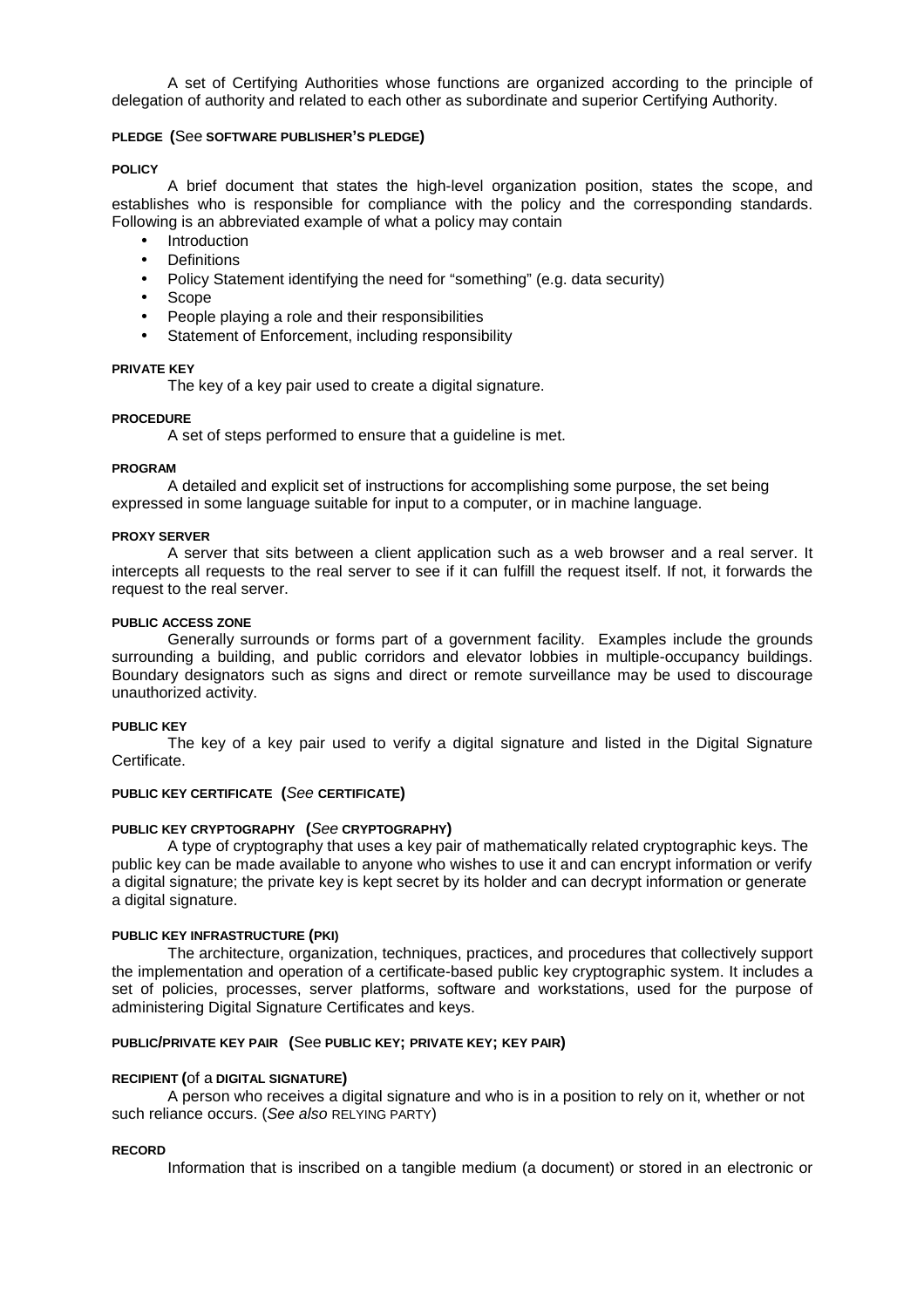other medium and retrievable in perceivable form. The term "record" is a superset of the two terms "document" and "message". (*See also* DOCUMENT; MESSAGE)

## **RE-ENROLLMENT (***See also* **RENEWAL)**

#### **RELY / RELIANCE (**on a **CERTIFICATE** and **DIGITAL SIGNATURE)**

To accept a digital signature and act in a manner that could be detrimental to oneself were the digital signature to be ineffective. (*See also* RELYING PARTY; RECIPIENT)

#### **RELYING PARTY**

A recipient who acts in reliance on a certificate and digital signature. (*See also* RECIPIENT; RELY OR RELIANCE (on a CERTIFICATE and DIGITAL SIGNATURE))

#### **RENEWAL**

The process of obtaining a new Digital Signature Certificate of the same class and type for the same subject once an existing Digital Signature Certificate has expired.

## **REPOSITORY**

A database of Digital Signature Certificates and other relevant information accessible on-line.

#### **REPUDIATION (***See also* **NONREPUDIATION)**

The denial or attempted denial by an entity involved in a communication of having participated in all or part of the communication.

#### **REVOKE A CERTIFICATE**

The process of permanently ending the operational period of a Digital Signature Certificate from a specified time forward.

#### **RISK**

The potential of damage to a system or associated assets that exists as a result of the combination of security threat and vulnerability.

## **RISK ANALYSIS**

The process of identifying security risks, determining their magnitude, and identifying areas needing safeguards.

#### **RISK ASSESSMENT**

An analysis of system assets and vulnerabilities to establish an expected loss from certain events based on estimated probabilities of the occurrence of those events.

#### **RISK MANAGEMENT**

The total process of identifying, controlling, and eliminating or minimizing uncertain events that may affect Information Technology system resources**.**

#### **RSA**

A public key cryptographic system invented by Rivest, Shamir & Adelman.

#### **SECRET SHARE**

A portion of a cryptographic secret split among a number of physical tokens.

#### **SECRET SHARE HOLDER**

An authorized holder of a physical token containing a secret share.

#### **SECURE CHANNEL**

A cryptographically enhanced communications path that protects messages against perceived security threats.

## **SECURE SYSTEM**

Means computer hardware, software, and procedure that—

- (a) are reasonably secure from unauthorised access and misuse;
- *(b)* provide a reasonable level of reliability and correct operation;
- (c) are reasonably suited to performing the intended functions; and
- *(d)* adhere to generally accepted security procedures.

#### **SECURITY PROCEDURE**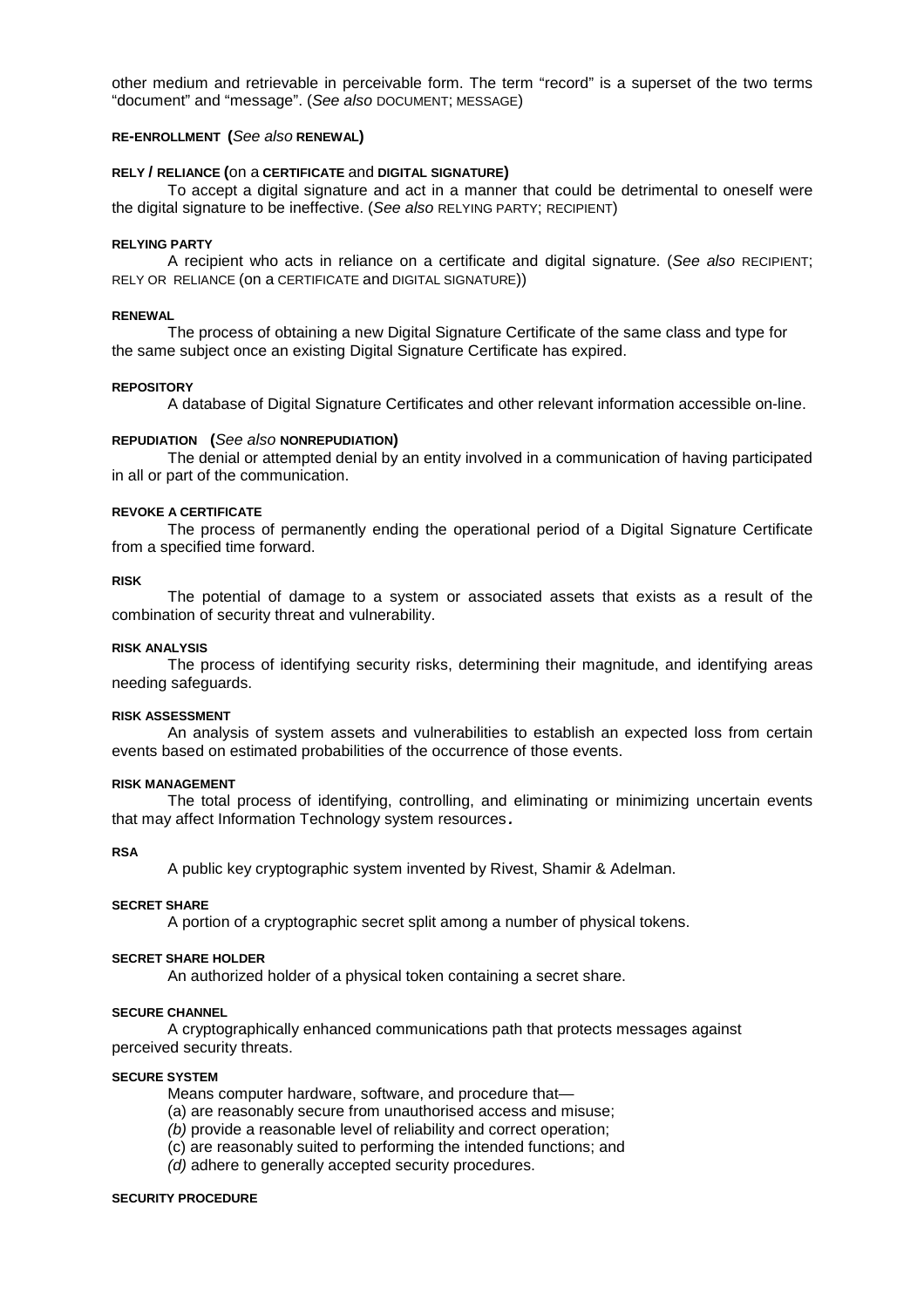Means the security procedure prescribed under section 16 of the Information Technology Act, 2000.

## **SECURITY**

The quality or state of being protected from unauthorized access or uncontrolled losses or effects. Absolute security is impossible to achieve in practice and the quality of a given security system is relative. Within a state-model security system, security is a specific "state" to be preserved under various operations.

## **SECURITY POLICY**

A document which articulates requirements and good practices regarding the protections maintained by a trustworthy system.

## **SECURITY SERVICES**

Services provided by a set of security frameworks and performed by means of certain security mechanisms. Such services include, but are not limited to, access control, data confidentiality, and data integrity.

## **SECURITY ZONE**

An area to which access is limited to authorised personnel and to authorised and properly escorted visitors. Security Zones should preferably be accessible from an Operations Zone, and through a specific entry point. A Security Zone need not be separated from an Operations Zone by a secure perimeter. A Security Zone should be monitored 24 hours a day and 7 week by security staff, other personnel or electronic means.

## **SELF-SIGNED PUBLIC KEY**

A data structure that is constructed the same as a Digital Signature Certificate but that is signed by its subject. Unlike a Digital Signature Certificate, a self-signed public key cannot be used in a trustworthy manner to authenticate a public key to other parties.

## **SERIAL NUMBER (***See* **CERTIFICATE SERIAL NUMBER)**

### **SERVER**

A computer system that responds to requests from client systems.

### **SIGN**

To create a digital signature for a message, or to affix a signature to a document, depending upon the context.

## **SIGNATURE (***See* DIGITAL SIGNATURE)

### **SIGNER**

A person who creates a digital signature for a message, or a signature for a document.

### **SMART CARD**

A hardware token that incorporates one or more integrated circuit (IC) chips to implement cryptographic functions and that possesses some inherent resistance to tampering.

### **S/MIME**

A specification for E-mail security exploiting a cryptographic message syntax in an Internet MIME environment.

## **SUBJECT (OF A CERTIFICATE)**

The holder of a private key corresponding to a public key. The term "subject" can refer to both the equipment or device that holds a private key and to the individual person, if any, who controls that equipment or device. A subject is assigned an unambiguous name, which is bound to the public key contained in the subject's Digital Signature Certificate.

### **SUBJECT NAME**

The unambiguous value in the subject name field of a Digital Signature Certificate, which is bound to the public key.

## **SUBSCRIBER**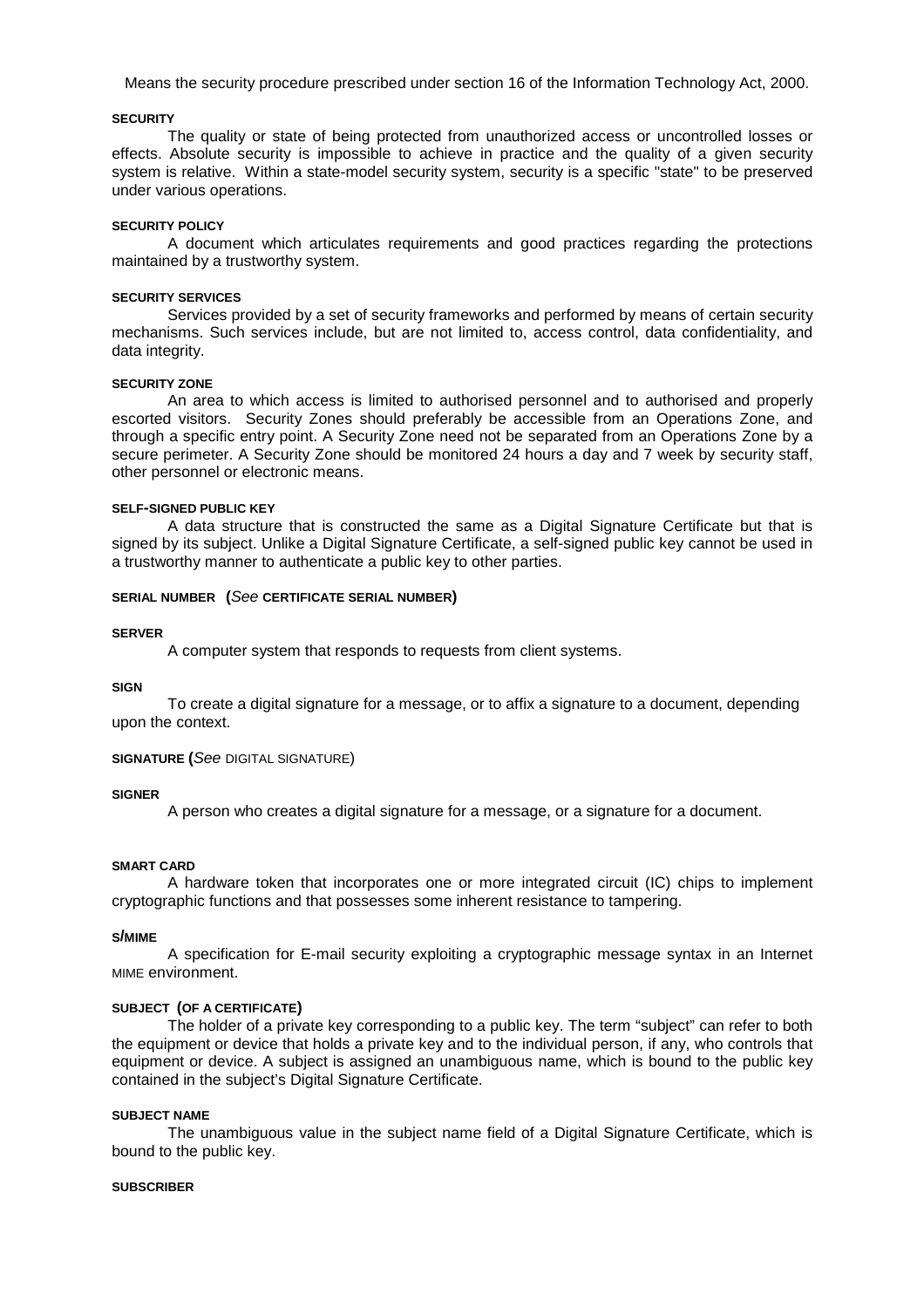A person in whose name the Digital Signature Certificate is issued.

## **SUBSCRIBER AGREEMENT**

The agreement executed between a subscriber and a Certifying Authority for the provision of designated public certification services in accordance with this Certification Practice Statement.

#### **SUBSCRIBER INFORMATION**

Information supplied to a certification authority as part of a Digital Signature Certificate application. (*See also* CERTIFICATE APPLICATION)

#### **SUSPEND A CERTIFICATE**

A temporary "hold" placed on the effectiveness of the operational period of a Digital Signature Certificate without permanently revoking the Digital Signature Certificate. A Digital Signature Certificate suspension is invoked by, *e.g.,* a CRL entry with a reason code. (*See also* REVOKE A CERTIFICATE)

#### **SYSTEM ADMINISTRATOR**

The person at a computer installation who designs, controls, and manages the use of the computer system.

## **SYSTEM SECURITY**

A system function that restricts the use of objects to certain users.

## **SYSTEM SOFTWARE**

Application-independent software that supports the running of application software. It is a software that is part of or made available with a computer system and that determines how application programs are run; for example, an operating system.

#### **TEST CERTIFICATE**

A Digital Signature Certificate issued by a Certifying Authority for the limited purpose of internal technical testing. Test certificates may be used by authorized persons only.

#### **THREAT**

A circumstance or event with the potential to cause harm to a system, including the destruction, unauthorized disclosure, or modification of data and/or denial of service.

#### **TIME-OUT**

A security feature that logs off a user if any entry is not made at the terminal within a specified period of time.

#### **TIME STAMP**

A notation that indicates (at least) the correct date and time of an action, and identity of the person or device that sent or received the time stamp.

#### **TOKEN**

A hardware security token containing a user's private key(s), public key certificate, and, optionally, a cache of other certificates, including all certificates in the user's certification chain.

#### **TRANSACTION**

A computer-based transfer of business information, which consists of specific processes to facilitate communication over global networks.

#### **TRUST**

Generally, the assumption that an entity will behave substantially as expected. Trust may apply only for a specific function. The key role of this term in an authentication framework is to describe the relationship between an authenticating entity and a Certifying Authority. An authenticating entity must be certain that it can trust the Certifying Authority to create only valid and reliable Digital Signature Certificates, and users of those Digital Signature Certificates rely upon the authenticating entity's determination of trust.

#### **TRUSTED POSITION**

A role that includes access to or control over cryptographic operations that may materially affect the issuance, use, suspension, or revocation of Digital Signature Certificates, including operations that restrict access to a repository.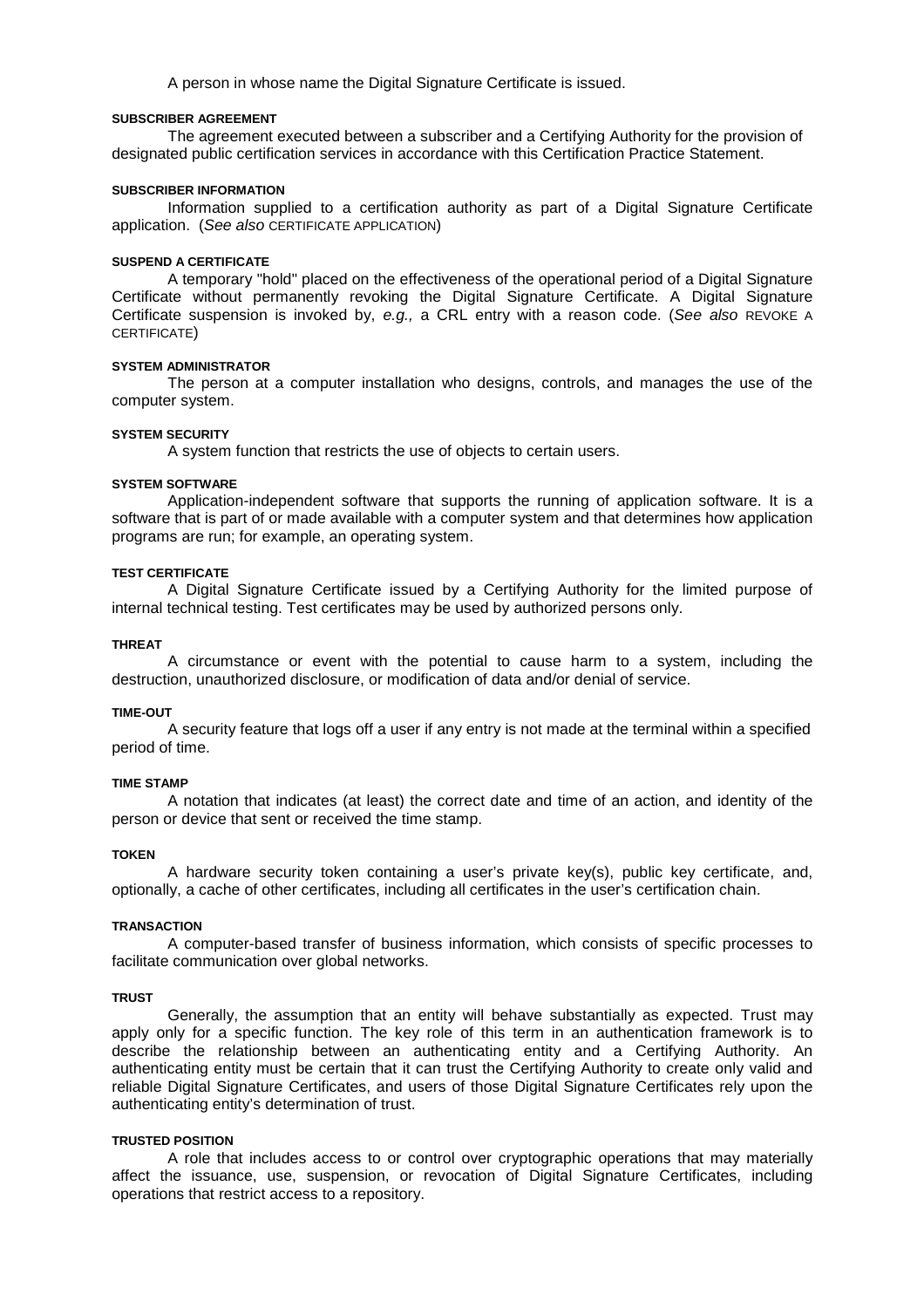#### **TRUSTED THIRD PARTY**

In general, an independent, unbiased third party that contributes to the ultimate security and trustworthiness of computer-based information transfers. A trusted third party does not connote the existence of a trustor-trustee or other fiduciary relationship. (*Cf.,* TRUST)

#### **TRUSTWORTHY SYSTEM**

Computer hardware, software, and procedures that are reasonably secure from intrusion and misuse; provide a reasonable level of availability, reliability, and correct operation; are reasonably suited to performing their intended functions; and enforce the applicable security policy. A trustworthy system is not necessarily a "trusted system" as recognized in classified government nomenclature.

### **TYPE (OF CERTIFICATE)**

The defining properties of a Digital Signature Certificate, which limit its intended purpose to a class of applications uniquely, associated with that type.

## **UNAMBIGUOUS NAME (***See* **DISTINGUISHED NAME)**

#### **UNIFORM RESOURCE LOCATOR (URL)**

A standardized device for identifying and locating certain records and other resources located on the World Wide Web.

#### **USER**

An authorized entity that uses a certificate as applicant, subscriber, recipient or relying party, but not including the Certifying Authority issuing the Digital Signature Certificate. (*See also* CERTIFICATE APPLICANT; ENTITY; PERSON; SUBSCRIBER)

#### **VALID CERTIFICATE**

A Digital Signature Certificate issued by a Certifying Authority and accepted by the subscriber listed in it.

## **VALIDATE A CERTIFICATE (***i.e.,* of an **END-USER SUBSCRIBER CERTIFICATE)**

The process performed by a recipient or relying party to confirm that an end-user subscriber Digital Signature Certificate is valid and was operational at the date and time a pertinent digital signature was created.

#### **VALIDATION (OF CERTIFICATE APPLICATION)**

The process performed by the Certifying Authority or its agent following submission of a Digital Signature Certificate application as a prerequisite to approval of the application and the issuance of a Digital Signature Certificate. (*See also* AUTHENTICATION; SOFTWARE VALIDATION) **VALIDATION (OF SOFTWARE) (***See* **SOFTWARE VALIDATION)**

## **VERIFY (A DIGITAL SIGNATURE)**

In relation to a digital signature, electronic record or public key, with its grammatical variations and cognate expressions means to determine whether —

- (a) the initial electronic record was affixed with the digital signature by the use of private key corresponding to the public key of the subscriber;
- (b) the initial electronic record is retained intact or has been altered since such electronic record was so affixed with the digital signature.

#### **VIRUS**

Means any computer instruction, information, data or programme that destroys, damages, degrades or adversely affects the performance of a computer resource or attaches itself to another computer resource and operates when a programme, data or instruction is executed or some other event takes place in that computer resource.

#### **VULNERABILITY**

A weakness that could be exploited to cause damage to the system or the assets it contains.

#### **WEB BROWSER**

A software application used to locate and display web pages.

## **WORLD WIDE WEB (WWW)**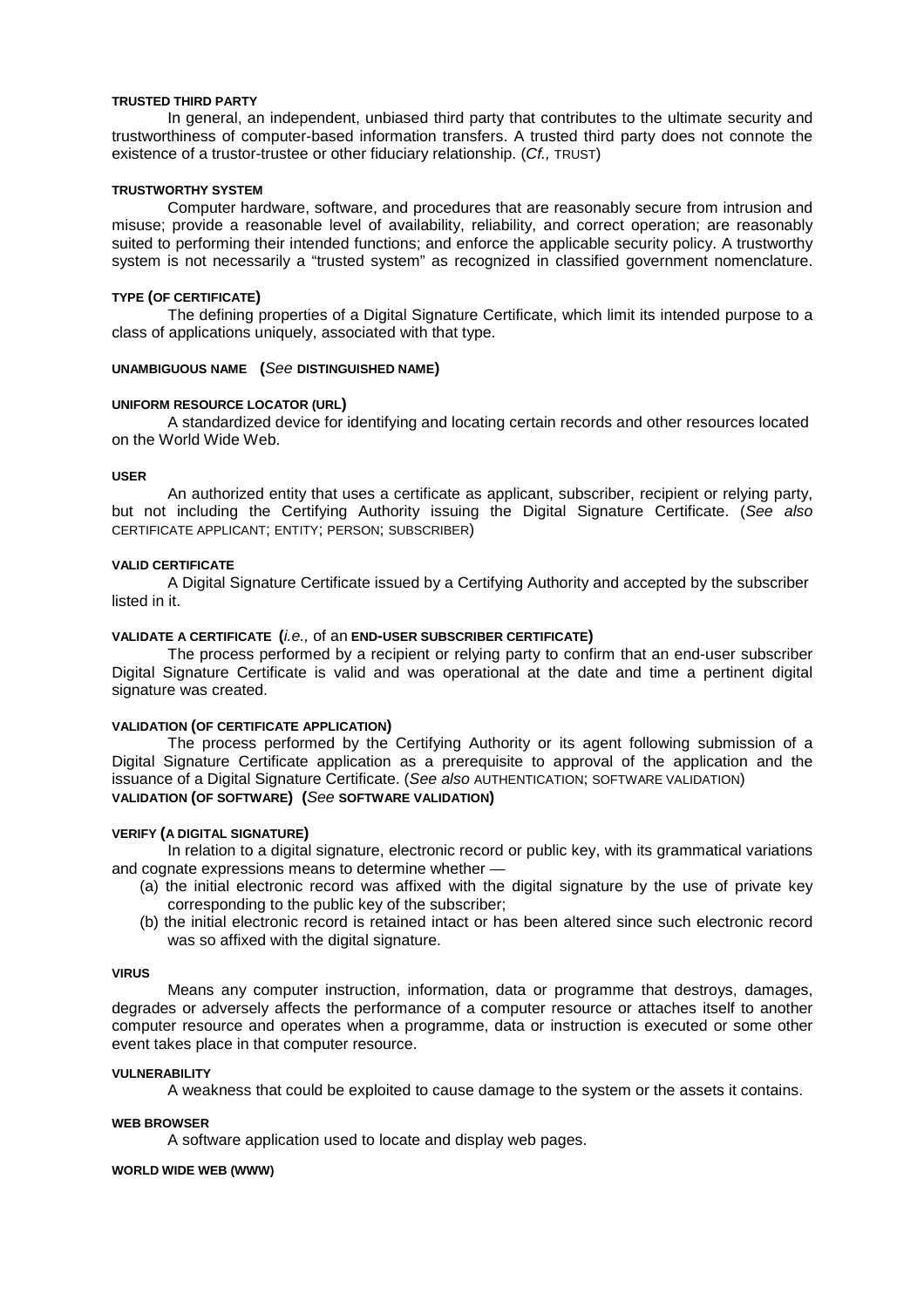A hypertext-based, distributed information system in which users may create, edit, or browse hypertext documents. A graphical document publishing and retrieval medium; a collection of linked documents that reside on the Internet.

## **WRITING**

Information in a record that is accessible and usable for subsequent reference.

#### **X.509**

The ITU-T (International Telecommunications Union-T) standard for Digital Signature Certificates. X.509 v3 refers to certificates containing or capable of containing extensions.

#### **ACRONYMS**

| ARL         | <b>Authority Revocation List</b>          |
|-------------|-------------------------------------------|
| CA          | <b>Certification Authority</b>            |
| СP          | Certificate Policy                        |
| <b>CPS</b>  | <b>Certification Practice Statement</b>   |
| <b>CRL</b>  | Certificate Revocation List               |
| <b>CSR</b>  | Certificate Signing Request               |
| DN          | <b>Distinguished Name</b>                 |
| e-mail      | Electronic Mail                           |
| <b>FTP</b>  | File Transfer Protocol                    |
| <b>ISDN</b> | <b>Integrated Service Digital Network</b> |
| ITU         | International Telecommunications Union    |
| LAN         | Local Area Network                        |
| <b>PIN</b>  | <b>Personal Identification Number</b>     |
| PKI         | Public Key Infrastructure                 |
| <b>PKIX</b> | Public Key Infrastructure X.509           |
| URL         | Uniform Resource Locator                  |
| <b>WAN</b>  | Wide Area Network                         |

[ No. 1(20)/97-IID(NII)/F6]

(P.M.Singh) Joint Secretary

To,

The Manager Govt. of India Press Mayapuri New Delhi

[To be published in the Gazette of India, Extraordinary, Part II, Section 3, Sub-section (i)]

## **Government of India Ministry of Information Technology**

New Delhi, the 17<sup>th</sup> October, 2000

## **NOTIFICATION**

G.S.R 790 (E) In exercise of the powers conferred by section 88 of the Information Technology Act, 2000 (21 of 2000), the Central Government hereby constitute the "Cyber Regulation Advisory Committee", consisting of the following, namely:-

1.Minister, Information Technology Chairman

| 1. IVIIIISTEI, IIIIOHIIAUOII TECHNOIOGY          | <b>Chailman</b> |  |
|--------------------------------------------------|-----------------|--|
| 2. Secretary, Legislative Department             | Member          |  |
| 3. Secretary, Ministry of Information Technology | Member          |  |
| 4. Secretary, Department of Telecommunications   | Member          |  |
| 5. Finance Secretary                             | Member          |  |
| 6. Secretary, Ministry of Defence                | Member          |  |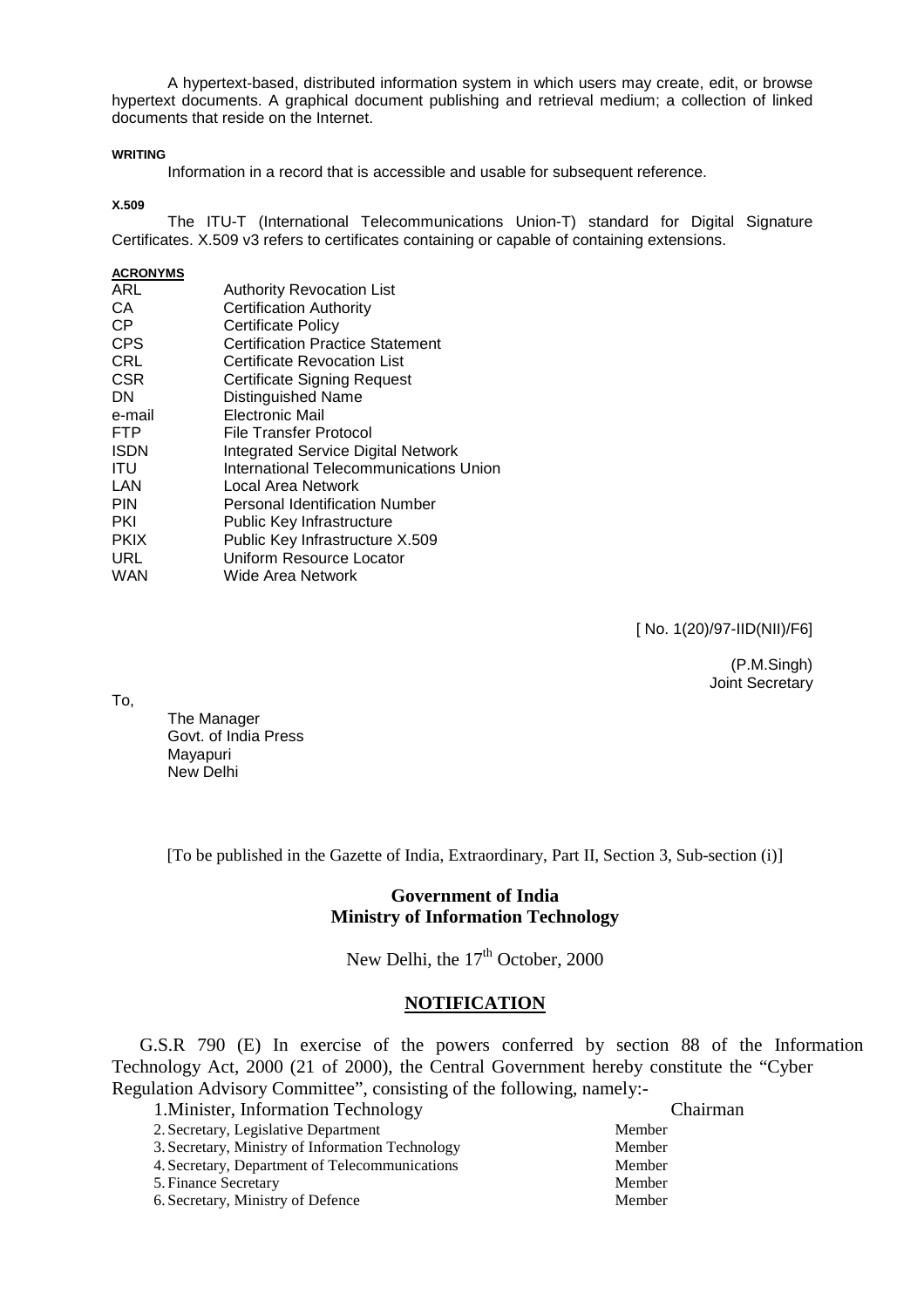| 7. Secretary, Ministry of Home Affairs                           | Member           |
|------------------------------------------------------------------|------------------|
| 8. Secretary, Ministry of Commerce                               | Member           |
| 9. Deputy Governor, Reserve Bank of India                        | Member           |
| 10. Shri T K Vishwanathan,                                       |                  |
| Presently Member Secretary, Law Commission                       | Member           |
| 11. President, NASSCOM                                           | Member           |
| 12. President, Internet Service Providers Association            | Member           |
| 13. Director, Central Bureau of Investigation                    | Member           |
| 14. Controller of Certifying Authority                           | Member           |
| 15. Information Technology Secretary by rotation from the States | Member           |
| 16. Director General of Police by rotation from the States       | Member           |
| 17. Director, IIT by rotation from the IITs                      | Member           |
| 18. Representative of CII                                        | Member           |
| 19. Representative of FICCI                                      | Member           |
| 20. Representative of ASSOCHAM                                   | Member           |
| 21. Senior Director, Ministry of Information Technology          | Member Secretary |
|                                                                  |                  |

## **2. Travelling Allowance/Dearness Allowance, as per the Central Government rules, for the non-official members shall be borne by the Ministry of Information Technology.**

3. The Committee may co-opt any person as member based on specific meetings.

[ No. 1(20)/97-IID(NII)/F6]

(P.M.Singh) Joint Secretary

To,

The Manager Govt. of India Press Mayapuri New Delhi

[To be published in the Gazette of India, Extraordinary, Part II, Section 3, Sub-section (i)]

## **Government of India Ministry of Information Technology**

New Delhi, the 17<sup>th</sup> October, 2000

## **NOTIFICATION**

G.S.R 791 (E) In exercise of the powers conferred by section 87 of the Information Technology Act, 2000 (21 of 2000), the Central Government hereby makes the following rules, namely:-

1. **Short title and commencement**.- (1) These rules may be called the Cyber Regulations Appellate Tribunal (Procedure) Rules, 2000.

(2) They shall come into force on the date of publication in the Official Gazette.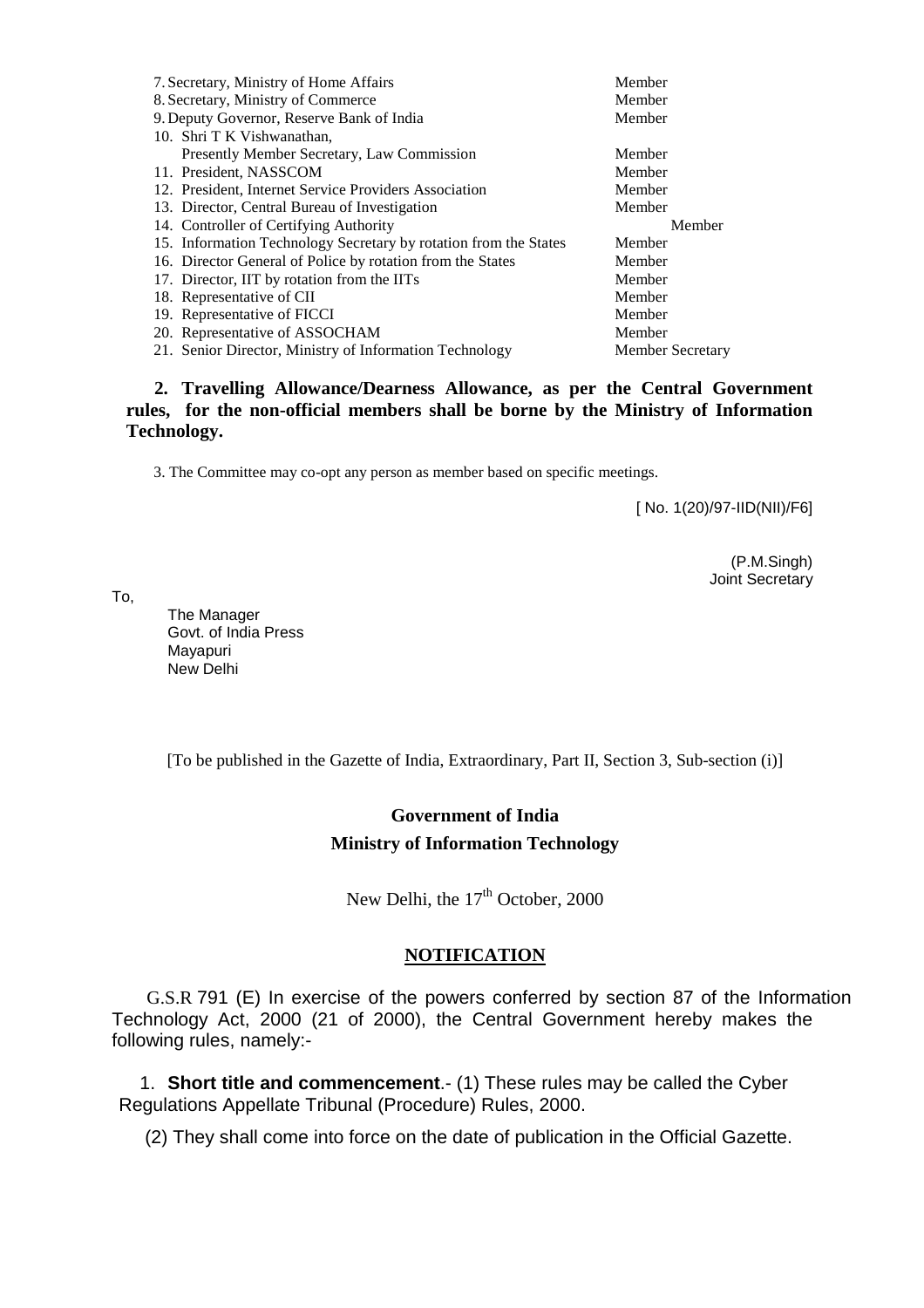## 2. **Definitions**.—In these rules, unless the context otherwise requires.—

(a) "Act'' means the Information Technology Act, 2000; (21 of 2000);

(b) "agent" means a person duly authorised by a party to present an application or reply on its behalf before the Tribunal;

(c) "application" means an application made to the Tribunal under section 57;

(d) "legal practitioner" shall have the same meaning as is assigned to it in the Advocates Act, 1961 (25 of 1971):

(e) "Presiding Officer" means the Presiding Officer of the Tribunal;

(f) "Registrar" means the Registrar of the Tribunal and includes any officer to whom the powers and functions of the Registrar may be delegated;

(g) "registry" means the Registry of the Tribunal;

(h) "section" means a section of the Act;

(i) "transferred application" means the suit or other proceeding which has been transferred to the Tribunal under sub-section (1) of section 29;

(j) "Tribunal" means the Cyber Regulations Appellate Tribunal established under section 48.

3. **Procedure for filing applications**.- (1) An application to the Tribunal shall be presented in Form-1 annexed to these rules by the applicant in person or by an agent or by a duly authorized legal practitioner, to the Registrar or sent by registered post addressed to the Registrar.

(2) The application under sub-rule (1) shall be presented in six complete sets in a paper-book form along with one empty file size envelope bearing full address of the respondent. Where the number of respondents is more than one, sufficient number of extra paper-books together with required number of empty file size envelopes bearing the full address of each respondent shall be furnished by the applicant.

(3) The applicant may attach to and present with his application a receipt slips as in Form No. 1 which shall be signed by the Registrar or the officer receiving the applications on behalf of-the Registrar in acknowledgement of the receipt of the application.

(4) Notwithstanding anything contained in sub rules (1), (2) and (3), the Tribunal may permit:—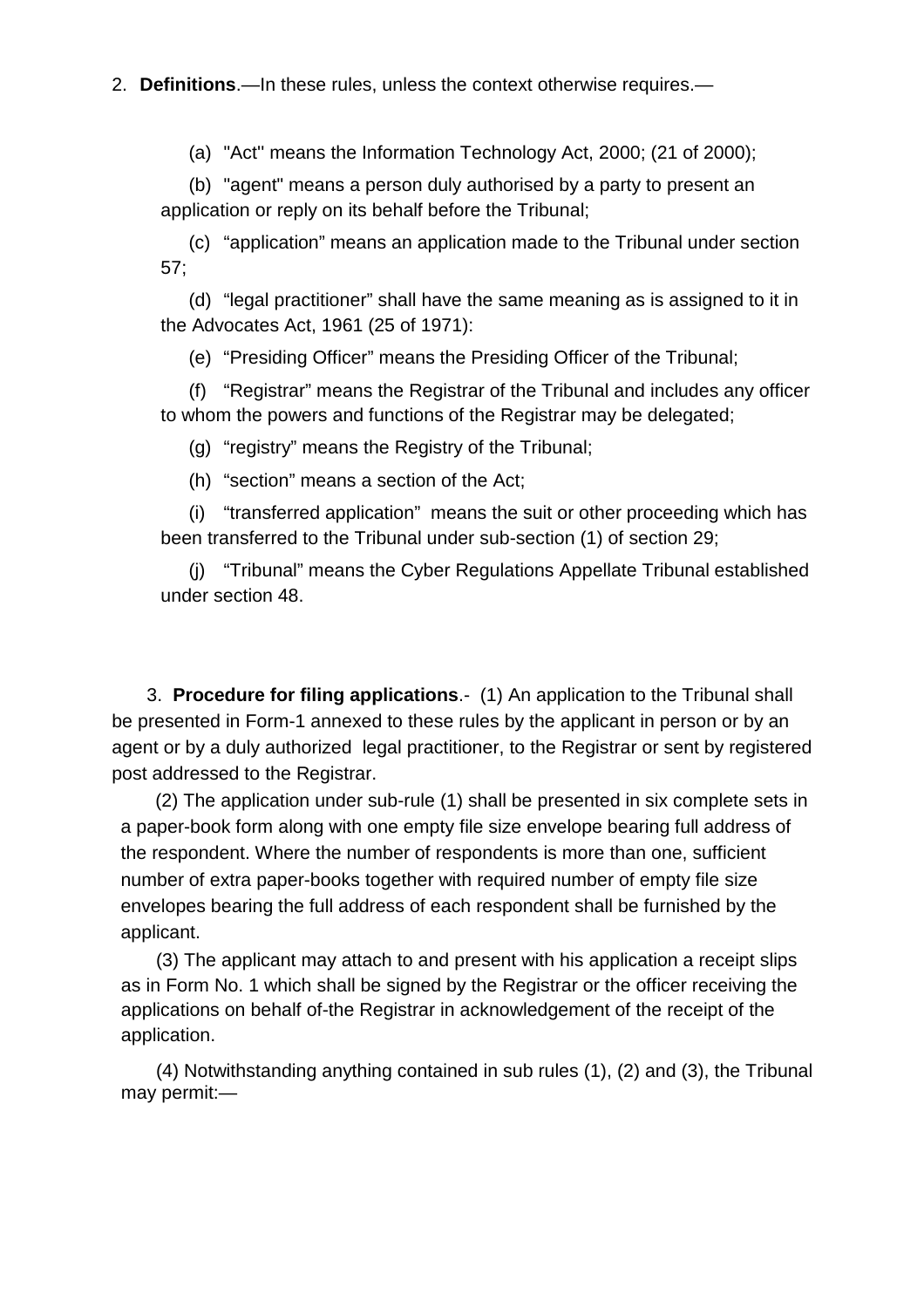(a) more than one person to join together and file a single application if it is satisfied, having regard to the cause of action and the nature of relief prayed for, that they have the same interest in the service matter; or

(b) an Association representing the persons desirous of joining in a single application provided, however, that the application shall disclose the names of all the persons on whose behalf it has been filed.

**4. Presentation and scrutiny of applications**.— (1) The Registrar, or the officer authorised by the Registrar shall endorse on every application the date on which it is presented or deemed to have been presented under that rule and shall sign the endorsement.

(2) If, on scrutiny, the application is found to be in order, it shall be duly registered and given a serial number.

(3) If the application, on scrutiny, is found to be defective, and the defect noticed is formal in nature, the Registrar may allow the party to rectify the same in his presence, and if the said defect is not formal in nature, the Registrar may allow the applicant such time to rectify the defect as he may deem fit.

(4) If the applicant fails to rectify the defect within the time allowed under sub rule (3), the Registrar may, by order and for reasons to be recorded in writing, decline to register the application.

(5) An appeal against the order of the Registrar under sub rule (4) shall be made within 15 days of the making of such order to the Tribunal whose decision thereon shall be final.

5. **Place of filing application**.—-The applicant shall file application with the Registrar.

6. **Application fee**.—Every application filed with the Registrar shall be accompanied by a fee of Rs. 2,000/- (rupees two thousand) only which shall be either in the form of a crossed demand draft or a pay order drawn on a Scheduled Bank in favour of the Registrar and payable at New Delhi.

7. **Contents of application**.—(1) Every application filed under rule 3 shall set forth concisely under distinct heads, the grounds for such application and such grounds shall be numbered consecutively and typed in double space on one side of the paper.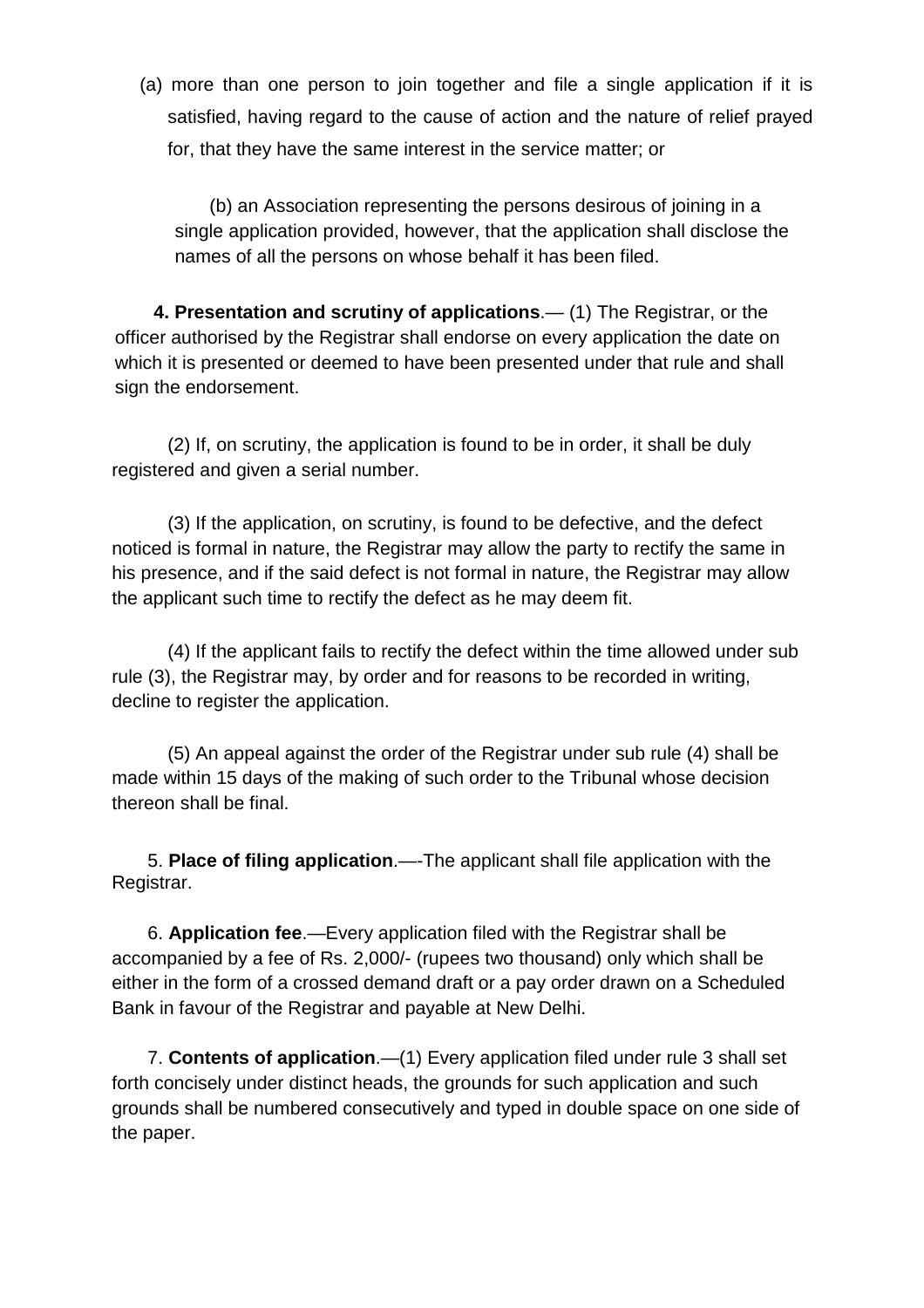(2) It shall not be necessary to present a separate application to seek an interim order or direction if the application contains a prayer seeking an interim order or direction pending final disposal of the application.

(3) An application may, subsequent to the filing of application under section 57 of the Act, apply for an interim order or direction . Such an application shall, as far as possible, be in the same form as is prescribed for on application under section 57 and shall be accompanied by a fee of Rs. 5/- (Rupees five only) which shall be payable in court fee stamps affixed on such application.

8**. Paper book, etc. to accompany the application.-** (1) Every application shall be accompanied by a paper book containing:—

(i) a certified copy of the order against which the application has been filed;

(ii) copies of the documents relied upon by the applicant and referred to in the application; and

(iii) an index of documents.

(2) The documents referred to in sub rule (I) may be attested by an advocate or by a Gazetted Officer.

(3) Where an Application is filed by an agent, documents arthorising him to act as such agent shall also be appended to the application :

Provided that where an application is filed by an advocate it shall be accompanied by a duly executed 'vakalatname'.

9**. Plural remedies**.—An application shall be based upon a single cause of action and may seek one or more reliefs provided they are consequential to one another.

10. **Service of notice of application on the respondents.—(**1) A copy of the application in the paper-book shall ordinarily be served on each of the respondents by the Registrar in one of the following modes:—

(i) hand delivery (dasti) through the applicant or through a process server; or

(ii) through registered post with acknowledgement due.

(2) Notwithstanding anything contained in sub rule (1), the Registrar may, taking into account the number of respondents and their places of residence or work and other circumstances direct that notice of the application shall be served upon the respondents in any other manner including any manner of substituted service, as it appear to the Registrar just and convenient.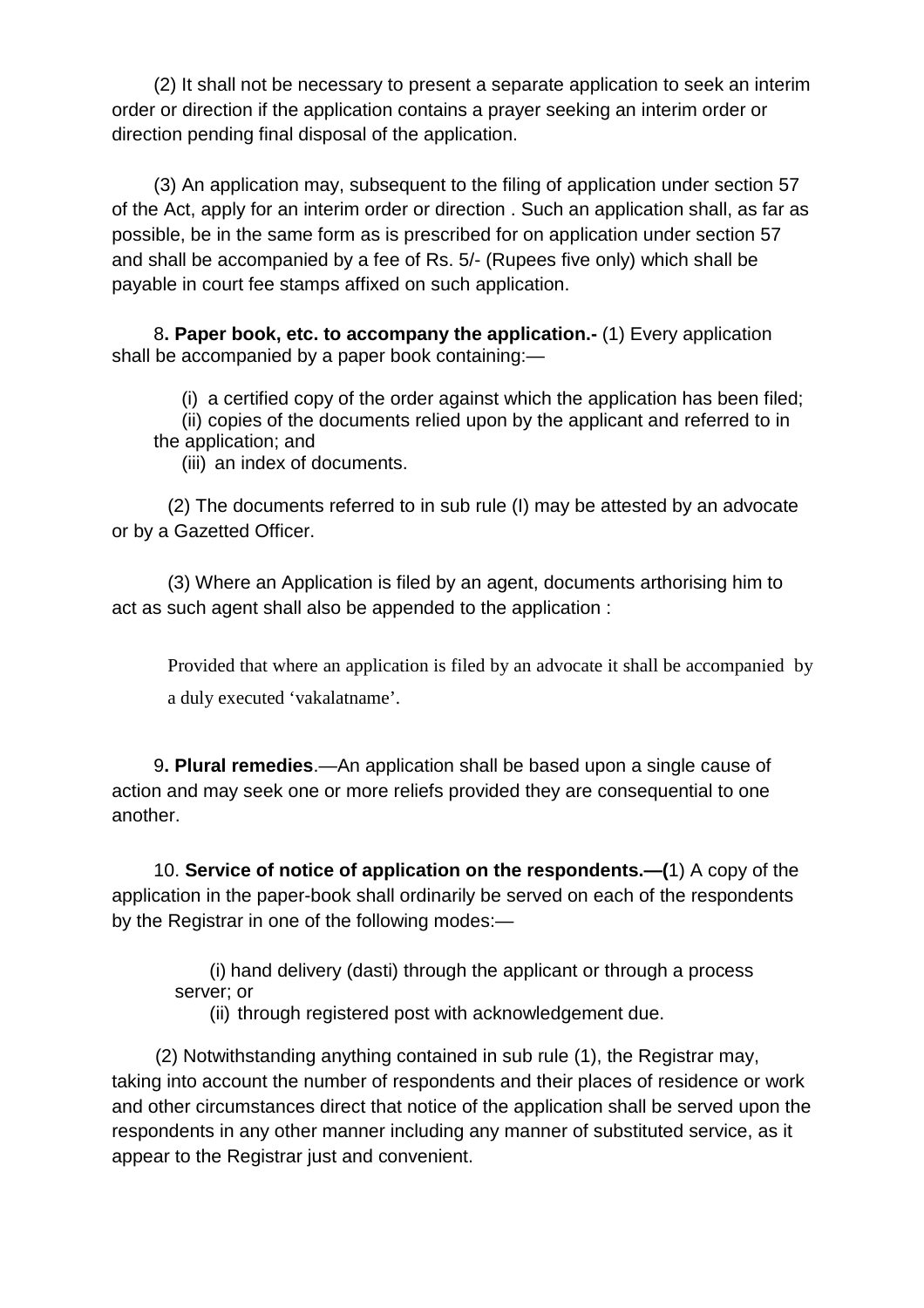(3) Every applicant shall pay a fee for the service or execution of processes, in respect of an application where the number of respondents exceeds five, as under:—

> (i) a sum of Rs. 50 (Rupees fifty) for each respondent in excess of five respondents; or

(ii) where the service is in such manner as the Registrar may direct under sub rule (2), a sum not exceeding the actual charges incurred in effecting the service as may be determined by the Registrar.

(4) The fee for the service or execution of processes under 'sub rule (3) shall be remitted by the applicant either in the form of a crossed Demand Draft drawn on a Scheduled Bank in favour of the Registrar and payable at the station where Registrar's office is situated or remitted through a crossed Indian Postal Order drawn in favour of the Registrar and payable in General Post Office of the station where the Tribunal is located.

(5) Notwithstanding anything contained in sub rules (1), (2), (3) and (4), if the Tribunal is satisfied that it is not reasonably practicable to serve notice of application upon all the respondents, if may for reasons to be recorded in writing, direct that the application shall be heard notwithstanding that some of the respondents have not been served with notice of the application, provided that no application shall be heard unless:—

(i) notice of the application has been served on the Government, if Government is respondent;

(ii) notice of the application has been served on the authority which passed the order against which the application has been filed; and

(iii) the Tribunal is satisfied that the interests of the respondents on whom notice of the application has not been served are adequately and sufficiently represented by the respondents on whom notice of the application has been served.

11**. Filing of reply and other documents by the respondent**.- (I) The respondent shall file six complete sets containing the reply to the application alongwith the documents in a paper-book form with the Registrar within one month of the date of service of the notice of the application on him.

(2) The respondent shall also serve a copy of the reply along with copies of documents as mentioned in sub rule (1) to the applicant or his advocate, if any, and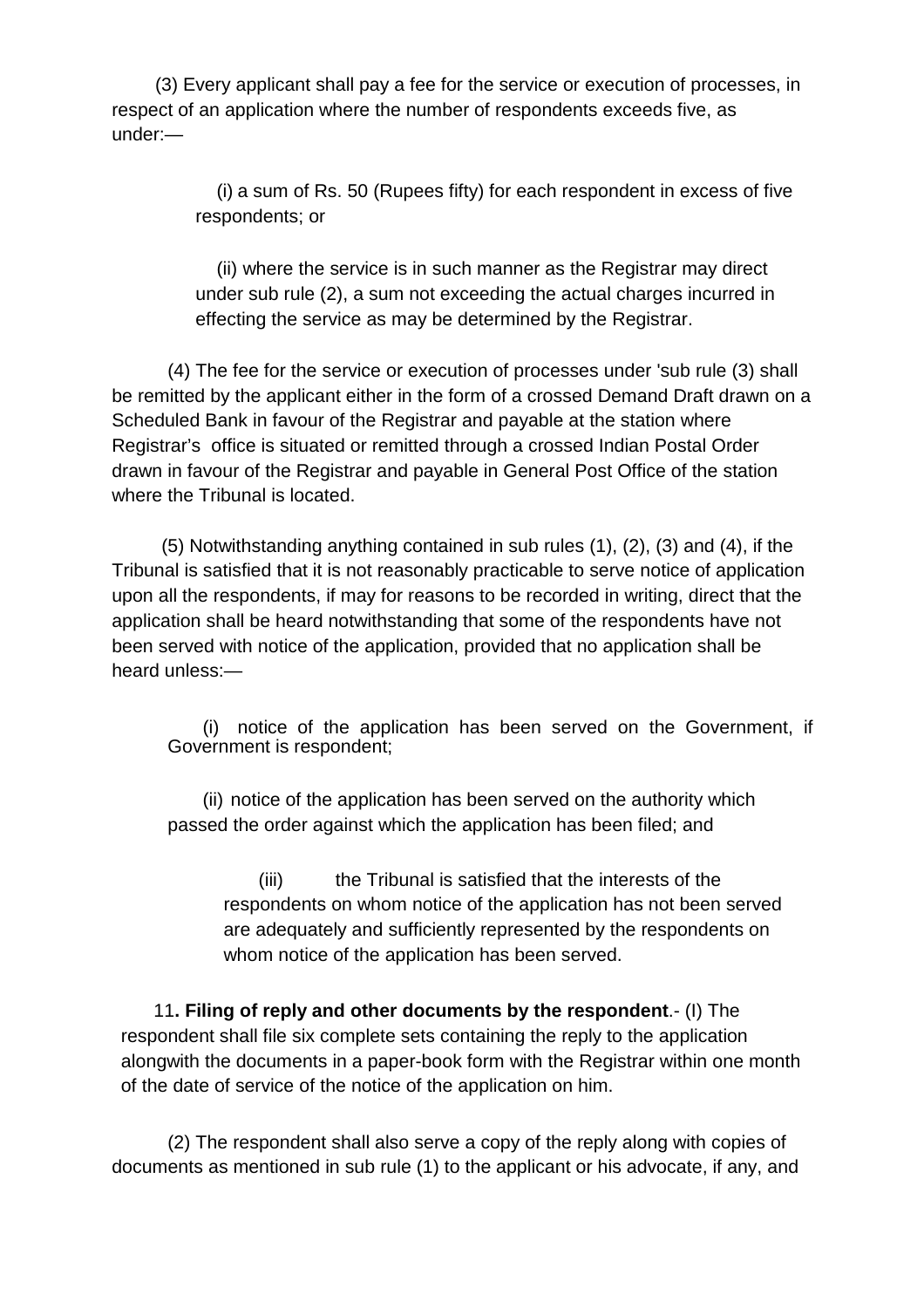file proof of such service with the Registrar. The Tribunal may, on application by the respondent, allow filing of the reply after the expiry of the period of one month.

12. **Date and place of hearing to be notified**.—The Tribunal shall notify to the parties the date and the place of hearing of the application.

13. **Sittings of the Tribunal**.—The Tribunal shall ordinarily hold its sittings at New Delhi :

Provided that, if at any time, the Presiding Officer of the Tribunal is satisfied that circumstances exist which render it necessary to have sittings of the Tribunal at any place other than New Delhi the Presiding Officer may direct to hold the sittings at any such appropriate place.

14. **Decision on applications**.—(I) Tribunal shall draw up a calendar for the hearing of transferred cases and as far as possible hear and decide the cases according to the calendar.

(2) Every application shall be heard and decided, as far us possible, within six months of the date of its presentation.

(3) For purposes of sub-rule (1) and (2), the Tribunal shall have the power to decline an adjournment and to limit the time for oral arguments.

15. **Action on application for applicant's default**.—(I) Where on the date fixed for hearing of the application or on any other date to which such hearing may be adjourned, the applicant does not appear when the application is called on for hearing, the Tribunal may, in its discretion, either dismiss the application for default or hear and decide it on merit.

(2) Where an application has been dismissed for default and the applicant appears afterwards and satisfies the Tribunal that there was sufficient cause for his non-appearance when the application was called on for hearing, the Tribunal shall make an order setting aside the order dismissing the application and restore the same.

16. **Hearing on application ex-parte**.— (1) Where on the date fixed for hearing the application or on any other date to which hearing is adjourned, the applicant appears and the respondent does not appear when the application is called on for hearing, the Tribunal may, in its discretion, adjourn or hear and decide the application *ex-parte*.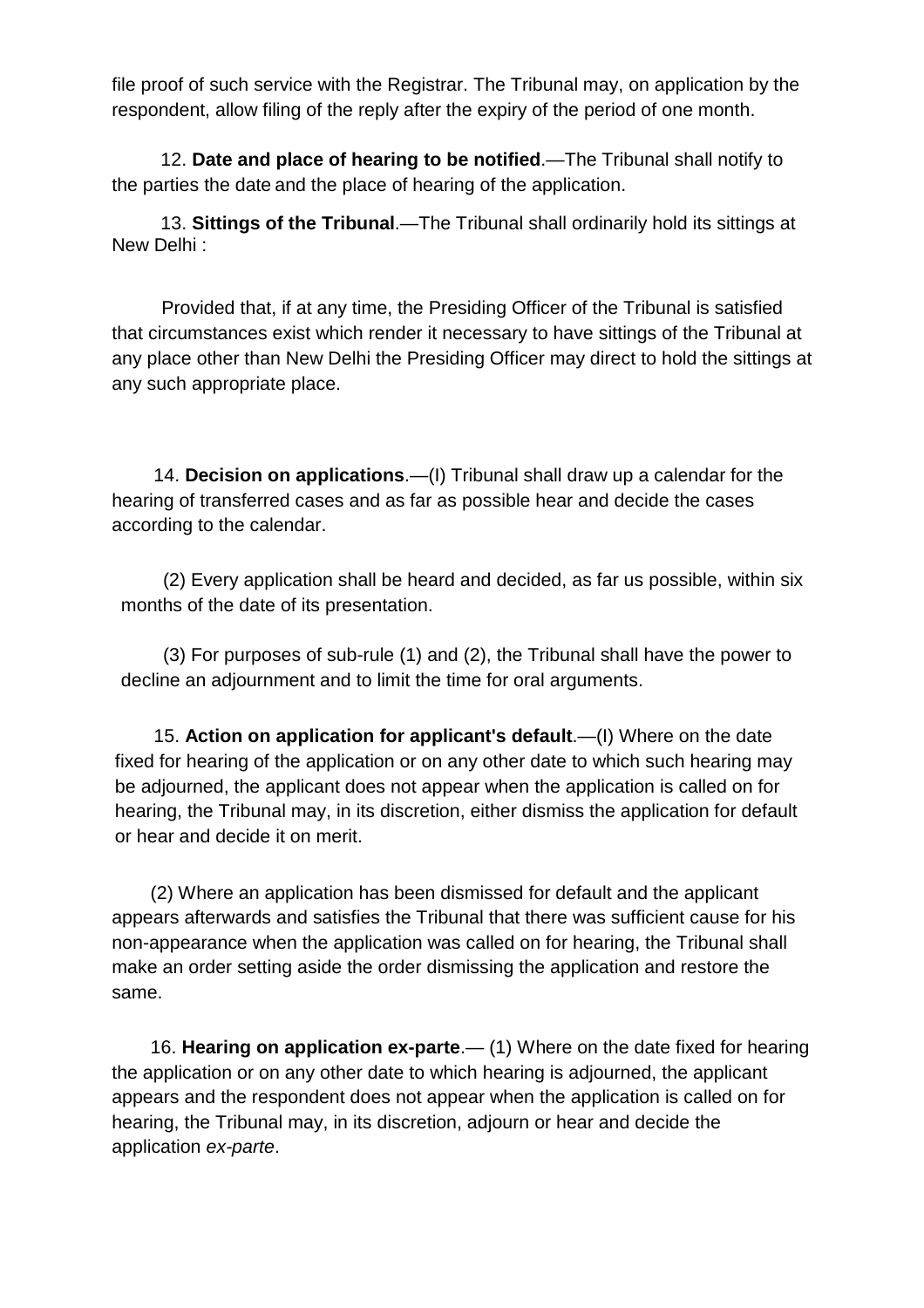(2) Where an application has been heard *ex-parte* against a respondent or respondents, such respondent or respondents may apply to the Tribunal for an order to set it aside and if such respondent or respondents satisfy the Tribunal that the notice was not duly served, or that he or they were prevented by any sufficient cause from appearing when the application was called on for hearing, the Tribunal may make an order setting aside the *ex-parte* hearing as against him or them upon such terms as it thinks fit, and shall appoint a day for proceeding with the application:

Provided that where the *ex-parte* hearing of the application is of such nature that it cannot be set aside as against one respondent only, it may be set aside as against all or any of the other respondents also:

Provided further that Tribunal shall not set aside *ex-parte* hearing of an application merely on the ground that there has been an irregularity in the service of notice, if it is satisfied that the respondent had notice of the date of hearing and had sufficient time to appear and answer the applicant's claim.

17. **Adjournment of application.—**The Tribunal may on such terms as it deems fit and at any stage of the proceedings adjourn the hearing of the application.

18. **Order to be signed and dated**—Every order of the Tribunal shall be in writing and shall be signed and dated by the Presiding Officer.

19. **Publication of orders.**—Such of the orders of the Tribunal as are deemed fit for publication in any report or the press may be released for such publication on such terms and conditions as the Tribunal may lay down.

20. **Communication of orders to parties**.—Every order passed on an application shall be communicated to the applicant and to the respondent either in person or by registered post free of cost.

21. **No fee for inspection of records**.— No fee shall be charged for inspecting the records of a pending application by a party thereto.

22. **Orders and directions in certain cases**.—The Tribunal may make such orders or give such directions as may be necessary or expedient to give effect or in relation to its orders or to prevent abuse of its process or to secure the ends of justice.

23. **Registration of legal practitioners clerks: —**(1) A clerk employed by a legal practitioner and permitted as such to have access to the records and to obtain copies of the orders of the Tribunal in which the legal practitioner ordinarily practices shall be known as a "registered clerk".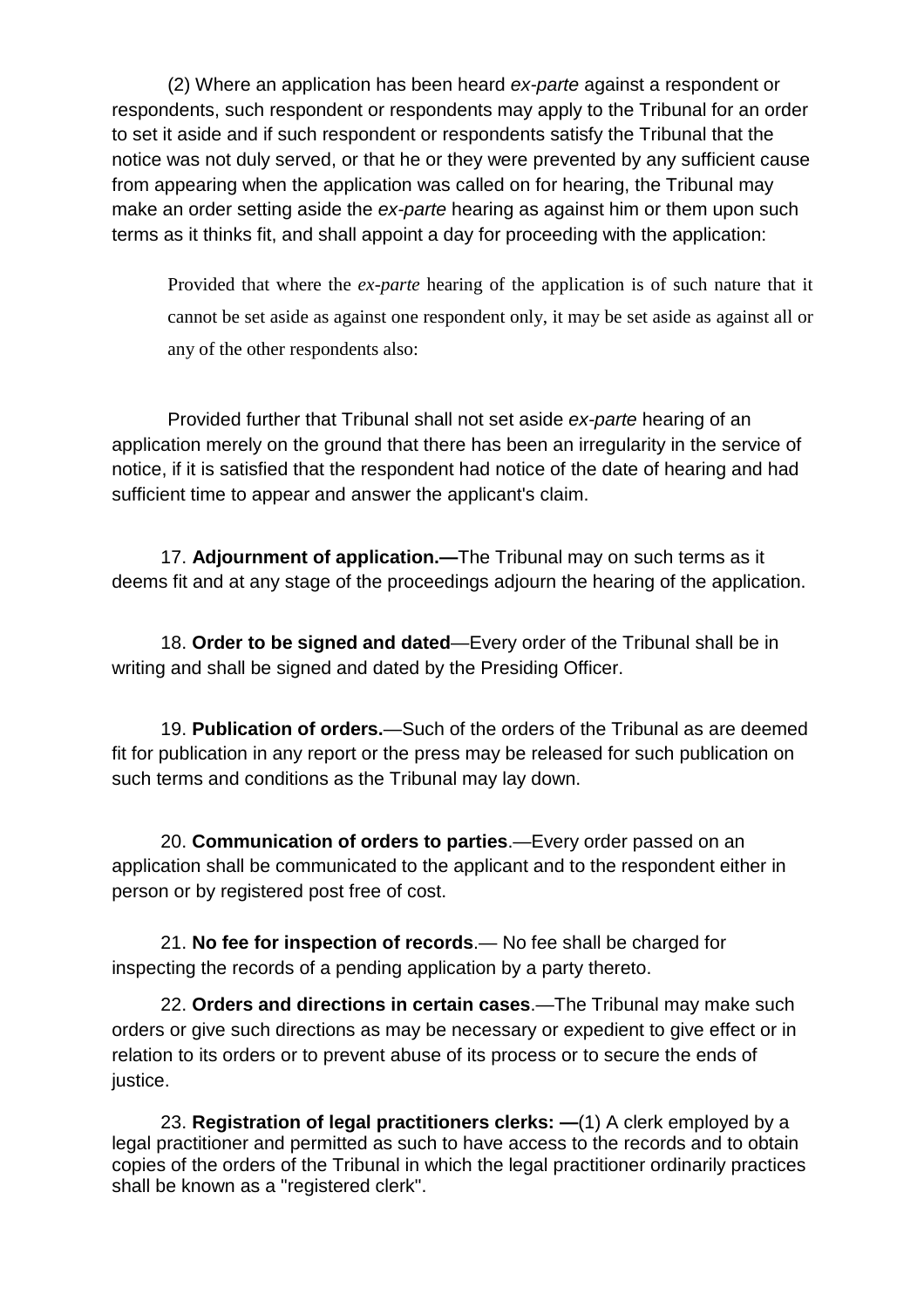(2) A legal practitioner desirous of registering his clerk shall make an application to the Registrar in Form 2.

(3) A legal practitioner shall have at a time not more than two registered clerks unless the Registrar by general or special order otherwise permits.

(4) A register of all the registered clerks shall, be maintained in the office of the Registrar and after registration of the clerk, the Registrar sliall direct the issue of an identity card to him which shall be non transferable and shall be produced by the holder upon request by an officer or any other employee of the Tribunal.

(5) The identity card mentioned in sub-rule (4) shall be issued under the signatures of the Registrar of the Tribunal.

(6) whenever a legal practitioner ceases to employ a registered clerk, he shall notify the fact at once to the Registrar by means of a letter enclosing therewith the identity card issued to his clerk and on receipt of such letter the name of the said registered clerk shall be struck off from the register.

24. **Working hoursof the Tribunal**— Except on Saturday, Sundays and other holidays, the offices of the Tribunal shall, subject to any order made by the Presiding Officer, remain open daily from 10.00 a.m. to 5.00 p.m. but no work, unless it is of an urgent nature, shall be admitted after 4.30 p.m. on any working day.

25. **Sitting hours of the Tribunal**,—The sitting hours of the Tribunal shall ordinarily be from 10.30 a.m. to 1-00 p.m. and 2.00 p.m. to 5.00 p.m. subject to any order made by the Chairman.

26. **Powers and functions of the Registrar:** —(1) The Register shall have the custody of the records of the Tribunal and shall exercise such other functions as may be assigned to him under these rules or by the Presiding Officer.

(2) The Registrar may, with the approval of the Presiding Officer, delegate to another officer of the Tribunal any functions required by these rules to be exercised by the Registrar.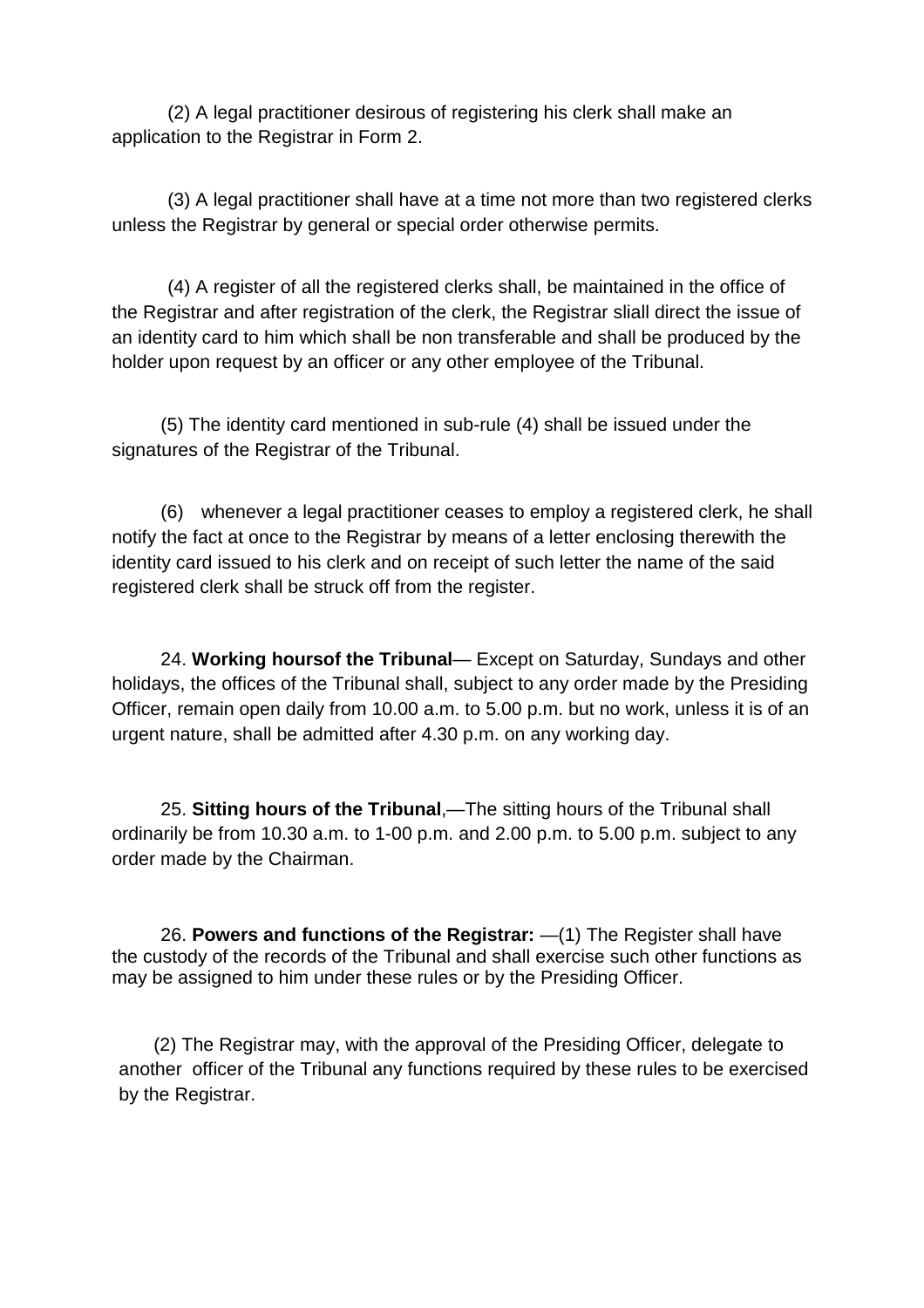(3) In the absence of the Registrar, officer of the Tribunal authorised in writing by the Presiding Officer in his behalf may perform or exercise ail or any of tlie functions and powers of the Registrar.

(4) The Registrar shall keep in his custody the official seal of the Tribunal.

(5) The Registrar shall, subject to any general or special direction by the Presiding Officer, affix the official seal of the Tribunal on any order, notice or other process.

(6) The Registrar shall have the power to authorise in writing the affixing of the seal of the Tribunal on a certified copy of any order of the Tribunal.

27. **Additional powers and duties of Regstrar**.- In addition to the powers conferred elsewhere in these rules, the Registrar shall have the following powers and duties subject to any general or special order of the Presiding Officer namely:—

(i) to receive all applications and other documents including transferred applications;

(ii) to decide all questions arising out of the scrutiny of the applications before they are registered;

(iii) to require any application presented to the Tribunal to be amended in accordance with the Act and the rules;

(iv) subject to the directions of the Tribunal (o fix dates of hearing of the applications or other proceedings and issue notices thereof ;

(v) to direct any formal amendment of records;

(vi) to order grant of copies of documents to parties to the proceedings;

(vii) to dispose of all matters, relating to the service of notices of other processes, applications for the issue of fresh notices or for extending the time therefore;

(viii) to requisition records from the custody of any court or other authority;

(ix) to receive applications for the substitution of legal representatives of the deceased parties, during the pendency of the application;

(x) to receive and dispose of applications for substitution, except where the substitution would involve setting aside an order or abatement; and

(xi) to receive and dispose of application by parties for return of documents.

28. **Seal and emblem**—-The official seal and emblem of the Tribunal shall be such as the Government may specify.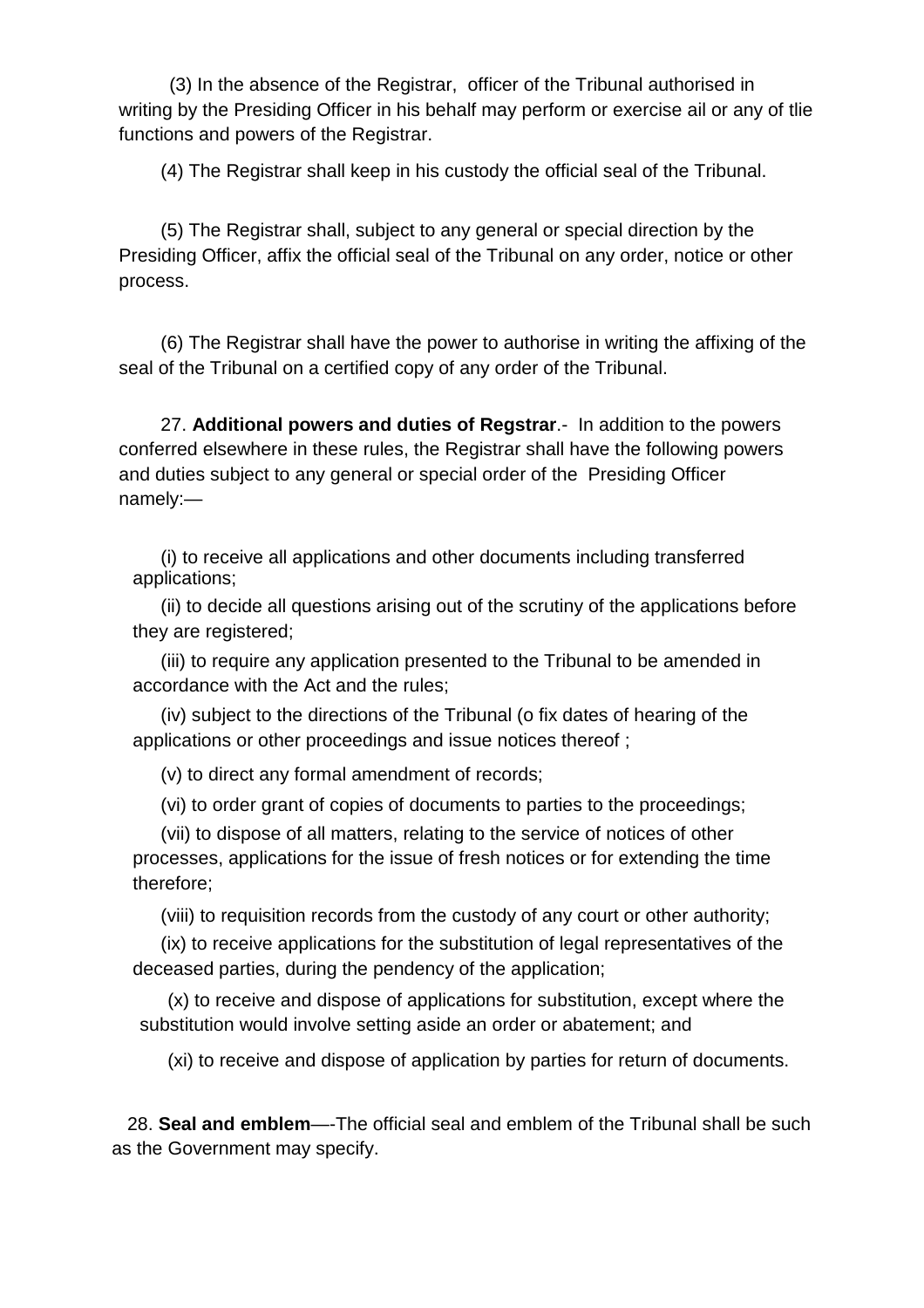## **FORM-1**

(*See* rule 4)

## **APPLICATION UNDER SECTION 57 OF THE INFORMATION TECHNOLOGY ACT, 2000**

| For use in Tribunal's Oflice                                                                                                                                                                                                                                     |   |   |                               |                  |
|------------------------------------------------------------------------------------------------------------------------------------------------------------------------------------------------------------------------------------------------------------------|---|---|-------------------------------|------------------|
| Date of Filing                                                                                                                                                                                                                                                   |   |   |                               |                  |
| <b>OR</b>                                                                                                                                                                                                                                                        |   |   |                               |                  |
| Date of Receipt By post                                                                                                                                                                                                                                          |   |   |                               |                  |
| Registration No.                                                                                                                                                                                                                                                 |   |   |                               |                  |
|                                                                                                                                                                                                                                                                  |   |   | <b>Signature of Registrar</b> |                  |
| IN THE CYBER REGULATIONS APPELLATE TRIBUNAL                                                                                                                                                                                                                      |   |   |                               |                  |
| <b>BETWEEN</b>                                                                                                                                                                                                                                                   |   |   |                               |                  |
| A                                                                                                                                                                                                                                                                |   | B |                               | <b>APPLICANT</b> |
| <b>AND</b><br>C                                                                                                                                                                                                                                                  | D |   | <b>RESPONDENT</b>             |                  |
| Details of Application:<br>1. Particulars of the applicant:-<br>Name of the applicant<br>(i)<br>Name of Father/Husband<br>(ii)<br>Designation and office in which employed<br>(iii)<br><b>Office Address</b><br>(iv)<br>Address for service of all notice<br>(v) |   |   |                               |                  |

# 2. Particulars of the respondent :

- (i) Name and/or designation of the respondent
- (ii) Office address of the respondent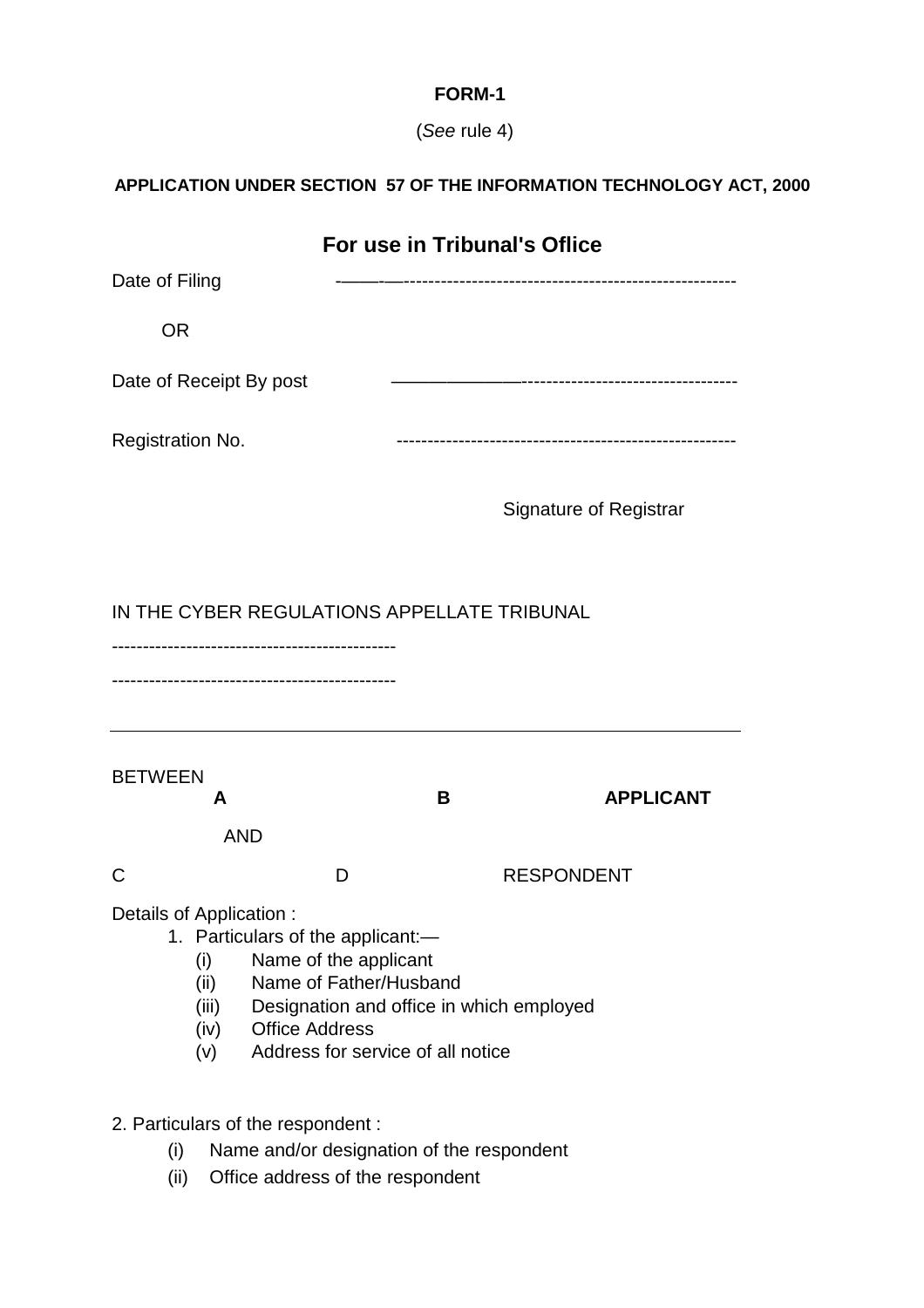(iii) Address for service of all notices

3. Particulars of the Order against which application is made :

The application is against the following order:

- (i) Order No.
- (ii) Date
- (iii) Passed by
- (iv) Subject in brief
- 4. Jurisdiction of the Tribunal:

The applicant declares that the subject matter of the order against wihch he wants redressal is within the jurisdiction of the Tribunal.

5. Limitation.—

The applicant further declares that the application is within the limitation prescribed in section 57 of the Information Technology Act, 2000.

6. Fact of the case:—

The facts of the case are given below:—

(Give here a concise statement of facts in a choronological order, each paragaph containing as nearly as possible a separate issue, fact or otherwise).

7. Relief(s) sought :—

In view of the facts mentioned in para 6 above, the applicant prays for the following relief(s) :—

[Specify below the relief(s) sought explaining the ground for the relief(s) and the legal provisions (if any) relied upon].

8. Interim order, if prayed for :

Pending final decision on the application, the applicant seeks issue of the following interim order :—

(Give here the nature of the interim order prayed for with reasons).

9. Details of the remedies exhausted :—

The applicant declares that he has availed of all the remedies available to him under the relevant service rules, etc.

(Give here chronologically the details of representations made and the outcome of such representation).

10. Matter not pending with any other court, etc.—

The applicant further declares that the matter regarding which this application has been made is not pending before any court of law or any other authority or has not been rejected by any court of law or other authority.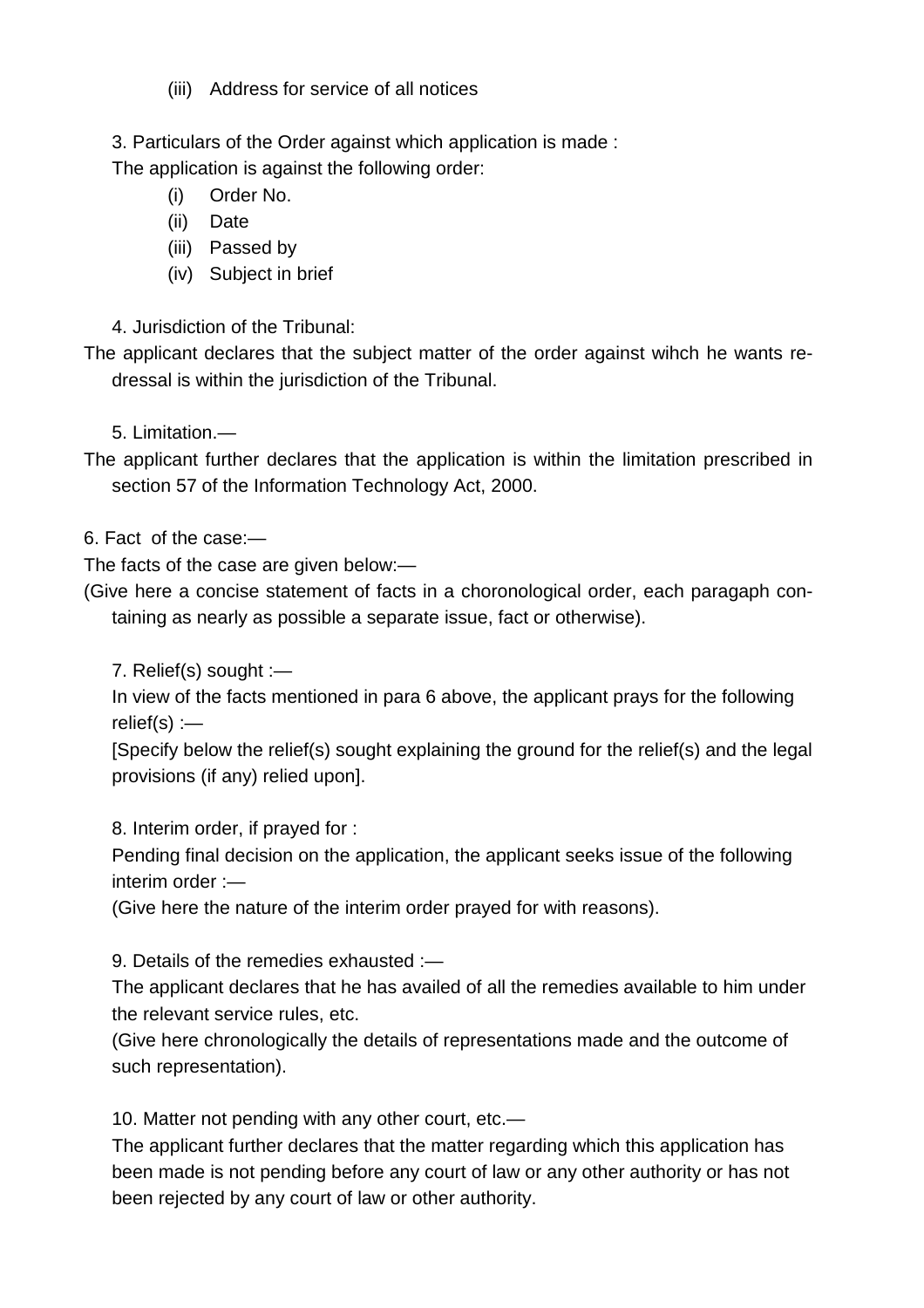11. Details of Index :—

An index in duplicate containing the details of the documents to be relied upon is enclosed.

12. List of enclosures :—

| Verification:                                                                                                                                                                                                                  |                          |
|--------------------------------------------------------------------------------------------------------------------------------------------------------------------------------------------------------------------------------|--------------------------|
|                                                                                                                                                                                                                                | (name of the applicant), |
| $S$ /o, $D$ /o, $W$ /o                                                                                                                                                                                                         | age $\longrightarrow$    |
| working as example and the resident of the contract of the contract of the contract of the contract of the contract of the contract of the contract of the contract of the contract of the contract of the contract of the con |                          |
| hereby verify that the contents from 1 to 13 are true to my personal knowledge                                                                                                                                                 |                          |
| and belief and that I have not suppressed any material facts.                                                                                                                                                                  |                          |

Place :

Date:

## **Signature of applicant**

To The Registrar, Cyber Regulation Appellate Tribunal New Delhi

## **RECEIPT SLIP**

|                  | Receipt of the application filed in the Cyber Regulation Appellate Tribunal by |  |
|------------------|--------------------------------------------------------------------------------|--|
| Shri/Smt.        | working as                                                                     |  |
| in the Office of | residing                                                                       |  |
|                  | acknowledged.                                                                  |  |